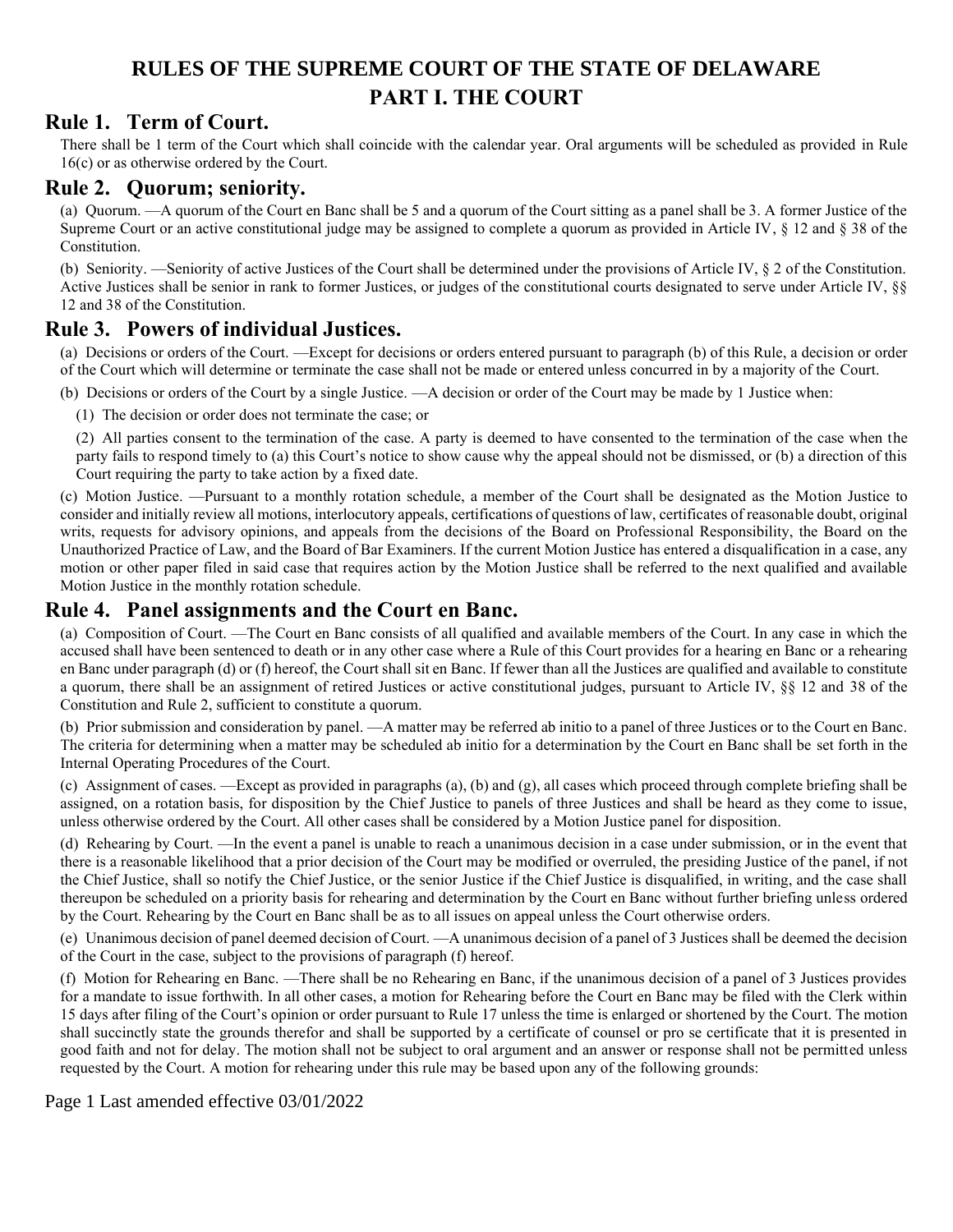(i) Important question. —The proceeding involves a question of exceptional importance;

(ii) Maintain uniformity. —Consideration by the Court en Banc is necessary to secure or maintain uniformity in Supreme Court decisions;

(iii) Modify or overrule. —The case may be controlled by a prior decision of the Court which should be reconsidered or which may be overruled or modified.

The motion shall state with particularity the grounds therefor and shall include a copy of the opinion as to which rehearing is sought. A motion for rehearing before the Court en Banc shall be granted upon the affirmative vote of 2 or more of the qualified and available members of the Court. Denial of a motion for rehearing is not subject to a motion for reargument. The motion shall conform to the page and form requirements of Rules 30 and 13.

(g) Hearing en Banc ab initio by affirmative vote. —Any case may be set for hearing en Banc ab initio upon the affirmative vote of 2 or more of the qualified and available members of the Court.

(h) Composition of motion panel to consider and determine motions. —The panel of Justices to consider and determine motions and other applications that require action by a panel, other than those governed by a specific rule or previously submitted to another panel of the Court, shall normally consist of the current month's Motion Justice, the previous month's Motion Justice and the next month's Motion Justice. If a member of a Motion Justice's panel has entered a disqualification in a case, the next qualified and available Justice in the monthly rotation schedule shall replace the disqualified Justice in that case.

## **PART II. APPEALS—GENERAL**

## **Rule 6. Time for taking appeals and cross-appeals.**

(a) Notice of appeal. —A notice of appeal shall be filed in the office of the Clerk of this Court as follows:

(i) Civil appeals. —Within 30 days after entry upon the docket of a judgment, order or decree from which the appeal is taken in a civil case except as to appeals controlled by § 146 of Title 10;

(ii) Challenges to a final award under the Delaware Rapid Arbitration Act. —Within 15 days after issuance of the final award.

(iii) Criminal appeals. —Within 30 days after a sentence is imposed in a direct appeal of a criminal conviction; and

(iv) Post-conviction appeals. —Within 30 days after entry upon the docket of a judgment or order in any proceeding for postconviction relief.

(b) Cross-appeals. —A notice of cross-appeal shall be filed in the office of the Clerk of this Court as follows:

(i) Civil appeals. —In any civil action in which a timely notice of appeal is filed by a party, any other party may file a notice of appeal within 15 days after the date on which the first notice of appeal was filed, or within 30 days after the entry of the judgment or order from which the appeal is taken, whichever is later.

(ii) Challenges to a final award under the Delaware Rapid Arbitration Act. —In any arbitration proceeding in which a timely notice of appeal is filed by a party, any other party may file a notice of appeal within 7 days after the date on which the first notice of appeal was served, or within 15 days after issuance of the final award to which the challenge is made, whichever is later.

(iii) Criminal appeals. —In any criminal action in which the State elects to file a notice of cross-appeal, the notice must be filed within 30 days of the filing of a notice of appeal by the defendant.

### **Rule 7. Commencement of appeal.**

(a) Notice of appeal. —An appeal shall be commenced by a notice of appeal. The notice of appeal shall be served in duplicate upon an attorney of record for each party to the proceeding below; if there is no such attorney it shall be served upon each party in the manner provided in these Rules for service of papers. Immediately following such service, such appellant shall file with the Clerk of this Court such notice, in duplicate, together with proof of service as provided in these Rules. The Clerk shall forthwith forward the duplicate thereof to the clerk of the trial court for filing in such court or to the arbitrator. Appeals from interlocutory orders shall be governed by Rule 42.

(b) Cross-appeal. —Any party may cross-appeal from any judgment or order from which an appeal may be taken.

(c) Form of notice of appeal or cross-appeal. —The notice of appeal or cross-appeal shall:

(1) Court or arbitrator. —Name the court from which the appeal is taken, name the judge entering the judgment and identify the case number therein, or provide the name and address of the arbitrator and identify the final award to which the challenge is made;

(2) Party or parties; attorney or attorneys. —Name the party or parties taking the appeal and the party or parties against whom the appeal is taken and provide the name and address of each party's attorney of record below, except as hereafter provided;

(3) Judgment or award reviewed. —Designate the judgment, order or final award, or part thereof, sought to be reviewed and the date thereof and, in a direct appeal of a criminal conviction, state the names of all codefendants with whom the appellant was tried, the date of the sentence from which the appeal is taken; and where the appeal is taken more than 30 days after the entry of the judgment or

#### Page 2 Last amended effective 03/01/2022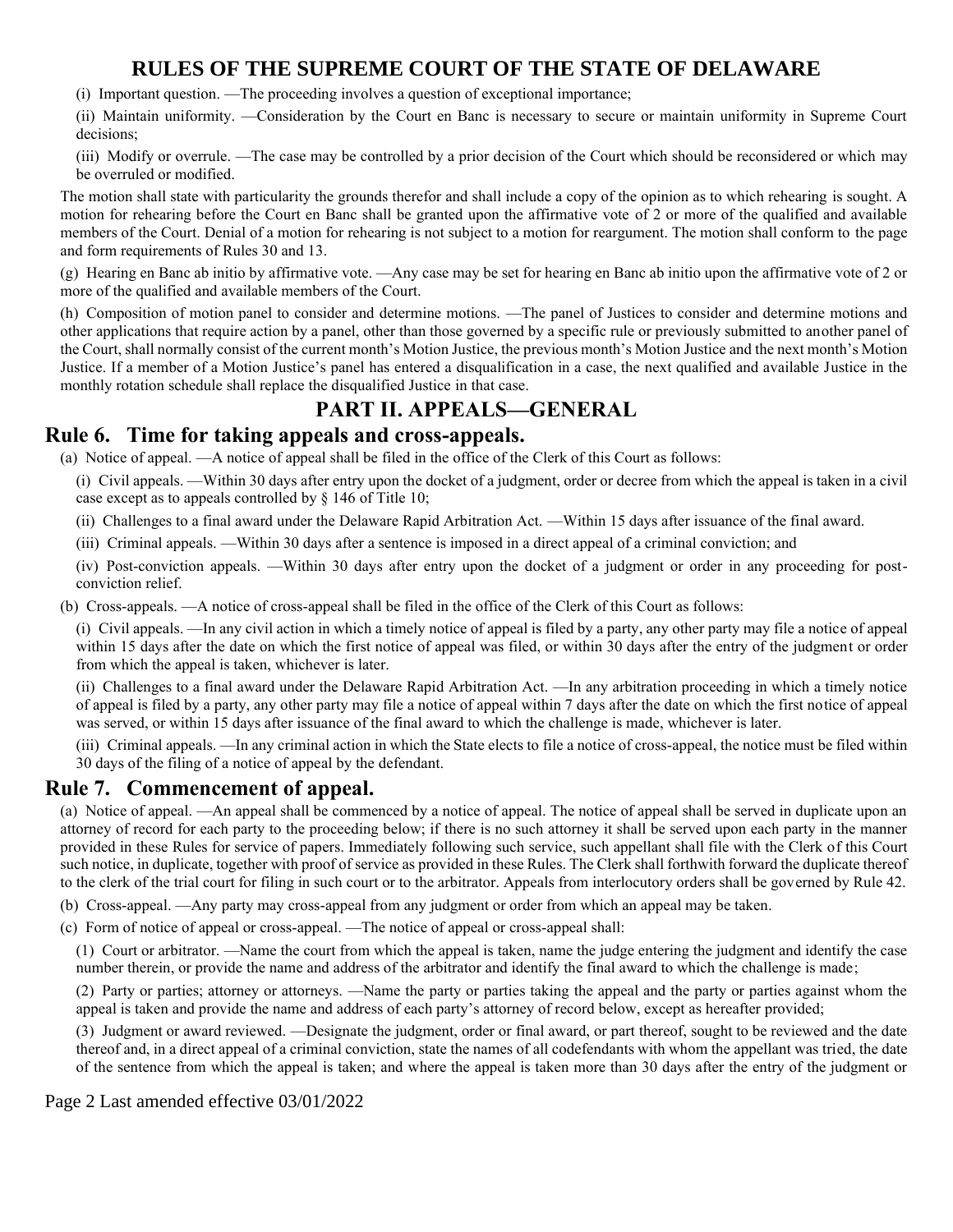order sought to be reviewed, or, in the case of an arbitration under the Delaware Rapid Arbitration Act, more than 15 days after issuance of the final award to which challenge is made, the factual and legal grounds for the appeal time being tolled;

(4) Attorneys for parties against whom the appeal is not taken. —Designate by name and address the attorney of record for each other party to the proceeding below against whom the current appeal is not taken;

(5) Pro se litigants. —If there is no such attorney for any party, designate the name and last known address for each such party;

(6) Transcript. —Contain the designations of the transcript as required by Rule 9(e); and

(7) Forms. —Comply substantially with Official Forms A and B of these Rules. The provisions of subsections (4) and (5) above shall apply generally in any appeal including all direct appeals of criminal convictions whenever the appellant, in compliance with subsection (3) above, identifies the codefendants with whom appellant was tried.

(8) Appeal caption. —The caption of the appeal shall contain only the names of the parties below taking the appeal and the names of the parties against whom the appeal is taken.

(9) Copy of judgment or final award to be reviewed. —A copy of the order of judgment or final award sought to be reviewed, and any separate rationale for it, if available, shall be attached to the notice of appeal and to the notice of cross appeal if different from the notice of appeal, and if not available, a statement indicating such unavailability shall be included.

(d) Use of pseudonyms. —All appeals concerning domestic relations and juvenile delinquency proceedings shall be captioned and reported by use of appropriate pseudonyms selected by the Court. The Court may also assign pseudonyms to non-parties named in its orders and opinions when, in the Court's discretion, it is appropriate to protect the identity of the non-party. Any party to an appeal in which a pseudonym is assigned may move the Court to revoke the assignment, but any such motion will be granted only for good cause shown.

(e) Joint or several appeals. —Any 2 or more parties interested jointly, severally or otherwise in a judgment or order may join in an appeal therefrom, or any of them may appeal separately. When parties have filed separate timely notices of appeal, the appeals may be joined or consolidated by the Court.

(f) Death of a party. —

(i) Before notice of appeal is filed. —In civil cases or arbitrations under the Delaware Rapid Arbitration Act, if a party entitled to appeal shall die before filing a notice of appeal, the same may be filed by the personal representative of the party; if the party has no personal representative, the same may be filed by the attorney of record for the party in the trial court or before the arbitrator within the time prescribed by law.

(ii) After notice of appeal is filed. —After a notice of appeal is filed, substitution of parties shall be effected in accordance with these Rules.

(g) Disclosure of Corporate Affiliations and Financial Interest. —Each party shall file a Disclosure of Corporate Affiliations and Financial Interest, as provided for in Form P of these Rules, within fifteen (15) days of the notice of docketing the appeal, or concurrently by a party with the filing of a motion or other document seeking to expedite the proceedings, and within two (2) days of service of such a document by all other parties. However, when the State of Delaware or any other governmental entity is a party, a Disclosure of Corporate Affiliations and Financial Interests shall be filed only if that party has pertinent information to report.

### **Rule 8. Questions which may be raised on appeal.**

Only questions fairly presented to the trial court may be presented for review; provided, however, that when the interests of justice so require, the Court may consider and determine any question not so presented.

### **Rule 9. The record.**

(a) Record — Contents. —An appeal shall be heard on the original papers and exhibits which shall constitute the record on appeal.

(aa) Sanctions for failure to pay the record preparation and transmittal fee. —Every appellant is required to pay the record preparation and transmittal fee within the time limit imposed by the trial court unless the trial court waives its fee or otherwise extends the deadline for payment. If an appellant shall fail to comply with the provisions of this rule, the Court may dismiss the appeal sua sponte pursuant to Rule 29(b). Failure to pay the trial court's record preparation and transmittal fee also may be the basis for disciplinary action against the appellant's attorney.

(b) Transmission by clerk of trial court. —The clerk of the trial court shall transmit to the Clerk of this Court all original papers including photographs, documentary exhibits and transcripts of testimony. Other exhibits shall be transmitted only upon order of a member of this Court. The clerk of the trial court shall append a certificate identifying the record with reasonable definiteness. The papers, other than exhibits and transcripts, shall be laid flat in chronological order and bound at the top, with a certified copy of the docket entries as the initial paper. Subject to the provisions of Rule 42, the time within which the record shall be transmitted is as follows:

(i) Transcript. —If a written statement relating to the transcript is included in the notice of appeal as provided in subparagraph (ii) or (iii) of paragraph (e) of this rule, the clerk shall transmit the record within 10 days after receipt of the transcript;

Page 3 Last amended effective 03/01/2022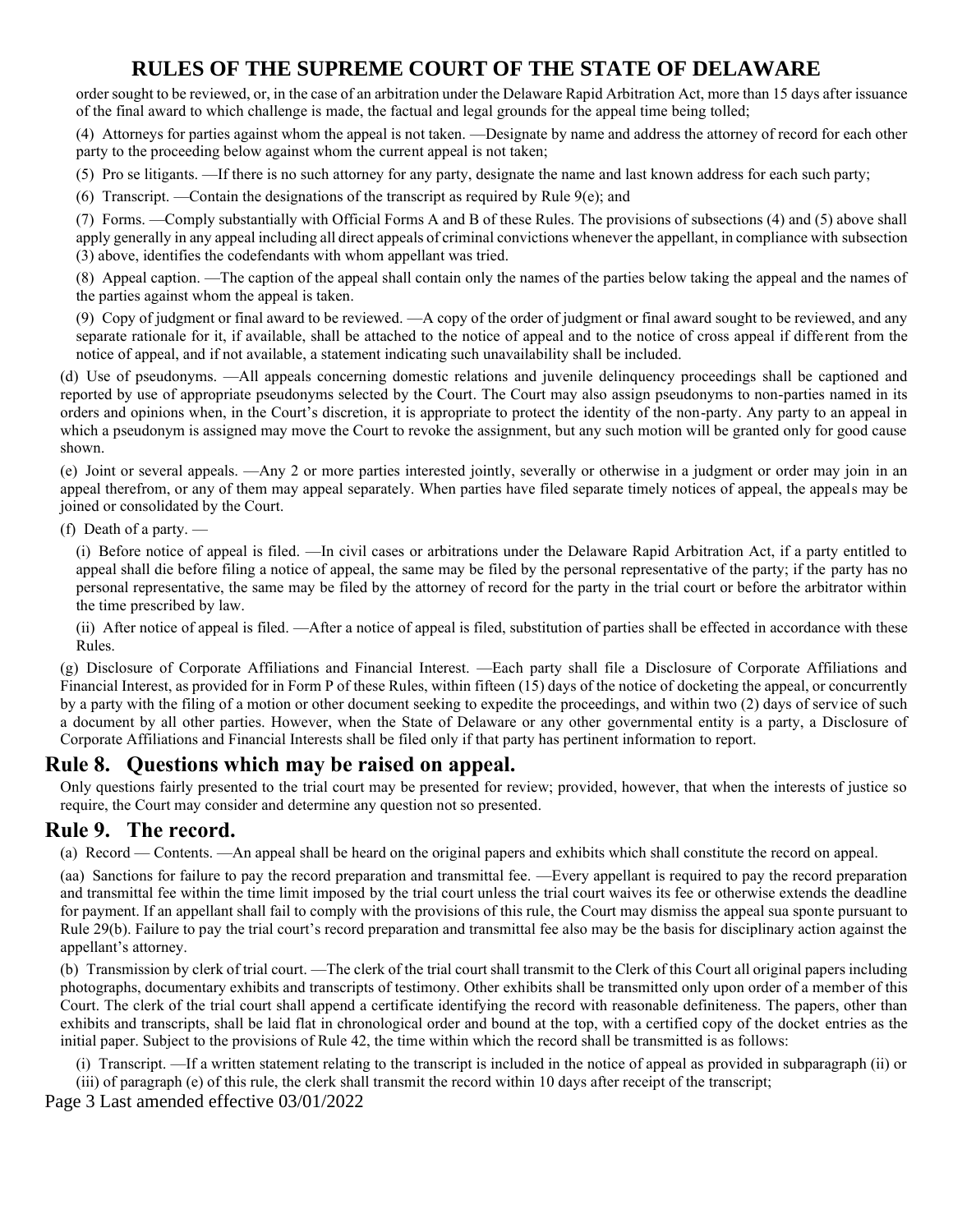(ii) No transcript. —If a written statement relating to transcript contained in the notice of appeal states that no transcription (or no further transcription) is required, the clerk of the trial court shall transmit the record within 20 days after receipt of the duplicate of the notice of appeal from the Clerk of this Court unless the attorney for another party to the appeal shall timely designate additional transcription pursuant to paragraph (e)(iii) hereof, in which event the clerk of the trial court shall transmit the record within 10 days after receipt of the additional transcription.

(iii) Cross-appeal. —In a cross-appeal the same procedure shall be followed except as to parts of the record theretofore transmitted. Immediately upon the filing of the record the clerk shall notify counsel of the date of such filing.

(bb) Sealing of court records. —In any appeal except from Family Court, any document or other part of the record that has been sealed by order of the trial court or submitted to the arbitrator as confidential shall remain sealed unless this Court, for good cause shown upon application by any person, shall authorize the unsealing of such document or record. In appeals originating in the Family Court, the record and documents filed with the Clerk of this Court and all proceedings shall remain confidential unless otherwise ordered by the Court, sua sponte, or for good cause shown upon application by a party. Any motion to challenge the confidential treatment of any document or record in this Court shall be governed by the procedures set forth in Rule 30. The Court may, in its discretion, direct the trial court to rule on any such motion. After the filing of any brief under seal, in any appeal except from Family Court, one original and one copy of a redacted brief should be filed with the Court within 15 days.

(c) Stipulation to omit papers and order to send up additional papers. —The parties may stipulate that certain parts of the record not be transmitted to this Court. Such stipulation shall be included in the record transmitted by the clerk of the trial court. The stipulation shall state distinctly which parts of the record are to be included and which parts are to be omitted, including the respective docket numbers. The trial court or this Court may direct that any part of the record omitted by stipulation shall nevertheless be transmitted.

(d) Return of record to trial court. —Upon final disposition of the appeal the record shall be returned to the clerk of the trial court with the mandate.

(e) Transcript. —Except in challenges to a final award under the Delaware Rapid Arbitration Act, the following directions shall apply unless otherwise ordered by the Court:

(i) Criminal class A felony. —In any criminal case in which the trier of fact returns a verdict of guilty of a class A felony, the judge of the trial court shall, within 10 days, enter an order directing the preparation of the transcript of the entire trial excluding opening and closing arguments of counsel and jury selection; provided that in cases in which the death penalty is imposed the entire record shall be transcribed. The judge of the trial court shall also designate the party or parties responsible for payment of the cost of such transcript. The trial court upon motion or sua sponte may enter an order modifying the designation of transcript and assignment of costs within 10 days of the entry of the original transcription order. The trial court shall transmit such order for preparation of transcript and any modifying order to the appropriate court reporter and to the clerk of the trial court. A copy of the order of transcription shall be attached to the notice of appeal, or if not prepared and available at the time that an appeal is filed, it shall be filed with this Court as soon thereafter as the order or modifying order has been prepared and is available to the party docketing the appeal. The court reporter shall prepare and file such transcript at the earliest practicable time but not later than 40 days from the date of the trial judge's order directing the preparation of the transcript;

(ii) All other cases. —In all other cases appellant shall include in the notice of appeal (or in an attached exhibit) either a statement designating such parts of the proceedings as are deemed necessary to be transcribed for inclusion in the record, or a statement that no transcript need be ordered, with reasons given. In cases where the notice of appeal contains a designation, the attorney for the appellant shall promptly serve a copy of the notice of appeal upon the appropriate court reporter and shall, no later than 7 days after the filing of the notice of appeal, file with the Clerk of this Court a certificate setting forth that service has been accomplished and that the cost of the transcript has been, or will be promptly, paid. The service upon the court reporter shall be in the manner set forth in Rule 10 for service upon attorneys, except that only one copy of the notice of appeal need be served. If the notice of appeal as initially filed is accompanied by a proof of service upon the court reporter which complies with Rule 10(c), no separate certificate of such service need be filed. The notice of appeal so served shall constitute an order to the court reporter to prepare a transcript of the parts of the record so designated that are not already on file. Such designation in or attached to the notice of appeal shall comply substantially with Official Form C;

(iii) Parties other than appellant. —Within 15 days after the appeal is docketed, the attorney for each of the other parties to the appeal shall serve upon the other parties to the appeal and file with the clerk of the trial court and the Clerk of this Court a written designation and direction substantially in the form prescribed by Official Form C or Official Form D; such designation shall be delivered by the attorney forthwith to the appropriate court reporter, and shall constitute a direction to prepare a transcript of the parts of the record so designated;

(iv) Filing of transcript. —The court reporter shall prepare and file such transcript at the earliest practicable time but not later than 40 days after receipt of the latest direction specified under subparagraph (ii) or (iii) of this paragraph. Transcripts shall be prepared in the chronological sequence in which the directions required under the preceding subparagraphs of this paragraph are received; provided,

Page 4 Last amended effective 03/01/2022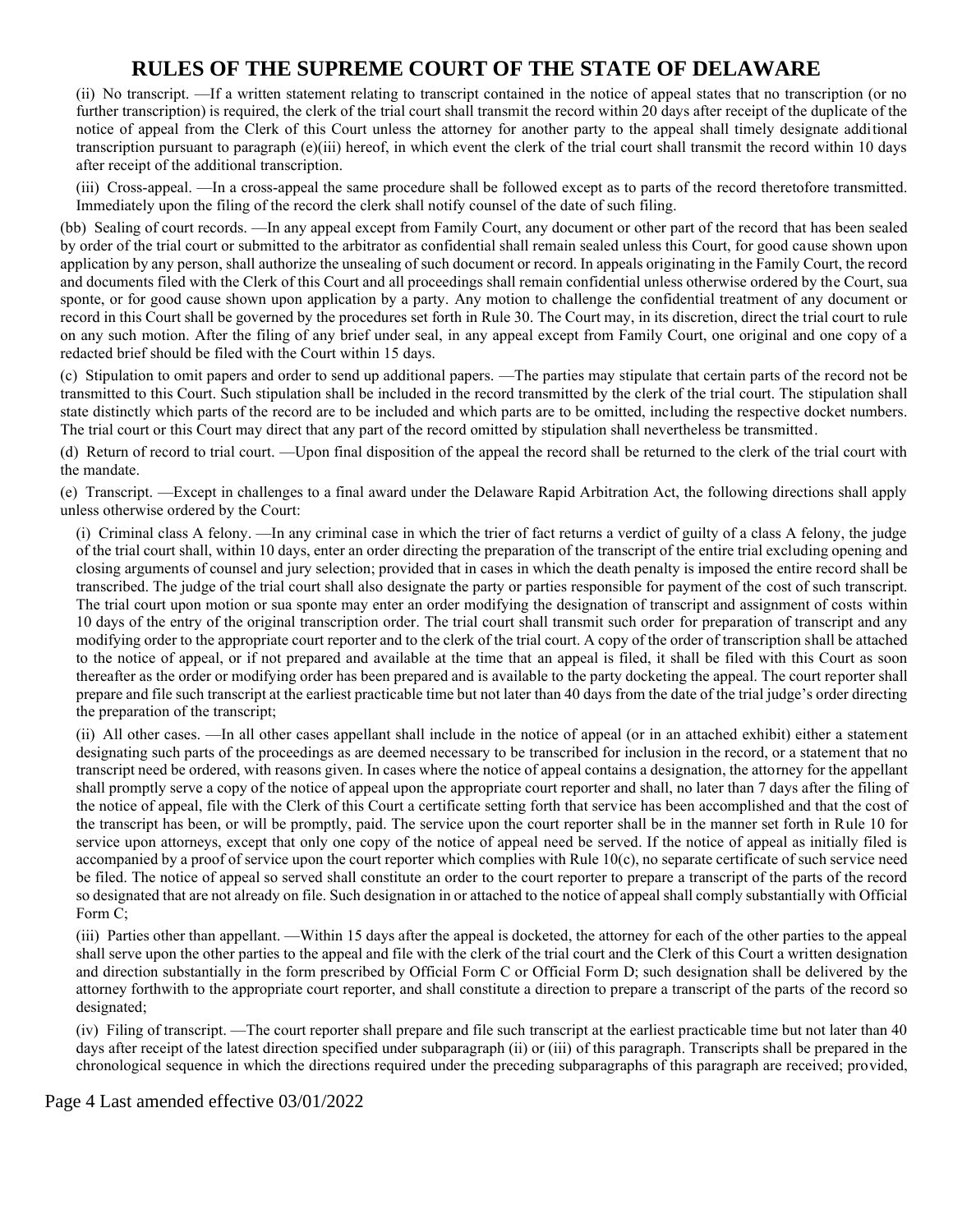however, preparation of the transcript in (1) death penalty appeals and (2) all other criminal appeals shall take precedence over all other work of the court reporter except courtroom assignments.

(f) Sanctions for failure to order or pay for transcript. —The time periods provided for the designation, ordering of, and payment for the transcript or portions thereof are mandatory unless extended by Order of this Court for good cause shown. Absent good cause shown, failure to so designate shall not be a basis for enlargement of time for the filing of briefs and appendices under Rule 15. If a party or counsel shall fail to comply with the provisions of this rule, including the timely filing of designations or directions, or the prompt payment for the transcript, as provided herein, the Court may dismiss the appeal sua sponte, pursuant to Rule 29(b). Such failure may also be the basis for disciplinary action against the attorney or other relief in the discretion of the Court.

(g) Record in lieu of transcript. —In any case in which the testimony or other pertinent matter has not been stenographically recorded, any factual material which shall be necessary to the disposition of the issues may be certified by the trial court, and, when filed with the clerk of that court shall become part of the record. In any such case, the matter so incorporated in the record shall be so prepared as to present only the rulings of the trial court on matters of law and shall contain only such statements of fact as may be necessary to review those rulings. The parties may enter into a stipulation as to the substance of testimony or other proceedings as may be essential to a decision of the issues to be presented on the appeal, whether or not a stenographic record has been made. The stipulation shall be approved by the judge of the trial court and certified to this Court in lieu of a transcript and without the necessity of the directions required under subparagraphs (ii) and (iii) of paragraph (e) above. Delay in the preparation of such statement shall not enlarge any of the time periods established hereunder.

(h) Payment of cost of transcript. —Counsel appointed to represent an indigent party may apply to the trial court for an order determining responsibility for payment of the cost of the transcript at public expense when such payment is required or permissible under law. Counsel may also apply promptly to the trial court, pursuant to § 1515 of Title 13 or other provisions of law, if pertinent, for an order determining responsibility for payment of the cost of the transcript. Otherwise, failure to pay promptly the cost of the transcript ordered shall be grounds for sanctions under subsection (f). A court reporter may require a party to submit a deposit for the preparation of the transcript.

(i) Jurisdiction of trial court. —During the pendency of an appeal to this Court, the trial court shall retain jurisdiction over all issues relating to the ordering of transcript in cases on appeal. Any decision of the trial court as to the ordering of transcript in cases on appeal is reviewable by this Court as an appeal issue.

### **Rule 10. Service and filing of papers.**

All parties not represented by an attorney and not registered with LexisNexis, the Court's electronic filing service, must comply with the following requirements:

(a) Service and filing of papers. —Every paper to be filed shall be served upon every other party before it is filed with the Clerk of the Court or a Deputy Clerk in any county. All notices of appeal, briefs, appendices, motions or other papers shall be filed with the Clerk of the Court or with a Deputy Clerk in any county during their regular business hours. Filing by mail in the office of the Clerk of the Court in Dover is permissible, provided that filing shall not be deemed to be complete until the paper has been received in the office of the Clerk. Filing with a Deputy Clerk in any county shall be deemed to constitute filing for all purposes under these Rules when the paper has been received in the office of such Deputy Clerk during regular business hours.

(b) Manner of service. —Whenever under these Rules service is required or permitted to be made upon a party represented by an attorney, service shall be made upon the attorney unless service upon the party is ordered by the Court. Service may be personal or by mail. Personal service includes delivery to a clerk or other responsible person at the office of the attorney. Service by mail is complete upon mailing. Two copies of each paper shall be served upon each party to the appeal. Service upon a person not represented by an attorney shall be made by personal delivery or by first class mail or as otherwise ordered by the Court. If the party to the appeal is not represented by an attorney and the address of the party is unknown, service shall be complete by depositing with the Clerk 2 copies of such paper together with an accompanying affidavit or certificate of a member of the Bar of this Court that the address of such party is unknown and cannot be ascertained with reasonable diligence.

(c) Proof of service of papers. —Papers presented for filing shall contain an acknowledgment of service by the persons served or proof of service in the form of a statement of the date and manner of service and the names of the persons served, certified by the person who made the service. Proof of service may appear on or be affixed to the papers filed. The Clerk in the exercise of the Clerk's discretion may permit papers to be filed without acknowledgment of proof of service upon assurance satisfactory to him that such proof shall be filed promptly thereafter.

(d) Number of copies required. —Ten copies of briefs, including supplemental briefs, and appendices shall be filed.

(e) Delivery of copies to Justices. —Whenever a brief, or other paper, a copy of which should be before the individual Justices of this Court, is filed, the party so filing may, at the party's option, deliver or mail 1 copy to each Justice at the Justice's office and shall inform the Clerk that the party has done so. In such case, the number of copies required to be filed with the Clerk may be reduced by the total number of copies delivered to the Justices.

#### Page 5 Last amended effective 03/01/2022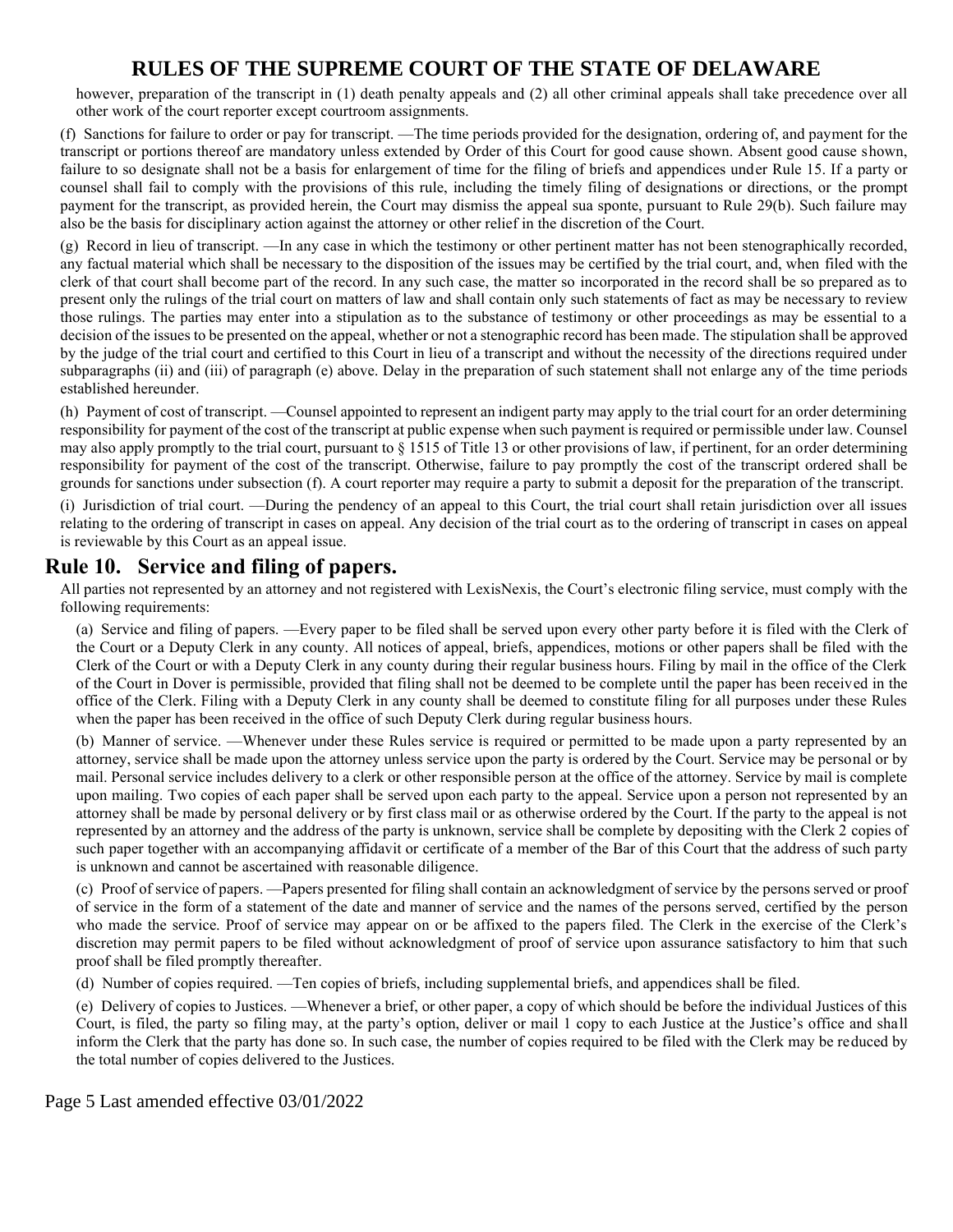### **Rule 10.1. Electronic filing.**

(a) The electronic filing of documents in the Supreme Court of the State of Delaware shall be referred to as "eFile" or "eFiling".

(b) Every appeal of a case that is subject to eFiling in the trial court shall be subject to eFiling in the Supreme Court. In addition, when the Supreme Court determines that it is appropriate for any case, or category of cases, to follow the procedures for eFiling, the Court shall designate it as an eFile case or category of cases.

(c) A technology surcharge of \$1.50 per document shall be assessed in each eFile case for the purpose of a fund to operate the eFiling system. The Court shall expend the funds solely for the purpose of operating and maintaining the eFiling system. The technology fee is not imposed on filings by Arms of the Supreme Court, by the Department of Justice or by indigent parties or their counsel.

(d) No Delaware lawyer shall authorize anyone to eFile on that lawyer's behalf, other than an employee of his/her law firm or service provider retained to assist in eFiling.

(e) No person shall utilize, or allow another person to utilize, the password of another in connection with any eFiling.

(f) The eFiling of a document by a lawyer, or by another under the authorization of a lawyer, shall constitute a signature of that lawyer under Rule 12.

(g) All eFilings must be signed by a member of the Delaware Bar or party not represented by an attorney in accordance with the eFile administrative procedures.

(h) Every document that is eFiled shall be served upon every other party. Unless otherwise ordered, the electronic service of a document, in accordance with the eFile administrative procedures, shall be considered service under Rule 10. Service by electronic means shall be treated in the same manner as service by mail for the purpose of adding 3 days to the prescribed period to respond, as set forth in Rule 11(c).

## **Rule 10.2. eFile administrative procedures.**

#### (1) *Registration and fees for eFiling*

(a) Registration. —Any person intending to use eFile must register with LexisNexis File & Serve at www.lexisnexis.com/fileandserve.

(b) Filing fees. —There are several parts to the fee structure for eFiling. These will be billed by LexisNexis using the billing arrangements established through the LexisNexis registration process. The parts are:

- (i) The routine filing fee (See generally Rule 20).
- (ii) A technology fee of \$1.50 per document (Rule 10.1).
- (iii) LexisNexis File & Serve fees.
- (iv) Pro Hac Vice fees (Rule 71).

#### (2) *Minimum Technical Requirements*

The minimum technical requirements for eFilings are available online at www.lexisnexis.com/fileandserve

#### (3) *Documents which must be electronically filed; Exceptions*

Each document which must be filed in a case subject to eFiling under the Rules shall be eFiled unless otherwise ordered by the Court. A party to a case who is not represented by an attorney may file and serve all documents on paper or may register with LexisNexis File & Serve to file and/or serve documents electronically. If paper is delivered to the Court for docketing in cases subject to electronic filing, the Clerk will electronically upload such document(s) to LexisNexis File & Serve. For purposes of Rule 10(d) the electronic version of any document filed with the Clerk shall constitute the original. Any participant eFiling any brief, including supplemental briefs, shall deliver to the Clerk by the next business day the number of copies otherwise required by Rule 10(d). The cover page must indicate "COPY" and include the ID number associated with the electronically filed document(s). Any participant eFiling a document shall file the other paper copies described in Rule 10(d) only upon the request of the Court.

#### (4) *Form of Documents Electronically filed*

(a) Format. —Each electronically filed document shall be filed in Word, WordPerfect, TIFF or PDF format. To the extent practicable it shall be formatted in accordance with the applicable rules governing formatting of paper documents, and in such other and further format as the Clerk may require from time to time.

(i) eFile will automatically convert any Word, WordPerfect or TIFF file to .PDF format, but the original format will also be available for downloading.

- (ii) The official record of the court is the .PDF version.
- (b) Title of Documents. —The title of each electronically filed document shall include:
	- (i) Party or parties filing the document,
	- (ii) Descriptive title of the document,

#### Page 6 Last amended effective 03/01/2022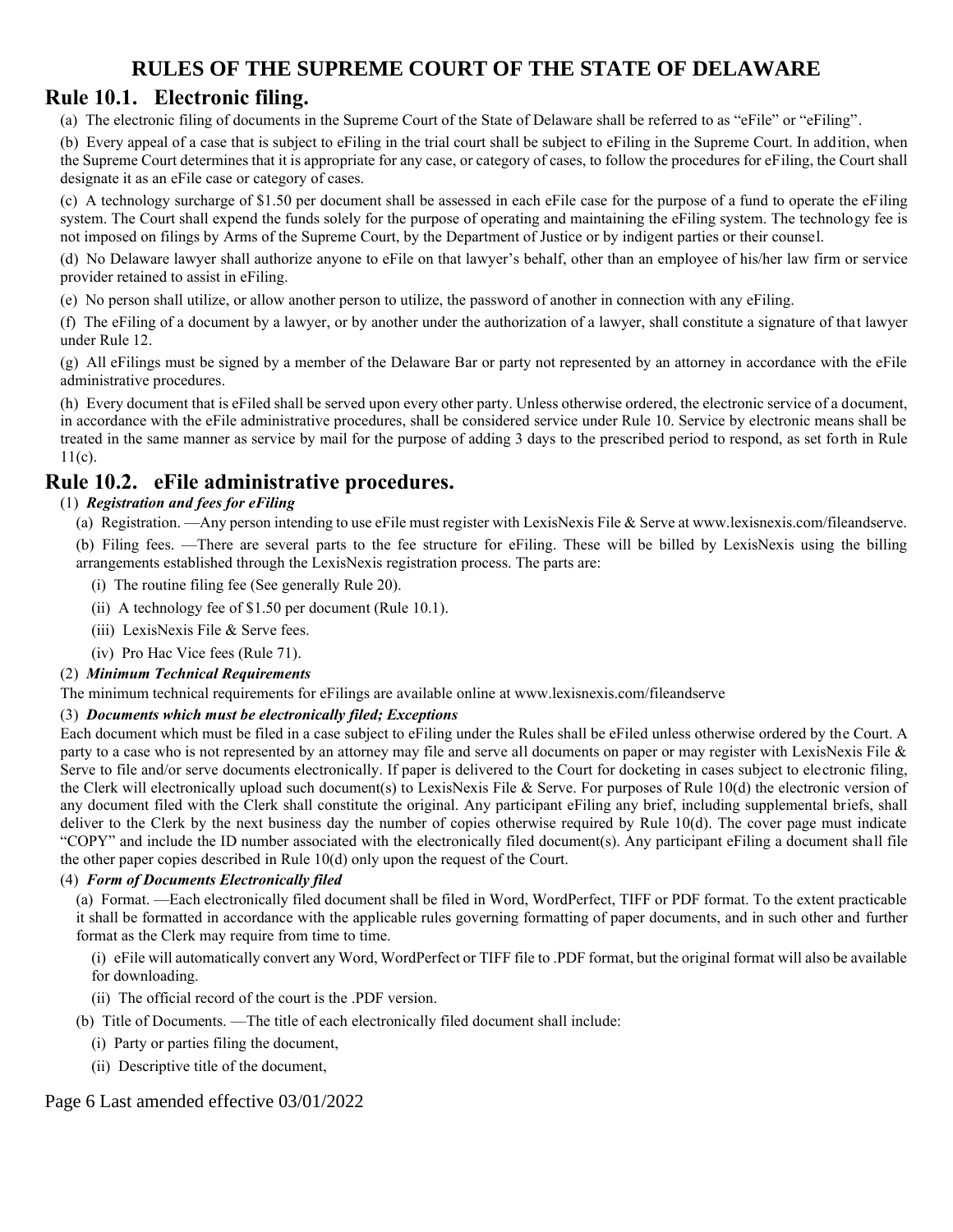- (iii) Party or parties against whom relief, if any, is sought, and
- (iv) Nature of the relief sought (e.g., Defendant ABC Corporation's Motion to Affirm).

(c) Signature. —

(i) Each electronically filed document shall be deemed to have been signed by the attorney or party not represented by an attorney authorizing such filing, and shall bear a facsimile or typographical signature of such person, e.g., "/s/ Adam Attorney." Each document eFiled by or on behalf of a party shall also include the typed name, address, telephone number of the attorney or unrepresented party filing such document. Attorneys shall include their Delaware bar number.

(ii) Each electronically filed declaration and affidavit shall be deemed to have been signed by the declarant or affiant if an attorney or party not represented by an attorney has authorized such filing. The original affidavit or declaration filed or served electronically, shall be maintained by the party filing the affidavit during the pendency of the appeal, and shall be made available, upon reasonable notice, for inspection by other counsel, the Clerk or the Court.

#### (d) Filing Related Documents. —

All electronically filed documents relating to a single pleading or paper shall be "electronically stapled" using the "main" and "supporting" functionality of the eFiling system. In this way, multiple related documents, although filed separately, are linked logically together and identified as a single transaction.

#### (5) *Sealed Documents*

(a) Documents filed under seal MUST be formatted with a footer stating the following:

#### **THIS DOCUMENT IS CONFIDENTIAL AND FILED UNDER SEAL. REVIEW AND ACCESS TO THIS DOCUMENT IS PROHIBITED EXCEPT BY PRIOR COURT ORDER**

This footer must appear on every page of the document. Additionally, the first page or cover page of the document must be in the following format:

#### IN THE SUPREME COURT OF THE STATE OF DELAWARE

[name of first appellant],  $\cdot$ 

v.  $\qquad \qquad$   $\qquad \qquad$  :  $\qquad \qquad$  No. [ ]

[name of first appellee].

**YOU ARE IN POSSESSION OF A DOCUMENT FILED IN THE SUPREME COURT OF DELAWARE THAT IS CONFIDENTIAL AND FILED UNDER SEAL.**

#### **If you are not authorized by Court order to view of retrieve this document read no further than this page. You should contact the following person:**

[filing attorney's name]

[firm name of filing attorney]

[address of filing party]

[telephone number of filing party]

No other information should appear on the cover page.

(b) The filing details and document title will appear in the LexisNexis system. The document can be viewed only by the Court, the filer, and those case participants who received service of that particular document. A participant that was not served with the document can see only the document title in the case details, however, that participant is not able to open or view the document.

(c) Public versions of sealed documents shall be filed in accordance with Rule 9.

#### (6) *Time of eFiling and Service*

(a) Except for notices of appeal, all electronic filings in nonexpedited cases must be completed by 5:00 p.m. Eastern Time in order to be considered timely filed that day. All notices of appeal and electronic filings in expedited cases must be completed before midnight Eastern Time in order to be considered timely filed that day.

(b) An eFiled document is deemed served only upon selection of participants to be served and submission according to the File & Serve procedures. Participants shall make service of all eFiled documents upon all participants capable of receiving online service through the LexisNexis File & Serve system. Participants unable to receive online service of eFiled documents through the LexisNexis File & Serve system may also be served via U.S. Mail from the LexisNexis File & Serve system. The associated filing receipt will list the participants selected for service and give proof of date, time and method of service. No other certificate of proof of service shall be required for eFiled documents.

Page 7 Last amended effective 03/01/2022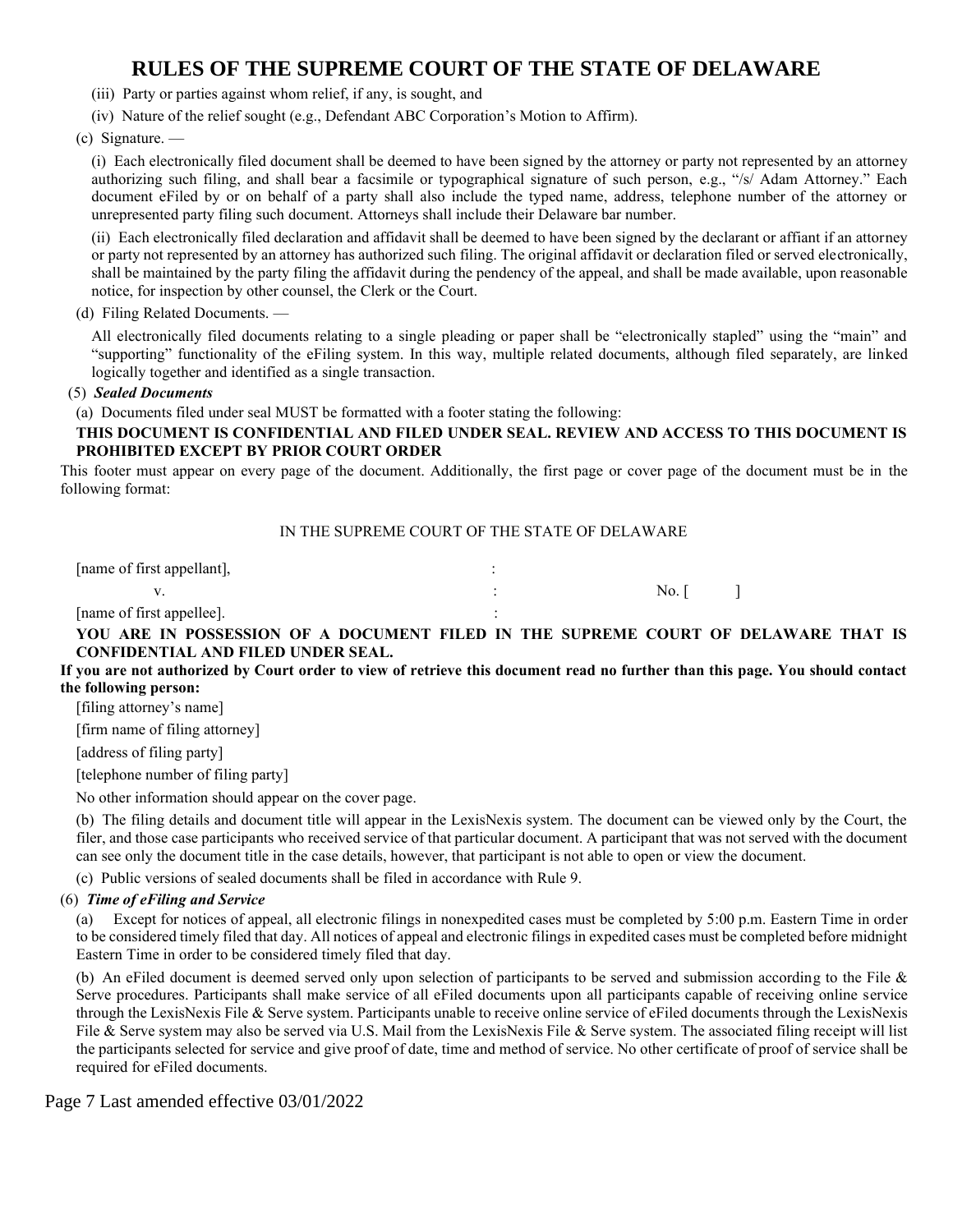(c) Participants that do not exercise the U.S. Mail option in the aforementioned 10.2(6)(b) and/or parties who are not listed on the associated filing receipt listing the participants selected for service shall be served a paper copy of any electronically filed pleading or other document. Service of such paper copy shall be made by the filing party in accordance with Rule 10(b).

(d) Participants using the File & Serve system and who receive online service via the File & Serve system, may set an e-mail notification preference so that he or she will receive an e-mail notification that a document(s) has been served and is available for viewing in his or her File & Serve Online Inbox. The e-mail notification feature does not constitute Service on the File & Serve subscriber and is provided by File & Serve solely as a convenience. Whether or not a participant sets an e-mail notification preference, it is the responsibility of the participant using the File & Serve system to check his or her File & Serve Online Inbox to view eFiled and served documents.

#### (7) *Public Access to the Docket*

The Clerk shall make a Public Access Terminal available to the general public to allow access to the Court's electronic case record in all eFiled cases. Copies made from the Court's electronic case records shall be printed by the Clerk's Office and copying fees will be charged in accordance with Rule 20.

#### (8) *Related eFile Information*

eFile instructions and practice guides are available on the LexisNexis File & Serve Web Site www.lexisnexis.com/fileandserve. Once users are logged into LexisNexis File & Serve they may click the "support" link within the application to access further information.

#### (9) *Privacy Issues*

Easy access to electronic documents raises many privacy issues. eFile users must be sensitive to confidential and personal information not filed under seal. Parties shall refrain from including, or shall redact where inclusion is necessary, the following personal identifiers from all documents filed with the court, including exhibits thereto, unless otherwise ordered by the Court.

(a) *Social Security Numbers.* —If an individual's social security number must be included in a document, only the last four digits of that number should be used.

- (b) *Names of minor children.* —If the involvement of a minor child must be mentioned, only the initials of that child should be used.
- (c) *Dates of birth.* —If an individual's date of birth must be included in a document, only the year should be used.
- (d) *Financial account numbers.* —If financial account numbers are relevant, only the last four digits of these numbers should be used.

In addition, exercise caution when filing documents that contain the following: (i) Personal identifying number, such as a driver's license number

- (ii) Medical Records, treatment and diagnosis
- (iii) Employment History
- (iv) Individual Financial Information
- (v) Proprietary or Trade Secret Information

It is the sole responsibility of counsel and the parties to be sure that all pleadings comply with the rules of this court requiring redaction of personal identifiers. The Clerk will not review each pleading for redaction.

#### (10) *System or User Filing Errors*

If the electronic filing is not filed with the Clerk or served because of (1) an error in the transmission of the document to LexisNexis which was unknown to the sending participant, or (2) a failure to process the electronic filing when received by LexisNexis, or (3) rejection by the Clerk, or (4) other technical problems experienced by the filer, the Court may upon satisfactory proof enter an order permitting the document to be filed or served nunc pro tunc to the date it was first attempted to be sent electronically.

#### (11) *Obligation of Registered eFile Users to Maintain Proper Delivery Information*

(a) Participants who register to use the File & Serve system shall notify LexisNexis within 10-days of any change in firm name, delivery address, fax number or e-mail address.

(b) Participants who have set an e-mail notification preference are solely responsible for providing an accurate, up-to-date e-mail address and for ensuring that the e-mail account is set up properly to receive e-mail notifications.

### **Rule 11. Time.**

(a) *Computation.* —In computing any period of time prescribed or allowed by these Rules, by order of Court, or by statute, the day of the act, event or default after which the designated period of time begins to run shall not be included. The last day of the period so computed shall be included, unless it is a Saturday or Sunday, or other legal holiday, or other day on which the office of the Clerk is closed, in which event the period shall run until the end of the next day on which the office of the Clerk is open. When the period of time prescribed or allowed is less than 7 days, intermediate Saturdays, Sundays and other legal holidays shall be excluded in the computation. As used in this rule "legal holidays" shall be those days provided by statute or appointed by the Governor or the Chief Justice of the State

#### Page 8 Last amended effective 03/01/2022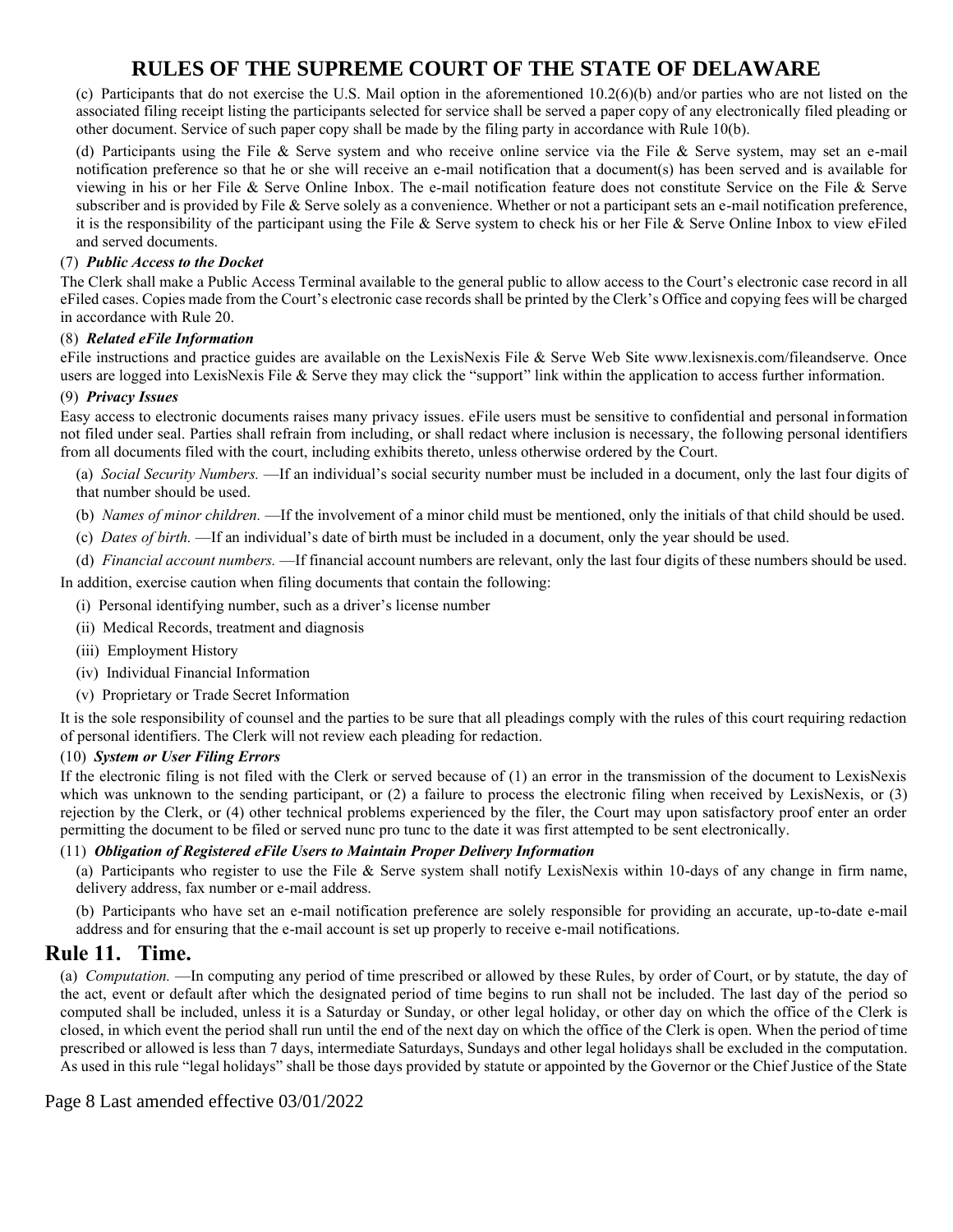of Delaware.

(b) *Enlargement.* —The time for taking an appeal or cross-appeal shall not be enlarged. Except as otherwise provided in these Rules, all other extensions or enlargements of time are subject to approval by the Court.

(c) *Additional time after service by mail or e-Filing.* —Whenever a participant has the right to or is required to do some act or take some proceeding within a prescribed period after being served and service is made by mail or by eFiling, 3 days shall be added to the prescribed period. The additional 3 day period applies only as to acts taken by participants and does not apply to actions taken by the Court.

## **Rule 12. Attorneys of record; withdrawal.**

#### (a) *Appearance and signing of papers.* —

(i) *Original signature by Delaware attorney.* —Except in the case of a party appearing pro se, all papers filed with the Court shall be signed by an attorney who is an active member of the Bar of this Court and who maintains an office in Delaware for the practice of law. The attorney shall list the attorney's address, telephone number, and Supreme Court identification number on all papers filed with the Court. Such attorney or the attorney's partner or an associate of the attorney's firm must attend all proceedings. The attorney, if any, designated on the notice of appeal as the attorney below for the appellee shall be deemed to be the attorney for the appellee unless another attorney shall file a notice of appearance substantially in the form provided in Official Form E.

(ii) *Original signature is certification.* —The original signature of an attorney or party constitutes a certification by the attorney that the attorney has read the paper; that to the best of the attorney's knowledge, information, and belief there is good ground to support it; and that it is not interposed for delay.

(b) *Withdrawal.* —Except as permitted by order of the Court, no attorney may withdraw and all appearing attorneys are required to continue as such and to perform the duties of counsel imposed by law, by The Delaware Lawyers' Rules of Professional Conduct, and these Rules. Withdrawal of an attorney ordinarily will not be considered as permissible ground for delay and relief under these Rules.

(c) *Appearance pro se.* —As a condition for a party appearing pro se, the party must designate a mailing address other than a post office box for the receipt of all notices, papers and orders filed in the case. If a pro se party's address is a post office box, the pro se party must provide the pro se party's street address to the Court.

(d) *Office for the practice of law.* —As used in these rules, an "office for the practice of law" means a bona fide office maintained in this State for the practice of law in which the attorney practices by being there a substantial and scheduled portion of time during ordinary business hours in the traditional work week. An attorney is deemed to be in an office even if temporarily absent from it if the duties of the law practice are actively conducted by the attorney from that office. An office must be a place where the attorney or a responsible person acting on the attorney's behalf can be reached in person or by telephone during normal business hours and which has the customary facilities for engaging in the practice of law. A bona fide office is more than a mail drop, a summer home which is unattended during a substantial portion of the year or an answering, telephone forwarding, secretarial or similar service.

### **Rule 13. Form of briefs, appendices and other papers.**

(a) *Briefs and appendices.* —

(i) *Typed.* —All text, including text in footnotes, shall be in Times New Roman 14-point typeface. Unrepresented parties without access to a typewriter or word processing program may submit papers in legible handwriting. Case names must be italicized or underlined.

(ii) *Specifications.* —All typed briefs and all appendices shall be firmly bound at the left margin in a transparent plastic cover. Briefs and appendices shall have pages not exceeding 81/2 by 11 inches with double spacing. Quotations of more than 50 words and footnotes shall be single-spaced. Top, bottom, and side margins of briefs shall be not less than 1 inch.

(iii) *Appendix pagination.* —Pages of an appendix shall be numbered separately at the bottom. Each page number of the appendix shall be preceded by capital A for the appellant, capital B for the appellee, and capital AR for the reply appendix, if any. Copies of the reporter's transcript and other papers reproduced in a manner authorized by this rule may be included in the appendix with the appendix paginations.

(b) *Motions and other papers.* —Motions and other papers may be produced in like manner, or may be typewritten upon opaque, unglazed white paper and shall have pages not exceeding 81/2 by 11 inches and shall otherwise conform with the requirements for briefs, as provided under paragraphs (a)(i) and (a)(ii) above. A motion or other paper shall contain a caption setting forth the name of this Court, the caption of the case, the file number, the date of filing and a brief descriptive title indicating the purpose of the paper. A motion or other paper shall be filed without backer.

(c) *Use of both sides and use of recyclable paper.* —It is permissible for any brief, appendix, motion or other paper to include material printed or typed on 1 side or both sides of the page, provided legibility is maintained, and the Court encourages this practice. The Court encourages the use of recycled paper by all parties filing papers with the Court.

### **Rule 14. Briefs and appendices; contents.**

Page 9 Last amended effective 03/01/2022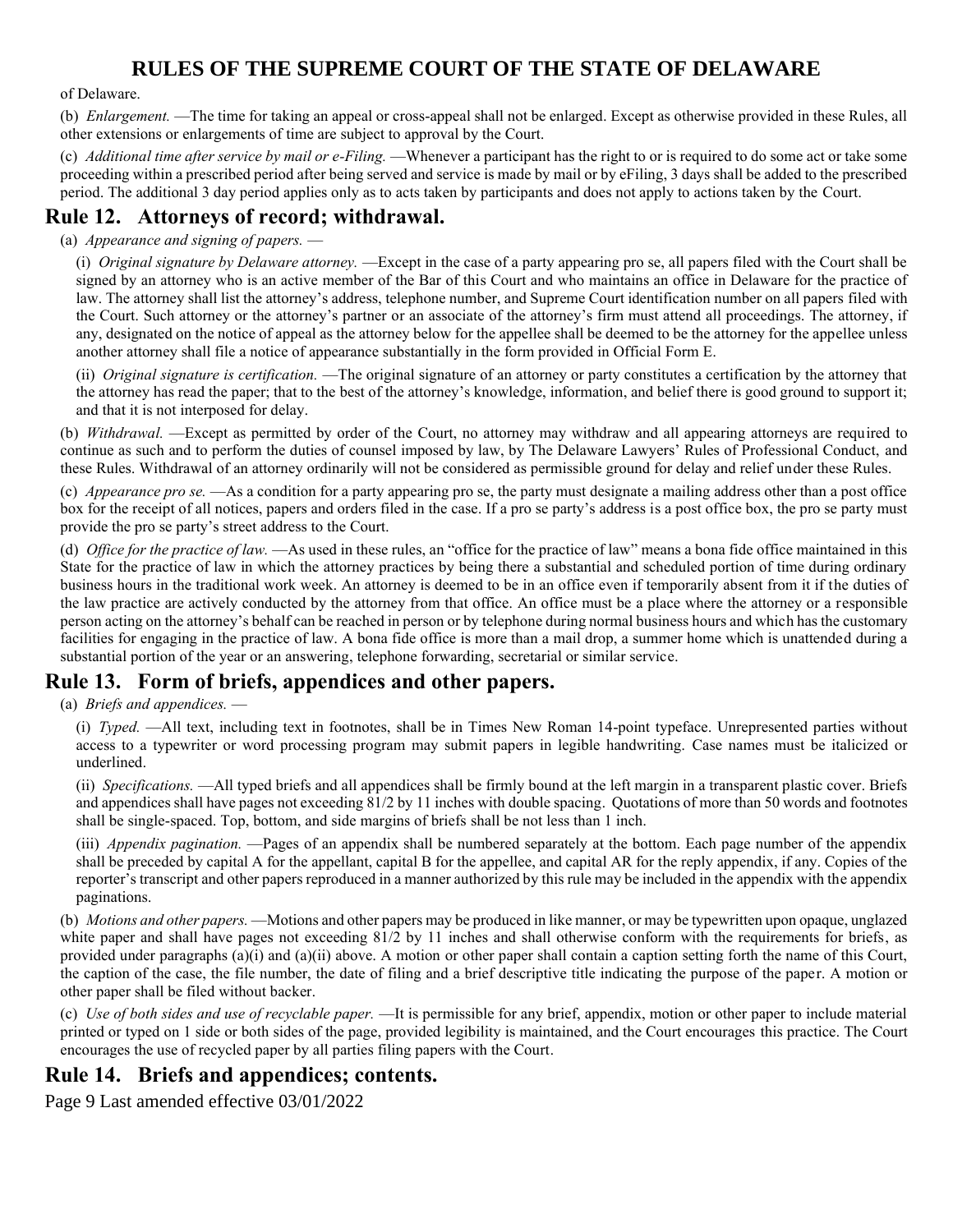(a) *Briefs — Cover.* —On the front cover of each brief and appendix or supplemental brief and appendix there shall be stated the name of this Court, the caption of the case and its case number, the name of the trial court, the title of the brief or appendix, the name of the party for whom the brief is filed, the name of counsel by whom the brief is filed and the date of filing. Each cover shall be the appropriate color, where applicable.

(i) *Title.* —Each brief and appendix shall be appropriately titled, for example: "Appellant's Opening Brief" or "Appendix to Appellee's Answering Brief." Where a cross-appeal exists, the cross-appellant's brief should be properly labeled as such, i.e., "Appellee's Answering Brief on Appeal and Cross-Appellant's Opening Brief on Cross-Appeal." The cross-appellee's brief should also be properly labeled, i.e., "Appellant's Reply Brief on Appeal and Cross-Appellee's Answering Brief on Cross-Appeal."

(ii) *Color.* —Except where the litigant is in forma pauperis, the cover of the brief of the appellant will be blue; that of the appellee, red; that of an intervenor or amicus curiae, green; that of any reply brief, gray. The cover of the appendix will be white. When a transparent cover is used, the underlying sheet must nevertheless conform to these color requirements.

(b) *Opening and answering.* —The opening brief of appellant and the answering brief of appellee shall contain the following under distinctive titles, commencing on a new page, in the listed order:

(i) *Table of contents.* —The table of contents shall reflect each section required by this rule, including all headings designated in the body of the brief, and shall reflect the page number on which each section or heading begins. The table of contents shall also reflect all attachments or exhibits to the brief.

(ii) *Table of citations.* —A table of citations to cases, statutes, rules, textbooks and other authorities, alphabetically arranged;

(iii) *Nature of proceedings.* —A statement of the nature of the proceeding and the judgment or order sought to be reviewed;

(iv) *Summary of argument.* —A summary of argument, stating in separate numbered paragraphs the legal propositions upon which each side relies. Appellant's statement shall be admitted or denied with specificity in appellee's summary, paragraph by paragraph.

(v) *Statement of facts.* —A concise statement of facts, with supporting references to appendices or record, presenting succinctly the background of the questions involved. The statement shall include a concise statement of all facts which should be known in order to determine the points in controversy and shall describe in particular the judgment or order sought to be reviewed. Each party shall be referred to as "plaintiff", "State", "defendant", as the case may be, or by the party's name or other appropriate designation which makes clear the party's identity. References to the parties as appellant or appellee shall be avoided except where necessary. Appellee's counterstatement of facts need not repeat facts recited by appellant.

(vi) *Argument.* —The argument shall be divided into appropriate headings, and each argument shall commence on a new page. Each argument shall be further subdivided into 3 parts:

A.(1) *Questions presented.* —The first shall state the question or questions presented, with a clear and exact reference to the pages of the appendix where a party preserved each question in the trial court. Where a party did not preserve the question in the trial court, counsel shall state why the interests of justice exception to Rule 8 may be applicable.

(2) *Scope of review.* —The second shall state the standard and scope of review applicable to the issue.

(3) *Merits of argument.* —The third shall state the merits of the argument. The merits of any argument that is not raised in the body of the opening brief shall be deemed waived and will not be considered by the Court on appeal.

B.(1) *Citations.* —The style of citations shall be as provided in paragraph (g) of this rule.

(2) *Unreported decisions.* —If an opinion or order has been published in Westlaw, LexisNexis or any reporter system, a copy thereof is **not** required to be attached to the brief except as required under (vii). If a decision has yet to be published in any of the previously named systems, a copy thereof shall be attached to the brief, except that if the number of decisions is too numerous to attach, then the decisions may be bound in a separate compendium which shall include a cover page and table of contents.

(vii) *Trial court's judgment and rationale.* —The opening brief of the appellant shall include a copy of the order or orders of judgment being appealed and, if any, the separate written or transcribed rationale of the trial court. These items shall be inserted at the end of the opening brief, and not in the appendix.

#### (c) *Reply briefs.* —

(i) *Contents.* —Appellant shall not reserve material for reply brief which should have been included in a full and fair opening brief. There shall not be repetition of materials contained in the opening brief. A table of contents and a table of citations, as required by paragraphs (b)(i) and (ii), above, shall be included in the reply brief.

(ii) *Cross-appeal.* —Where there is a cross-appeal, appellee's summary of argument with regard to the cross-appeal shall be admitted or denied with specificity in the reply brief. As appropriate, the reply brief may also contain sections specified under paragraph (b)(iii) and  $(b)(v)$  of this rule, with respect to such cross-appeal.

(iii) *Headings.* —To the extent that the reply brief contains any of the items set forth in paragraph (b) of this rule, they shall be set forth under distinctive titles and commence on a new page.

Page 10 Last amended effective 03/01/2022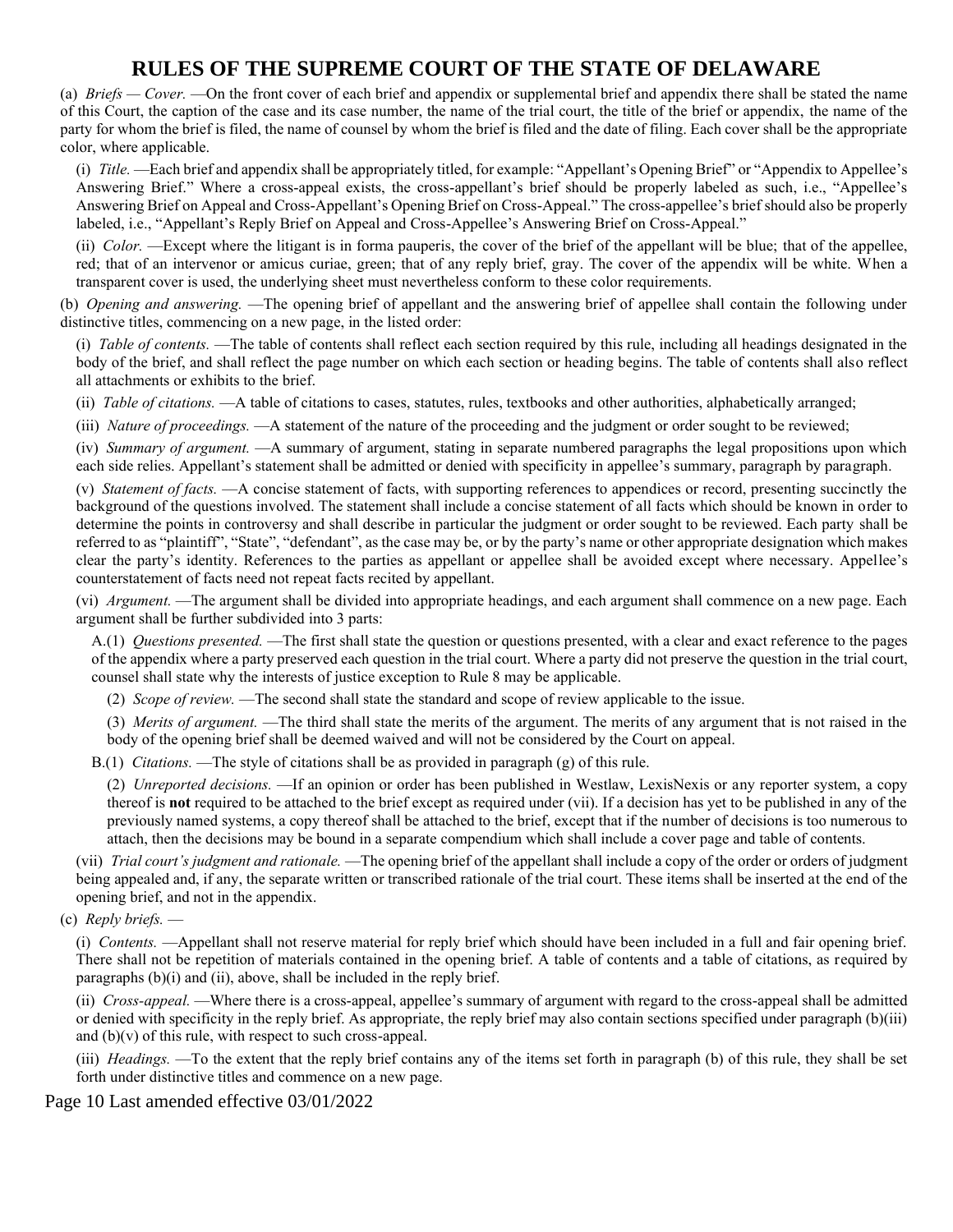(d) Length of Briefs.

(i) Type-volume limitation. Without leave of Court, an opening or answering brief shall not exceed 10,000 words, and no reply brief shall exceed 5,500 words. Where there is a cross-appeal, the answering/opening brief on cross-appeal of appellee shall not exceed 14,000 words and the reply/answering brief on cross-appeal of appellant shall not exceed 10,000 words. The reply brief on cross-appeal of the appellee, if any, shall not exceed 5,500 words. The front cover, material required by paragraphs (b)(i) and (ii), signature block, and any footer included pursuant to Rule 10.2(5), do not count toward the limitation. All other text must be counted toward the limitation.

(ii) Certificate of compliance. (A) Any brief subject to Rule 14(d)(i) must include a certificate of compliance by counsel or an unrepresented party that the brief complies with the typeface requirement of Rule 13(a) and type-volume limitation of Rule 14(d)(i). The person preparing the certificate must state the number of words in the brief, and may rely on the word count of the word processing program used to prepare the brief.

(B) Form R is a suggested form of a certificate for compliance. Use of Form R is sufficient to meet the requirements of paragraph  $(d)(ii)(A)$  of this rule.

(iii) Page limitations for unrepresented parties without access to a word processing program. Without leave of Court, an opening or answering brief shall not exceed a total of 35 pages and a reply brief shall not exceed 20 pages, exclusive of appendix. Where there is a cross-appeal, the answering/opening brief on cross-appeal of appellee shall not exceed 50 pages and the reply/answering brief on crossappeal of appellant shall not exceed 35 pages, exclusive of appendix. The reply brief on cross-appeal of the appellee, if any, shall not exceed 20 pages. In the calculation of pages, the material required by paragraphs  $(b)(i)$  and  $(ii)$  of this rule is excluded and the material required by paragraphs (b)(iii) through (vi) of this rule is included.

(iv) Footnotes shall not be used for argument ordinarily included in the body of a brief.

(v) Extensions. The Court looks with disfavor upon motions to exceed the type-volume or page limitation, and such motions will be granted only for good cause shown. Any motion filed pursuant to this section must be filed at least five days before the due date for the filing of the brief to which it relates.

(e) *Appendices.* —Appellant's appendix shall contain a paginated table of contents, the complete docket entries in the trial court arranged chronologically in a single column, and relevant portions of the charge. Unless otherwise ordered by the Court, the appellant's appendix shall contain such portions of the trial transcript as are necessary to give this Court a fair and accurate account of the context in which the claim of error occurred and must include a transcript of all evidence relevant to the challenged finding or conclusion. The appendix of either appellant or appellee shall, unless otherwise ordered by the Court, contain such other parts of the record material to the questions presented as each wishes the Justices to read; duplication shall be avoided whenever possible. The portions of the record in the appendix shall be arranged in chronological order following the docket entries. If testimony of witnesses is included, appropriate references to the pages of such testimony in the typewritten transcript shall be made in the table of contents. Asterisks or other appropriate means shall be used to indicate omissions in such testimony. Each appendix shall have a table of contents and be organized so that its contents can be clearly identified and rapid reference thereto can be made. All appendices shall be separately bound. Whenever any document, paper or testimony in a foreign language is included in any appendix or is cited in any brief, an English translation of such document, paper or testimony, made under the authority of the trial court or agreed by the parties to be correct, shall be included in the appendix. The appellant's opening brief is required to be accompanied by an appendix in all cases except, in a Certification of Questions of Law matter filed pursuant to Supreme Court Rule 41.

(f) *Joint appendix.* —Counsel may agree upon a joint appendix which shall be bound separately.

(g) *Form of citations.* —The following shall be the form of citations:

(i) Reported Opinions. The style of citation shall be as set forth in THE BLUEBOOK: A UNIFORM SYSTEM OF CITATION, with no reference to State Reporter Systems or other parallel citations. For example:

*Melson v. Allman*, 244 A.2d 85 (Del. 1968).

*Prince v. Bensinger*, 244 A.2d 89 (Del. Ch. 1968).

*State v. Pennsylvania R.R. Co.*, 244 A.2d 80 (Del. Super. Ct. 1968).

 Cases with citations to computer reported systems; e.g., Westlaw, Lexis, and Fastcase shall be cited as set forth below: LEXIS Citation form: Fox v. Fox, 1998 Del. LEXIS 179 (Del. May 15, 1998); Westlaw Citation Form: Fox v. Fox, 1998 WL 280361 (Del. May 15, 1998); or Fastcase Citation Form: Fox v. Fox, No. 163, 1998 (Del. May 15, 1998) (Fastcase).

(ii) Unreported Opinions: The style of citation shall be as set forth below:

Delaware Citation Form: *Fox v. Fox*, Del., No. 510, 1997, Berger, J. (May 14, 1998).

(iii) Other Authority. The style of citation to any other type of authority, including but not limited to statutes, books, and articles, shall be as set forth in THE BLUEBOOK: A UNIFORM SYSTEM OF CITATION.

(h) *CD-ROM Briefs.* —In addition to the electronically filed or conventionally filed paper copies of the brief, as required by these Rules,

Page 11 Last amended effective 03/01/2022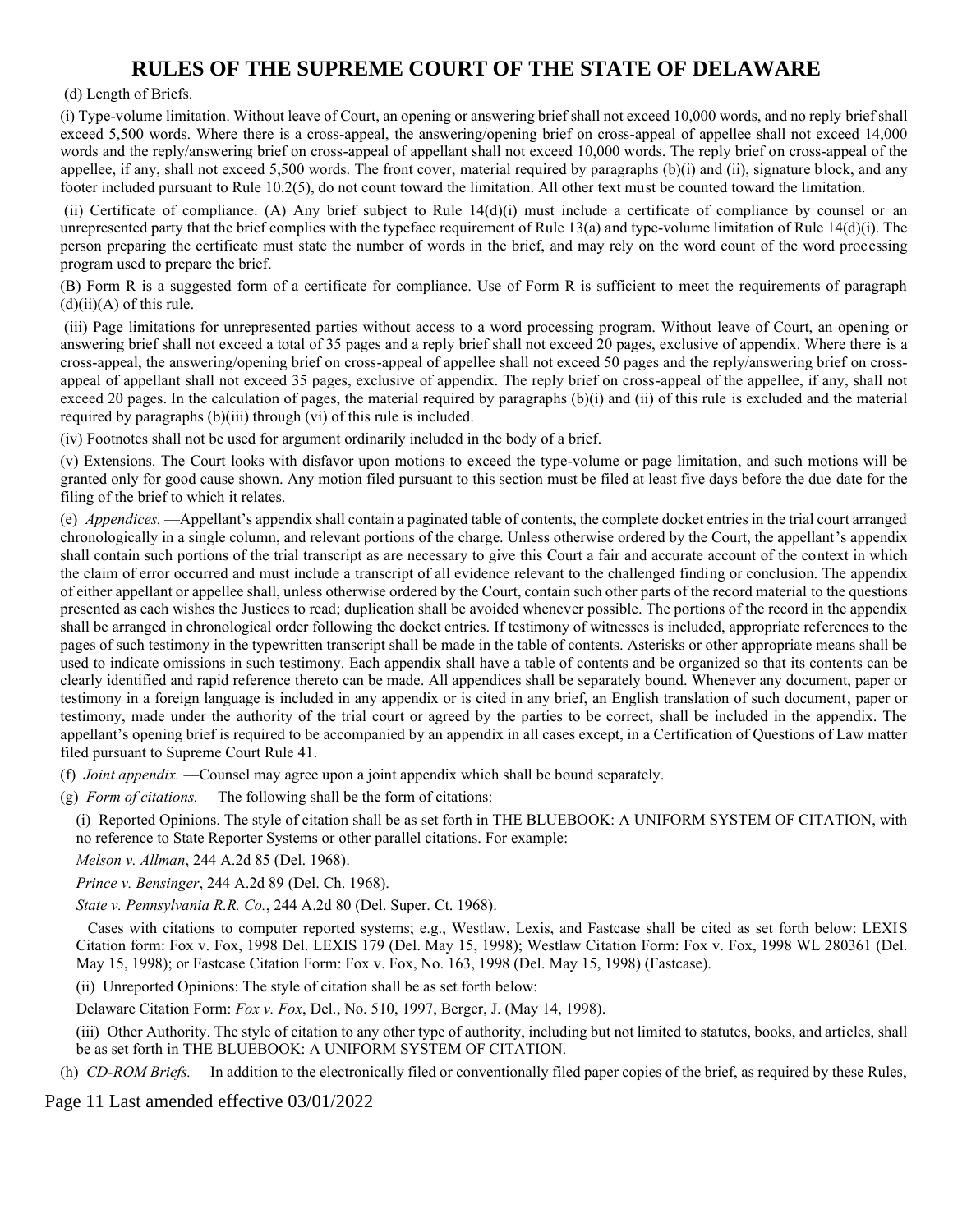a party may file a brief on a CD-ROM subject to the following requirements. The electronically filed or paper submission filed pursuant to these Rules will be the "official version" for the Court's purposes. Except as specifically noted, the filing of a CD-ROM brief does not affect the other requirements of these Rules governing the preparation, filing, and service of the brief:

(i) The cover page of the brief shall include the following legend in bold type immediately beneath the case number in the caption: "CD-ROM Version To Be Filed".

(ii) Multiple parties filing a brief jointly may file such a brief on CD-ROM. Joinders to a brief may also be filed on the same CD-ROM.

(iii) A CD-ROM brief shall be identical to the "official version" filed with the Court, including identical pagination and the signature of counsel, or an/s/ indicating that counsel has authorized its filing.

(iv) The table of contents of the CD-ROM brief shall contain hyperlinks to the cited page within the brief.

(v) The CD-ROM brief shall contain hyperlinks to all cases, statutes, reference materials, exhibits and such other items as are cited in the brief, subject to the following:

(1) Hyperlinks shall link directly to the cited page(s) of the linked document.

(2) Hyperlinks shall link only to documents filed on the same CD-ROM, and not directly to the internet or other external sources. (vi) Format:

(1) All files in a CD-ROM submission shall be in PDF (portable document format).

(2) The CD-ROM shall not be bootable.

(3) The file for the brief may be prepared through direct conversion from the word processing file, or through scanning. The CD-ROM shall also include a text version of the brief in the format in which it was created and in RTF [Rich Text Format].

(4) Files shall be configured to allow selecting and printing. All fonts used in a file shall be imbedded in the file.

(vii) Time and Form of Filing:

(1) The CD-ROM brief shall be filed not later than ten days after the filing of the electronically filed or conventionally filed paper copies of the brief, unless the Court directs otherwise.

(2) Ten copies of the CD-ROM shall be filed by conventional means. The CD-ROM version of the brief shall not be electronically filed.

(3) Two copies of the CD-ROM shall be served on each party separately represented and on each pro se party. A certificate of service shall accompany each submission.

(4) Each CD-ROM shall be packaged in a standard container commonly known as a "jewel case" or other secure container. A simple paper sleeve shall not suffice for this purpose.

(5) Each submission shall be labeled with the name of this Court, the short caption of the case and its case number, the title of the brief, the date of submission, and the name of the party making the submission. The label shall appear on the CD-ROM itself and on the jewel case or other container. Where a submission includes multiple CD-ROMs, each shall be labeled as above, with the additional identification as "CD-ROM 1 of 2", etc.

### **Rule 15. Briefs and appendices; time for service and filing.**

(a) *Brief and appendix schedule.* —Subject to any rule or order of Court providing otherwise, the following schedule shall govern the service and filing of briefs and appendices:

(i) *Opening brief.* —In all cases in which no transcript or no further transcript has been ordered or designated under Rule 9(e), appellant's brief and appendix shall be served and filed not later than 45 days after the notice of appeal. In all other cases appellant's brief and appendix shall be served and filed not later than 30 days after filing of the record.

(ii) *Answering brief.* —Appellee's brief and appendix shall be served and filed not later than 30 days after service of appellant's brief and appendix.

(iii) *Reply brief.* —Appellant's reply brief and reply appendix, if any, shall be served and filed not later than 15 days after service of appellee's brief and appendix, except when such reply brief includes answering matter related to any cross-appeal, in which event the reply brief and reply appendix, if any, shall be served and filed not later than 30 days after service of appellee's brief and appendix. The Court encourages all appellants and cross-appellants to file reply briefs as the Court finds such briefs to be helpful.

(iv) *Cross-appeal appellant.* —In cross-appeals the party who first filed a notice of appeal shall be considered the appellant for the purpose of this rule.

(v) *Cross-appeal appellee.* —If appellant's reply brief includes answering matter related to any cross-appeal, appellee may serve and file a reply brief directed thereto not later than 10 days following service of such reply brief.

Page 12 Last amended effective 03/01/2022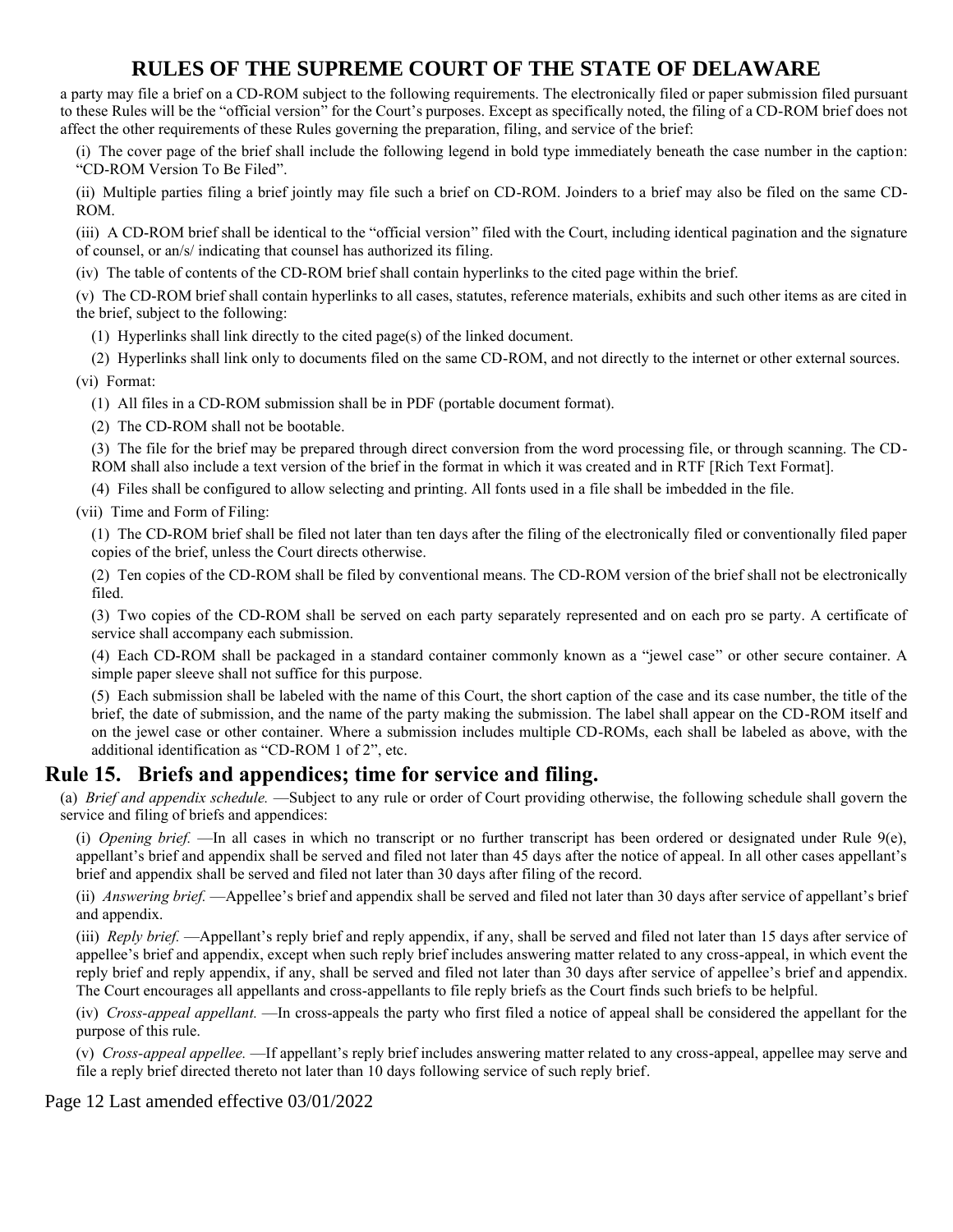(vi) *Permissive writing.* —No other brief or writing containing argument may be submitted without leave of Court. A party may, by letter to the Clerk, bring to the Court's attention pertinent cases decided after a party's final brief is filed or after the case is under submission for decision. The letter shall identify the arguments to which the cases relate and provide copies of the cases to the Court and opposing counsel. The letter shall not contain any argument.

(b) *Extensions.* —The Court expects parties to proceedings in this Court, and their counsel in the case of represented parties, to accord the highest priority to the processing of such proceedings. Accordingly, extensions of time are discouraged. The following conditions shall be strictly applied to any requests for extension.

(i) *Timely motion for first extension.* —A motion for an extension of time for the filing of briefs or appendices must be docketed at least five days in advance of the due date for such filing and must contain the opposing party's position on the motion or set forth the reasons why the position of the opposing party could not be ascertained despite a diligent effort to do so. The form of the motion shall be substantially in the form set forth in Official Form F of these Rules.

(ii) *Clerk's authorization to grant first extensions.* —Unless a special briefing schedule has been established or the Court orders otherwise, the Clerk of the Court is authorized to grant an extension of three days from the original due date for such filing if the motion requesting the extension is unopposed and if it is the party's first motion for extension of the particular brief or appendix in the matter.

(iii) *Timely motion for additional extensions.* —A motion for any additional extension beyond that set forth in subparagraph (ii) must comply with the requirements set forth in subparagraph (i) and must include a statement identifying the exceptional circumstances necessitating the extension. The motion will be considered by a Justice of this Court. If the Justice determines that the request for the extension complies with these rules, the Justice may grant an extension totaling not more than fifteen days from the original due date of the opening or answering brief or appendix or ten days for a reply brief or appendix, except that an extension of up to forty-five days may be granted in proceedings under Supreme Court Rule 26(c).

(iv) *Untimely motions for extensions.* —If a motion for extension is filed less than five days in advance of the due date, the motion will ordinarily be denied unless the moving party demonstrates not only exceptional circumstances for the extension but also exceptional circumstances justifying the late filing of the motion, demonstrating that the latter circumstances did not exist or could not with due diligence have been known or communicated to the Court earlier.

(v) *Untimely submissions may not be filed.* —The Clerk of the Court may not accept for docketing an untimely filed brief or appendix unless the filing party first obtains leave to file out of time under the provisions of this Rule. If leave is not obtained, the Clerk of the Court will take the appropriate action as directed by the Court, which action may include dismissal of the appeal if the appellant has not filed a timely brief or, in the case of the appellee, a decision by the Court on the basis of the record and papers that have been timely filed.

(vi) *Motions for extensions filed after due date.* —No motion for an extension filed after the due date for the brief or appendix will be entertained unless the party requesting the extension demonstrates that the interests of justice require the relief requested notwithstanding the failure to comply with this Rule. In such a case an extension may be granted in the discretion of the Justice for a period of not more than three days.

(vii) *Exceptional circumstances defined.* —"Exceptional circumstances" for purposes of this Rule means serious or disabling illness or injury; death of an immediate family member; act of God; state or national emergency; or other circumstances of similar unavoidable nature.

(viii) *Certification for untimely motions; sanctions.* —Any motion filed by an attorney under subsection (iv) or subsection (vi) shall include a certification from the attorney identifying all other motions for extensions filed in all other cases during the six months preceding the date of the current motion and noting which, if any, of those prior motions were filed under subsection (iv) or subsection (vi). Any attorney who, during the preceding six months, has filed more than two such out-of-time motions, will be subject to discipline for a performance deficiency under Supreme Court Rule 33.

(ix) *Appearance of party or attorney.* —In connection with any motion under this Rule, the Court may require the appearance by the parties and/or their principal counsel at an office conference or in open court.

## **Rule 16. Argument.**

(a) *Oral argument.* —There shall be oral argument only in those appeals and original proceedings designated by the Court. Otherwise, cases shall be deemed submitted for decision upon the briefs. There will be no oral argument on motions unless the Court so orders.

(b) *Schedule of arguments.* —Arguments will be heard in each month as ordered by the Court.

(c) *Scheduling.* —Upon filing of the reply brief on appeal or cross-appeal or upon the expiration of the due date for the filing of the reply brief, the case shall be deemed at issue and ready for argument at the call of the Court.

(d) *Opening and closing.* —The appellant shall be entitled to open and conclude argument of the case, including any pending motions. At the beginning of the argument, the appellant shall inform the Court of the amount of time, if any, the appellant wishes to reserve for

Page 13 Last amended effective 03/01/2022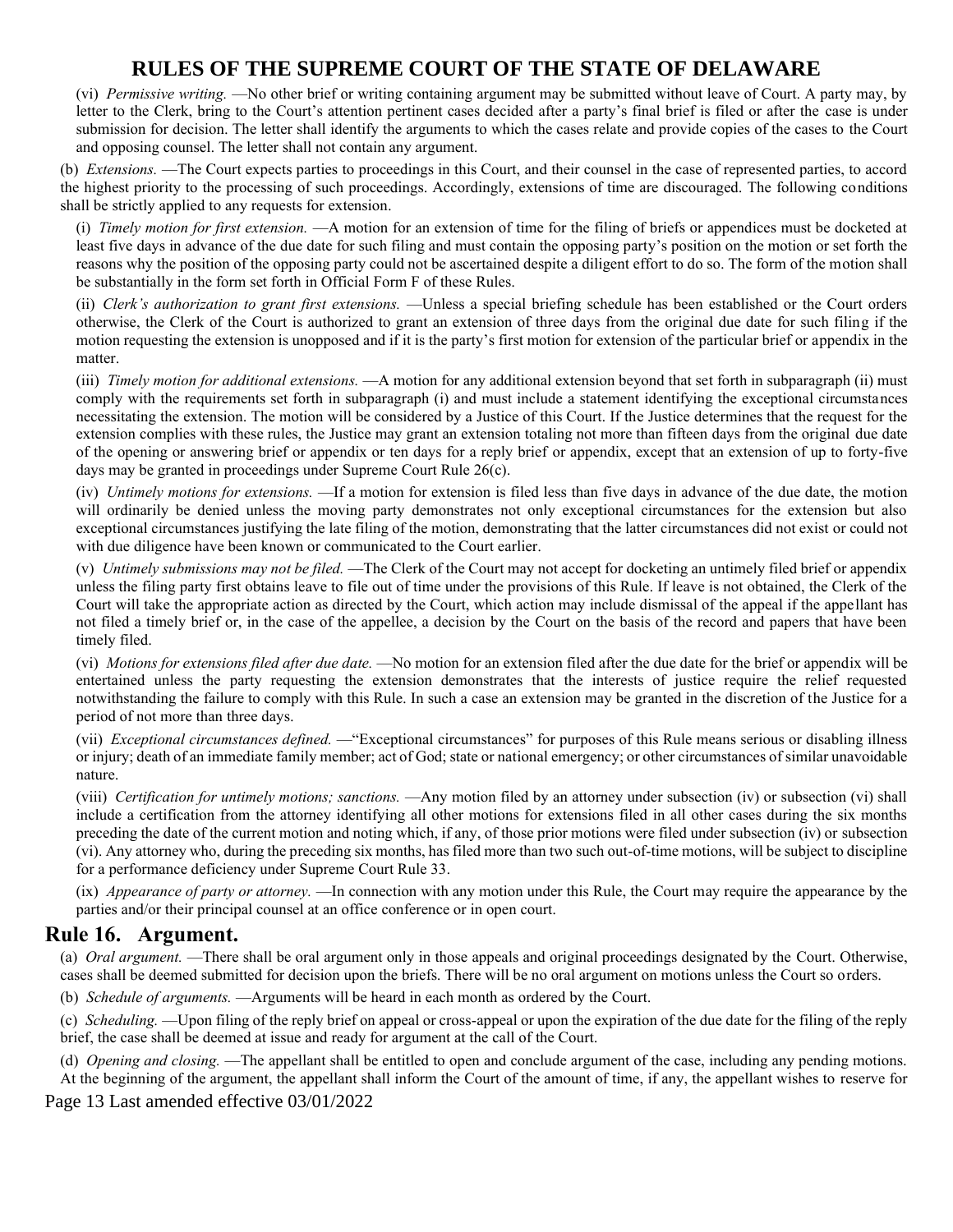rebuttal. Cross-appeals shall be argued as 1 case, and the party filing the first notice of appeal shall be entitled to open and conclude the argument. In a cross-appeal, cross-appellant may, upon request, conclude argument with a reply as to the cross-appeal only.

(e) *Number of counsel.* —Not more than 2 counsel shall be heard for each party on the argument of a case.

(f) *Time.* —Unless otherwise ordered by the Court, the parties shall have a total of 20 minutes to argue each side of an appeal or original proceeding before a panel and a total of 25 minutes per side to argue before the Court en Banc. An application for additional time for oral argument shall be presented to a Justice not later than 30 days after the filing of the appellee's brief. The Court may limit or terminate an argument when, in its opinion, the issues have been fully presented. The time allowed may be apportioned between counsel on the same side at their discretion; provided always that a fair opening of the case shall be made by the party having the opening argument. Counsel will be expected not to read at length from briefs or opinions.

(g) *Recent cases.* —In order for a party to rely at oral argument upon any case from any court that was decided after briefing was completed, a copy of that case must be sent to each opposing party and to the Court at least 48 hours prior to the time of oral argument.

## **Rule 17. Opinions and orders.**

(a) *Final decisions.* —All decisions finally determining or terminating a case shall be made by written opinion, or by written order, as determined by the Court.

- (b) *Filing.* —Each written opinion or order of the Court shall be filed with the Clerk.
- (c) *Special contents.* —Each written opinion or order of the Court shall bear 2 dates immediately under the caption of the case:
	- (i) *Submitted date.* —The date of submission of the matter for decision; and
	- (ii) *Decided date.* —The date the opinion or order is filed.

Each written opinion of the Court, in a matter which was orally argued, shall identify by name the attorneys who presented the oral argument.

### **Rule 18. Reargument.**

A motion for reargument may be filed with the Clerk within 15 days after the filing of the Court's opinion or order unless the time is enlarged or shortened by the Court. The motion shall conform to the page/word count and form requirements of Rules 30 and 13. The motion shall succinctly state the grounds therefor and shall be supported by a certificate of counsel or a pro se certificate that it is presented in good faith and not for delay. The motion shall not be subject to oral argument; no answer to the motion shall be permitted unless requested by the Court. There shall be no reargument when the mandate issues forthwith. The following orders shall not be subject to reargument: (1) orders entered under Rules 41 and 42; (2) orders entered by a single justice which are directed to matters of form and do not address the underlying merits of the appeal; and, (3) orders denying motions for reargument or rehearing en Banc.

### **Rule 19. Mandate.**

(a) *When issued — Motion for reargument — Stay.* —In each case finally determined, a mandate, certified copy or other appropriate process, with a certified copy of the opinion or order, notice of dismissal or stipulation of dismissal shall be issued to the trial court. Unless otherwise ordered by the Court, or unless a motion for reargument or a motion for rehearing en Banc is filed, the mandate shall issue as a matter of course upon expiration of the period allowed for filing such motions. If a motion for reargument or a motion for rehearing en Banc is filed, the mandate shall issue upon the Court's disposition thereof. After reciting the proceedings in the trial court and in this Court, the mandate shall direct the affirmance, reversal or modification of the judgment or order in the trial court and the assessment of costs on appeal, and shall direct such court to take proceedings in conformity with the opinion of this Court. The mandate shall be signed, sealed and attested by the Clerk. Copies shall be forwarded to counsel of record or to parties appearing *pro se.*

(b) *Special form of mandate.* —In any case in which a special form of mandate may be required, the Court may, upon application of counsel filed prior to the time fixed for the issuance of the mandate, or upon its own motion, permit counsel to be heard upon the form thereof.

(c) *Remand for determination below.* —If the decision includes a remand for a determination by the trial court, a certified copy of said decision with jurisdiction reserved shall issue. The trial court to which the case is remanded shall make such determination and file the same as specified by this Court, or if no time is specified, within 60 days of issuance of the certified copy of said decision. If it shall not be feasible for the trial court to do so within the time provided herein, the trial court shall file a status report within such time. This Court may thereupon enter an order requiring such determination by a specified time or, in the absence of such order, the determination shall be made at the earliest time thereafter as is feasible, which time shall not exceed an additional 60 days.

(d) *Remand for new trial or new penalty hearing in certain cases. — In a Class A felony tried without a jury or a capital first degree* murder case that is reversed and remanded by the Supreme Court to the Superior Court for a new trial or penalty hearing, the President Judge shall assign a different judge to preside over the case if the judge whose decision was reversed on appeal is the same judge who presided over the bench trial or the penalty hearing that resulted in the imposition of the death sentence.

## **Rule 20. Fees and costs.**

Page 14 Last amended effective 03/01/2022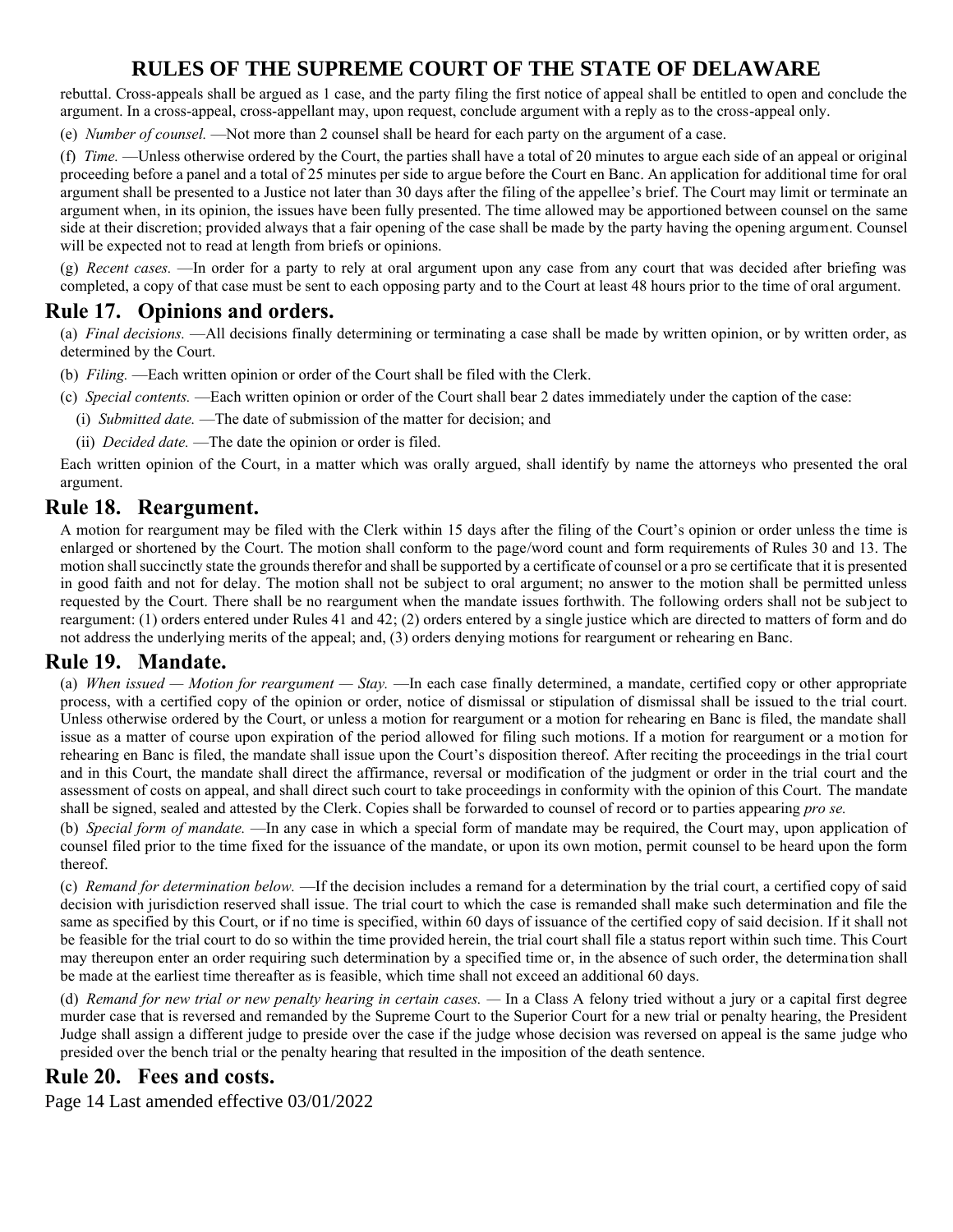(a) *Nonrefundable filing fee.* —Except in appeals originating from the Industrial Accident Board and the Unemployment Insurance Appeal Board, a party filing a notice of appeal, or other proceeding, shall pay to the Clerk the sum of \$500 and a \$10 Court Security Assessment which shall be maintained in a separate account designated as "Court Security Assessment Fund." This fee is nonrefundable. No other fee shall be assessed against a party except under paragraph (b)(ii).

(b) *Schedule of fees.* —

(i) The fees charged by the Clerk to nonparties to the appeal shall be as follows:

| For a Clerk's certificate of good standing   | \$10.00  |
|----------------------------------------------|----------|
| For a copy of any paper, per page (including |          |
| opinions and orders)                         | \$1.00   |
| Admission to the Delaware Bar                | \$150.00 |
| Replacement Bar Admission Certificate        | \$50.00  |

(ii) Special items of costs in special cases shall be based upon bills submitted to the Clerk, or upon a special order of the Court, as the case may be.

(c) *Appeals and certiorari from this Court.* —In all proceedings on appeal or writ of certiorari from this Court to the Supreme Court of the United States, the Clerk of this Court shall be paid the costs, as estimated by the Clerk, of preparing and certifying the Clerk's transcript before the transcript is transmitted to the Supreme Court.

(d) *Costs allowed to a party.* —Except as otherwise provided by law, or as otherwise ordered by the Court, costs shall be allowed as follows: If an appeal is dismissed, costs shall be taxed against the appellant; if a judgment is affirmed, costs shall be taxed against the appellant; if a judgment is reversed, costs shall be taxed against the appellee; if a judgment is affirmed in part and reversed in part, costs shall be allowed as ordered by the Court. Costs in original proceedings or proceedings on certification shall be determined by the Court in each instance. The costs shall normally include the amounts charged for fees under paragraph (b) of this rule and such other expenses as shall be incurred and certified by the Clerk of this Court, or the clerk of the trial court.

(e) *Costs for or against the State.* —In a case in which the State of Delaware or an agency or officer thereof is a party, if an award of costs against the State is authorized by law, costs shall be awarded in accordance with the provisions of paragraph (d); otherwise, costs shall not be awarded for or against the State of Delaware.

(f) *Frivolous appeals.* —The Court may in any case involving a frivolous appeal, enter a special order assessing costs in addition to those provided for by paragraph (d) as justice may require. Such additional costs may, in the discretion of the Court, include the costs incurred in the preparation and transmission of the record, the cost of the transcript and the reasonable expenses of any appellee. An appellee that wishes to recover costs and reasonable expenses, including attorneys' fees, under this rule must file a motion that conforms with the requirements of Rule 30 by the deadline for the filing of the reply brief. Rule 30 governs the form, contents, and timing of the response and reply to the motion.

(g) *Reimbursement of filing fee.* —If a judgment of the trial court is reversed and costs are assessed against the appellee, the Clerk shall certify in the mandate the filing fee collected under paragraph (a) in this Court which is to be collected in the trial court for reimbursement of the party who paid the filing fee.

(h) *Indigents.* —Upon application of a party claiming to be indigent, the Court may authorize the commencement of an appeal or original proceeding before the Court without prepayment of fees, costs or security by a person who files a motion and sworn affidavit in accordance with 10 Del. C. §§ 8802-04 and Supreme Court Official Form Q. The sworn affidavit must be sufficient to allow the court to determine the ability of the affiant to pay all or any portion of the court costs and fees associated with the proceeding before the Court.

## **PART III. APPEALS—SPECIAL PROVISIONS**

### **Rule 25. Expedited procedure.**

(a) *Motions to affirm in certain criminal cases.* — Motions to affirm may be filed in appeals of criminal matters other than direct appeals of convictions after trial and timely first motions for postconviction relief under Superior Court Criminal Rule 61 when there was a conviction after trial. The following procedures shall apply to motions to affirm. Within 10 days after service of appellant's opening brief, appellee may, in lieu of a brief, serve and file a motion to affirm the judgment or order of the trial court. The motion shall conform to the form requirements of Rule 13. Motions to affirm of unrepresented parties without access to a word processing program are subject to the four-page limitation set forth in Rule 30(c). Motions to affirm of all other parties are subject to the 1,200 word count and requirements set forth in Rule 30(d). The filing of the motion tolls the time for filing of appellee's brief. If there is more than one appellee in an appeal, the filing of a motion to affirm by one appellee tolls the time for the filing of all the appellees' briefs. The sole ground for such motion shall be that it is manifest on the face of appellant's brief that the appeal is without merit because:

(i) *Law settled.* —The issue on appeal is clearly controlled by settled Delaware law;

Page 15 Last amended effective 03/01/2022 (ii) *Factual issue.* —The issue on appeal is factual and clearly there is sufficient evidence to support the jury verdict or findings of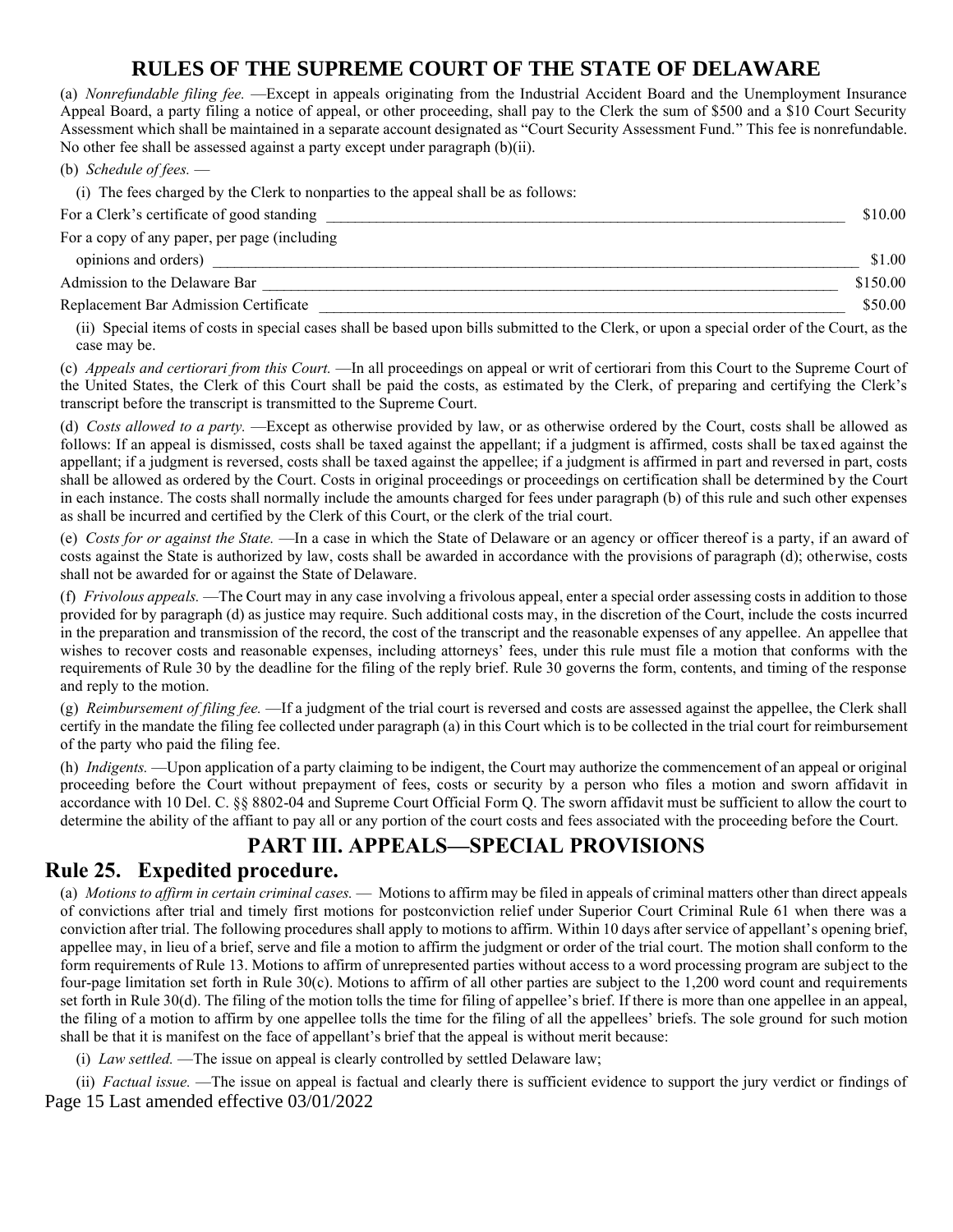fact below; or

(iii) *Exercise of discretion.* —The issue on appeal is one of judicial discretion and clearly there was no abuse of discretion. The motion to affirm shall state the ground or grounds on which it is based together with citation of authorities and record references to evidence relied upon. There shall be no briefing, argument or response to the motion, unless requested by the Court. If the motion to affirm shall be granted by unanimous action of a panel of the Court an order or opinion will be entered and a mandate will issue thereon; if the motion shall not be unanimously granted, it shall be denied. If the motion shall be denied, the appellee's brief will be due within 20 days after such denial, and the appeal will proceed through briefing, scheduling and disposition as provided by these Rules. The motion to affirm shall be substantially in the form set forth in Official Form G. A motion to affirm shall not be accompanied by a proposed form of order.

(b) *Motions to affirm denials of petitions for extraordinary writs in civil cases.* —Motions to affirm may only be filed in civil appeals from orders denying petitions for extraordinary writs. The procedures and standards for motions to affirm in these civil cases are set forth in subparagraph a. In all other cases in which a party seeks expedited resolution of a civil appeal, the party shall follow the procedures set forth in subparagraph e.

(c) *Affirmance sua sponte.* —After filing of the appellant's opening brief, a panel of the Court by unanimous action may, *sua sponte, enter an order or opinion affirming the judgment or order of the trial court for the reason that it is manifest on the face of the appellant's opening brief that the appeal is without merit because:*

(i) *Law settled.* —The issue on appeal is clearly controlled by settled Delaware law;

(ii) *Factual issue.* —The issue on appeal is factual and clearly there is sufficient evidence to support the jury verdict or findings of fact below; or

(iii) *Exercise of discretion.* —The issue on appeal is one of judicial discretion and clearly there was no abuse of discretion.

(d) *Oral argument without briefs.* —In any case where the parties so stipulate and the Court approves, or upon the Court's order *sua*  sponte, an appeal may be heard by the Court on oral argument without briefs, or with limited briefs or other submission to the Court. Any such stipulation shall be presented to the Court not later than the time when the first brief is otherwise due to be served and filed.

(e) *Expedited scheduling.* —Upon motion for good cause shown or upon the Court's order *sua sponte,* the Court may order an expedited schedule of any or all procedures, including a shortened time for the filing of briefs and other papers, in any appeal or other proceeding.

### **Rule 26. Appeals in criminal and juvenile delinquency cases.**

(a) *Continuing obligation of and representation by counsel.* —(1) Every trial attorney, whether privately retained, court appointed or provided by the Office of the Public Defender, shall in every case in which the client has been convicted or adjudged delinquent; and (2) every attorney appointed by the trial court to represent a criminal defendant or juvenile at State expense in postconviction proceedings, unless the attorney had been permitted to withdraw under the trial court's rules, shall in every case in which postconviction relief is denied:

(i) *Advise client.* —Advise the client of any right to appeal, the possible grounds for appeal and counsel's opinion of the probable outcome of an appeal;

(ii) *Docket appeal.* —Docket an appeal whenever the client desires to appeal, whether or not the appeal appears meritorious; and

(iii) *Prepare documents.* —Prepare and file all documents relating to the appeal, including those relating to the transcript as required by Rule 9.

Such attorney, until this Court orders otherwise, shall continue to represent the client on appeal. But, if a postconviction attorney's motion to withdraw was granted by the trial court, and postconviction relief was denied, that attorney's continuing obligation is limited to that prescribed by the trial court's rules.

(b) *Appointment of counsel.* —The Court will appoint counsel in any case in which it determines that an indigent defendant or child desires but does not have counsel on direct appeal. The Court may, in the interest of justice, appoint additional or substitute counsel for any indigent defendant or delinquent child upon the application of either counsel or client. In appeals from rulings made under Superior Court Criminal Rule 61 or other post-conviction rulings of a trial court, the Court may in its discretion appoint counsel for an indigent defendant or child.

(c) *Appeals without merit.* —If the trial attorney, after a conscientious examination of the record and the law, concludes that an appeal is wholly without merit, the attorney may file a motion to withdraw. Such motion shall be accompanied by the following:

(i) *Brief and appendix required.* —The trial attorney is required to file a brief referring to anything in the record which may arguably support the appeal. The brief shall contain the following under distinctive titles and commencing on a new page, in the listed order: a statement of the charges; the nature of the defense made at trial; a summary of the evidence; the significant pretrial and trial applications and rulings; the sentence; and, the defendant's points, which shall not exceed 35 pages. Appropriate pages from the record, including the sentencing order and appropriate pages from the transcript, shall be contained in a separately bound appendix. A statement by

Page 16 Last amended effective 03/01/2022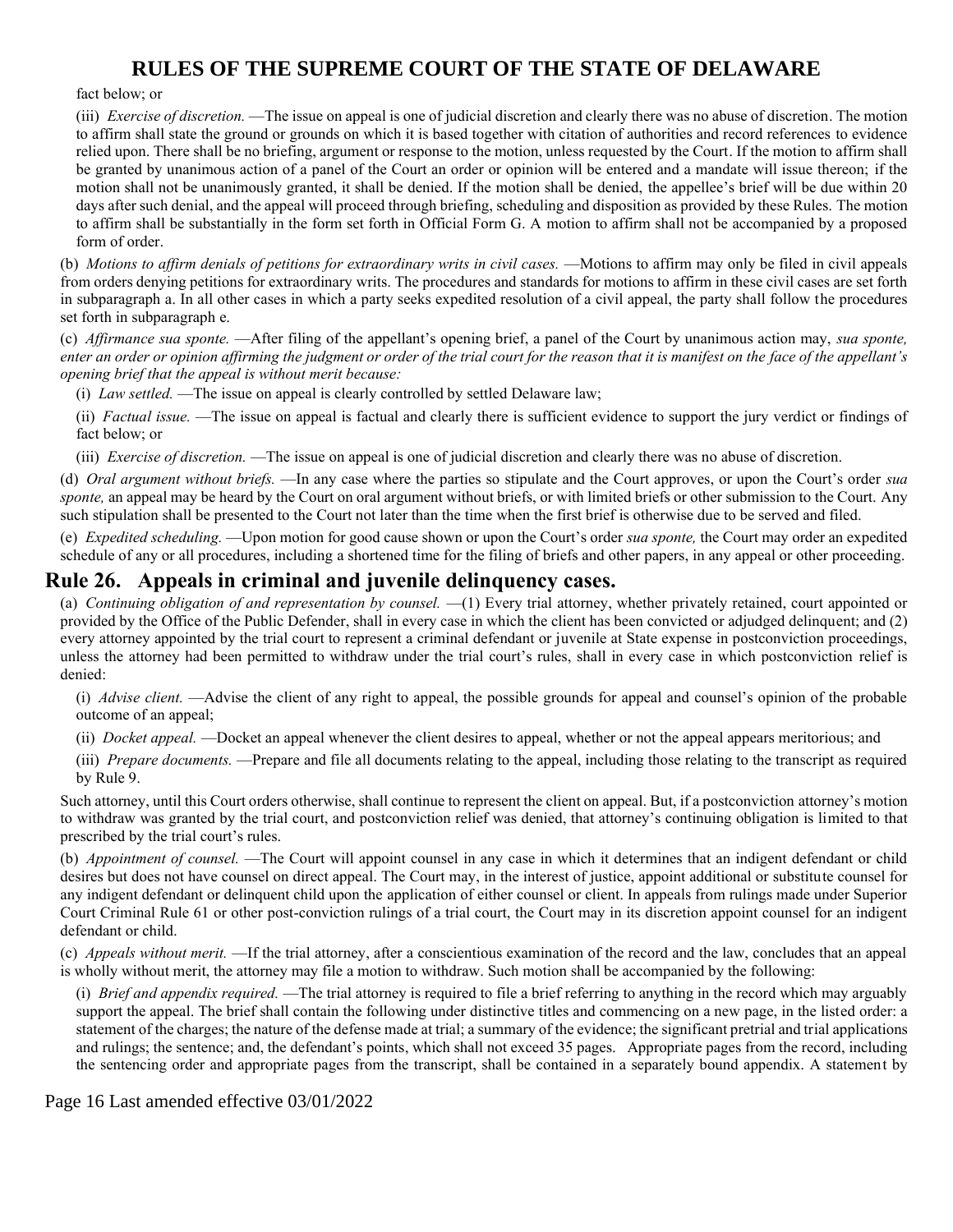counsel that there were no errors of law below or that the appeal is without merit does not meet this requirement.

(ii) *Attorney statement.* —A statement by the attorney that the attorney:

(A) *Copy to client.* —Supplied the client with a copy of the motion, brief, and appendix.

(B) *Advice to client.* —Advised the client that the client could state in a writing of no more than 35 pages, delivered to the attorney within 30 days, any point that the client wanted the Court to consider, and that such a writing would be included in the brief. Such statement by the attorney shall state the date on which the attorney delivered a copy of the motion and brief to the client and whether or not any writing was received in response thereto.

(iii) *Client response.* —Any statement by the client which is received by the attorney in response to the motion to withdraw.

Neither the motion nor the brief shall be an argument against the client's interest. The client shall have 30 days in which to review the proposed brief and proposed motion to withdraw and to prepare and submit any points for the Court's consideration, prior to the filing by counsel of said brief and motion. The motion and the brief shall be served upon the State; and the State shall file within 20 days of service a response or make any application it deems appropriate.

Upon the expiration of such 20-day period, the Court shall determine, without oral argument, whether the appeal, on its face, is wholly without merit. If the Court so determines, the Court may order that the judgment below be affirmed. If the Court does not so determine, the motion for withdrawal may be granted and the Court may appoint substitute counsel who shall thereafter have 30 days in which to submit an opening brief.

(d) *Withdrawal.* —An attorney for a defendant in a criminal appeal, including a child adjudged delinquent, may withdraw only upon written motion and order of the Court, entered in the following circumstances:

(i) *Consent.* —An attorney may be permitted to withdraw, after complying with paragraph (a) of this rule, at any time after other counsel has entered an appearance for the client.

(ii) *Non-consent.* —Without the consent of the client, a privately retained attorney may be permitted to withdraw, after complying with paragraph (a) of this rule, on motion served upon the client with notice of a stated time for presentation thereof to the Court.

(iii) *Waiver of counsel.* —Prior to the filing of any brief, a defendant who is represented by an attorney may apply to the Court for leave to proceed pro se and to discharge the defendant's attorney. The motion must be served upon the attorney and the State and be accompanied by an affidavit in a form supplied by the Clerk. Upon receipt of a motion in the proper form, in cases where the defendant has a constitutional or statutory right to counsel, the Court shall remand the case to the Superior Court for an evidentiary hearing on the defendant's waiver of counsel. In all other cases the Court may, in its discretion, remand the case to the Superior Court for an evidentiary hearing on the defendant's motion to appear pro se. Upon any remand, the attorney shall be present at the hearing in the Superior Court. Pursuant to Rule 19(c), the Superior Court shall make and report its findings of fact within 30 days of the remand, unless some other time is ordered by the Court. Motions to appear pro se are otherwise governed by the procedures set forth in Rule 30. In the event the defendant's motion is granted, the responsibility of the attorney to represent the defendant shall terminate. The Court in its discretion may, however, appoint an attorney to render advisory assistance to the defendant.

(iv) *All other cases.* —In all other cases an attorney may be permitted to withdraw, after complying with paragraph (a) of this rule, only in the interest of justice and upon good cause shown. Any such application shall state the grounds thereof and shall be served upon the client with notice of a stated time for presentation to the Court. See Official Form H.

(e) *Waiver of nonrefundable filing fee.* —In any appeal from a conviction in the Superior Court, any person who, by reason of indigence, seeks relief from the nonrefundable filing fee required by Rule 20(a) may file with the Clerk a motion setting forth the facts relied upon. If the Court is satisfied that the appellant is qualified to proceed as an indigent, it shall enter an order waiving such payment. If the appellant was represented at trial by counsel appointed by the Superior Court or provided by the Office of the Public Defender, the payment of the docketing deposit shall be waived upon the filing of an affidavit stating that such representation was previously afforded, setting forth the court and proceeding in which it was afforded and that there has been no substantial change in the appellant's financial circumstances.

(f) *Trial transcript.* —If the ground of an indigent appellant's appeal requires a review of the evidence, the indigent appellant's counsel shall be furnished on request and without charge, a copy of the transcript of the relevant trial testimony. Subject to the provisions of Rule 9(e), any such request shall describe with specificity the particular portion of the transcript that is relevant to the appeal. Counsel's request shall be made initially to the trial judge, whose denial of the request shall be reviewable by this Court. The cost of such transcript shall be certified by the Superior Court for payment.

(g) *Application for fees and disbursements of court-appointed counsel.* —A separate claim for compensation and reimbursement of expenses shall be made to this Court and to each other court before which the court-appointed counsel represented the client. Each claim before this Court shall be supported by a written statement specifying in-court and out-of-court time expended, services rendered and expenses incurred while the case was pending before this Court, and all compensation and reimbursement applied for, expected or received in the same case from any other sources. The Court shall thereupon fix the compensation and reimbursement to be paid to

Page 17 Last amended effective 03/01/2022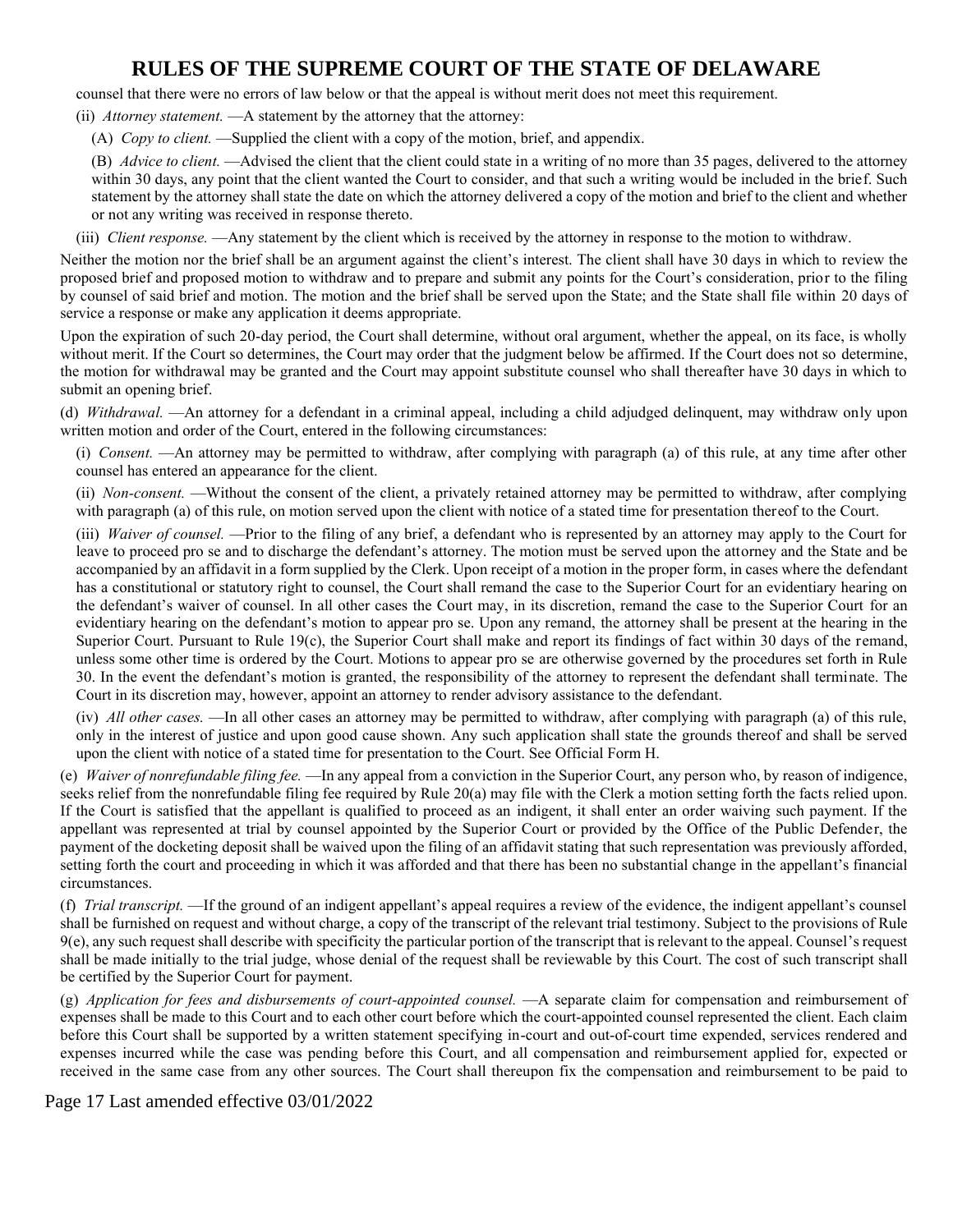counsel, and shall certify such amount to the Administrative Office of the Courts for payment.

(h) *Standards for setting counsel fees.* —Any attorney appointed under this rule shall be compensated at a rate not exceeding \$50 per hour, and shall be reimbursed for expenses reasonably incurred. Compensation paid hereunder for services performed in this Court shall not exceed \$2,000 for each attorney in an appeal in which 1 or more felonies, or acts of delinquency which would be felonies if committed by an adult, are charged; or \$1,000 for each attorney in an appeal in which only misdemeanors, or lesser acts of delinquency, are charged. These maximum amounts shall not prevent any such attorney from being compensated for services performed in other courts involving the same representation.

(i) *Waiver of maximum amounts.* —Payment to court-appointed counsel in excess of the maximum amounts provided herein may be made for extended or complex representation if the Court finds that the amount of such payment is necessary to provide fair compensation and the payment is approved by the Court. Any application for a fee exceeding \$2,000 shall be made only upon reasonable notice to the Attorney General. Application for lesser amounts may be ex parte unless, in a specific instance, the Court otherwise directs.

(j) *Timing of fee applications.* – All fee applications should be submitted within 90 days after issuance of the mandate.

(k) *Appeals in habeas corpus.* —The foregoing procedures shall be applicable in an appeal from a denial of a petition for writ of habeas corpus filed by any indigent appellant.

(l) *Appeals in violation of probation proceedings.* —Notwithstanding the provisions of Rule 26(a), the defense attorney of record in the proceedings in which the client has been found in violation of probation satisfies the continuing obligation of and representation by counsel when the defense attorney advises the client, in writing:

(i) of any right to appeal;

(ii) whether the defense attorney will continue representation on appeal; and

(iii) that, if the client wants to pursue an appeal without representation, the client must file, in the office of the Clerk of this Court, a notice of appeal within 30 days after a sentence from the violation of probation is imposed.

The defense attorney's advice to the client shall be made part of the record at the violation of probation proceedings.

### **Rule 26.1. Appeals in termination of parental rights cases.**

(a) *Continuing obligation of trial counsel.* —A trial attorney shall, in every case in which an individual's parental rights have been terminated, continue to represent the client on appeal until this Court orders otherwise and shall carry out the following:

(i) *Advise client.* —Advise the client of any right to appeal, the possible grounds for appeal and counsel's opinion of the probable outcome of an appeal;

- (ii) *Docket appeal.* —Docket an appeal whenever the client desires to appeal, whether or not the appeal appears meritorious; and
- (iii) *Prepare documents.* —Prepare and file all documents relating to the appeal, including those relating to the transcript as required by Rule 9.

(b) *Appointment of counsel.* —The Court will appoint counsel in any case in which it determines that an indigent appellant or child desires but does not have counsel in a termination of parental rights appeal. The Court may, in the interest of justice, appoint additional or substitute counsel for any indigent appellant upon the application of either counsel or client.

(c) *Appeals without merit.* —If the trial attorney, after a conscientious examination of the record and the law, concludes that an appeal is wholly without merit, the attorney may file a motion to withdraw. Such motion shall be accompanied by the following:

(i) *Brief and appendix required.* —The trial attorney is required to file a brief referring to anything in the record which may arguably support the appeal. The brief shall contain the following under distinctive titles and commencing on a new page, in the listed order: a statement of the facts; the nature of the appellant's case at trial; a summary of the evidence; the significant pretrial and trial applications and rulings; the order of termination of parental rights; and, the appellant's points, which shall not exceed 35 pages. Appropriate pages from the record, including the order of termination of parental rights and appropriate pages from the transcript, shall be contained in a separately bound appendix. A statement by counsel that there were no errors of law below or that the appeal is without merit does not meet this requirement.

(ii) *Attorney statement.* —A statement by the attorney that the attorney:

(A) *Copy to client.* —Supplied the client with a copy of the motion, brief, and appendix.

(B) *Advice to client.* —Advised the client that the client could state in a writing of no more than 35 pages, delivered to the attorney within 30 days, any point that the client wanted the Court to consider, and that such a writing would be included in the brief. Such statement by the attorney shall state the date on which the attorney delivered a copy of the motion and brief to the client and whether or not any writing was received in response thereto.

(iii) *Client response.* —Any statement by the client which is received by the attorney in response to the motion to withdraw.

Neither the motion nor the brief shall be an argument against the client's interest. The client shall have 30 days in which to review the

Page 18 Last amended effective 03/01/2022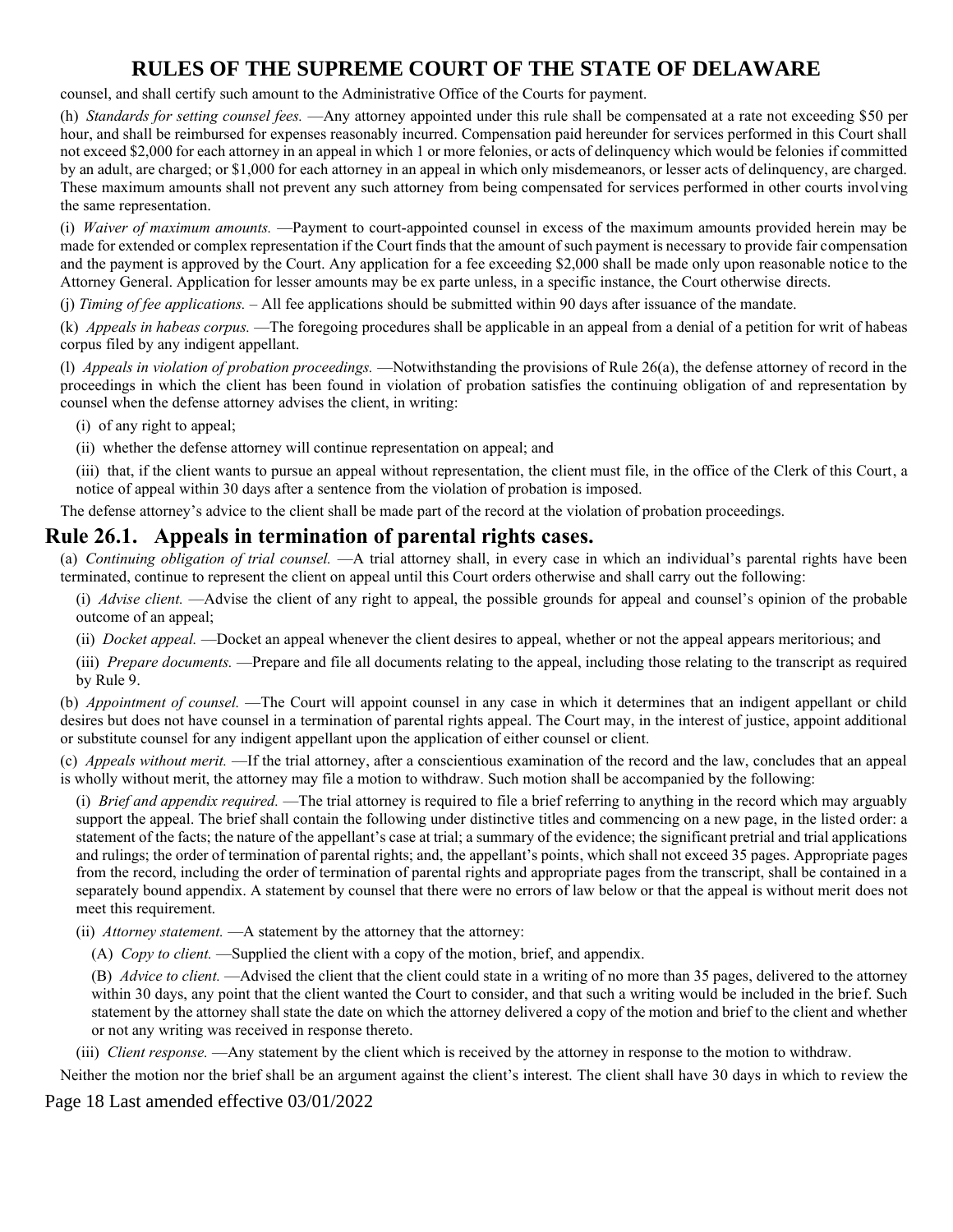proposed brief and proposed motion to withdraw and to prepare and submit any points for the Court's consideration, prior to the filing by counsel of said brief and motion. The motion and the brief shall be served upon the State and/or CASA; and the State and/or CASA shall file within 20 days of service a response or make any application it deems appropriate.

Upon the expiration of such 20-day period, the Court shall determine, without oral argument, whether the appeal, on its face, is wholly without merit. If the Court so determines, the Court may order that the judgment below be affirmed. If the Court does not so determine, the motion for withdrawal may be granted and the Court may appoint substitute counsel who shall thereafter have 30 days in which to submit an opening brief.

(d) *Withdrawal.* —An attorney for an appellant in a termination appeal, may withdraw only upon written motion and order of the Court, entered in the following circumstances:

(i) *Consent.* —An attorney may be permitted to withdraw, after complying with paragraph (a) of this rule, at any time after other counsel has entered an appearance for the client.

(ii) *Non-consent.* —Without the consent of the client, a privately retained attorney may be permitted to withdraw, after complying with paragraph (a) of this rule, on motion served upon the client with notice of a stated time for presentation thereof to the Court.

(iii) *Waiver of counsel.* —Prior to the filing of any brief, an appellant who is represented by an attorney may apply to the Court for leave to proceed pro se and to discharge the appellant's attorney. In the event the appellant's motion is granted, the responsibility of the attorney to represent the appellant shall terminate. The Court in its discretion may, however, appoint an attorney to render advisory assistance to the appellant.

(iv) *All other cases.* —In all other cases an attorney may be permitted to withdraw, after complying with paragraph (a) of this rule, only in the interest of justice and upon good cause shown. Any such application shall state the grounds thereof and shall be served upon the client.

(e) *Waiver of nonrefundable filing fee.* —In any appeal from a termination of parental rights proceeding in the Family Court, any person who, by reason of indigence, seeks relief from the nonrefundable filing fee required by Rule 20(a) may file with the Clerk a motion setting forth the facts relied upon. If the Court is satisfied that the appellant is qualified to proceed as an indigent, it shall enter an order waiving such payment. If the appellant was represented at trial by counsel appointed by the Family Court, the payment of the docketing deposit shall be waived upon the filing of an affidavit stating that such representation was previously afforded, setting forth the court and proceeding in which it was afforded and that there has been no substantial change in the appellant's financial circumstances.

(f) *Trial transcript.* —If the ground of an indigent appellant's appeal requires a review of the evidence, the indigent appellant's counsel shall be furnished on request and without charge, a copy of the transcript of the relevant trial testimony. Subject to the provisions of Rule 9(e), any such request shall describe with specificity the particular portion of the transcript that is relevant to the appeal. Counsel's request shall be made initially to the trial judge, whose denial of the request shall be reviewable by this Court. The cost of such transcript shall be certified by the Family Court for payment.

(g) *Application for fees and disbursements of court-appointed counsel.* —A separate claim for compensation and reimbursement of expenses shall be made to this Court and to each other court before which the court-appointed counsel represented the client. Each claim before this Court shall be supported by a written statement specifying in-court and out-of-court time expended, services rendered and expenses incurred while the case was pending before this Court, and all compensation and reimbursement applied for, expected or received in the same case from any other sources. The Court shall thereupon fix the compensation and reimbursement to be paid to counsel, and shall certify such amount to the Administrative Office of the Courts for payment.

(h) *Standards for setting counsel fees.* —Any court-appointed attorney in a termination of parental rights case shall be compensated at a rate not exceeding \$60 per hour and shall be reimbursed for expenses reasonably incurred. Compensation paid hereunder for services performed in this Court shall not exceed \$2,000 for each attorney. This maximum amount shall not prevent any such attorney from being compensated for services performed in other courts involving the same representation. Payment to court-appointed counsel in excess of \$2,000 may be made upon motion of counsel for good cause shown for extended or complex representation if the Court finds that the amount of such payment is necessary to provide fair compensation and the payment is approved by the Court.

(i) *Timing of fee applications.* All fee applications should be submitted within 90 days after issuance of the mandate.

### **Rule 27. Appeals by the State in criminal cases.**

(a) *Appeals of right.* —When an appeal of right by the State in criminal cases is permitted, the appeal shall be commenced within 30 days after entry of the final order from which an appeal may be taken.

(b) *Discretionary appeals.* —An application for leave to file an appeal allowable in the discretion of the Court shall contain a statement in detail of the substantial question of law or procedure to be decided. Such application shall be filed within 30 days after entry of the final order in the criminal case from which the appeal is sought to be taken. The form of application shall comply substantially with Official Form I. If the application is granted, the appeal shall be deemed filed as of the date of the filing of the application.

Page 19 Last amended effective 03/01/2022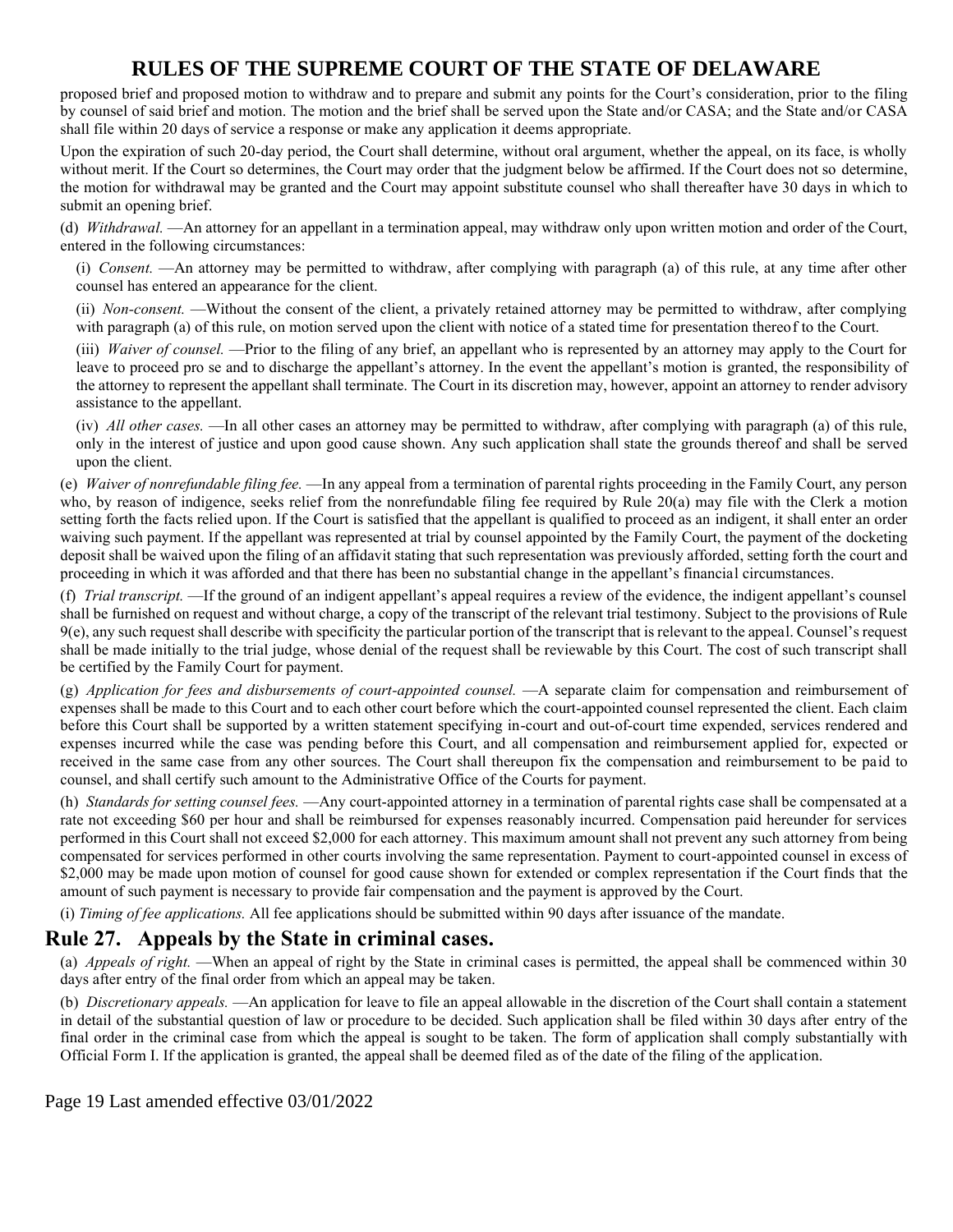### **Rule 28. Brief of amicus curiae.**

(a) *When permitted.* —A brief of an amicus curiae may be filed only by leave of Court granted on motion or at the request of the Court.

- (b) *Motion for leave to file.* —The motion must be accompanied by the proposed brief and state:
	- (1) The movant's interest;
	- (2) The reason why an amicus brief is desirable and why the matters asserted are relevant to the disposition of the case; and
	- (3) Whether the parties to the appeal consent to or oppose the motion for leave to file.

(c) *Contents and form.* —An amicus brief must comply with Rule 13. The cover of the amicus brief must be green and must identify the party or parties supported and indicate whether the brief supports affirmance or reversal. An amicus brief must include:

- (1) A table of contents, with page references;
- (2) A table of authorities, including cases (alphabetically arranged), statutes, and other authorities, with page references;
- (3) A concise statement of the identity of the amicus curiae, its interest in the case, and the source of its authority to file; and
- (4) An argument, which may be preceded by a summary and which need not include a statement of the applicable standard of review.

(d) *Length.* —Except by leave of the Court, an amicus brief may be no more than one-half the maximum length authorized by these rules for a party's principal brief. If the Court grants a party permission to file a longer brief, that extension does not affect the length of the amicus brief.

(e) *Time for filing.* —An amicus curiae must file its brief, accompanied by a motion for filing, no later than 7 days after the principal brief of the party being supported is filed. An amicus curiae that does not support either party must file its brief no later than 7 days after the appellant's principal brief is filed.

- (f) *Reply brief.* —Except by leave of the Court, an amicus curiae may not file a reply brief.
- (g) *Oral argument.* —An amicus curiae may not participate in oral argument unless ordered by the Court.

### **Rule 29. Dismissal.**

(a) *Voluntary dismissal.* —At any time before filing of the appellee's brief, an appellant may dismiss the appellant's appeal voluntarily by serving a notice of dismissal upon the other parties to the appeal, by filing the same with the Clerk and paying the costs. Otherwise, a voluntary dismissal may be made only upon stipulation of all parties to the proceeding and with the approval of the Court.

(b) *Involuntary dismissal upon notice of the Court.* —The Court may order a complaint, petition or appeal dismissed, *sua sponte,* upon notice of the Court. Dismissal upon notice may be ordered for lack of subject matter jurisdiction, for untimely filing of an appeal, for appealing an unappealable interlocutory order, for failure of a party diligently to prosecute the appeal, for failure to comply with any rule, statute, or order of the Court, or for any other reason deemed by the Court to be appropriate. In the event that the Court shall conclude, *sua sponte,* that dismissal upon any of the foregoing grounds appears appropriate, the procedure for such dismissal shall be as follows: The Clerk shall forward to the appellant a notice directing that the appellant show cause why the complaint, petition or appeal should not be dismissed for the reasons stated in the notice. The notice shall direct the complainant, petitioner or appellant to respond within 10 days after receipt of the notice. After consideration of such response, the Court shall enter an order dismissing the complaint, petition or appeal or maintaining jurisdiction of the case. If a response is not filed within the time allowed, the dismissal shall be deemed to be consented to pursuant to Rule 3(b)(2). Upon entry of any order of dismissal, the Court shall specify the terms thereof including provision for payment of costs.

(c) *Involuntary dismissal without prior notice.* —The Court may order a complaint, petition or appeal, including any petition seeking to invoke the original jurisdiction of the Court over extraordinary writs, dismissed, *sua sponte,* without notice, notwithstanding the provisions of Rule 29(b), when such complaint, petition or appeal from any ruling or order, interlocutory or final, manifestly fails on its face to invoke the jurisdiction of the Court and where the Court concludes, in the exercise of its discretion, that the giving of notice would serve no meaningful purpose and that any response would be of no avail.

(d) *Procedure upon dismissal.* —Upon dismissal, the Clerk shall remand the record to the trial court, together with a certified copy of the notice, stipulation or order of dismissal.

### **Rule 30. Motions.**

(a) *Form; contents.* —An application for an order or other relief shall be made by filing a motion for such order or relief with proof of service on all other parties. The motion shall state the order and relief sought, shall state with particularity the grounds on which it is based, shall cite relevant authorities in support thereof and shall be accompanied by a proposed order.

(b) *Response; reply.* —A party who opposes a motion shall file within 10 days after the service of the motion an answer thereto stating with particularity the grounds on which the motion is opposed and shall cite relevant authorities. Within 7 days after service of an answer to the motion, the moving party may file a reply to the answer.

Page 20 Last amended effective 03/01/2022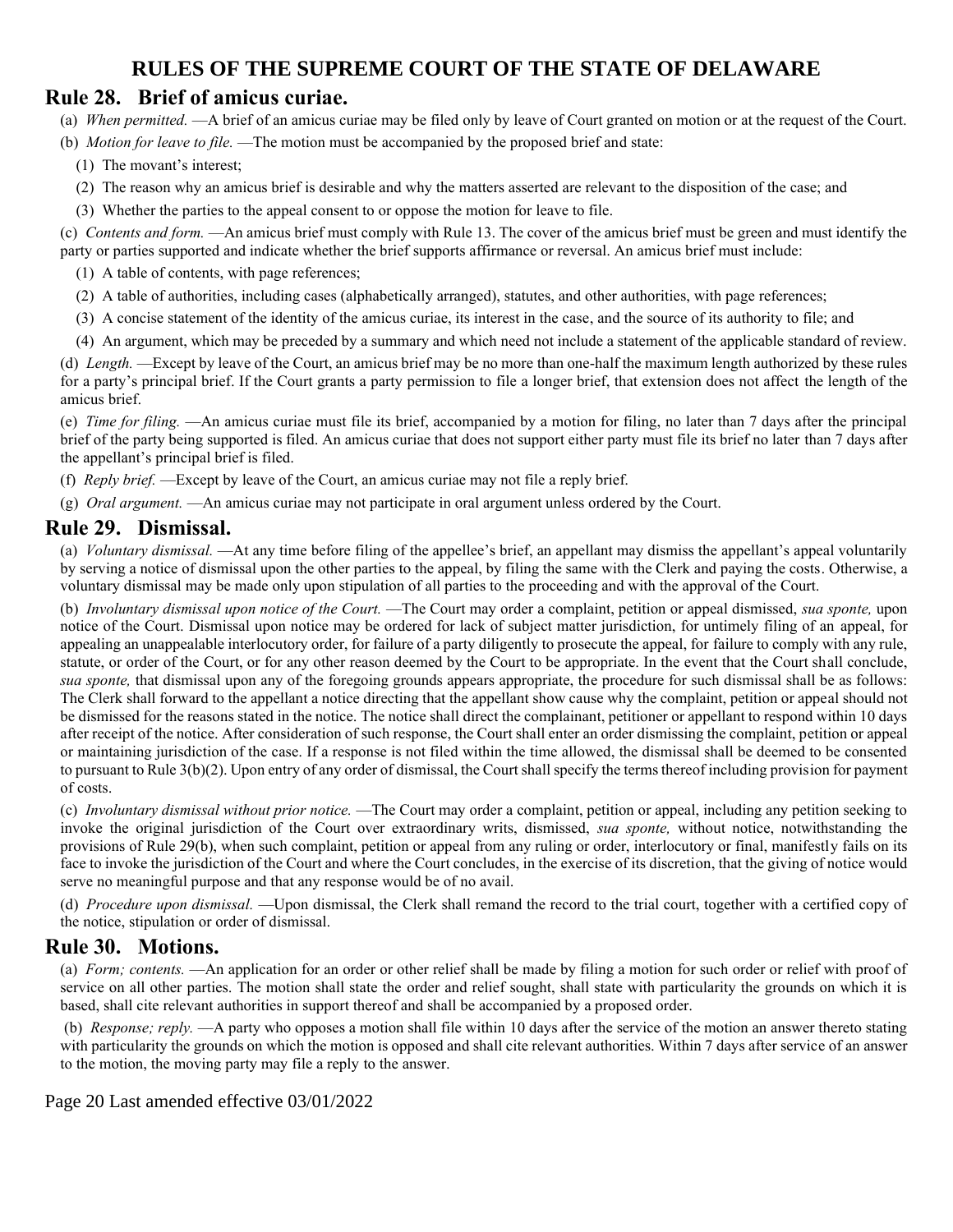(c) *Page limitations for unrepresented parties without access to a word processing program*. No motion, answer to a motion, or reply shall exceed four pages in length including the caption and signature block.

(d) *Type-volume limitation for parties with access to a word processing program.* No motion, answer to a motion, or reply shall exceed 1,200 words. The caption, signature block, and any footer included pursuant to Rule 10.2(5), do not count toward the limitation. All other text must be counted toward the limitation. All motions, answers, and replies shall include a certificate of compliance by counsel or an unrepresented party that the document complies with the typeface requirement of Rule 13(a) and type-volume limitation of this rule. The person preparing the certificate must state the number of words in the document, and may rely on the word count of the word processing program used to prepare the document. Form R is a suggested form of a certificate for compliance. Use of Form R is sufficient to meet the requirements of this rule.

(e) *Determination of motions.* —Motions shall be decided without oral argument unless otherwise permitted. If an answer to a motion is required and is not filed within the time allowed by these Rules, a non-responding party shall be deemed to have consented to the relief sought by movant.

(f) *Motions not to delay the progress of the appeal.* —Unless the Court shall otherwise order, and subject to Rule 25(a), the filing and disposition of a motion shall not stay, alter or extend the time for the filing of briefs pursuant to Rule 15.

(g) *Motions for relief under Rules 14, 15, or 34.* —With respect to motions seeking relief from the provisions of Rule 14 or Rule 15 or motions under Rule 34, the Court, in its discretion, may act upon said motions without awaiting an answer or reply, notwithstanding paragraph (b) of this Rule.

## **Rule 31. Substitution of parties.**

(a) *Suggestion of death by personal representative.* —When a party dies, a personal representative of the party may suggest the death upon the record and shall file evidence of the representative capacity and a designation of counsel.

(b) *Suggestion of death by party in interest other than personal representative.* —When a party dies and a personal representative of the party shall not, within 60 days after such death, appear under paragraph (a), any other party in interest may suggest such death upon the record and shall file evidence of the appointment of a personal representative. Thereupon, without notice, the Court shall enter an order that such personal representative appear and designate counsel. In default of such appearance, the adverse party may cause a certified copy of the order to be served on the personal representative. If the personal representative is a nonresident, service shall be made by certified mail. Within 30 days thereafter, on proof of such service, the adverse party without further notice may request an order either to revive the cause and direct that it proceed as to the interest of the deceased party, or to dismiss the cause as to such interest, as may appear proper.

(c) *Disposition of cause by Court of its own motion.* —If the death of a party is brought to the attention of the Court, and proceedings are not taken under paragraph (a) or paragraph (b), the Court, *sua sponte,* may direct such steps to be taken as are proper to dispose of the case or expedite the proceeding.

### **Rule 32. Stays and injunctions pending appeal; security for such stays or injunctions.**

(a) *Stay or injunction pending appeal.* —Except in a challenge to a final award under the Delaware Rapid Arbitration Act, a motion for stay must be filed in the trial court in the first instance. The trial court retains jurisdiction over the initial motion and must rule on the initial motion regardless of whether the case is on appeal to this Court. A stay or an injunction pending appeal may be granted or denied in the discretion of the trial court, whose decision shall be reviewable by this Court. The trial court or this Court, as a condition of granting or continuing a stay or an injunction pending appeal, may impose such terms and conditions, in addition to the requirement of indemnity, as may appear appropriate in the circumstances.

(b) *Stay in criminal proceedings.* —The right to a stay of execution and bail on appeal in criminal cases shall be as provided by statute and by these Rules. On application for a stay of execution and bail, the provisions of any applicable statute must be met. Such an application may be heard by this Court. The party seeking a stay must file with the Court a stipulation of facts or such portion of the record as is necessary to sustain the application. The State may submit such portions of the record as it deems relevant.

(c) *Supersedeas bond or other security.* —A stay or injunction pending appeal shall be granted upon filing and approval of sufficient security. Such security shall be presented to and approved or disapproved in the first instance by the trial court. The type, amount, and form of the security shall be determined in the first instance by the trial court, whose actions shall be reviewable by this Court. The security shall be filed with the clerk of the trial court who shall forthwith give notice thereof to the attorney for the appellee. The security shall not be approved until notice of appeal has been served on the appellee and filed in the manner provided under these Rules. In a challenge to a final award under the Delaware Rapid Arbitration Act, this Court may make all determinations regarding the security.

(i) *Type of security.* —Security for a stay or injunction pending appeal shall be a supersedeas bond or other security. The trial court shall have the discretion to set a type of security other than a supersedeas bond, with the party seeking such other type of security having the burden to demonstrate the sufficiency of such other type of security.

(ii) *Amount of security.* —With regard to a judgment or a portion of a judgment for a sum of money, the security shall ordinarily equal

Page 21 Last amended effective 03/01/2022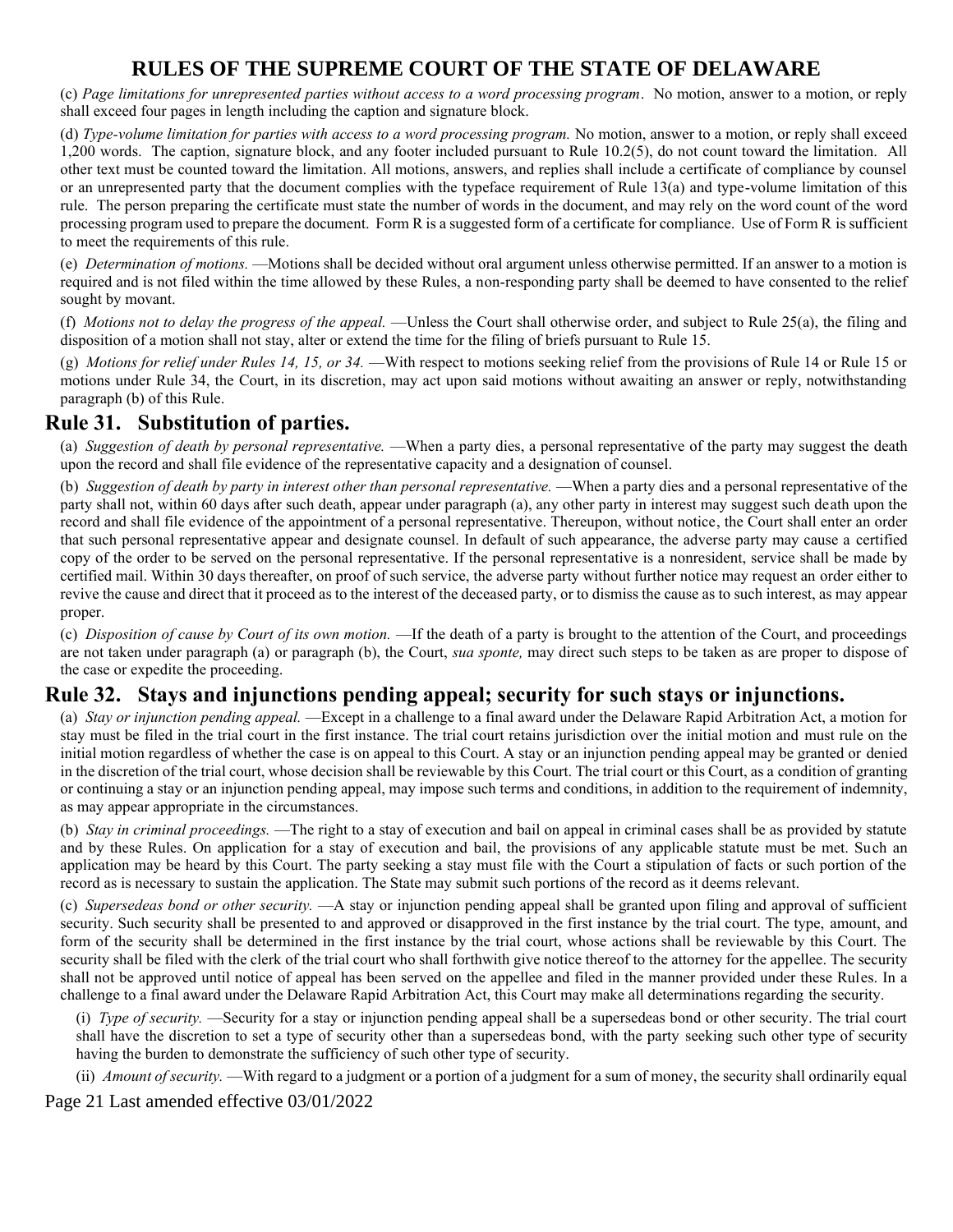such sum of money and all costs and damages, including damages for delay. The trial court shall have the discretion to set the security at a lesser amount, with a party seeking the stay or injunction pending appeal having the burden to show that a lesser amount is sufficient in the circumstances.

(iii) *Form of security.* —In a civil case the security shall remain in full force and effect unless the principal obligor prosecutes the appeal to effect, according to law and the Rules of this Court, and pays any judgment for a sum of money and all costs and damages, including damages for delay, and otherwise abides the decree if the principal obligor fails to make the principal obligor's plea good. A supersedeas bond shall be substantially in the form prescribed in Official Form J.

(d) *Bond in a criminal case.* —In a criminal case, if this Court issues the certificate under 11 Del. C. Sec. 4502 in the first instance, the Court, in its discretion, may either determine the terms and conditions of release or remand the matter to the trial court for such determination. If the trial court issues the certificate under 11 Del. C. Sec. 4502, the amount of the bond and the surety, when fixed and approved by the trial court, shall be deemed to have been so fixed and approved by this Court. If either the defendant or the State seeks a change in the terms or conditions of release previously ordered by the trial court, the Court may, in its discretion, review and, if appropriate, modify the terms or conditions of release or, if additional evidence is required, remand, subject to review by this Court, the case to the trial court for the limited purpose of conducting such review and making such changes as may be appropriate. Pursuant to Rule 19(c), the trial court shall make and report its determination within 30 days of the remand, unless some other time is ordered by the Court.

The principal obligor shall be bound to appear when directed by this Court or the trial court, to prosecute the appeal to effect according to law and the Rules of this Court, to pay all costs and otherwise to abide the judgment on appeal and the final judgment in the trial court.

(i) *Justification by surety.* —Every surety shall justify by affidavit the property offered to secure the principal obligor's surety.

(ii) *Forfeiture.* —If there is a breach of condition of a bond, this Court or the trial court may declare a forfeiture of the bail.

(iii) *Setting aside.* —This Court or the trial court may direct that a forfeiture be set aside, upon such conditions as the Court may impose, if it appears that justice does not require enforcement of the forfeiture.

(iv) *Enforcement.* —When a forfeiture has not been set aside, the trial court shall on motion enter a judgment of default and execution may issue thereon. By entering into a bond, the obligors submit to the jurisdiction of the trial court and irrevocably appoint the clerk of that court as their agent upon whom any papers affecting their liability may be served. The liability may be enforced on motion without the necessity of an independent action. The motion and such notice of the motion as the court prescribes may be served on the clerk of the court, who shall forthwith mail a copy to each obligor at the obligor's last known address.

(v) *Remission.* —After entry of such judgment, the court may remit it in whole or in part under the conditions applying to the setting aside of forfeiture in subparagraph (iii) of this paragraph.

(vi) *Exoneration.* —When the condition of the bond has been satisfied or the forfeiture thereof has been set aside or remitted, the court shall exonerate the obligors and release any bail. A surety may be exonerated by a deposit of cash in the amount of the bond or by a timely surrender of defendant into custody.

### **Rule 33. Sanctions and discipline for performance deficiency.**

(a) *Sanctions.* —Upon failure of a party or counsel to comply with any rule or order, the Court may enter an appropriate sanction against the offending party or counsel, or both, after notice and opportunity to be heard. Such sanction may include the award of reasonable attorneys' fees and the determination of an appeal against the offending party. Disciplinary action, including imposition of a fine, may be taken against any offending counsel. The term "counsel" shall be deemed to include counsel admitted pro hac vice.

(b) *Performance deficiency defined.* —The Court may also take disciplinary action against an attorney admitted to practice before it and those admitted pro hac vice for unprofessional conduct constituting performance deficiency, as hereafter defined, for which referral to the Board on Professional Responsibility may or may not also be warranted.

Performance deficiency shall be generally understood to mean unacceptable performance by an attorney which is not attributed to incompetency and which appears to be the result of inattention, neglect, lack of diligence or other conduct not becoming an officer of the Court.

Discipline for performance deficiency may be imposed for: (i) Persistent failure to abide by or comply with the rules, orders or other directives of the Court or its staff; (ii) submission of briefs, oral argument or other communications to the Court or its staff that are either lacking in candor or grossly below customary professional standards.

(c) *Disciplinary action for performance deficiency.* —Disciplinary action for performance deficiency may include one or more of the following sanctions against the offending attorney:

- (i) *Costs.* —Imposition of costs, expenses and reasonable attorneys' fees;
- (ii) *Fine.* —A fine in such amount as the Court determines;
- (iii) *Disqualification.* —Disqualification from submitting papers and appearing before the Court for a period of up to 90 days;

Page 22 Last amended effective 03/01/2022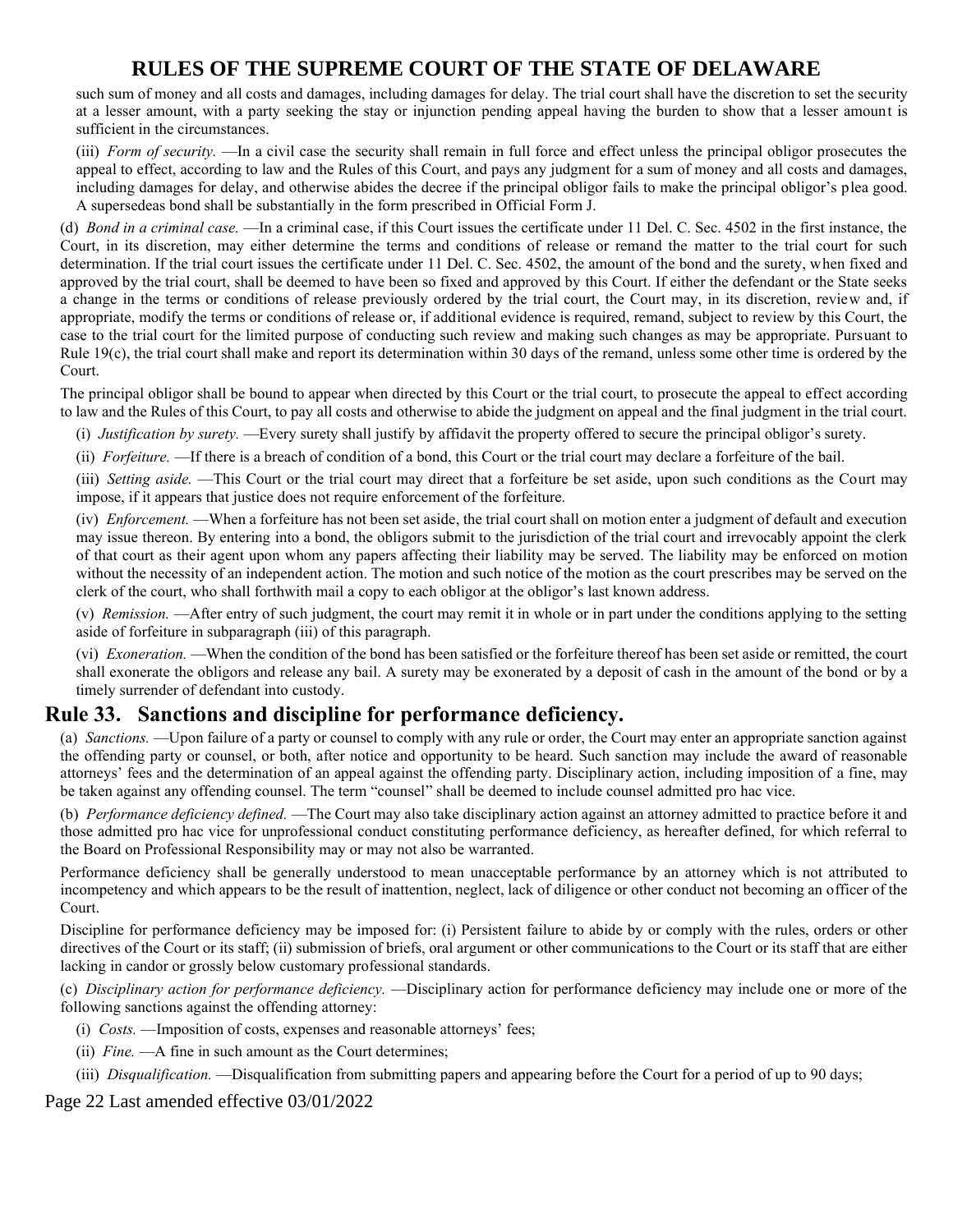- (iv) *Reprimand.* —A private or public reprimand; or
- (v) *Other sanction.* —Such other sanction as the Court deems appropriate including but not limited to referring the matter to the Office of Disciplinary Counsel.

In the event the Court shall conclude that performance deficiency discipline may be appropriate, the Clerk shall forward to the lawyerrespondent a notice directing the lawyer-respondent to show cause why the lawyer-respondent should not be subjected to performance deficiency discipline. The notice shall state with precision the particular performance relied upon and may include as an attachment a recitation of the infractions of the rule, order or other directive, the brief or briefs or other communications in question and/or a transcript of the oral argument in question. The notice shall direct the lawyer-respondent to respond within 10 days after receipt of the notice and to indicate in such response whether a hearing is requested. The lawyer-respondent's response shall attach a current and complete record of all the lawyer-respondent's prior disciplinary matters in Delaware or any other jurisdiction. The Court, upon the expiration of the time for a response, shall take such action as it deems appropriate; provided, however, that no action shall be taken without a hearing if one is requested in a response.

### **Rule 34. Nonconforming papers.**

The Court may strike any brief, appendix, motion or other paper or document which does not conform to these Rules or which is not within the bounds of professional propriety.

### **Rule 35. Review and stay of death penalty.**

(a) *Implementation of statutory review and stay provisions.* —The provisions of 11 Del C. § 4209(f) and (g) relating to the method and imposition of a sentence of death and the automatic review thereof by this Court shall be implemented in accordance with this rule.

(b) *Procedure in trial court.* —Within 5 calendar days after the imposition of a sentence of death under 11 Del. C. § 4209(f), the sentencing judge shall notify in writing the Clerk of this Court of the imposition of such sentence and with such writing shall transmit a certified copy of the docket entries and the sentencing order in the Superior Court case.

(c) *Procedure in this Court.* —Upon receipt of the notice set forth in paragraph (b) of this rule, the Clerk of this Court shall forthwith:

(i) *Docket automatic appeal.* —Docket an automatic appeal from the death sentence, pursuant to 11 Del. C. § 4209(g), and notify the sentencing judge and counsel thereof; and

(ii) *Notify motion justice.* —Communicate the notification and the docketing to the motion justice; and

(iii) *Order trial record.* —Direct, in the name of this Court, the filing in this Court without delay of the record of the case in the Superior Court, including both the transcript of the trial and the transcript of the punishment hearing.

Upon receipt from the Clerk of the notice of the docketing of the automatic appeal of the death penalty under 11 Del. C. § 4209(g), the motion justice shall forthwith enter an order to stay of execution, effective until the completion of the judicial review of the automatic appeal and any other appeal taken in the case.

(d) *Responsibility of trial counsel.* —It shall be the responsibility of trial counsel for any defendant sentenced to death to see that an appeal of the underlying conviction is timely docketed so that such defendant's rights are fully protected and such counsel shall have fully complied with the Rules of this Court.

(e) *Stays in further proceedings.* —An application, either *pro se* or through counsel, by a defendant sentenced to death, for a stay of execution of sentence, following the issuance of the mandate of this Court, in any proceeding, including postconviction proceedings, may be granted by the Superior Court and shall be initially made to that Court, whose decision shall be reviewable by this Court.

## **PART IV. OTHER PROCEEDINGS**

## **Rule 41. Certification of questions of law.**

(a) *Who may certify.* —

(i) *Delaware courts.* —Other Delaware courts may, on motion or sua sponte, certify to this Court for decision a question or questions of law arising in any case before it prior to the entry of final judgment if there is an important and urgent reason for an immediate determination of such question or questions by this Court and the certifying court has not decided the question or questions in the case.

(ii) *Other entities.* —The Supreme Court of the United States, a Court of Appeals of the United States, a United States District Court, a United States Bankruptcy Court, the United States Securities and Exchange Commission, the Highest Appellate Court of any other State, the Highest Appellate Court of any foreign country, or any foreign governmental agency regulating the public issuance or trading of securities may, on motion or *sua sponte*, certify to this Court for decision a question or questions of law arising in any matter before it prior to the entry of final judgment or decision if there is an important and urgent reason for an immediate determination of such question or questions by this Court and the certifying court or entity has not decided the question or questions in the matter.

(b) *Requirements for accepting a certification.* —Certification will be accepted in the exercise of the discretion of the Court only where there exist important and urgent reasons for an immediate determination by this Court of the questions certified. A certification will not

Page 23 Last amended effective 03/01/2022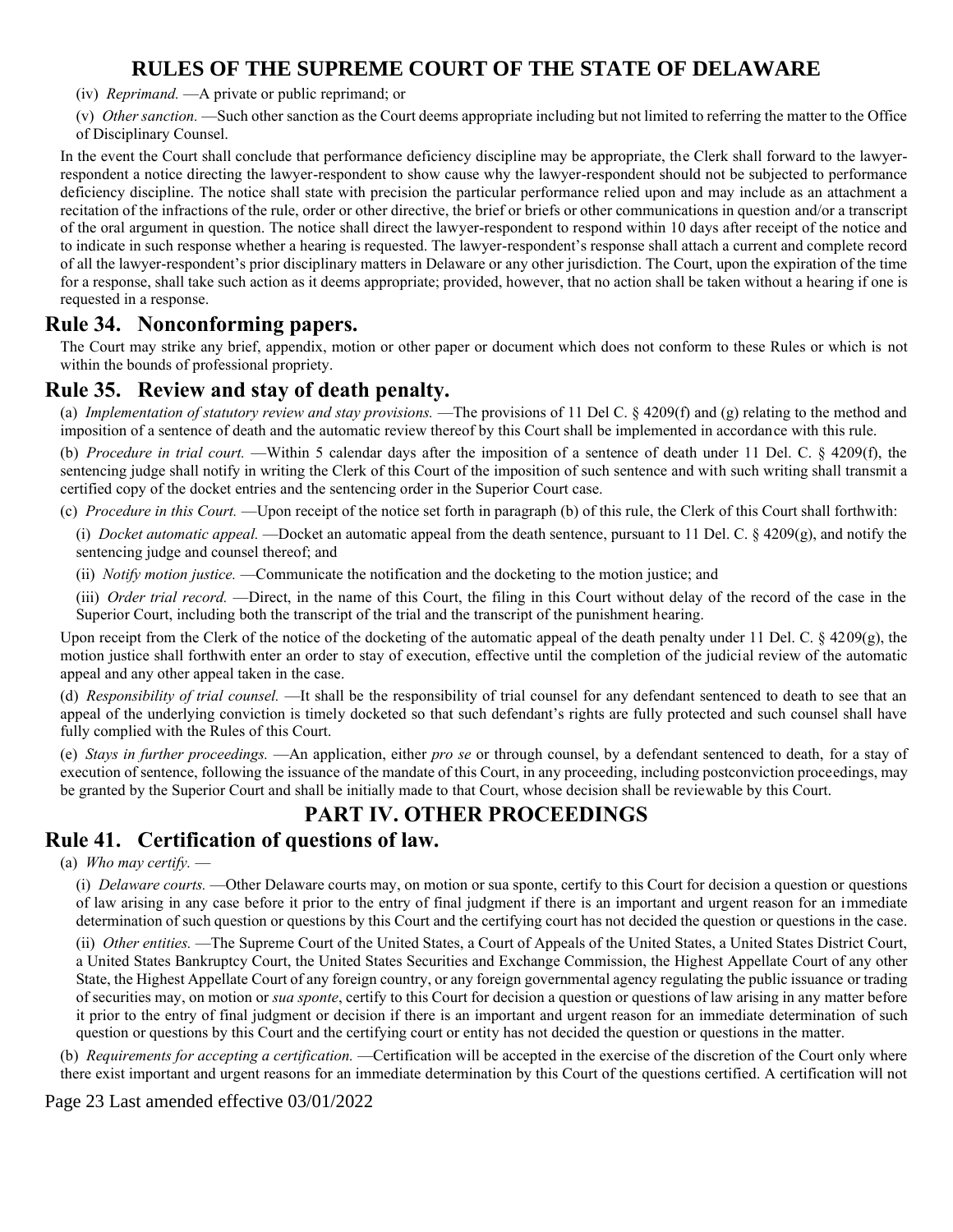be accepted if facts material to the issue certified are in dispute. A certificate shall state with particularity the important and urgent reasons for an immediate determination by this Court of the question certified. Without limiting the Court's discretion to hear proceedings on certification, the following illustrate reasons for accepting certification:

(i) *Original question of law.* —The question of law is of first instance in this State;

(ii) *Conflicting decisions.* —The decisions of the trial courts are conflicting upon the question of law;

(iii) *Unsettled question.* —The question of law relates to the constitutionality, construction or application of a statute of this State which has not been, but should be, settled by the Court.

(c) *Procedure for certification.* —The procedure for certification shall be as follows:

(i) *Certification by trial court.* —A judge of the certifying court shall sign and file with the clerk of that court a certification substantially in the form set forth in Official Form K;

(ii) *Filing by trial court.* —The clerk of that court shall, within 5 days of the filing of such certification, file with the Clerk of this Court 6 certified copies of the certification and 6 true and correct copies of such of the following papers as may have been filed below:

(A) *Petition.* —Any Petition for Certification;

(B) *Response.* —Any response to the Petition for Certification; and

(C) *Stipulation of facts.* —Any stipulation of facts with respect to the Certification;

(iii) *Clerk of the Supreme Court.* —Upon the receipt of such copies, the Clerk of this Court shall forthwith docket the proceeding on certification in the same manner as other cases are docketed, shall deliver to each of the Justices 1 copy of the certification and any accompanying papers and shall send written notice to the parties of the filing of such proceeding;

(iv) *Action upon certification.* —After docketing and unless otherwise ordered, this Court shall thereupon and without further argument determine whether to accept or refuse the certification. If refused, a certified copy of the order shall be sent to the certifying court and a copy thereof sent to each counsel. If accepted, the proceeding on certification shall be considered to have been duly instituted, and the Clerk shall send written notice thereof to the parties. The certification as filed shall constitute the record;

(v) *Procedure upon acceptance.* —From the date of acceptance of certification further proceedings shall be governed by these Rules. Briefs shall be filed in the order recommended by the certifying court in the certification, unless the Court, at the time of approving the certification, shall designate a different order. In any event, insofar as time for filing is concerned, the party or parties required to file the first brief shall be considered the appellant and the other party or parties shall be considered appellee. The caption for papers filed in this Court after acceptance of certification by this Court shall reflect such relationship among the parties.

### **Rule 42. Interlocutory appeals.**

(a) *Exercise of jurisdiction.* —The Court's jurisdiction to hear and determine appeals in civil cases from interlocutory orders of a trial court, including a trial court acting as an intermediate appellate court in the review of a ruling, decision or order of a court or an administrative agency, shall be exercised in accordance with this rule as to certification and acceptance of interlocutory appeals. All time periods under this rule should be calculated under Supreme Court Rule 11.

(b) *Criteria to be applied in determining certification and acceptance of interlocutory appeals.* —

(i) No interlocutory appeal will be certified by the trial court or accepted by this Court unless the order of the trial court decides a substantial issue of material importance that merits appellate review before a final judgment.

(ii) Interlocutory appeals should be exceptional, not routine, because they disrupt the normal procession of litigation, cause delay, and can threaten to exhaust scarce party and judicial resources. Therefore, parties should only ask for the right to seek interlocutory review if they believe in good faith that there are substantial benefits that will outweigh the certain costs that accompany an interlocutory appeal.

(iii) Any application for interlocutory review shall contain a statement that the applicant and the applicant's counsel have determined in good faith that the application meets the criteria set forth in this paragraph. Consistent with the principles set forth in subparagraph (ii) of this paragraph, in deciding whether to certify an interlocutory appeal, the trial court should consider whether:

(A) The interlocutory order involves a question of law resolved for the first time in this State;

(B) The decisions of the trial courts are conflicting upon the question of law;

(C) The question of law relates to the constitutionality, construction, or application of a statute of this State, which has not been,

but should be, settled by this Court in advance of an appeal from a final order;

(D) The interlocutory order has sustained the controverted jurisdiction of the trial court;

(E) The interlocutory order has reversed or set aside a prior decision of the trial court, a jury, or an administrative agency from which an appeal was taken to the trial court which had decided a significant issue and a review of the interlocutory order may terminate the litigation, substantially reduce further litigation, or otherwise serve considerations of justice;

Page 24 Last amended effective 03/01/2022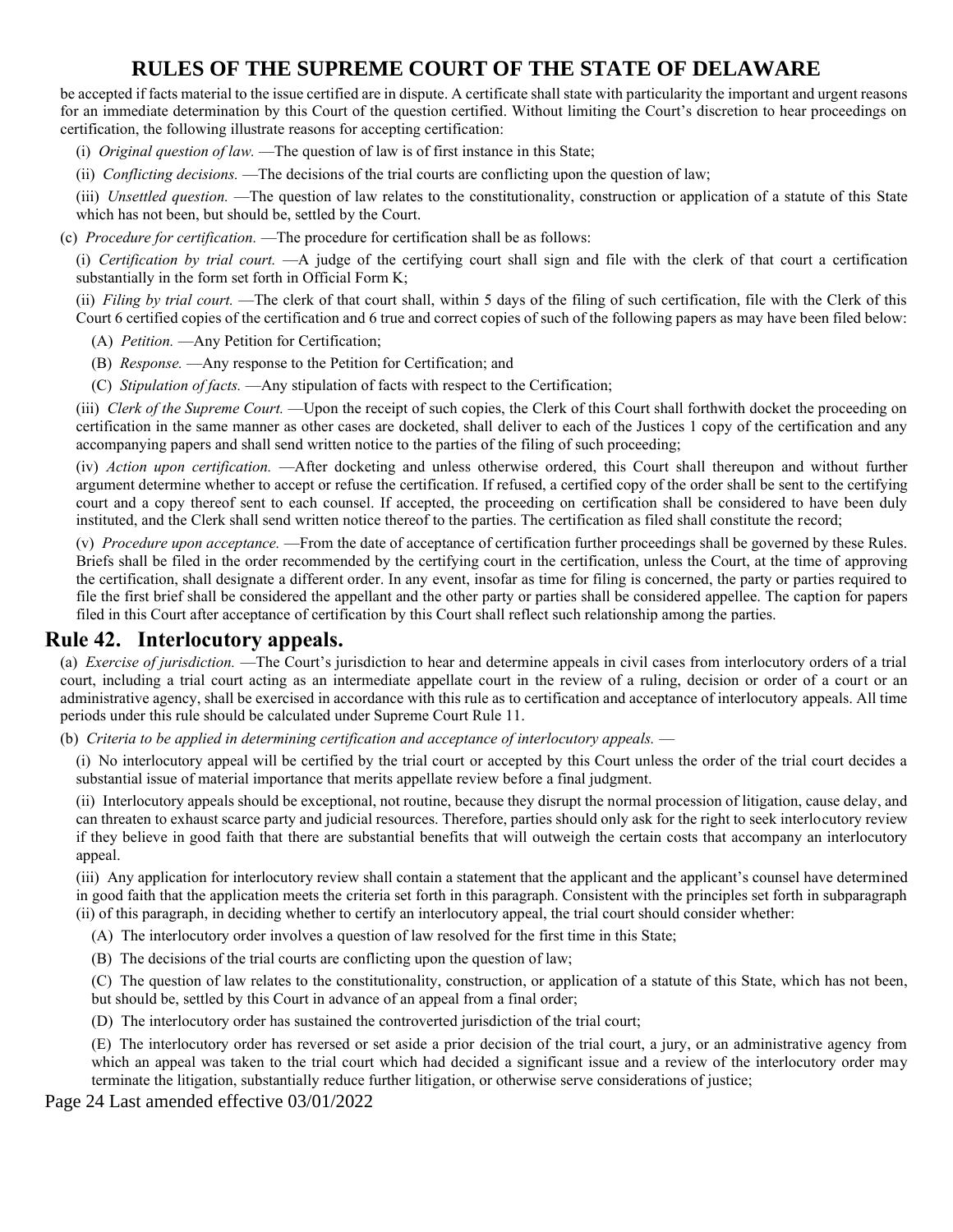- (F) The interlocutory order has vacated or opened a judgment of the trial court;
- (G) Review of the interlocutory order may terminate the litigation; or
- (H) Review of the interlocutory order may serve considerations of justice.

After considering these factors and its own assessment of the most efficient and just schedule to resolve the case, the trial court should identify whether and why the likely benefits of interlocutory review outweigh the probable costs, such that interlocutory review is in the interests of justice. If the balance is uncertain, the trial court should refuse to certify the interlocutory appeal.

(c) *Procedure for certification of interlocutory appeals in the trial court.* —An application for certification of an interlocutory appeal shall be made in the first instance to the trial court in accordance with the following procedures:

(i) *Application.* —Such application shall be served and filed within 10 days of the entry of the order from which the appeal is sought or such longer time as the trial court, in its discretion, may order for good cause shown.

(ii) *Response.* —An opposing party shall have 10 days (or such shorter time as the trial court shall in its discretion order, upon notice for good cause shown or upon the trial court's order *sua sponte*) after such service within which to serve and file a written response or, if the trial court so directs, present an oral response in lieu of a written response;

(iii) *Action by trial court.* —Within 10 days after filing of the response or, if there is none, within 20 days after filing the application, the trial court shall enter an order certifying or refusing to certify the interlocutory appeal;

(iv) *Form of order.* —Such order shall be substantially in the form set forth in Official Form L, setting forth the basis for the certification and indicating which of the criteria set forth in paragraph (b) of this rule is applicable;

(v) *Service on trial court.* —A copy of the application and response referred to in subparagraphs (i) and (ii) of this paragraph shall, concurrently with service and filing, be delivered by the party serving and filing it to the judge of the trial court whose order is sought to be reviewed.

(d) *Procedure for acceptance of interlocutory appeals in the Supreme Court.* —No interlocutory order shall be reviewed by this Court unless the appeal therefrom has been accepted by this Court in accordance with the following procedure:

(i) *Time to file.* —The notice of appeal may be filed at any time after the filing of the application for certification in the trial court, except that it shall be the obligation of appellant to serve and file in this Court a notice of appeal of an interlocutory order within 30 days after the entry of the order from which the appeal is sought to be taken;

(ii) *Form of filing.* —The notice of appeal and any cross-appeal shall comply with this rule, Rules 6 and 7 of this Court and with such version of Official Form M as shall be applicable to the situation;

(iii) *Supplemental notice.* —If the notice of appeal is filed before action has been taken by the trial court on the application for certification, appellant shall file a supplementary notice of appeal within 10 days after the expiration of the time periods set forth in paragraph (c) of this rule.

(iv) *Contents of notice.* —The notice of appeal and the supplementary notice of appeal, if any, shall include a true and correct copy of such of the following papers as shall have been filed below except that the supplementary notice of appeal shall not contain any papers previously attached to the notice of appeal:

(A) *Application.* —The application for certification and attachments thereto; the Court discourages unnecessary attachments to the application for certification;

(B) *Order on review.* —The interlocutory order from which the appeal is sought to be taken together with any opinion of the trial court with respect thereto;

(C) *Response.* —The written response, if any, to the application for certification, or the transcript, if and when available, of an oral response in lieu of a written response;

(D) *Action by trial court.* —The order, if any, of the trial court certifying or refusing to certify the interlocutory appeal and any opinion with respect thereto; and

(E) *No action by trial court.* —If no order has been entered by the trial court on the application for certification within 30 days of the entry of the interlocutory order, a separate certificate of appellant's counsel so stating shall be attached.

(v) *Action by this Court.* —Unless otherwise ordered, this Court shall thereupon and without further argument determine in its discretion whether to accept or refuse the interlocutory appeal. In exercising that discretion, this Court may consider all relevant factors, including the decision of the trial court whether to certify the interlocutory appeal and the factors set forth in paragraph (b) of this rule.

(vi) *Proceedings after acceptance.* —From the date of the acceptance of the interlocutory appeal, further proceedings shall be governed by these Rules, except:

(A) *Trial record not transmitted.* —The record shall not, in the first instance, be transmitted to the Clerk of this Court. Instead, the respective appendices of the parties, or a joint appendix if one is agreed upon, shall contain such record materials as each party

Page 25 Last amended effective 03/01/2022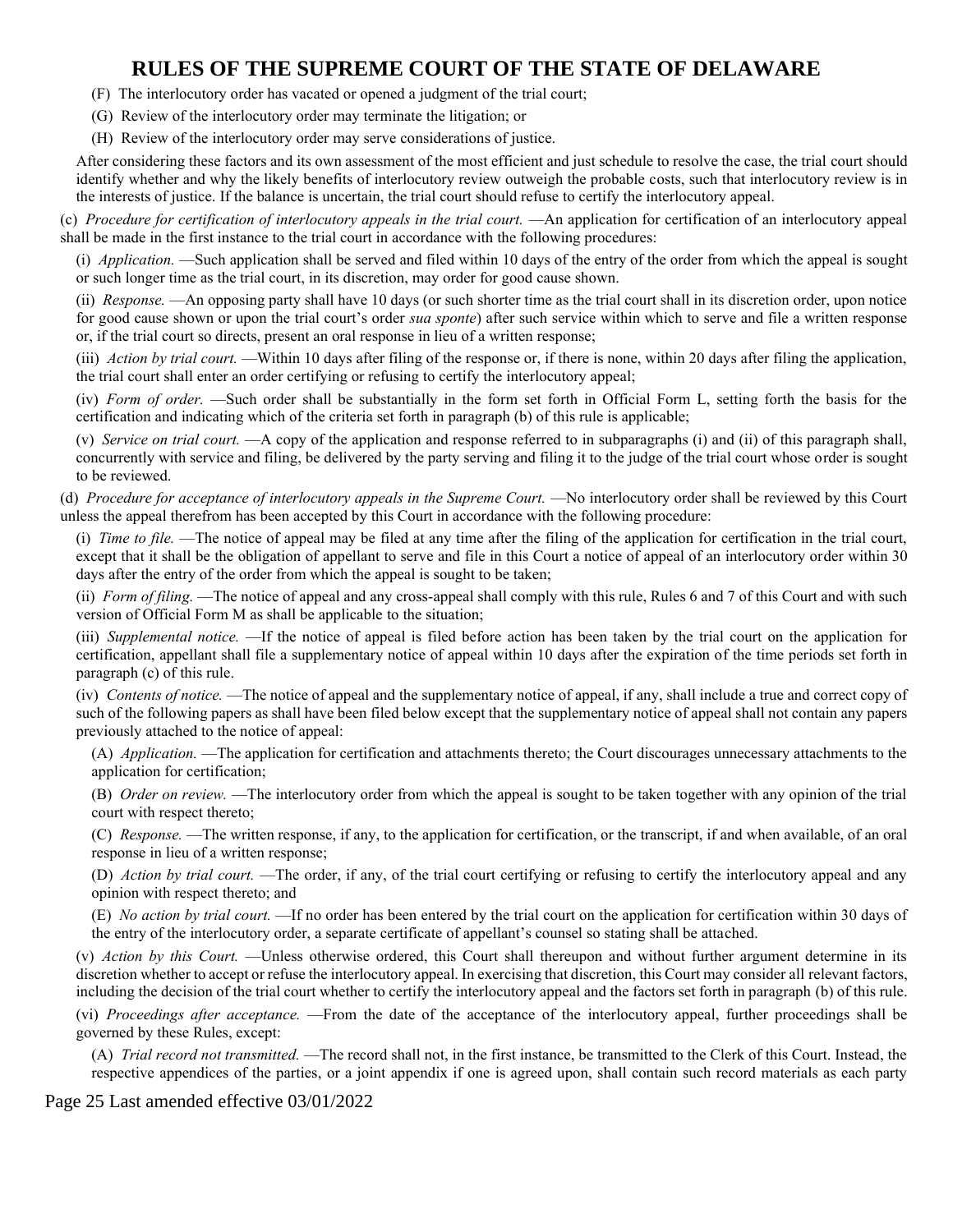believes relevant to the determination of the issue on appeal. The Court may, at its option, thereafter direct the clerk of the trial court to transmit all of the record, or such portions as the Court deems relevant to consideration of the interlocutory appeal.

(B) *Brief schedule.* —The time schedule for the filing of the briefs and appendices, under Rule 15, shall commence upon the third day following the acceptance of the interlocutory appeal, if no transcript is ordered. In the event a transcript is designated to be prepared under Rule 9(e), the brief schedule shall commence upon this Court's receipt of the court reporter's final transcript log entry.

(C) *Preparation of transcript.* —The time schedule for the preparation and filing of the transcript, if designated under Rule 9(e), shall commence upon the third day following the acceptance of the interlocutory appeal.

(vii) *Proceedings after refusal.* —If the appeal is refused, a certified copy of the order shall be sent to the trial court and a copy thereof to each counsel.

(e) *Continuation of other proceedings in the trial court.* —The pendency of proceedings under this rule shall not operate as an automatic stay. Applications for stays shall be processed in the same manner as stays pending appeal under Rule 32.

(f) *Failure to seek or obtain review of interlocutory order.* —The failure to seek review of or the refusal of the Court to accept an appeal from an interlocutory order under this rule shall not bar a party from seeking review of such interlocutory order on appeal from the final order, judgment or decree.

## **Rule 43. Extraordinary writs.**

(a) *Scope of rule.* —This rule governs the exercise of the Court's original jurisdiction over proceedings involving writs of certiorari, mandamus, prohibition, *quo warranto* or other extraordinary writs.

(b) *Procedure.* —

(i) *Commencement and contents.* —A proceeding involving an extraordinary writ shall be commenced by serving all other parties to the proceeding below and by filing with the Clerk of the Court 6 copies of a complaint substantially in the form prescribed by Official Form N. If the complaint relates to a current proceeding in a trial court, the Clerk of the Court shall forthwith forward a duplicate of the complaint to the clerk of such court for filing therein. All other parties to the action in the trial court shall be deemed respondents, notwithstanding the fact that the relief sought is not specifically directed to them. If the complaint is directed to a trial judge, or to a court as an entity, the caption of the complaint shall not bear the name of the judge or court. In the body of the complaint the name of the judge or court shall be set forth with particularity. The complaint shall be captioned only in the name of complainant.

(ii) *Answer requested.* —An answer is requested to be filed within 20 days of the filing of the complaint with the Court. The answer may include any affirmative defense or grounds for dismissal or denial of the complaint, and unless the Court otherwise directs, no further submissions of the parties shall be accepted. If the complaint is directed against a judge who does not desire to appear or participate in the proceeding, the judge may so advise the Clerk by letter. The Clerk shall notify all other parties to the proceeding. The complaint shall not be taken as admitted whether or not such a letter is submitted.

(iii) *Brief schedule.* —In the event that the Court requires briefing on the matter, it shall so notify the parties and the matter shall be briefed in accordance with the rules applicable to appeals. The opening brief of complainant shall be due within 30 days after service of the answer, unless the answer includes an affirmative defense or grounds to dismiss or deny the complaint, in which event the opening brief shall be due within 30 days after the Court has determined that the complaint shall not be dismissed. In all other respects, the matter shall be briefed in accordance with the rules applicable to appeals.

(iv) *Stay not automatic.* —The filing of a complaint for an extraordinary writ shall not operate as an automatic stay. Applications for stays shall be processed in the same manner as stays pending appeals under Rule 32.

(v) *Fact finding hearing.* —The Court may order an issue of fact to be tried before a special master or order testimony to be taken by a commissioner at such time and place and in such manner as the Court shall direct.

(vi) *Superior court action required.* —A complaint shall not be filed under this rule for a writ to be issued to the Court of Common Pleas, a Justice of the Peace Court, or the Municipal Court of the City of Wilmington or to a judge thereof, unless a petition for such writ shall have been first presented to and denied by the Superior Court. When a writ is sought under this rule following such denial, a copy of the opinion, if any, shall be served and filed with the complaint.

(vii) *No further submissions.* —Upon receipt of the writ, no further submissions by the petitioner will be accepted without leave of the Court.

### **Rule 44. Advisory opinions upon request from the Governor or from the General Assembly.**

(a) *Request for an opinion.* —A request from the Governor or from the General Assembly shall be regarded as confidential for a period of 5 days after receipt thereof, or until the request becomes public information, whichever first occurs.

#### Page 26 Last amended effective 03/01/2022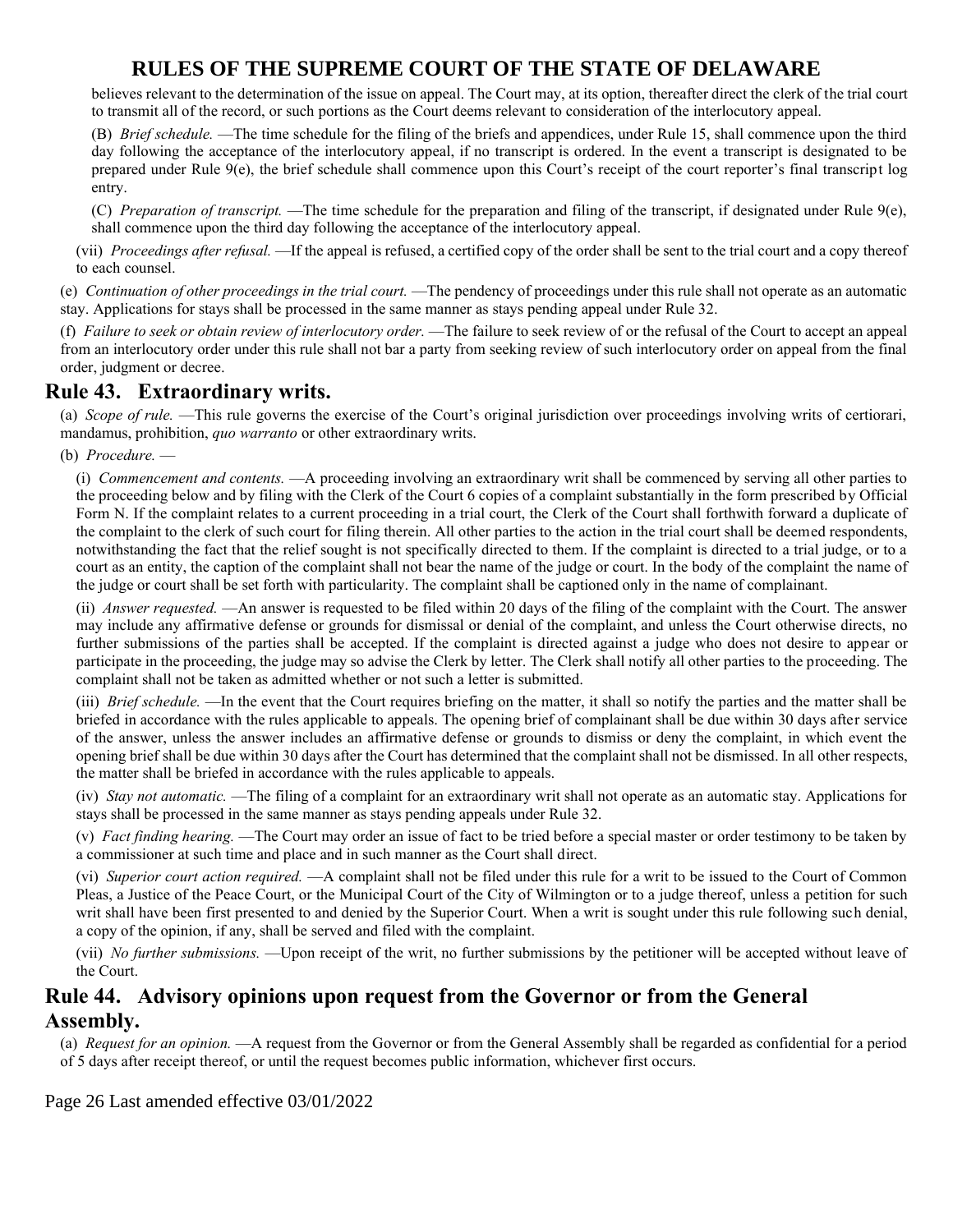(b) *Briefing and oral argument.* —The request shall be docketed with the Clerk of the Court and, after designation of counsel, shall be processed through briefing and argument in the same manner as an appeal or as an original proceeding in the Supreme Court. Correspondence between the Governor, or the Speaker of the House and the President Pro Tempore of the Senate, as the case may be, and the Justices about the request shall be included in the docket which is public information.

(c) *Delivery and publication.* —After the opinions are prepared, they shall be hand-delivered to the Governor or to the Speaker of the House and the President Pro Tempore of the Senate, as the case may be, and shall be regarded as confidential for a period of 5 days thereafter, or until the Governor or the Speaker of the House and the President Pro Tempore of the Senate, as the case may be, has released them, whichever first occurs.

## **PART V. ATTORNEYS**

### SUBPART A. BOARD OF BAR EXAMINERS.

### **Rule 51. Board of Bar Examiners.**

(a) *Appointment and term of office.* —The Court shall appoint a Board of Bar Examiners (the "Board") consisting of such number of members of the Bar as the Court shall determine. Each of the counties shall be represented on the Board. Each member of the Board shall be appointed for a term of 3 years, unless the Court shall order otherwise. No member shall be appointed to serve for more than 3 consecutive terms, unless otherwise ordered by the Court. At the request of the Board, the Court may appoint as a temporary Board member (to perform such duties as shall be prescribed by the Board) any former Board member.

(b) *Duties.* —It shall be the duty of the Board to administer Rules 51 through 55. The Board shall examine applicants for admission to the Bar upon principles of law and equity at least once a year. The Court shall select a Chair and a Vice Chair. The Court may also appoint a Secretary and an Assistant Secretary who, if appointed, may be members of the Board. The duties of the Secretary and Assistant Secretary shall be prescribed by the Board. The Court may also appoint an Executive Director who shall not be a member of the Board.

(c) *Powers.* —The Board shall have the power:

(1) *Internal operating rules.* —To adopt rules of procedure for the conduct of its duties;

(2) *Bar admission rules.* —Subject to the approval of the Court, to adopt general rules, in furtherance of and supplemental to the Rules of the Court, relating to the admission to the Bar;

(3) *Subpoenas.* —In connection with the performance of its duties, to take testimony under oath and to compel the attendance of witnesses and the production of documents by the filing of a praecipe for a subpoena with the Clerk of the Supreme Court, service of such subpoena to be made in a manner prescribed by the Clerk;

(4) *Fees.* —To require the payment by each applicant for admission to the Bar, prior to or after examination, of reasonable fees relating to the application process, the administration of the Bar Examination and the admission process, including without limitation expenses incurred in connection with the character investigation set forth in subparagraph (6);

(5) *Stenographers.* —To employ such stenographic or other assistance as may from time to time be necessary or proper; and

(6) *Character investigation.* —To conduct such investigation of an applicant for admission to the Bar prior to or after the Bar Examination as shall be necessary to determine the fitness of such applicant and the applicant's compliance with the Rules of the Court and the Rules of the Board, and to charge any such applicant for expenses incurred in connection with such investigation in addition to the fees generally applicable to all applicants.

(d) *Associate members.* —The Court may appoint associate members of the Board to assist each member of the Board. Each associate member shall have been a member of the Bar for at least 5 years. Each associate member shall be appointed for a term of 1 year and shall have such duties and functions as shall be prescribed by the Board. Associate members of the Board shall not have the power to vote upon any determination or decision of the Board.

(e) *Members-Elect.* —The Court may appoint up to 2 Members-Elect per year to assist in the function and operation of the Board. Each Member-Elect shall be appointed for a term of 1 year and shall have such duties and functions as shall be prescribed by the Board. Members-Elect shall not have the power to vote upon any determination or decision of the Board.

### **Rule 52. Admission to the Bar — General.**

(a) *Requirements for admission.* —No person shall be admitted to the Bar unless the applicant shall have qualified by producing evidence satisfactory to the Board:

(1) *Character and aptitude.* —That the applicant is a person of good moral character and reputation and that the applicant possesses such qualities, aptitudes and disposition as fit the applicant for the practice of law.

(2) *Preceptor.* —That the applicant is vouched for by a member of the Bar of this State who shall have been a member of the Bar of this State for at least 10 years, and such person shall be designated as the Preceptor for such applicant.

(3) *Age.* —That the applicant is at least 21 years of age.

Page 27 Last amended effective 03/01/2022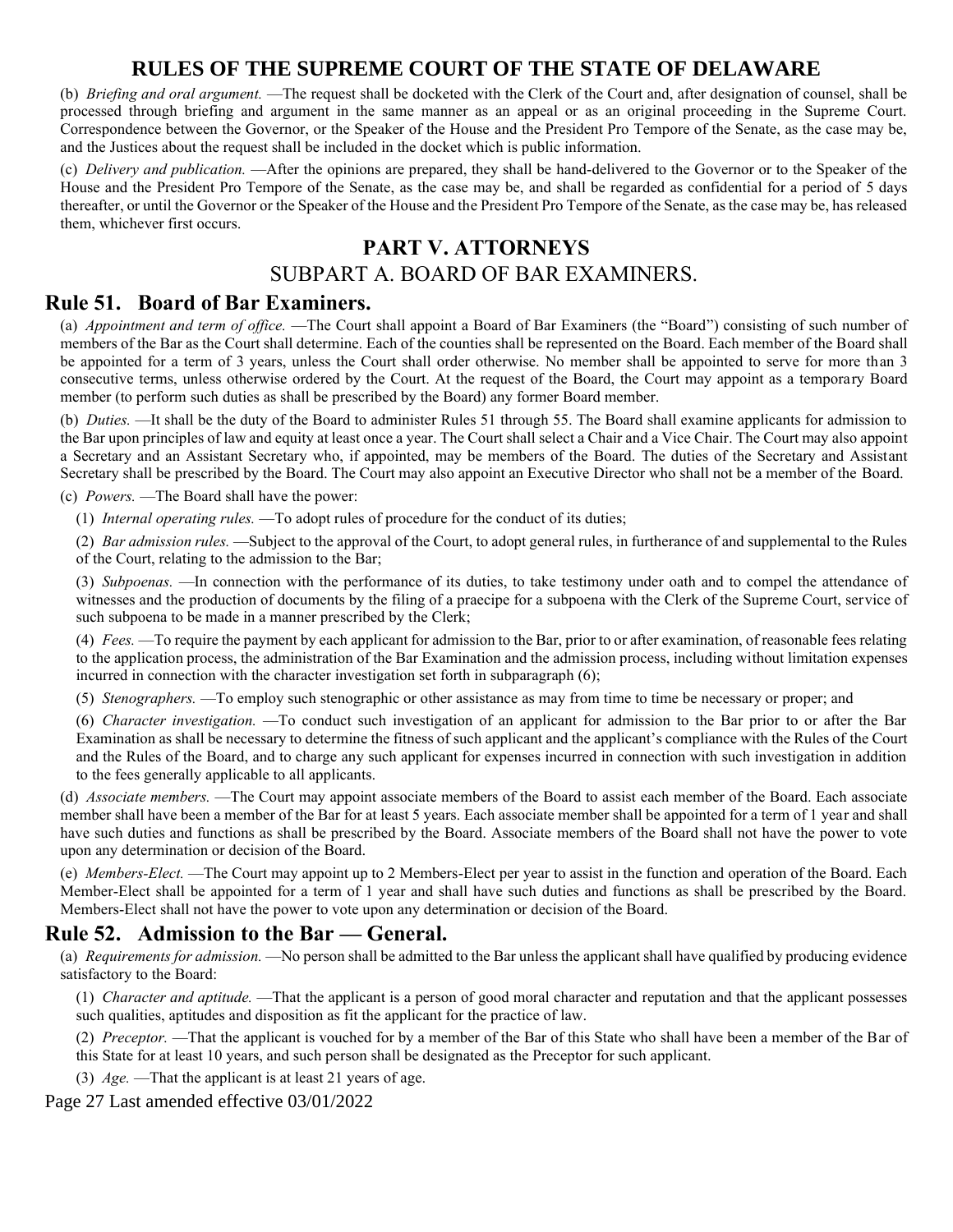(4) *College or university.* —That the applicant has completed the pre-legal education necessary to meet the minimum requirements for admission to a law school that at the time of graduation was listed on the American Bar Association list of approved law schools. In the event that the applicant was admitted to such a law school without having first received a baccalaureate degree or its equivalent from an accredited college or university (the method of such accreditation to be determined by the Board), the applicant shall supply to the Board a copy of the law school's statement of considerations in the applicant's file or other supporting statement from the law school, satisfactory to the Board, setting forth the basis for the law school's decision to admit notwithstanding the absence of such a degree.

(5) *Law school.* —That the applicant has been regularly graduated with a juris doctor degree or its equivalent from a law school which at the time of conferring such degree was listed on the American Bar Association list of approved law schools.

(6) *Multistate Professional Responsibility Examination.* —That the applicant has taken the Multistate Professional Responsibility Examination administered by the National Conference of Bar Examiners at such time as the Board shall determine and has achieved such score as the Board shall determine to be necessary for admission.

(7) *Bar Examination.* —That the applicant has been examined upon principles of law and equity and has been found by the Board based upon the applicant's performance on such examinations to be qualified to practice as an attorney.

(8) *Clerkship.* —That, as shall be certified by both the applicant and the applicant's Preceptor, the applicant has served a clerkship in the State of Delaware under the direct and constant supervision of a member of the Bar of this State qualified as set forth in subparagraphs (i)-(iii) aggregating substantially full-time service for at least 5 months' duration, which period need not be continuous but which may not begin prior to matriculation at a law school described in subparagraph (5) of paragraph (a) of this Rule 52. For purposes of this Rule  $52(a)(8)$ , 5 months is 21 forty-hour work weeks.

(i) *Law office/legal department.* —In the office of or under the direct and constant supervision of the applicant's Preceptor, or under the direct and constant supervision of such other member of the Bar of this State who is satisfactory to the applicant's Preceptor and who has been a member of the Bar of this State for at least 5 years;

(ii) *Law clerk.* —As a law clerk of a justice or judge of the courts of this State or of a United States judge residing in Delaware; or

(iii) *Public office.* —In the office of the Department of Justice of the State of Delaware, the office of the Public Defender of the State of Delaware, the office of the United States Attorney for the District of Delaware, the office of the City Solicitor of the City of Wilmington, the office of Community Legal Aid Society, Inc., the office of Delaware Volunteer Legal Services, Inc. or in the office of a related or similar organization approved by the Board upon the request of an applicant, under the direct and constant supervision of a member of the Bar of this State who has been a member of the Bar of this State for at least 5 years.

(9) *Checklist of legal activities.* —That the applicant has performed such legal tasks and activities related to the practice of law in Delaware as the Board shall direct and furnish in the form of a checklist to all applicants for admission, with the completion of such tasks and activities to be certified by both the applicant and the applicant's Preceptor.

(10) *Pre-admission program.* —That the applicant has satisfactorily attended a pre-admission session of instruction called by the Court or by the Board upon such subjects as the Court or the Board shall from time to time determine to be appropriate instruction for those seeking admission to the Bar, and has paid a fee established by the Court or the Board to the Clerk of the Supreme Court.

(11) *Other requirements.* —That the applicant has complied with such other requirements as the Board may prescribe from time to time, with the approval of the Court.

(12) *Military service exception.* —In the event that an applicant satisfies all of the requirements for admission to the Bar except completion of the clerkship and/or attendance at the pre-admission program, and the applicant made a good faith effort to complete those requirements but was unable to do so because he or she was called to active duty in any of the armed services of the United States after taking the Bar Examination, then, in the discretion of the Court, the applicant shall be qualified to be admitted to the Bar conditionally. Upon taking the oath, the applicant would then become a member of the Bar for all purposes, subject to the following: (i) if the applicant completes the clerkship requirement within six months after release from active duty and attends the next preadmission program called by the Court or the Board, his or her admission to the Bar will be made unconditional; (ii) if the applicant fails to complete those requirements, the applicant's conditional admission to the Bar may be revoked by the Court and the Court may order such other sanctions as may be warranted in the circumstances.

(aa) *Proof of qualifications*. The applicant bears the burden of proof to establish by clear and convincing evidence that the applicant has met all of the qualifications set forth in paragraph (a) of this Rule. Refusal of an applicant to furnish available information or to answer questions relating to the applicant's qualifications shall be deemed a sufficient basis for denial of admission.

(b) *Application for admission to the Bar.* —A person seeking admission to the Bar shall complete and file an application for admission to the Bar at such time prior to the administration of the Bar Examination as the Board shall determine. The Board may deny an applicant permission to take the Bar Examination if the applicant has failed to comply with the instructions of the Board regarding the application process.

Page 28 Last amended effective 03/01/2022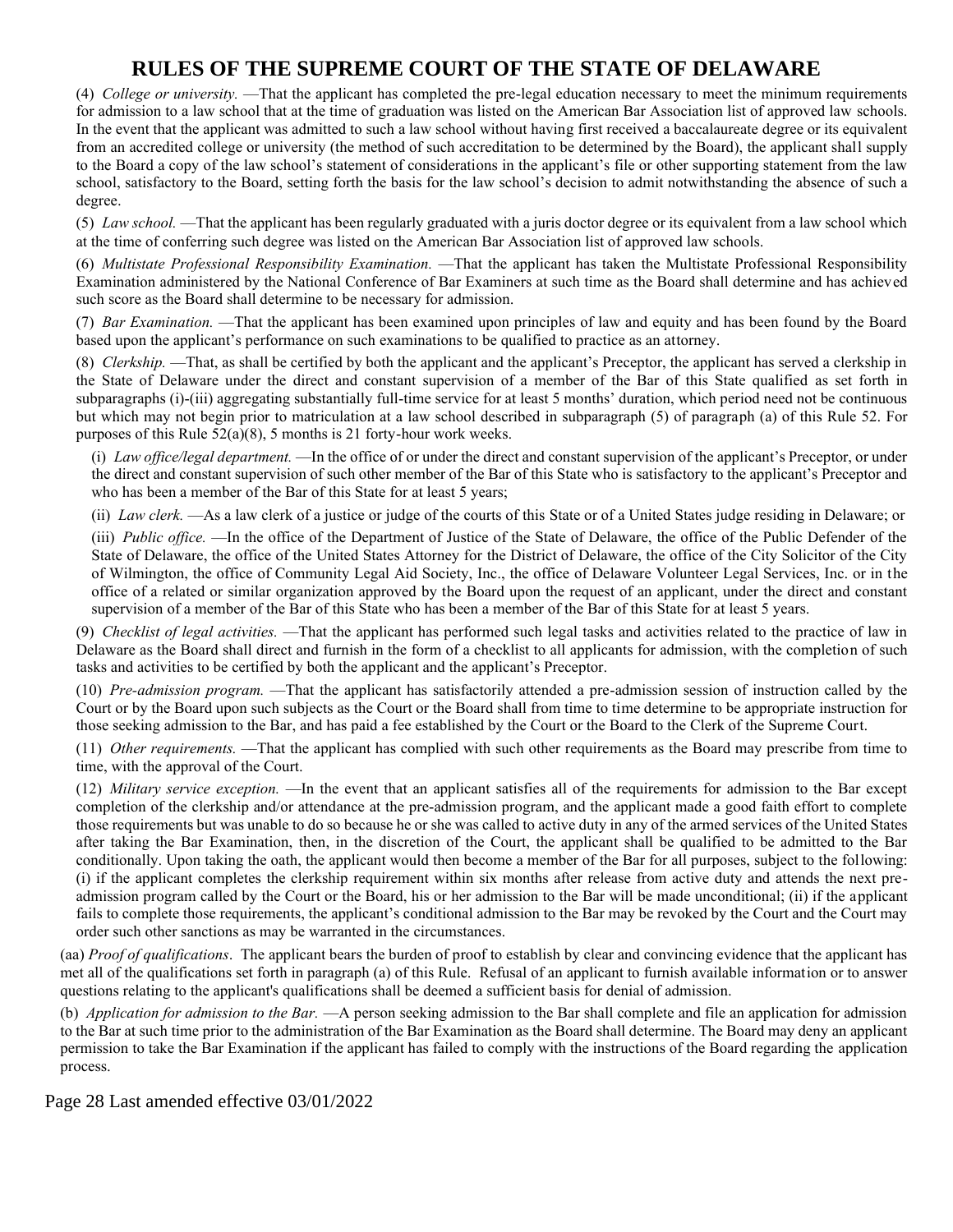(c) *Deadline for completion of requirements for admission.* —An applicant for admission to the Bar must have satisfied the requirements for admission and be admitted by December 31 of the calendar year following the year in which the applicant passes the Bar Examination. Except for good cause shown to the Board, an applicant who fails to satisfy the requirements for admission to the Bar within the time prescribed shall not be admitted without retaking the Bar Examination.

(d) *Certification.* —Upon approval of the qualifications of any applicant for admission to the Bar, the Board shall execute and deliver to the applicant a certificate of the applicant's qualifications for admission to the Bar.

(e) *Appeals from actions of the Board.* —Any person aggrieved by final action of the Board may appeal to the Court for relief if such action affects the substantial rights of the person claimed to be aggrieved, except that decisions of the Board with respect to a specific grade or grades assigned to any individual applicant are final and shall not be subject to review by the Court. The appeal shall be commenced by serving 2 copies thereof upon the Chair and the Executive Director of the Board and by filing the original and 1 copy with the Clerk of the Court in compliance with Rule 7, such service and filing to be accomplished within 30 days of the action of the Board. No appeal shall be accepted unless the provisions of this paragraph have been timely fulfilled. Appeals from the Board's action to the Court shall be briefed in accordance with Rule 15, argued and determined from the record of the matter before the Board of Bar Examiners and not by means of a hearing de novo. Findings by the Board relating to disputed issues of fact and credibility will not be reversed by the Court if such findings are sufficiently supported by the record and are the product of an orderly and logical deductive process.

### **Rule 53. Admission to the Bar — Attorneys admitted elsewhere.**

Repealed effective Feb. 21, 1984.

### **Rule 54. Admission in open court; oath.**

Application for admission to the Bar shall be made in open court at any session of the Court or in the chambers of any Justice of the Court. Upon the admission of any person, the name of such person shall be forwarded by the Clerk of the Court to the Prothonotary and to the Register in Chancery in each of the counties of this State to be properly recorded by them. Every attorney shall, on the attorney's admission, subscribe to the roll of attorneys and take and subscribe the following oath or affirmation:

"I , do solemnly swear (or affirm) that I will support the Constitution of the United States and the Constitution of the State of Delaware; that I will behave myself in the office of an Attorney within the Courts according to the best of my learning and ability and with all good fidelity as well to the Court as to the client; that I will use no falsehood nor delay any person's cause through lucre or malice."

## **Rule 55. Limited permission to practice in certain public programs.**

(a) *Limited permission to practice.* —Attorneys admitted to practice in other jurisdictions or graduates of law schools described by Rule 52(a)(5) who are employed by or associated with Delaware Volunteer Legal Services, Community Legal Aid Society, Inc., Legal Services Corporation of Delaware, Inc., the Department of Justice of the State of Delaware, the Office of the City Solicitor of the City of Wilmington, the Office of the Public Defender, Office of the Child Advocate of the State of Delaware, the New Castle County Office of Law, the Non-profit Pro Bono Committee of the Delaware State Bar Association, the United States District Court for the District of Delaware's Federal Civil Panel, or attorneys who are admitted to practice in other jurisdictions and are associated with a legal assistance program approved or recognized by the Board, may, in the discretion of the Board, be permitted to practice in the courts and administrative tribunals of this State in matters involving such office or the clients of such program. The requirements, qualifications and procedures for such permission shall be set forth in the Rules of the Board.

(b) *Application and oath.* —Application for permission to practice before the courts and administrative tribunals of this State under paragraph (a) of this Rule shall be made in open court at any session of the Court or in the chambers of any Justice of the Court. Each applicant shall, on being granted such permission, take and subscribe the following oath or affirmation:

"I \_\_\_\_\_\_\_\_\_\_\_\_\_\_\_\_\_\_\_\_\_, do solemnly swear (or affirm) that I will support the Constitution of the United States and the Constitution of the State of Delaware and that I shall conduct myself strictly in accordance with all the terms and conditions of the Rules of the Delaware Supreme Court and the Rules of the Board of Bar Examiners; that I will behave myself within the Courts and administrative tribunals according to the best of my learning and ability and with all good fidelity as well to the Court as to the client; that I will use no falsehood nor delay any person's cause through lucre or malice."

(c) Limited permission is not admission to the Bar. —Applicants who are granted limited permission to practice under this Rule shall not be deemed to have been duly admitted to the practice of law before the Court.

### **Rule 55.1. Limited permission to practice of in-house counsel.**

(a) A lawyer admitted to the practice of law in a jurisdiction other than this state, of the United States, may apply for a Delaware Certificate of Limited Practice, which will allow the lawyer to practice law as in-house counsel in this state. In-house counsel who is eligible for this certificate must be employed in the state as a lawyer working exclusively for a for-profit or a non-profit corporation, association, or other organizational entity, which can include its subsidiaries and affiliates, the business of which is lawful and is other

Page 29 Last amended effective 03/01/2022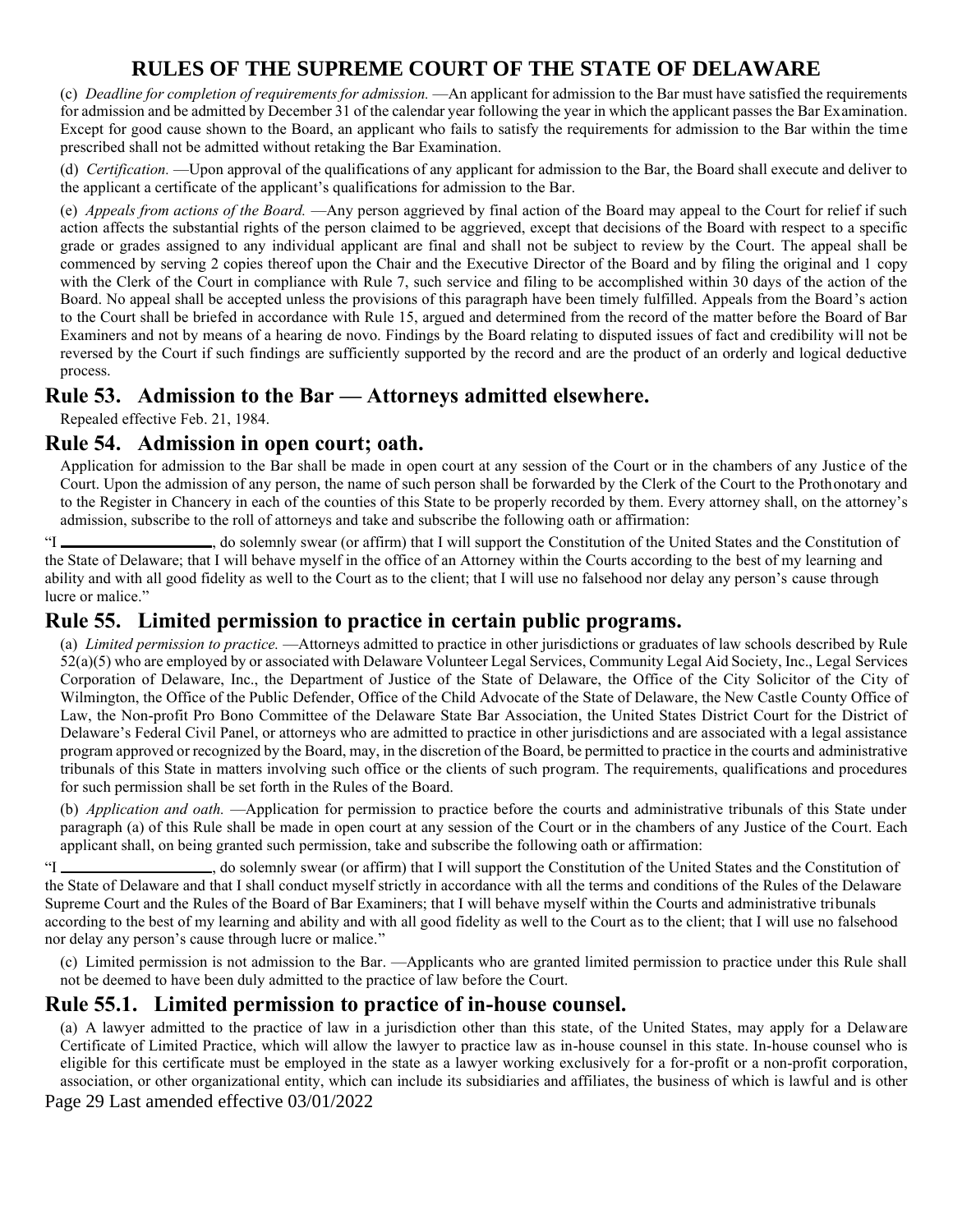than the practice of law or the provision of legal services (hereinafter termed "Employer"). Such lawyers may make no court appearances or engage in other activities for which Supreme Court Rules 71 and 72 pro hac vice admission is required except as permitted by Supreme Court Rule 57. The Delaware Certificate of Limited Practice does not authorize the provision of legal services to the Employer's officers or employees in their personal capacities.

(1) Lawyers admitted to practice in a jurisdiction outside of the United States may apply individually to the Supreme Court for a Delaware Certificate of Limited Practice, pursuant to the provisions of this Rule.

(2) In-house counsel currently practicing law on behalf of an Employer in this state, but without a certificate, will be granted a period of one (1) year from the effective date of this Rule to file for a practice certificate without penalty, so long as all other requirements of this Rule are met. Current in-house lawyers who have been inactive members of another bar for five (5) years or more, and are not otherwise active members of any other bar, may continue in that status but must comply with all provisions and obligations of this Rule and with the continuing legal education requirements of an active member of the Delaware Bar.

(b) An applicant for a Delaware Limited Practice Certificate shall:

(1) File under oath the Supreme Court's form application for a Delaware Limited Practice Certificate.

(2) Furnish a certificate signed by the licensing authority in each jurisdiction in which the applicant is admitted to practice law, stating that the applicant is licensed to practice law and is, with the exception provided in section (a)(2) above, an active member in good standing at the bar of at least one of those jurisdictions.

(3) File affidavit on a form furnished by the Supreme Court, from an officer, principal, or partner of the applicant's. Employer who attests:

(A) that the applicant is employed as a lawyer to provide legal services exclusively to the Employer, which can include its subsidiaries and affiliates and, with the exception provided in section  $(a)(2)$  above, certifies that the applicant will remain an active member in good standing of another state or national bar during the entire course of his or her employment.

(B) that the nature of the applicant's employment conforms to the requirements of this Rule; and

(C) that the Employer shall notify the Supreme Court immediately upon the termination of the applicant's employment.

(4) Certify that the applicant has read and is familiar with the Delaware Lawyers' Rules of Professional Conduct.

(5) Pay an application fee in the amount of \$100 dollars.

(c) During the period in which an application for a Delaware Certificate of Limited Practice is pending with the Supreme Court, the applicant may be employed in the state as an in-house counsel on a provisional basis by an Employer whose affidavit is filed pursuant to section (b)(3) above.

(d) Upon finding that the applicant has complied with the requirements of section (b) above, the Supreme Court shall notify the applicant that he or she is eligible to be issued a Delaware Certificate of Limited Practice. Each applicant shall take and subscribe to the following oath or affirmation:

I latter the Constitution of the United States and the Constitution of the United States and the Constitution of the State of Delaware; and that I shall conduct myself strictly in accordance with all the terms and conditions of the Rules of the Delaware Supreme Court, in particular Rule 55.1; that I will behave myself in the office of an In-House Counsel according to the best of my learning and ability and with all good fidelity as well to the Court as to the client; that I will use no falsehood nor delay any person's cause through lucre or malice.

After the applicant has taken and subscribed to the foregoing oath or affirmation, the applicant shall be issued a certificate entitling the applicant to practice law in the state as provided in this Rule.

(e) The privileges and responsibilities of practice by in-house counsel operating under a valid certificate in this state shall include all privileges and responsibilities otherwise applicable to other Members of the Delaware Bar. Accordingly, lawyers registered under this Rule shall be deemed to be practicing law in Delaware limited to the provisions of Rule 55.1 and are thus subject to:

(1) all rules governing the practice of law in Delaware. Jurisdiction of the Supreme Court shall continue whether or not the lawyer retains the Delaware Certificate of Limited Practice and irrespective of the lawyer's continued presence in the state; and

(2) the fulfillment of Supreme Court's requirements for continuing legal education, if applicable in accordance with section  $(a)(2)$ above, or the requirements of the other sate or states or jurisdictions in which the in-house or federal agency lawyer is admitted to practice law.

(f) Each person issued a Delaware Certificate of Limited Practice shall promptly report to the Supreme Court any change in employment, any change in bar membership status in any jurisdiction of the United States where the applicant has been admitted to the practice of law, or the imposition of any disciplinary sanction in such jurisdiction by any federal court, state court or agency before which the applicant has been admitted to practice, or in any state in which the attorney has rendered legal services while temporarily authorized under Rule 5.5. This provision shall apply also to any certificated lawyer admitted to practice in a jurisdiction outside of the United States.

Page 30 Last amended effective 03/01/2022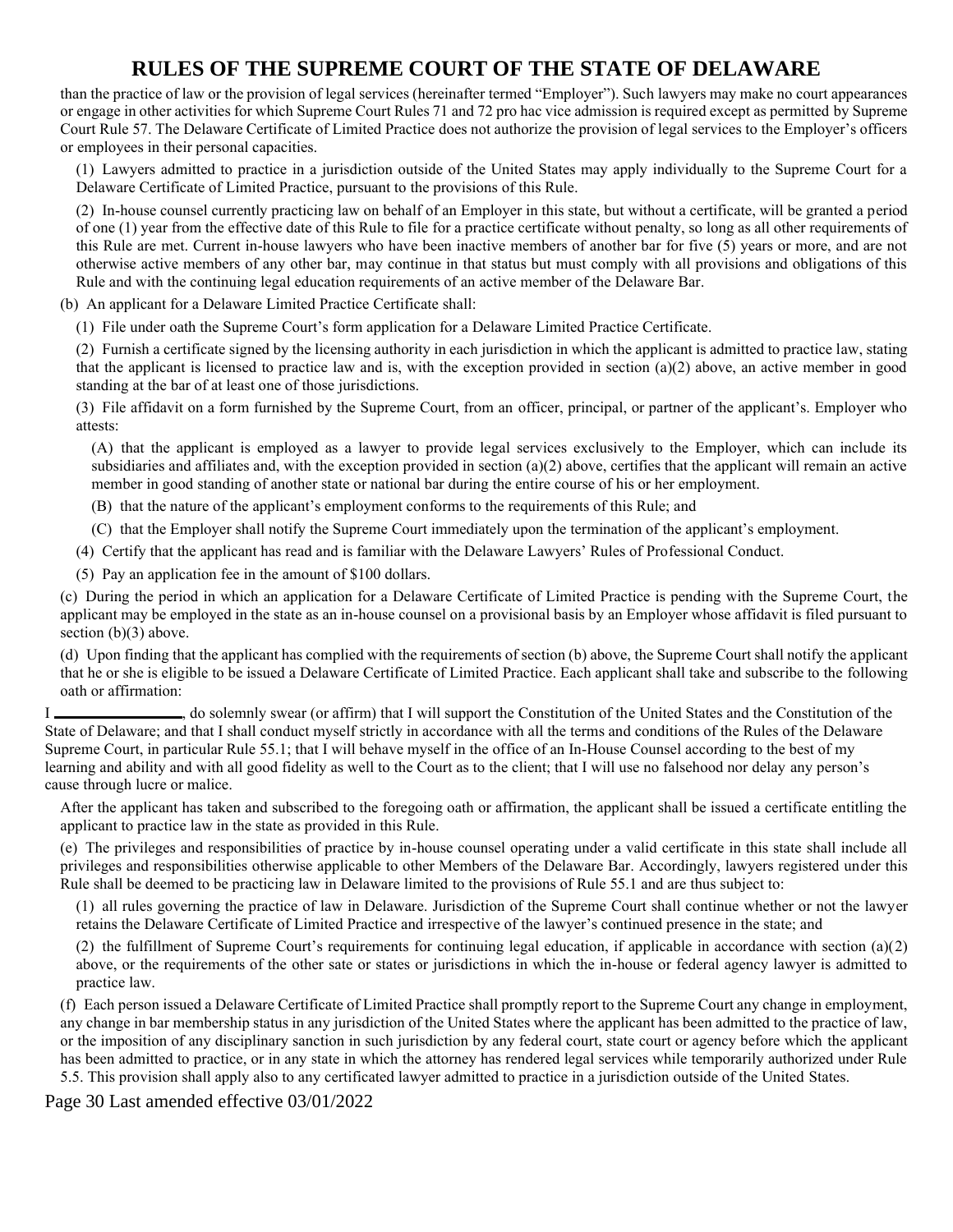(g) While the practice of a lawyer registered under this Rule is limited to practice for the Employer furnishing the affidavit required by this Rule, a lawyer registered under this Rule may participate in the provision of any and all legal services pro bono publico in Delaware offered under the auspices of organized legal aid societies or state/local bar association projects, or provided under the supervision of a Member of the Delaware Bar who is also working on the pro bono representation.

(h) If there is a change in circumstances and:

(1) An attorney admitted pursuant to this Rule becomes ineligible for limited practice, in accordance with its provisions, both the attorney and the attorney's employer shall immediately provide written notification to the Clerk of the Delaware Supreme Court of that change in circumstance.

(2) An attorney admitted pursuant to Rule 55.1 and who has become employed by a different employer, but continues to meet all of the requirements of Supreme Court Rule 55.1 may seek to transfer the attorney's certificate to the new employer. Both the attorney and the attorney's new employer shall immediately provide notification to the Clerk of the Delaware Supreme Court of that change in circumstance and file a new employer affidavit, no less than 30 days from the date of the change in circumstance.

(i) The applicant's authority to practice law as granted under this Rule shall be automatically suspended when:

(1) employment by the Employer furnishing the affidavit required by this Rule is terminated, except, those attorneys applying for a certificate transfer under Rule 55.1(b)(2);

(2) the lawyer fails to comply with any provision of this Rule; or

(3) when the lawyer is suspended or disbarred for disciplinary reasons in any jurisdiction of the United States or by any federal court or agency or by any foreign nation before which the lawyer has been admitted to practice.

Any lawyer whose authority to practice is suspended under sections  $(i)(2)$  or  $(i)(3)$  above may be considered for reinstatement in accordance with Rule 22 of the Delaware Lawyers' Rules of Disciplinary procedure.

(j) The Supreme Court may adopt such additional regulations as needed to implement the requirements of this Rule.

(k) After the effective date of this Rule, any attorneys newly hired as an in-house counsel by an eligible organization must be admitted pursuant to this Rule within 90 days from the date of employment to comply with its provisions.

### **Rule 55.1. Form 1. Application.**

#### IN THE SUPREME COURT OF THE STATE OF DELAWARE

#### APPLICATION FOR A CERTIFICATE OF LIMITED PRACTICE

I, [Full Name] do hereby apply to the Supreme Court of the State of Delaware for a Certificate of Limited Practice in accordance with Supreme Court Rule 55.1.

I certify that I am employed exclusively as legal counsel for the [Full Name of Company or Business Entity] whose business is other than the practice of law or the provision of legal services.

I certify that I am a member in good standing of the following bars: [List all bar memberships and membership identification numbers, if any], and that I am an active member in good standing of the Bar of the State/Country of [List State/Country/Jurisdiction].

I certify that I have read, and am familiar with, the Delaware Lawyers' Rules of Professional Conduct.

Dated: \_\_\_\_\_\_\_\_\_\_\_\_\_\_\_\_\_\_\_\_\_\_\_\_\_\_\_\_\_\_\_\_\_\_\_\_\_\_\_\_\_\_\_\_\_\_

APPLICANT

Sworn to and subscribed Before me this Day of  $\_\_\_\_\_$ , 20

Notary Public

### **Rule 55.1. Form 2. Certification of Membership by State Bar Licensing Authority.**

[This is a suggested format, anything comparable will be accepted.]

#### PRINTED LETTERHEAD STATE BAR LICENSING AUTHORITY

Page 31 Last amended effective 03/01/2022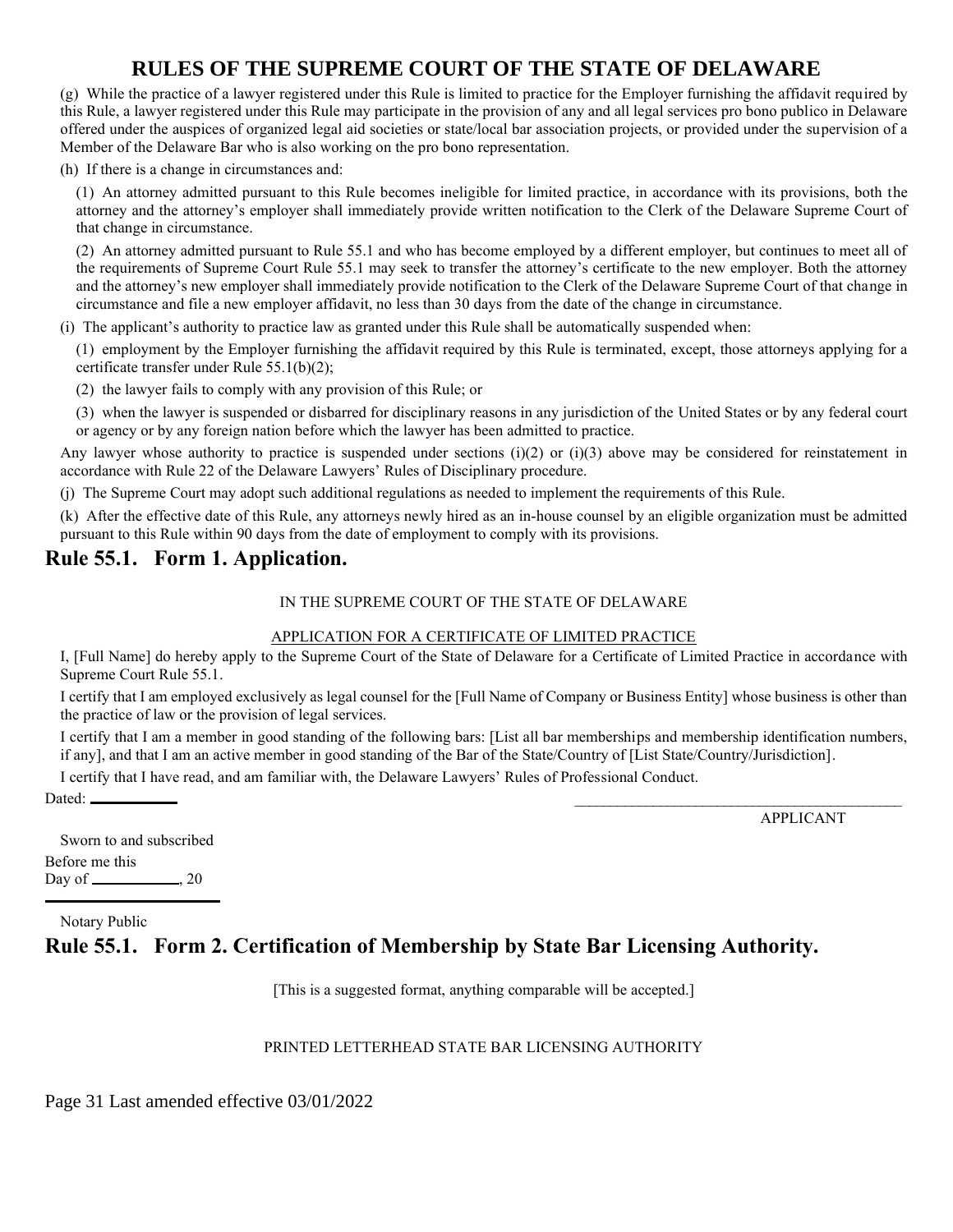To Whom It May Concern:

[Full Name of Applicant] is an active/inactive member in good standing of the [Bar/Law Society] of the [State/Commonwealth/Territory/Jurisdiction/Country] of [Name of Jurisdiction]. His year of admission was [ ]. His/Her Bar Identification Number is [ ].

Very truly yours,

[*Signature*]

[Printed Name and Address of Clerk or Licensing Authority Recorder]

### **Rule 55.1. Form 3. Report of Change of Status.**

#### IN THE SUPREME COURT OF THE STATE OF DELAWARE

#### REPORT OF CHANGE OF STATUS UNDER RULE 55.1

Registrant holding a Delaware Certificate of Limited Practice hereby gives notice to the Court that

| [His/Her employment with .             | whose address is                     |
|----------------------------------------|--------------------------------------|
| and whose telephone number is $\equiv$ | , has ended effective as of [Date].] |

[His/Her active membership in the Bar of [Jurisdiction] has changed to inactive/emeritus/senior status effective as of [Date]]

[He/She is the subject of disciplinary measures imposed by the Bar of [Jurisdiction] effective as of [Date]. The nature of these disciplinary measures is as follows: [Describe the matter and the sanction imposed].]

Registrant is aware and acknowledges that his/her Certificate of Limited Practice granted by this Court on [Date] is hereby revoked and ended as of the date hereinabove written.

Signature of Registrant

Printed Name of Registrant Delaware Bar Identification Number [Address] [Telephone Number] [Electronic Mail Address]

### **Rule 55.1. Form 4. Employer Affidavit.**

#### IN THE SUPREME COURT OF THE STATE OF DELAWARE

RULE 55.1 EMPLOYER AFFIDAVIT

STATE OF  $\_\_$ 

COUNTY OF:

Dated: \_\_\_\_\_\_\_\_\_\_\_\_\_\_\_\_\_\_\_\_\_\_\_\_\_\_\_\_\_\_\_\_\_\_\_\_\_\_\_\_\_\_\_\_\_\_

BE IT REMEMBERED, that on this \_\_\_\_\_ day of \_\_\_\_\_\_\_\_\_, A.D., 20, personally appeared before me, [FULL NAME OF CORPORATE OFFICER], who being duly sworn according to law, did depose and say:

1. I am the [TITLE OF CORPORATE OFFICER] of the [FULL NAME OF COMPANY], a corporation organized and existing under the laws of the State of [JURISDICTION], having its principal place of business in Delaware at [DELAWARE ADDRESS OF COMPANY].

2. I certify that [NAME OF APPLICANT], hereinafter Applicant, is employed as a lawyer by [NAME OF COMPANY] and that the nature of the Applicant's employment conforms to the requirements of Rule 55.1.

3. I certify that Applicant works exclusively for [NAME OF COMPANY] or one or more of its subsidiaries or affiliates whose business is other than the practice of law or the provision of legal services.

4. I certify that Applicant will remain an active member in good standing of the [BAR/LAW SOCIETY] of the [STATE/COMMONWEALTH/JURISDICTION] of [NAME] during the entire course of his/her employment.

5. I certify that I, or my successors, will notify the Supreme Court immediately if Applicant's employment is terminated, or if any conditions required by Rule 55.1 change.

signature of officer

Page 32 Last amended effective 03/01/2022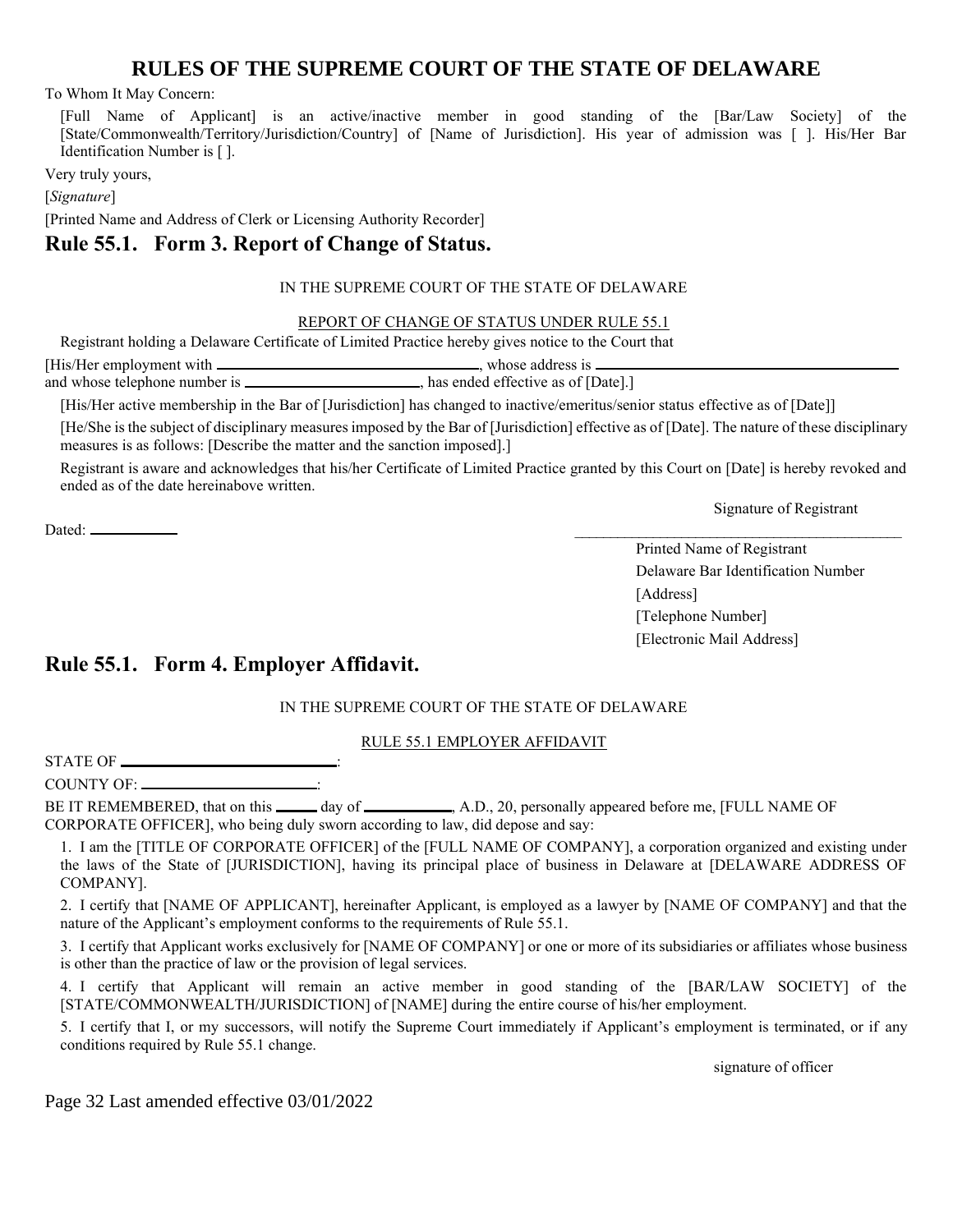Printed name of officer

Sworn to and subscribed before me this day of  $\_\_\_\_$ , 20

Notary Public

## **Rule 55.1. Form 5. Employer Report of Change of Status.**

#### IN THE SUPREME COURT OF THE STATE OF DELAWARE

#### EMPLOYER REPORT OF CHANGE OF REGISTRANT STATUS UNDER RULE 55.1

Employer of Registrant holding a Delaware Certificate of Limited Practice hereby gives notice to the Court that

[the employment of [REGISTRANT'S NAME AND DELAWARE BAR IDENTIFICATION NUMBER] has ended effective as of [Date].]

[the active membership of [REGISTRANT'S NAME AND DELAWARE BAR IDENTIFICATION NUMBER in the Bar of [Jurisdiction] has changed to inactive/emeritus/senior status effective as of [Date]]

[it has been advised that [REGISTRANT'S NAME AND DELAWARE BAR IDENTIFICATION NUMBER] is the subject of disciplinary measures imposed by the Bar of [Jurisdiction] effective as of [Date].]

Signature of Corporate Officer

 $\text{Dated:}\textcolor{red}{\overline{\text{Data}}}$ 

Name and Title [Address] [Telephone Number] [Electronic Mail Address]

### **Rule 55.2. Foreign Legal Consultants.**

(a) A lawyer who is a member in good standing of a recognized legal profession in a foreign country, the members of which are admitted to practice as lawyers or counselors at law or the equivalent and are subject to effective regulation and discipline by a duly constituted professional body or a public authority, may apply for a Delaware Certificate of Limited Practice as a Foreign Legal Consultant.

(b) *Application.* An applicant for a Delaware Certificate of Limited Practice as a Foreign Legal Consultant shall file an application with the Delaware Board of Bar Examiners ("Board") on a form furnished by the Board and which shall include all of the following:

(1) A certificate from the professional body or public authority having final jurisdiction over professional discipline in the foreign country in which the applicant is admitted, certifying the applicant's admission to practice, date of admission, and good standing as a lawyer or counselor at law or the equivalent.

(2) A duly authenticated English translation of the certificate required by section  $(b)(1)$  above if it is not in English.

(3) Other evidence as the Supreme Court or the Board may require regarding the applicant's educational and professional qualifications and good moral character.

(4) A certification under oath that the applicant has read, is familiar with, and will abide by the Delaware Lawyers' Rules of Professional Conduct and all other rules and regulations applicable to licensed Foreign Legal Consultants in the State of Delaware.

(5) An application fee consisting of: (i) U.S. \$1,000 payable to the Board of Bar Examiners, and (ii) a copy of the receipt evidencing payment by the applicant to the National Conference of Bar Examiners ("NCBE") of the U.S. \$825 application fee (or such other amount set by the NCBE) to obtain a Character Report from the NCBE. In addition, the Board may impose on an applicant any additional reasonable fees relating to the application including without limitation expenses incurred in connection with the character investigation set forth in subparagraph (c) below.

(c) *Investigation and Recommendation of the Board; Applicant's Oath.* After the applicant has complied with the requirements of section (b) above, the Board shall conduct an investigation of the same type described in Supreme Court Rule  $51(c)(6)$ , after which the Board shall make a recommendation to the Supreme Court regarding the suitability of the applicant to receive a Delaware Certificate of Limited Practice as a Foreign Legal Consultant. If the application is approved by the Supreme Court, each applicant shall take and subscribe to the following oath or affirmation:

Page 33 Last amended effective 03/01/2022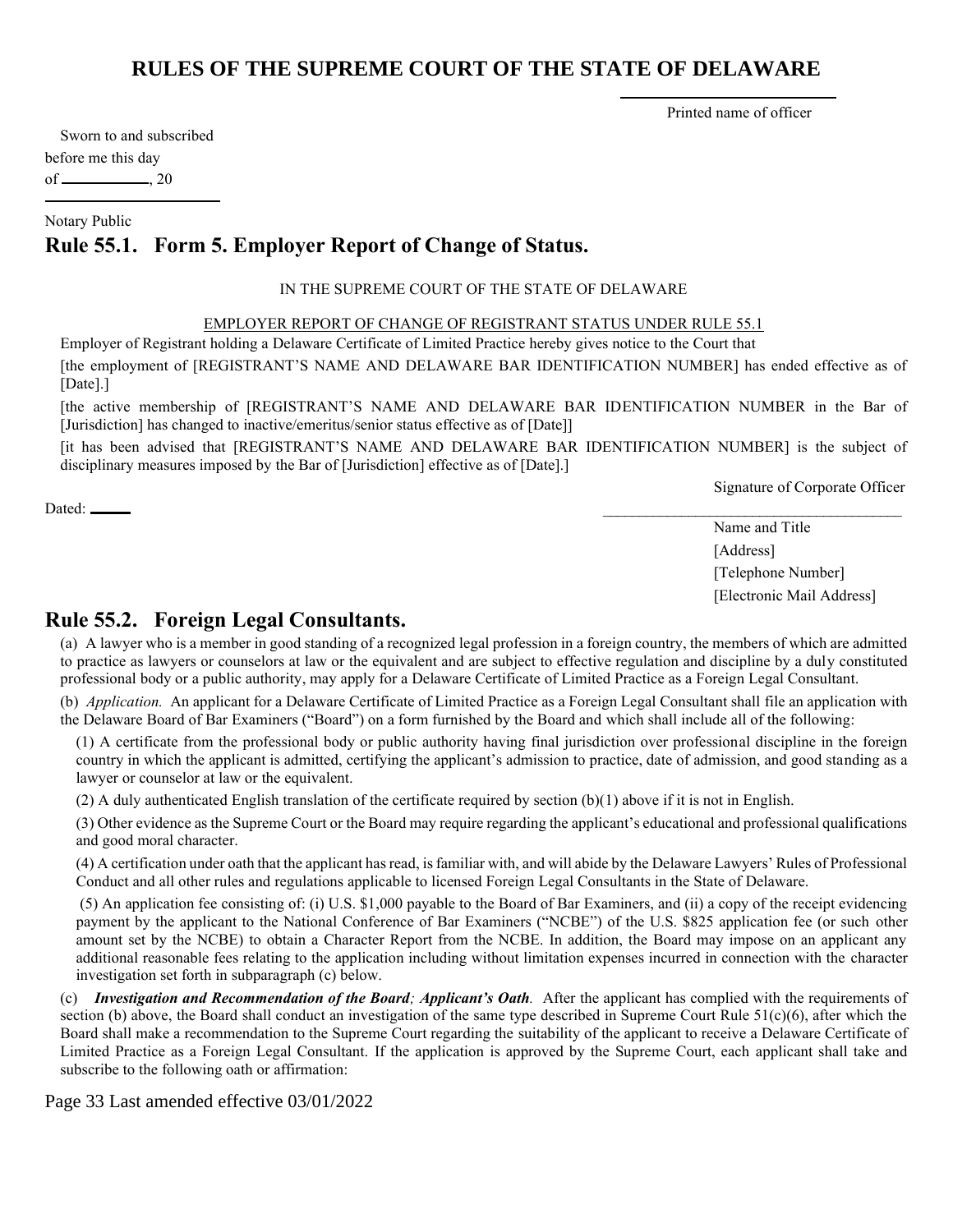I , do solemnly swear (or affirm) that I will support the Constitution of the United States and the Constitution of the State of Delaware; and that I shall conduct myself strictly in accordance with all the terms and conditions of the Rules of the Delaware Supreme Court, in particular Rule 55.2; that I will behave myself in the office of a Foreign Legal Consultant according to the best of my learning and ability and with all good fidelity as well to the Court as to the client; that I will use no falsehood nor delay any person's cause through lucre or malice.

After the applicant has taken and subscribed to the foregoing oath or affirmation, the applicant shall be issued a certificate entitling the applicant to practice law in the state as provided in this Rule.

(d) *Limitations on Scope of Activities.* A person licensed to practice as a foreign legal consultant under this Rule may render legal services in this jurisdiction with respect to the law of the foreign country or countries in which the foreign legal consultant is admitted to practice law, but shall not be considered admitted to practice law in this jurisdiction, or in any way hold himself out as a member of the bar of this jurisdiction, or do any of the following:

(1) appear as a lawyer on behalf of another person in any court, or before any magistrate or other judicial officer, in this jurisdiction (except when admitted pro hac vice);

(2) prepare any instrument effecting the transfer or registration of title to real estate located in the United States of America;

(3) prepare:

(A) Any will or trust instrument effecting the disposition on death of any property located and owned by a resident of the United States of America, or

(B) Any instrument relating to the administration of a decedent's estate in the United States of America;

(4) prepare any instrument in respect of the marital or parental relations, rights or duties of a resident of the United States of America, or the custody or care of the children of such a resident;

(5) render professional legal advice on the law of this State, of any other jurisdiction in which he or she is not authorized to practice law or of the United States of America (whether rendered incident to the preparation of legal instruments or otherwise);

(6) carry on a practice under, or utilize in connection with such practice, any name, title or designation other than one or more of the following:

(A) the foreign legal consultant's own name;

(B) the name of the law firm with which the foreign legal consultant is affiliated;

(C) the foreign legal consultant's authorized title in the foreign country of his or her admission to practice, which may be used in conjunction with the name of that country; and

(D) the title "foreign legal consultant," which may be used in conjunction with the words "admitted to the practice of law in [name of the foreign country of his or her admission to practice]."

(e) *Rights and Obligations*. Subject to the limitations listed in Section (d) of this Rule, a person licensed under this Rule shall be considered a foreign legal consultant affiliated with the bar of this jurisdiction and shall be entitled and subject to:

(1) the rights and obligations set forth in the Delaware Lawyers' Rules of Professional Conduct or arising from the other conditions and requirements that apply to a member of the Delaware Bar under the Rules of the Supreme Court; and

(2) the rights and obligations of a member of the bar of this jurisdiction with respect to:

(A) affiliation in the same law firm with one or more members of the bar of this jurisdiction, including by:

(i) employing one or more members of the bar of this jurisdiction;

(ii) being employed by one or more members of the bar of this jurisdiction or by any partnership or professional corporation that includes members of the bar of this jurisdiction or that maintains an office in this jurisdiction; and

(iii) being a partner in any partnership or shareholder in any professional corporation that includes members of the bar of this jurisdiction or that maintains an office in this jurisdiction; and

(B) attorney-client privilege, work product privilege and similar professional privileges.

(C) A person licensed to practice as a foreign legal consultant under this Rule shall be subject to professional discipline in the same manner and to the same extent as members of the bar of this jurisdiction. To this end:

(i) Every person licensed to practice as a foreign legal consultant under this Rule:

a. shall be subject to the jurisdiction of the Supreme Court and to censure, suspension, removal or revocation of his or her license to practice by the Supreme Court and shall otherwise be governed by Supreme Court Rules; and

b. shall execute and file with the Supreme Court, in the form and manner as the court may prescribe:

1. a commitment to observe the Delaware Lawyers' Rules of Professional Conduct and the Rules of the Supreme

Page 34 Last amended effective 03/01/2022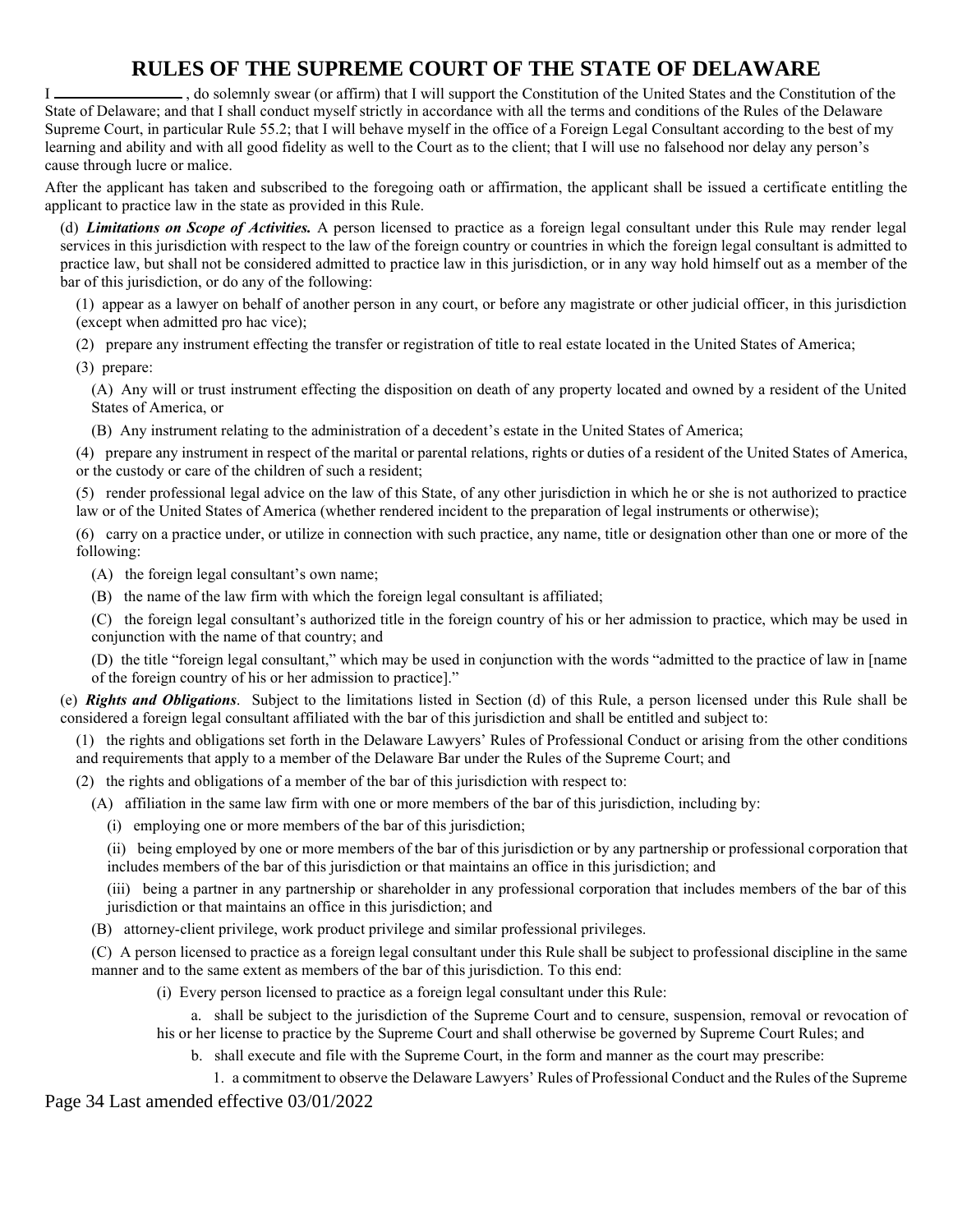Court to the extent applicable to the legal services authorized under this Rule:

2. an undertaking or appropriate evidence of professional liability insurance, in an amount as the court may prescribe, to assure the foreign legal consultant's proper professional conduct and responsibility;

3. a written undertaking to notify the court of any change in the foreign legal consultant's good standing as a member of the foreign legal profession and of any final action of the professional body or public authority referred to in Section (b)(2) of this Rule imposing any disciplinary censure, suspension, or other sanction upon the foreign legal consultant; and

4. a duly acknowledged instrument in writing, providing the foreign legal consultant's address in this jurisdiction and designating the clerk of Supreme Court as his or her agent for service of process. The foreign legal consultant shall keep the clerk advised in writing of any changes of address in this jurisdiction. In any action or proceeding brought against the foreign legal consultant and arising out of or based upon any legal services rendered or offered to be rendered by the foreign legal consultant within or to residents of this jurisdiction, service shall first be attempted upon the foreign legal consultant at the most recent address filed with the clerk. Whenever after due diligence service cannot be made upon the foreign legal consultant at that address, service may be made upon the clerk. Service made upon the clerk in accordance with this provision is effective as if service had been made personally upon the foreign legal consultant.

(ii) Service of process on the clerk under this Rule shall be made by personally delivering to the clerk's office, and leaving with the clerk, or with a deputy or assistant authorized by the clerk to receive service, duplicate copies of the process together with a fee as set by the Supreme Court. The clerk shall promptly send one copy of the process to the foreign legal consultant to whom the process is directed, by certified mail, return receipt requested, addressed to the foreign legal consultant at the most recent address provided to the clerk.

(f) *Automatic Suspension.* The applicant's authority to practice as a foreign legal consultant as granted by this Rule shall be automatically suspended when (1) the applicant fails to comply with any provision of this Rule; or (2) when the lawyer is suspended or disbarred for disciplinary reasons in any jurisdiction of the United States or by any federal court or agency or by any foreign nation before which the applicant has been admitted to practice as a lawyer or counselor at law or the equivalent. Any applicant whose authority to practice has been suspended under this section may be considered for reinstatement in accordance with Rule 22 of the Delaware Lawyers' Rules of Disciplinary Procedure.

(g) *Effect of Delaware Bar Admission.* If a person licensed as a foreign legal consultant under this Rule is subsequently admitted as a member of the bar of this jurisdiction under the Rules governing admission, that person's foreign legal consultant license shall be deemed superseded by the license to practice law as a member of the bar of this jurisdiction.

(h) *Annual Registration and Assessments.* A person licensed as a foreign legal consultant shall, as a condition of remaining a foreign legal consultant, no later than March 1 of each year:

(1) file with the Clerk of this Court, in a form approved by the Court, a registration statement showing the member's name, residence address, office address, office telephone number, firm association, and such other information as the Court shall direct, and

(2) Pay a registration assessment as determined by the Delaware Supreme Court.

(i) *Late Filing Assessment.* Any foreign legal consultant who fails to file an annual registration statement by March 1 of each year shall pay a \$300 late filing assessment.

(j) *Changes in Information.* Each person licensed as a foreign legal consultant is required to notify the Clerk of the Court in writing within 30 days of any change in the information provided in the member's most recent registration statement.

(k) *Certain duties of the Clerk of Court*. The Clerk of the Court shall: (i) within a reasonable time after January 1 each year, provide to each registered Foreign Legal Consultant an annual registration form to be filed with the Clerk, (ii) deposit forthwith all assessments received under this Rule to the account specified in Rule 69(i); (iii) mail to each Foreign Legal Consultant who files a registration statement and pays the assessments, a registration card, in a form approved by the Court, certifying that such member is in good standing as a Foreign Legal Consultant.

(l) *Resignation*. Upon acceptance of the resignation by the Court, the certificate issued pursuant to subsection (c) above shall terminate and the foreign legal consultant who resigns shall no longer be entitled to engage in any of the activities enumerated in this Rule in this state.

(m) *Additional Regulations*. The Supreme Court may adopt such additional regulations as needed to implement this Rule.

### **Rule 55.3. Limited permission to practice for certain Assistant United States Attorneys.**

(a) Limited permission to practice. —A lawyer admitted to the practice of law in a jurisdiction other than this state, of the United States, who is employed by the United States Attorney's Office for the District of Delaware may apply for a Delaware Certificate of Limited Practice Pursuant to Rule 55.3, which will allow the lawyer to practice law in the courts and administrative tribunals of this State for the

Page 35 Last amended effective 03/01/2022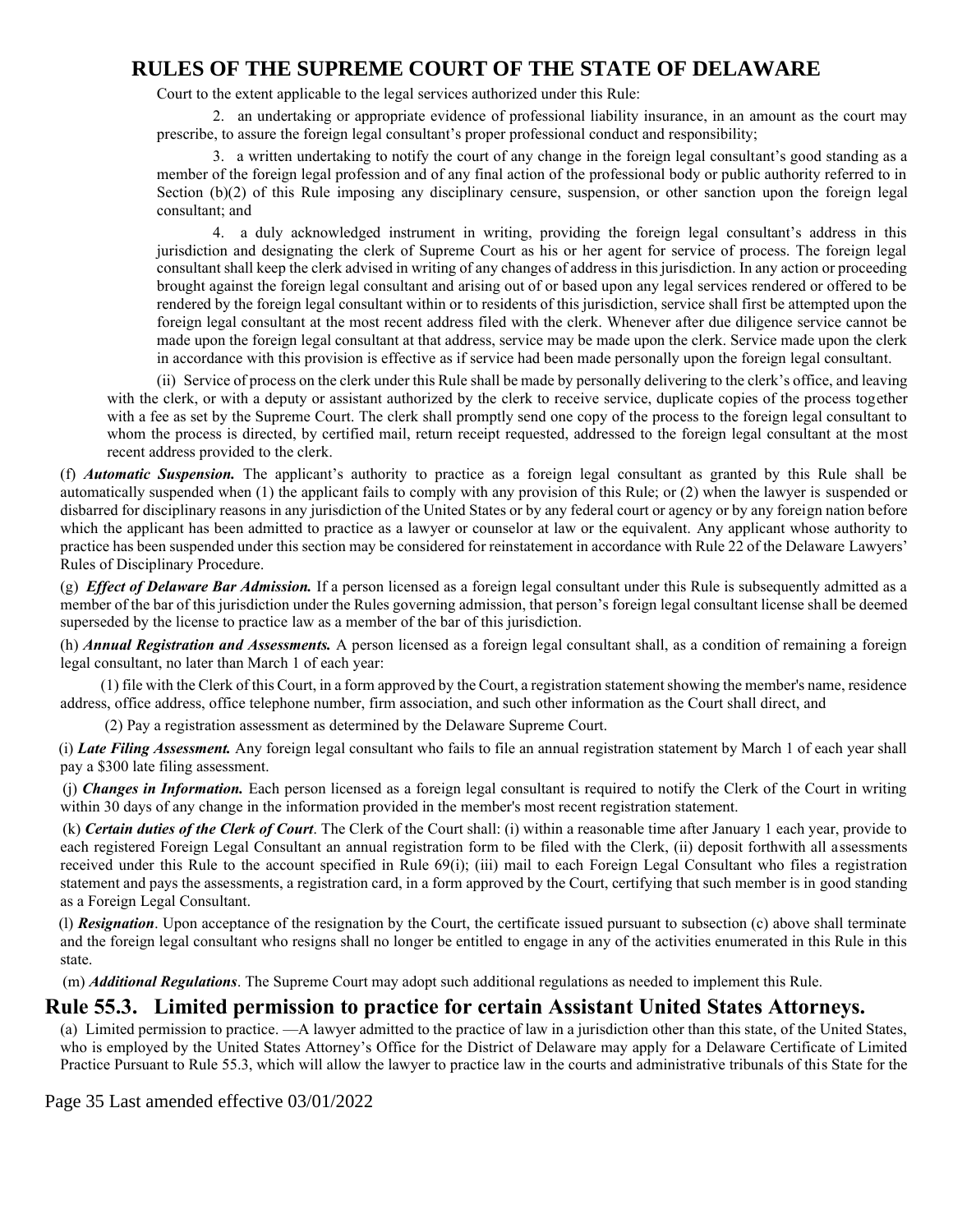purpose of aiding the Attorney General of the State of Delaware in matters enforcing the laws of the state.

(b) An applicant for a Delaware Certificate of Limited Practice Pursuant to Rule 55.3 shall:

(1) File under oath the Supreme Court's form application for a Delaware Certificate of Limited Practice Pursuant to Rule 55.3.

(2) Furnish a certificate signed by the licensing authority in each jurisdiction in which the applicant is admitted to practice law, stating

that the applicant is licensed to practice and is an active member in good standing at the bar of at least one of those jurisdictions.

(3) File an affidavit on a form furnished by the Supreme Court, from the United States Attorney for the District of Delaware who attests:

(A) That the applicant is employed as a lawyer by the United States Department of Justice as an Assistant United States Attorney in the District of Delaware and certifies that the applicant is and will remain an active member in good standing of another state bar during the entire course of his or her employment pursuant to Rule 55.3;

(B) That the nature of the applicant's employment conforms to the requirements of this Rule; and

- (4) Certify that the applicant has read and is familiar with the Delaware Lawyers' Rules of Professional Conduct.
- (5) Pay an application fee in the amount of \$100.

(c) Upon finding that the applicant has complied with the requirements of section (b) above, the Supreme Court shall notify the applicant that he or she is eligible to be issued a Delaware Certificate of Limited Practice Pursuant to Rule 55.3.

(d) Application and oath. —Application for permission to practice before the courts and administrative tribunals of this State under paragraph (a) of this Rule shall be made in open court at any session of the Court or in the chambers of any Justice of the Court. Each applicant shall, on being granted such permission, take and subscribe the following oath or affirmation:

"I \_\_\_\_\_\_\_\_\_\_\_\_\_\_\_\_\_\_\_\_, do solemnly swear (or affirm) that I will support the Constitution of the United States and the Constitution of the State of Delaware and that I shall conduct myself strictly in accordance with all the terms and conditions of the Rules of the Delaware Supreme Court, in particular Rule 55.3; that I will behave myself in connection with my Delaware Certificate of Limited Practice Pursuant to Rule 55.3 and acting under Rule 55.3 according to the best of my learning and ability and with all good fidelity as well to the Court as to the client; that I will use no falsehood nor delay any person's cause through lucre or malice."

After the applicant has taken and subscribed to the foregoing oath or affirmation, the applicant shall be issued a certificate entitling the applicant to practice law in the state as provided in this Rule.

(e) The privileges and responsibilities of practice by an Assistant United States Attorney for the District of Delaware operating under a valid certificate in this state shall include all privileges and responsibilities otherwise applicable to other Members of the Delaware Bar. Accordingly, lawyers registered under this Rule shall be deemed to be practicing law in Delaware limited to the provisions of Rule 55.3 and are thus subject to:

(1) All rules governing the practice of law in Delaware. Jurisdiction of the Supreme Court shall continue whether or not the lawyer retains the Delaware Certificate of Limited Practice Pursuant to Rule 55.3 and irrespective of the lawyer's continued presence in the state; and

(2) The requirements of the other state or states in which the Assistant United States Attorney is admitted to practice law.

(f) Each person issued a Delaware Certificate of Limited Practice Pursuant to Rule 55.3 shall promptly report to the Supreme Court any change in employment, any change in bar membership status in any jurisdiction of the United States where the applicant has been admitted to the practice of law, or the imposition of any disciplinary sanction in such jurisdiction by any federal court, state court, or agency before which the applicant has been admitted to practice.

(g) If there is a change in circumstances and a lawyer admitted pursuant to this Rule becomes ineligible for limited practice, in accordance with its provisions, both the lawyer and the United States Attorney shall immediately provide written notification to the Clerk of the Delaware Supreme Court of that change in circumstance.

(h) The applicant's authority to practice law as granted under this Rule shall be automatically suspended when:

(1) employment by the United States Department of Justice, and its representative, the United States Attorney for the District of Delaware who furnishes the affidavit required by this Rule, is terminated;

(2) the lawyer fails to comply with any provision of this Rule; or

(3) when the lawyer is suspended or disbarred for disciplinary reasons in any jurisdiction of the United States or by any federal court or agency or by any foreign nation before which the lawyer has been admitted to practice.

(i) The Supreme Court may adopt such additional regulations as needed to implement the requirements of this Rule.

### **Rule 55.3. Form 1. Application.**

#### IN THE SUPREME COURT OF THE STATE OF DELAWARE

Page 36 Last amended effective 03/01/2022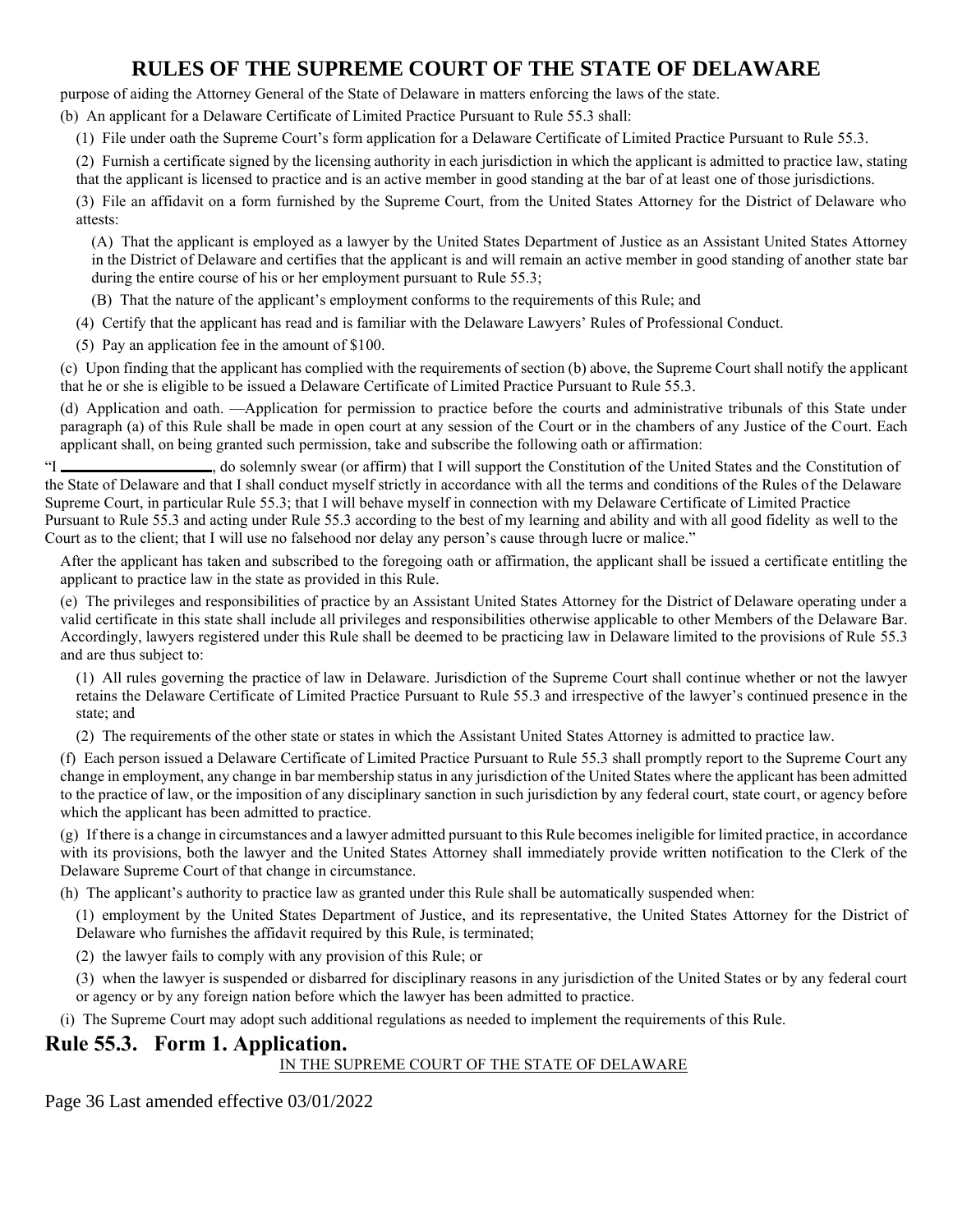APPLICATION FOR A CERTIFICATE OF LIMITED PRACTICE PURSUANT TO RULE 55.3

I, [Full Name] do hereby apply to the Supreme Court of the State of Delaware for a Certificate of Limited Practice Pursuant to Supreme Court Rule 55.3.

I certify that I am employed exclusively as an Assistant United States Attorney for the District of Delaware.

I certify that I am a member in good standing of the following bars: [List all bar memberships and membership identification numbers, if any], and that I am an active member in good standing of the Bar of the State/Country of [List State/Country/Jurisdiction].

I certify that I have read, and am familiar with, the Delaware Lawyers' Rules of Professional Conduct.

Dated:

l

l

l

*APPLICANT SIGNATURE*

ADDRESS

CITY/STATE/ZIP

PHONE/EMAIL

Sworn to and subscribed

Before me this Day of  $\qquad \qquad \longrightarrow 20$ 

Notary Public

## **Rule 55.3. Form 2. Certification of Membership by State Bar Licensing Authority.**

[This is a suggested format. Anything comparable will be accepted.]

PRINTED LETTERHEAD STATE BAR LICENSING AUTHORITY

To Whom It May Concern:

[Full Name of Applicant] is an active/inactive member in good standing of the [Bar/Law Society] of the [State/Commonwealth/Territory/Jurisdiction/Country] of [Name of Jurisdiction]. His/her year of admission was [ ]. His/Her Bar Identification Number is [ ].

Very truly yours,

[*Signature*]

[Printed Name and Address of Clerk or Licensing Authority Recorder]

#### **Rule 55.3. Form 3. Report of Change of Status.**

#### IN THE SUPREME COURT OF THE STATE OF DELAWARE

REPORT OF CHANGE OF STATUS UNDER RULE 55.3

Registrant holding a Delaware Certificate of Limited Practice Pursuant to Rule 55.3 hereby gives notice to the Court that

[His/Her employment with the United States Department of Justice, United States Attorney's Office for the District of Delaware, whose address is and whose telephone number is , has ended effective as

of [Date].]

[His/Her active membership in the Bar of [Jurisdiction] has changed to inactive/emeritus/senior status effective as of [Date].]

[He/She is the subject of disciplinary measures imposed by the Bar of [Jurisdiction] effective as of [Date]. The nature of these disciplinary measures is as follows: [Describe the matter and the sanction imposed].]

Registrant is aware and acknowledges that his/her Certificate of Limited Practice Pursuant to Rule 55.3 granted by this Court on [Date] is hereby revoked and ended as of the date hereinabove written.

Dated:<br>————

*Signature of REGISTRANT* Printed Name of Registrant

Page 37 Last amended effective 03/01/2022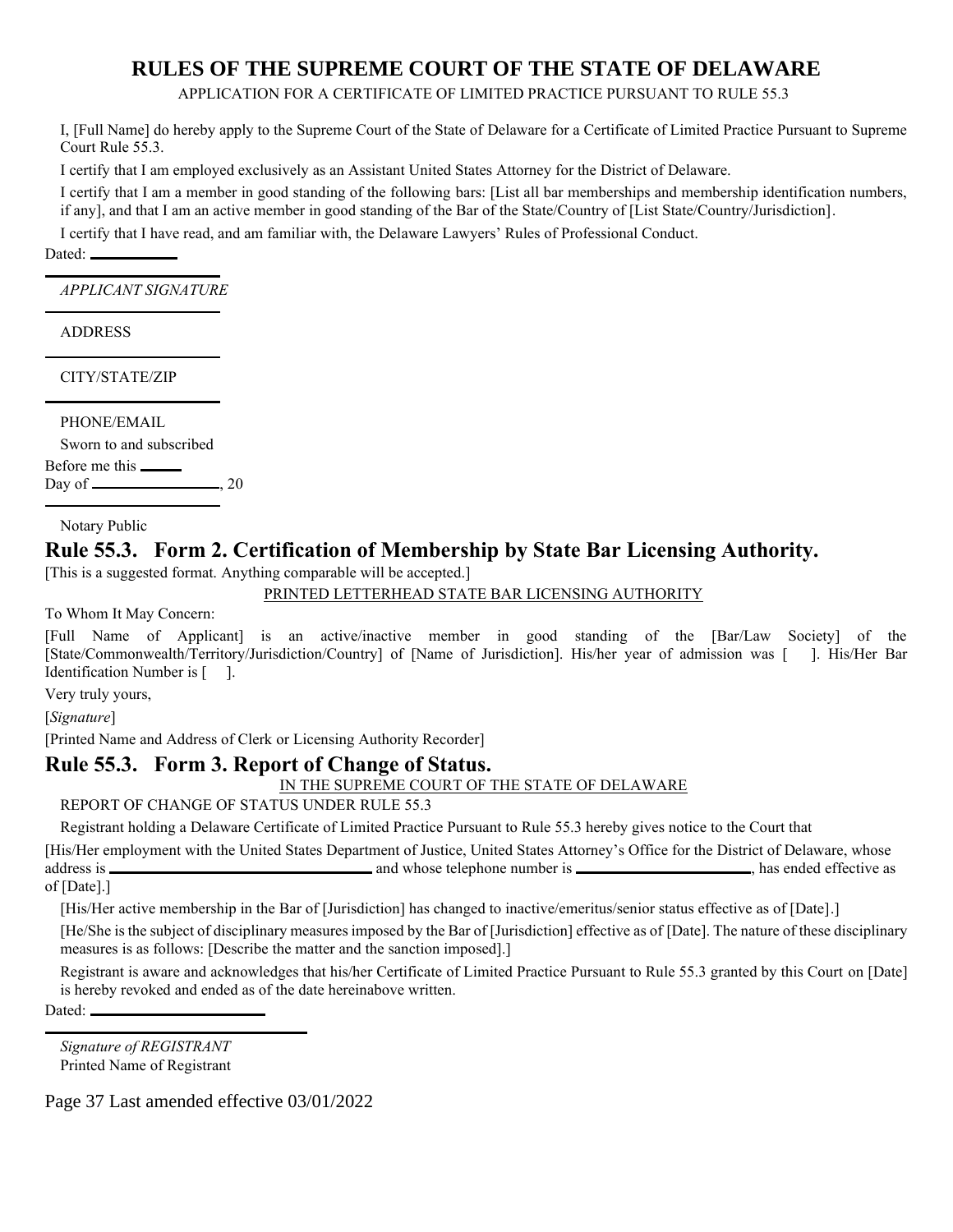[Address]

[Telephone Number]

[Electronic Mail Address]

### **Rule 55.3. Form 4. Employer Affidavit.**

IN THE SUPREME COURT OF THE STATE OF DELAWARE

RULE 55.3

EMPLOYER AFFIDAVIT — RULE 55.3

STATE OF COUNTY OF

BE IT REMEMBERED, that on this \_\_\_\_\_ day of , \_\_\_\_\_\_\_\_\_\_\_\_\_\_\_\_, A.D., 20, personally appeared before me, [FULL NAME OF U.S. ATTORNEY FOR THE DISTRICT OF DELAWARE], who being duly sworn according to law, did depose and say:

1. I am the United States Attorney for the District of Delaware.

2. I certify that [NAME OF APPLICANT], hereinafter Applicant, is employed as a lawyer by the United States Department of Justice as an Assistant United States Attorney for the District of Delaware and that the nature of the Applicant's employment conforms to the requirements of Rule 55.3.

3. I certify that Applicant works exclusively for the United States Department of Justice.

4. I certify that Applicant will remain an active member in good standing of the [BAR/LAW SOCIETY] of the [STATE/COMMONWEALTH/JURISDICTION] of [NAME] during the entire course of his/her employment in the context of Rule 55.3.

5. I certify that I, or my successors, will notify the Supreme Court immediately if Applicant's employment is terminated, or if any conditions required by Rule 55.3 change.

*Signature of United States Attorney for the District of Delaware*

Printed name of U.S. Attorney

Sworn to and subscribed

before me this

l

Day of  $\frac{20}{2}$ 

Notary Public

### **Rule 55.3. Form 5. Employer Report of Change of Status.**

IN THE SUPREME COURT OF THE STATE OF DELAWARE

EMPLOYER REPORT OF CHANGE OF REGISTRANT STATUS

UNDER RULE 55.3

Employer of Registrant holding a Delaware Certificate of Limited Practice Pursuant to Rule 55.3 hereby gives notice to the Court that:

[the employment of [REGISTRANT'S NAME] has ended effective as of [Date].]

[the active membership of [REGISTRANT'S NAME] in the Bar of [Jurisdiction] has changed to inactive/emeritus/senior status effective as of [Date]]

[it has been advised that [REGISTRANT'S NAME] is the subject of disciplinary measures imposed by the Bar of [Jurisdiction] effective as of [Date].]

*Signature of United States Attorney for the District of Delaware*

Printed Name of United States Attorney for the District of Delaware

Dated:

### **Rule 55.4 Limited Permission to Practice as a Military Spouse**

(a) Qualifications. An applicant who meets all of the following requirements may apply for a Certificate of Limited Practice as a Military Spouse. The applicant:

(1) is the spouse of either:

(A) an active duty service member of the United States Uniformed Services, and that service member is or will be stationed in Delaware due to military orders; or

(B) a member of the National Guard, based in a jurisdiction other than this State, who is under a call to active service authorized by the President or the Secretary of Defense, and that National Guard member is or will be stationed in Delaware due to military

Page 38 Last amended effective 03/01/2022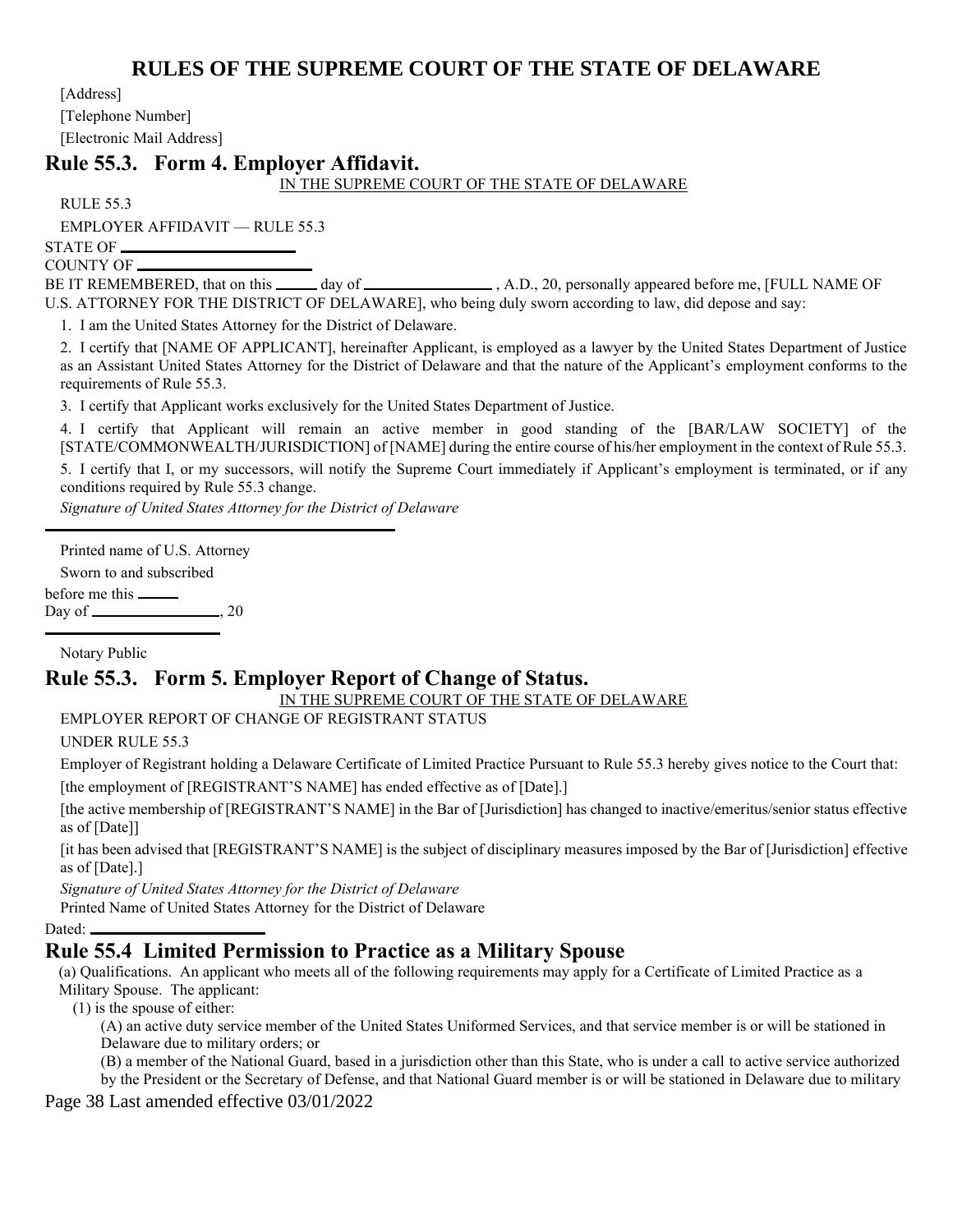orders;

- (2) is or will be physically residing in Delaware due to the service member's orders;
- (3) is admitted to practice as an attorney before the highest court in at least one state or jurisdiction in the United States;
- (4) is currently an active or inactive member in good standing in every jurisdiction to which the applicant has been admitted;
- (5) is not currently subject to attorney discipline or the subject of a pending disciplinary matter in any other jurisdiction;
- (6) satisfies the Delaware bar admission requirements set forth in Rules  $52(a)(1)$ – $52(a)(6)$ ,  $52(a)(9)$  and  $52(a)(10)$ ;
- (7) has not failed the Delaware Bar Examination in the last 5 years;
- (8) has never been denied admission to the Delaware Bar; and
- (9) has a Supervising Attorney, as defined below.

(b) Application. An applicant for a Certificate of Limited Practice as a Military Spouse shall file an application with the Delaware Board of Bar Examiners ("Board") on a form furnished by the Board and which shall include all of the following:

(1) A certificate of good standing from every jurisdiction in which the applicant is admitted as an attorney;

(2) Other evidence as the Supreme Court or the Board may require regarding the applicant's educational and professional qualifications and good moral character;

- (3) A certification under oath attesting to all of the following:
	- (A) The applicant has read, is familiar with, and will abide by the Delaware Lawyers' Rules of Professional Conduct, including Rule 1.15 regarding the safekeeping of property and the maintenance of appropriate financial books and records;
	- (B) The applicant has read, is familiar with, and will abide by the Delaware Lawyers' Rules of Disciplinary Procedure and the Principles of Professionalism for Delaware Lawyers;

(C) The applicant has read, is familiar with, and will abide by this Rule and all other rules and regulations applicable to individuals receiving a Certificate of Limited Practice as a Military Spouse in this State; and

(D) A Supervising Attorney has agreed to assist and promote the applicant's compliance with the Delaware Lawyers' Rules of Professional Conduct, the Delaware Lawyers' Rules of Disciplinary Procedure, the Principles of Professionalism for Delaware Lawyers, this Rule, and all other rules and regulations applicable to individuals receiving a Certificate of Limited Practice as a Military Spouse in this State;

(4) A copy of the military orders to a military installation in Delaware;

(5) An official military document, which can include the military orders referred to in paragraph (b)(4) of this Rule, identifying the applicant as the spouse of the service member and stating that the applicant is authorized to accompany the service member to Delaware;

(6) A certification from the applicant's Preceptor;

(7) A certification under oath from the applicant's Supervising Attorney, attesting to all of the following:

(A) The Supervising Attorney has performed an inquiry and concluded that the applicant is familiar with the Delaware Lawyers' Rules of Professional Conduct, including Rule 1.15 regarding the safekeeping of property and the maintenance of appropriate financial books and records, the Delaware Lawyers' Rules of Disciplinary Procedure, and the Principles of Professionalism for Delaware Lawyers; and

(B) The Supervising Attorney has agreed to assist and promote the applicant's compliance with the Delaware Lawyers' Rules of Professional Conduct, the Delaware Lawyers' Rules of Disciplinary Procedure, the Principles of Professionalism for Delaware Lawyers, this Rule, and all other rules and regulations applicable to individuals receiving a Certificate of Limited Practice as a Military Spouse in this State; and

(8) An application fee of \$150 payable to the "Delaware Board of Bar Examiners." In addition, the Board may impose on an applicant any additional reasonable fees relating to the application including without limitation expenses incurred in connection with the character investigation set forth in paragraph (c) of this Rule.

(c) Investigation and Recommendation of the Board; Applicant's Oath. After the applicant has complied with the requirements of paragraph (b) of this Rule, the Board shall conduct an investigation of the same type described in Supreme Court Rule 51(c)(6), after which the Board shall make a recommendation to the Supreme Court regarding the suitability of the applicant to receive a Certificate of Limited Practice as a Military Spouse. If the application is approved by the Supreme Court, each applicant shall take and subscribe to the following oath or affirmation:

I \_\_\_\_\_\_\_\_\_\_, do solemnly swear (or affirm) that I will support the Constitution of the United States and the Constitution of the State of Delaware; and that I shall conduct myself strictly in accordance with all the terms and conditions of the Rules of the Delaware Supreme Court, in particular Rule 55.4; that I will behave myself in practicing law pursuant to a Certificate of Limited Practice as a Military Spouse according to the best of my learning and ability and with all good fidelity as well to the Court as to the client; that I will use no falsehood nor delay any person's cause through lucre or malice.

After the applicant has taken and subscribed to the foregoing oath or affirmation, the applicant shall be issued a Certificate of Limited Practice as a Military Spouse entitling the applicant to practice law in this State as provided in this Rule.

(d) Limitations on Scope of Activities. An individual receiving a Certificate of Limited Practice as a Military Spouse:

(1) shall not be deemed to have been duly admitted to the practice of law before the Court;

Page 39 Last amended effective 03/01/2022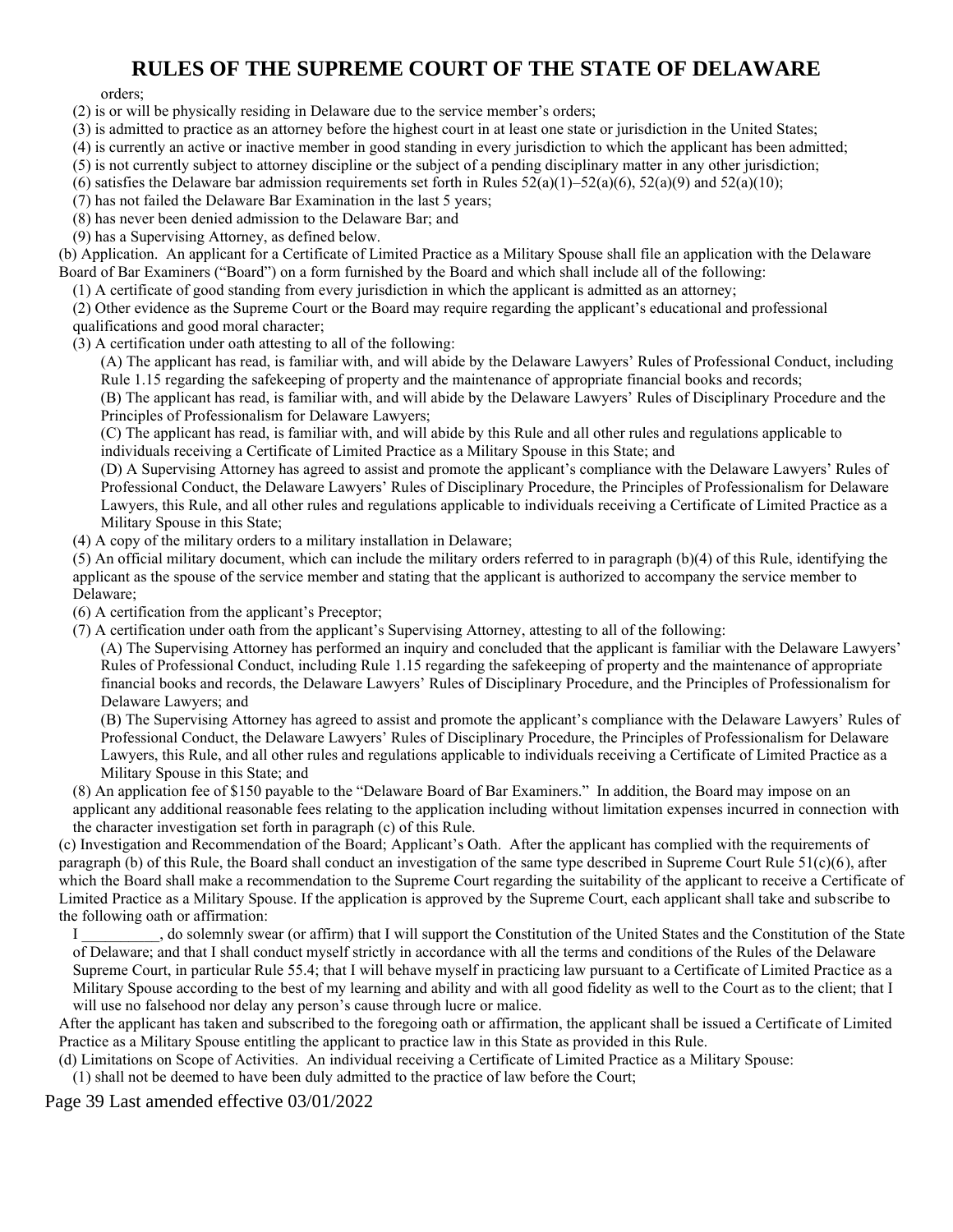(2) may engage in the limited practice of law in Delaware only under the supervision of a Supervising Attorney, as defined below in paragraph (e) of this Rule;

(3) shall enter into a written engagement letter with any person to whom the individual is providing legal services, which shall be signed by the person and shall disclose both of the following:

(A) The individual is engaged in the practice of law in Delaware pursuant to a Certificate of Limited Practice as a Military Spouse; and

(B) The name and contact information for the Supervising Attorney; and

(4) shall not represent himself or herself to be a full member of the Delaware Bar or duly admitted to the practice of law in Delaware. (e) Supervising Attorney. For purposes of this Rule, a "Supervising Attorney" is an active member of the Delaware Bar, in good standing with the Court, admitted for five years or more, not subject to any discipline from the Court, and practicing primarily within this State, who has entered into an agreement with the military spouse pursuant to paragraphs (3)(D) and (7)(B) of subsection (b) of this Rule. A Supervising Attorney for a military spouse may also serve as the military spouse's Preceptor if the Supervising Attorney otherwise meets the qualifications set forth in Rule 10(a) of the Board of Bar Examiners Rules.

(f) Duration. A Certificate of Limited Practice as a Military Spouse will be valid for three years provided that the applicant remains a spouse or a dependent of the service member and resides in Delaware due to military orders or continues to reside in Delaware due to the service member's immediately subsequent assignment specifying that dependents are not authorized to accompany the service member.

(g) Rights and Obligations. Subject to the limitations listed in paragraph (d) of this Rule, an individual receiving a Certificate of Limited Practice as a Military Spouse shall be considered a military spouse affiliated with the Delaware Bar and shall be entitled and subject to:

(1) the rights and obligations of a member of the Delaware Bar, including those set forth in the Delaware Lawyers' Rules of Professional Conduct, or those arising from the other conditions and requirements that apply to a member of the Delaware Bar under the Rules of this Court; and

(2) the obligation to complete the following continuing legal education requirements during the two calendar-year period commencing on January 1 of the year after the individual receives a Certificate of Limited Practice as a Military Spouse, unless the individual's Certificate of Limited Practice as a Military Spouse is terminated pursuant to paragraphs (j) or (o) of this Rule prior to the end of that two calendar-year period:

(A) Attendance at a Fundamentals of Lawyer-Client Relations offered by the Delaware State Bar Association;

(B) Attendance at a Fundamentals of Law Practice Management and Technology offered by the Delaware State Bar Association; and

(C) Attendance at any two of the following Fundamentals offered by the Delaware State Bar Association:

(i) Fundamentals of Civil Litigation;

(ii) Fundamentals of Criminal Law and Procedure;

(iii) Fundamentals of Family Law;

(iv) Fundamentals of Real Estate; or

(v) Fundamentals of Will Drafting and Estate Administration.

(3) An individual receiving a Certificate of Limited Practice as a Military Spouse under this Rule shall be subject to professional discipline in the same manner and to the same extent as members of the Delaware Bar. To this end:

(A) Every individual receiving a Certificate of Limited Practice as a Military Spouse:

(i) shall be subject to all rules governing the practice of law in the State of Delaware and to the jurisdiction of the Supreme Court of the State of Delaware; and

(ii) shall execute and file with this Court, in the form and manner as this Court may prescribe:

a. an undertaking or appropriate evidence of any professional liability insurance;

b. a written undertaking to notify the Supreme Court of any change in the military spouse's good standing as a member of the bar of any jurisdiction in which the military spouse is admitted to practice, and of any final action of the professional body or public authority referred to in paragraph (b)(4) of this Rule imposing any disciplinary censure, suspension, or other sanction upon the military spouse; and

c. a duly acknowledged instrument in writing, providing the military spouse's address in this State and designating the Clerk of the Supreme Court as the military spouse's agent for service of process. The military spouse shall keep the Clerk advised in writing of any changes of address in this State. In any action or proceeding brought against the military spouse and arising out of or based upon any legal services rendered or offered to be rendered by the military spouse within or to residents of this State, service shall first be attempted upon the military spouse at the most recent address filed with the Clerk. Whenever after due diligence service cannot be made upon the military spouse at that address, service may be made upon the Clerk. Service made upon the Clerk in accordance with this provision is effective as if service had been made personally upon the military spouse within this State.

(B) Service of process on the Clerk under this Rule shall be made by personally delivering to the Clerk's office, and leaving with

Page 40 Last amended effective 03/01/2022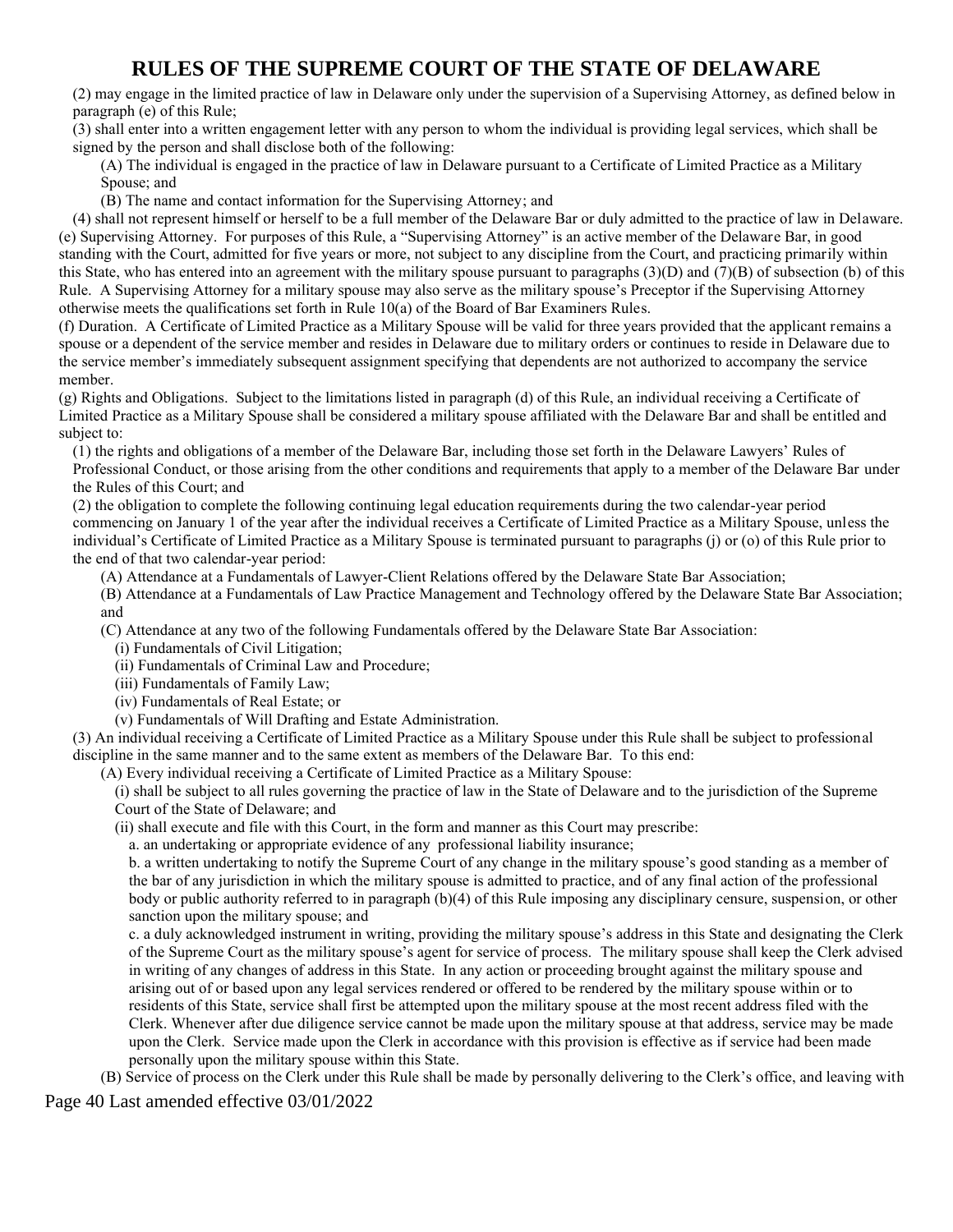the Clerk, or with a deputy or assistant authorized by the Clerk to receive service, duplicate copies of the process together with a fee as set by the Supreme Court. The Clerk shall promptly send one copy of the process to the military spouse to whom the process is directed, by certified mail, return receipt requested, addressed to the military spouse at the most recent address provided to the Clerk.

(h) Not Preclusive. Nothing in this Rule 55.4 restricts or prevents an individual who is a military spouse from practicing law in this State in accordance with any other applicable Rule of this Court or the Delaware Lawyers' Rule of Professional Conduct. (i) Automatic Suspension. An individual's authority to practice as a military spouse as granted by this Rule shall be automatically suspended when (1) the individual fails to comply with any provision of this Rule except for paragraph (a)(7); or (2) the individual is suspended or disbarred for disciplinary reasons in any jurisdiction of the United States or by any federal court or agency before which the individual has been admitted to practice as an attorney. Any individual whose authority to practice as a military spouse has been suspended under this paragraph may be considered for reinstatement in accordance with Rule 22 of the Delaware Lawyers' Rules of Disciplinary Procedure.

(j) Effect of Delaware Bar Admission. If an individual practicing pursuant to a Certificate of Limited Practice as a Military Spouse under this Rule is subsequently admitted as a member of the Delaware Bar under Supreme Court Rule 52, that individual's Certificate of Limited Practice as a Military Spouse shall be deemed superseded by the license to practice law as a member of the Delaware Bar. (k) Annual Registration and Assessments. An individual receiving a Certificate of Limited Practice as a Military Spouse shall, as a condition of remaining a military spouse, no later than March 1 of each year:

(1) File with the Clerk of this Court, in a form approved by the Court, a registration statement showing the military spouse's name, residential address, office address, office telephone number, any firm association, and such other information as the Court shall direct; and

(2) Pay a registration assessment as determined by the Supreme Court.

(l) Late Filing Assessment. Any military spouse who fails to file an annual registration statement by March 1 of each year shall pay a \$300 late filing assessment.

(m) Changes in Information. Each individual receiving a Certificate of Limited Practice as a Military Spouse is required to notify the Clerk of the Court in writing within 30 days of any change in the information provided in military spouse's most recent registration statement.

(n) Certain duties of the Clerk of Court. The Clerk of the Court shall: (i) within a reasonable time after January 1 each year, provide to each registered military spouse an annual registration form to be filed with the Clerk; (ii) deposit forthwith all assessments received under this Rule to the account specified in Rule 69(i); (iii) mail to each military spouse who files a registration statement and pays the assessments, a registration card, in a form approved by the Court, certifying that such individual is in good standing as a military spouse.

(o) Resignation. Upon acceptance of the resignation by the Court, the Certificate of Limited Practice as a Military Spouse issued pursuant to paragraph (c) of this Rule shall terminate and the military spouse who resigns shall no longer be entitled to engage in any of the activities enumerated in this Rule in this State.

(p) Additional Regulations. The Supreme Court may adopt such additional regulations as needed to implement this Rule.

### **Rule 56. Admission of Eligible Law Student to limited practice as a legal intern.**

(a) Limited practice as legal intern. —Notwithstanding the provisions of any other Rule of this Court or the Delaware State Board of Bar Examiners to the contrary, an Eligible Law Student, as hereinafter defined, may appear in the Family Court, the Court of Common Pleas, the Justice of the Peace Courts and before the State Human Relations Commission, in the following proceedings, subject to the following conditions.

(1) Family Court. —In the Family Court in proceedings:

- (i) Civil matters. —In all civil matters;
- (ii) Criminal matters.
	- (A) Arbitration. —In arbitration or mediation;
	- (B) Commissioner and Master. —Before a Commissioner or Master;
	- (C) Judge. —On appeal from the foregoing to a Judge of the Family Court.

(2) Court of Common Pleas. —Before the Court of Common Pleas in any case involving any offense set forth in Title 21 of the Delaware Code except driving a vehicle while under the influence of alcohol offenses and cases where a person sustained a serious physical injury.

- (3) Justice of the Peace. —In the Justice of the Peace Courts in any matter.
- (4) Human Relations Commission. —Before the State Human Relations Commission in all proceedings within its jurisdiction.
- (5) Environmental Appeals Board. —Before the Environmental Appeals Board in all proceedings within its jurisdiction.

Page 41 Last amended effective 03/01/2022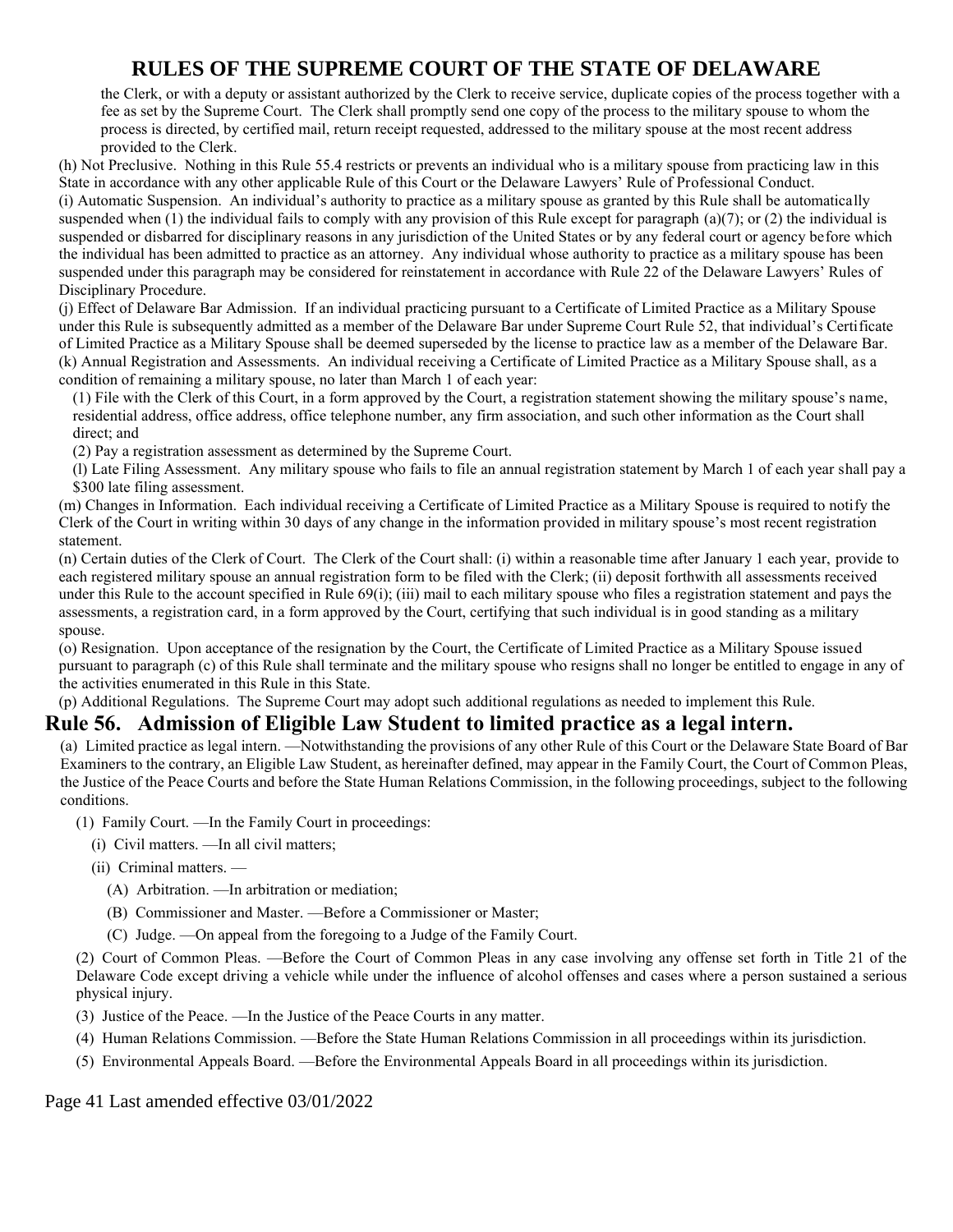(6) Written consent. —Before an Eligible Law Student shall begin such representation, the party to be represented shall consent thereto by executing form I attached hereto, which shall be witnessed by the supervising attorney or by the presiding Master or Justice of the Peace and filed in the record of the proceedings.

(b) Eligibility of students. —

(1) Definition. —An "Eligible Law Student" under this rule is a student registered and attending an American Bar Association approved law school who has successfully completed four semesters as a full-time law student. Such Eligible Law Student must be certified by the Dean of the law school as being of good character and competent legal ability and eligible to participate in the legal intern program. Certification is to be made on Form II, attached hereto, and filed with the Clerk of the Supreme Court.

(2) Supervision. —In any appearance of an Eligible Law Student, the student shall be supervised by an attorney of an agency specified in paragraph (e) hereof, duly admitted to practice in this State, who shall appear as counsel of record. Such attorney shall be personally present in any proceeding before a Judge of the Family Court or Court of Common Pleas unless such personal appearance is waived by the Family Court or Court of Common Pleas.

(3) Certification. —In all appearances, the Eligible Law Student shall file with the Court or the Commission in which the student appears a written certification from the student's supervisor indicating the name of the student and supervisor and case or cases in which the Eligible Law Student is authorized to appear.

(4) Oath. —An Eligible Law Student shall file the oath or affirmation attached hereto as Form III prior to any appearance. The supervising attorney shall witness such oath or affirmation and file it with the Clerk of the Supreme Court.

(c) Compensation prohibited. —An Eligible Law Student may neither ask for nor receive any compensation or remuneration of any kind for the student's services from or on behalf of, the person for whom the student renders services. This shall not prevent the student from receiving compensation from any agency listed under Paragraph (e) hereof, nor shall this prevent any agency from making such charges and payments for its services as it may otherwise properly require or receive as statutory fees and allowances.

(d) Supervision. —The member of the Bar under whose supervision an Eligible Law Student does any of the things permitted by this Rule shall:

(1) File oath. —Witness and file the oath or affirmation with the Clerk of this Court.

(2) Consent to representation. —Witness the Consent to Representation on Form I as required pursuant to paragraph (a) of this Rule.

(3) Personal professional responsibility. —Assume personal professional responsibility for the student's guidance in any work undertaken and for supervising the quality of the student's work.

(4) Preparatory assistance. —Assist the Eligible Law Student in the student's preparation to the extent that the supervising lawyer considers it necessary.

(e) Supervision and placement. —Supervision and student placement under this Rule shall be in and by the following agencies only:

- (1) Attorney General's Office of the State of Delaware
- (2) Public Defender
- (3) An organized legal aid or legal assistance program sponsored, approved or recognized by the State Board of Bar Examiners.
- (4) Office of the Child Advocate.

(f) Coordination. —The Dean of the law school at which an Eligible Law Student is registered or the head of any listed in Paragraph (e) of this Rule shall act as coordinator of an Eligible Law Student under this Rule.

(g) Certification. —The certification of an Eligible Law Student

(1) Duration. —Shall remain in effect, unless sooner withdrawn, until the announcement of the results of the first Delaware Bar Examination following the student's graduation, if registered to sit for that examination, or if not until graduation from the law school. For any student who passes that examination, the certification shall continue in effect until the date the student is admitted to the Bar.

(2) Withdrawal. —May be withdrawn by the Dean at any time by mailing a notice to that effect to the Dean of the law school at which the student is registered and to the Clerk of this Court. It is not necessary that the notice state the cause for withdrawal.

(3) Termination. —May be terminated at any time, without hearing and without any showing of cause, by this Court, the Dean of the law school at which the student is registered or the head of the agency in which the student is being supervised.

### **Rule 56. Form I. Consent to representation.**

(CASE CAPTION)

|  | the above entitled matter. |  |
|--|----------------------------|--|

 $I, \_\_\_\_$  am  $\_\_\_\_\_\$ 

Page 42 Last amended effective 03/01/2022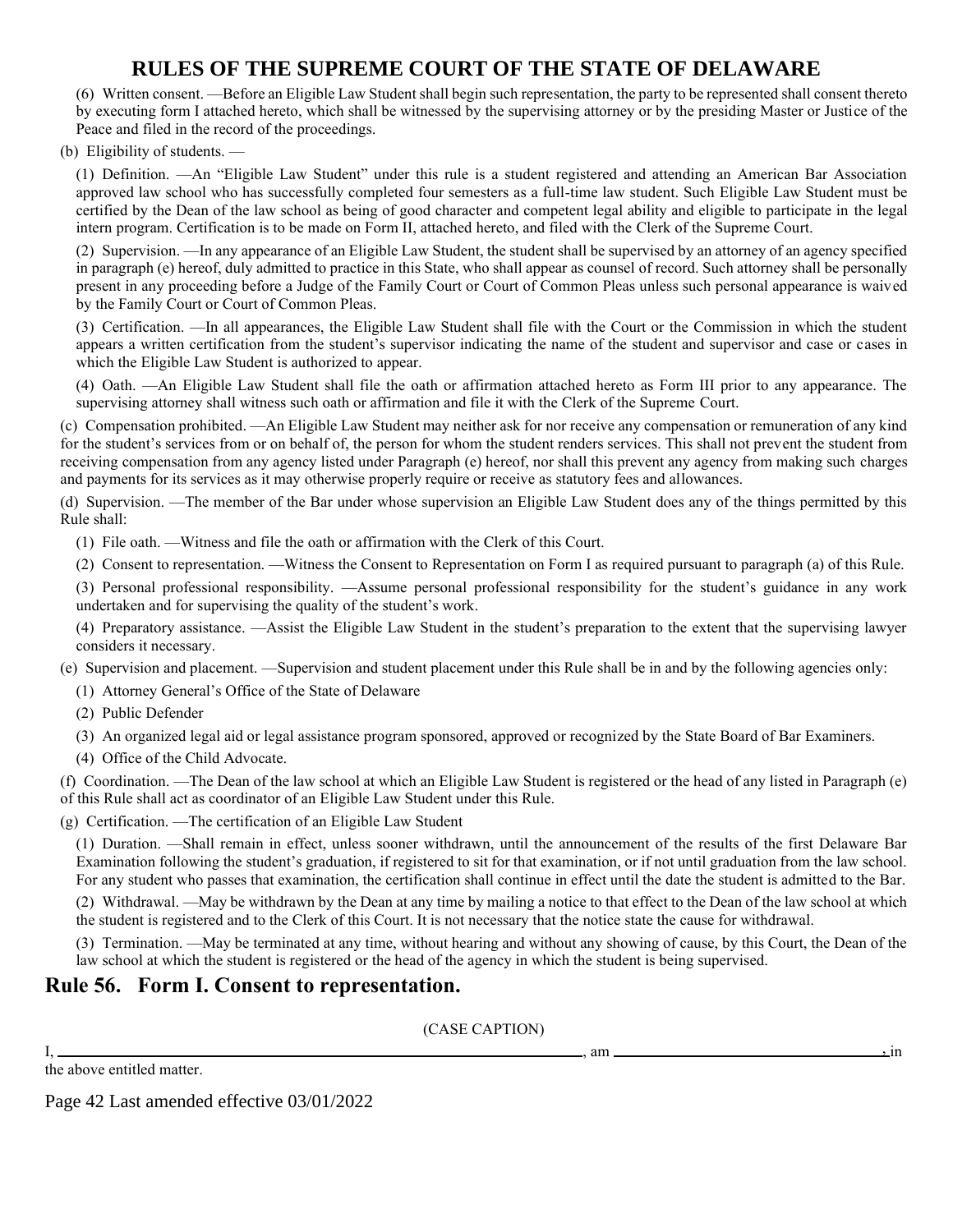|                                                                                                                                                               | of the solitering cooki of the state of been want                                                                                                                                                                                                                                                                                                                                                  |
|---------------------------------------------------------------------------------------------------------------------------------------------------------------|----------------------------------------------------------------------------------------------------------------------------------------------------------------------------------------------------------------------------------------------------------------------------------------------------------------------------------------------------------------------------------------------------|
| waive any right I may have to representation by a member of the Delaware Bar.<br>Dated:<br><b>STATE OF DELAWARE</b><br>COUNTY OF<br>$\sim$ 20                 | a student intern, to appear for me in this matter. I have been given a copy of Rule of the Supreme Court of<br>the State of Delaware and it has been fully explained to me that ______________________, the student intern, is a third year law student<br>who is not a member of the Bar. I hereby consent to representation by such student intern in this matter, and voluntarily and knowingly |
| Witnessed:                                                                                                                                                    |                                                                                                                                                                                                                                                                                                                                                                                                    |
| <b>Supervising Attorney</b><br>(The original is to be filed in the Court record)<br>Rule 56. Form II. Certification of Eligible Law Student.                  |                                                                                                                                                                                                                                                                                                                                                                                                    |
| Student's Name                                                                                                                                                | Date                                                                                                                                                                                                                                                                                                                                                                                               |
| To:<br>The Justices of the Supreme Court of the State of Delaware<br>Re:<br>Student under Rule 56 of the Rules of the Supreme Court of the State of Delaware. | The Application of example 2 and 2 and 2 and 2 and 2 and 2 and 2 and 2 and 2 and 2 and 2 and 2 and 2 and 2 and 2 and 2 and 2 and 2 and 2 and 2 and 2 and 2 and 2 and 2 and 2 and 2 and 2 and 2 and 2 and 2 and 2 and 2 and 2 a                                                                                                                                                                     |
| affirm and certify the following:                                                                                                                             |                                                                                                                                                                                                                                                                                                                                                                                                    |
| Association and is located at                                                                                                                                 |                                                                                                                                                                                                                                                                                                                                                                                                    |
|                                                                                                                                                               |                                                                                                                                                                                                                                                                                                                                                                                                    |
| Court Rule 56.                                                                                                                                                | is of good character and competent legal ability; and is fully eligible to participate as an Eligible Law Student under Delaware Supreme                                                                                                                                                                                                                                                           |

Dean

Note 1 Residence while at law school or actual domicile may be used.

### **Rule 56. Form III. Oath or affirmation.**

"I , do solemnly swear (or affirm) that I will support the Constitution of the United States and the Constitution of the State of Delaware; that I will conduct myself before the tribunals and Courts strictly in accordance with Supreme Court Rule 56 and any implementing Rule of the Delaware Board of Bar Examiners; that I will behave myself according to the best of my learning and ability and with all good fidelity as well to the tribunal or Court as to the client; that I will use no falsehood nor delay any person's cause through lucre or malice, and will abide by the Delaware Lawyers' Rules of Professional Conduct to the best of my ability."

Witnessed:

l

 $\overline{a}$ 

Page 43 Last amended effective 03/01/2022 Supervising Attorney Dated: STATE OF DELAWARE COUNTY OF Sworn to (or affirmed) and subscribed before me this \_\_\_\_\_\_ day of \_\_\_\_\_\_\_\_\_\_\_\_\_\_\_\_\_\_\_\_ 20.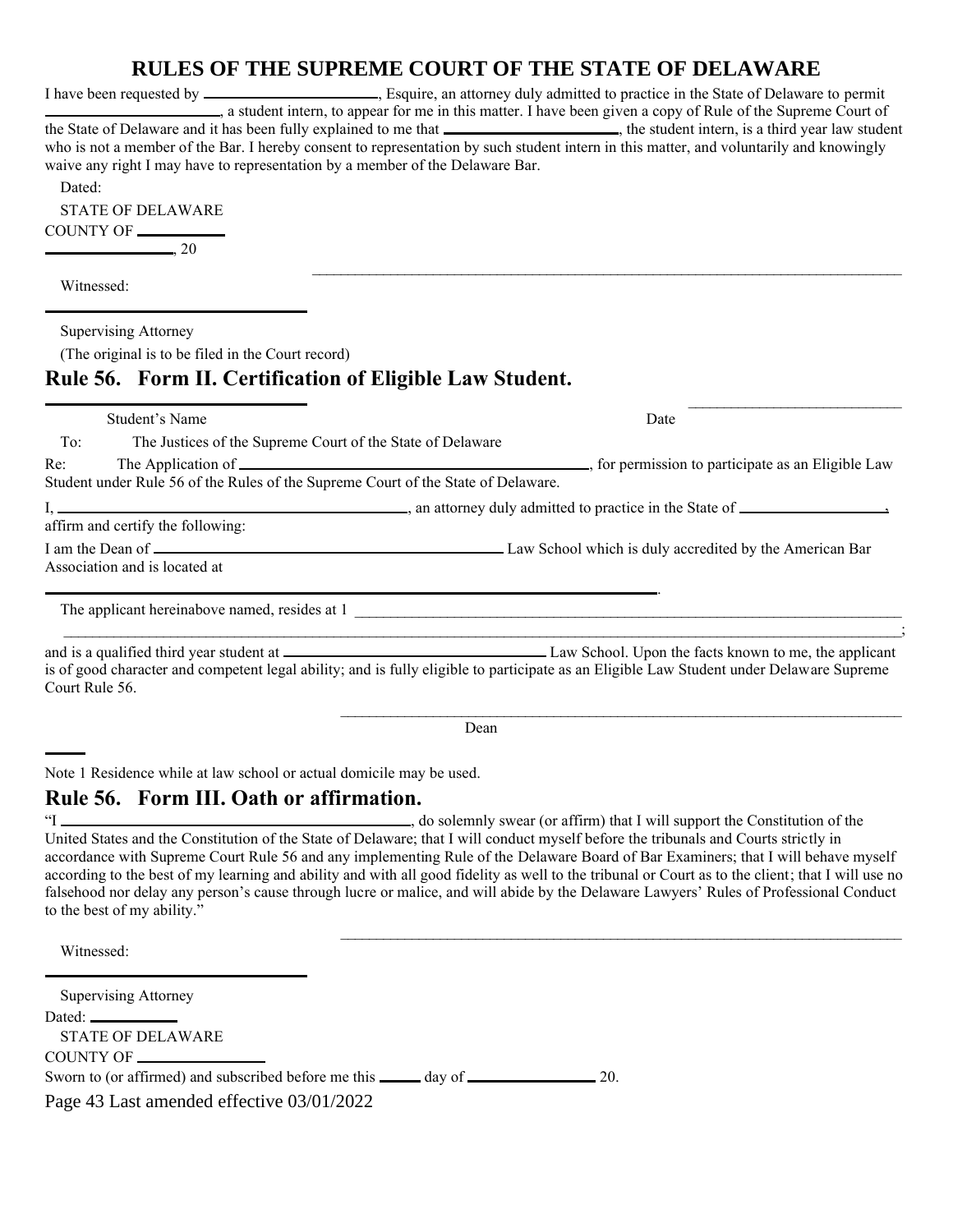$\_$  , and the set of the set of the set of the set of the set of the set of the set of the set of the set of the set of the set of the set of the set of the set of the set of the set of the set of the set of the set of th

(Duly authorized official)

## **Rule 57. Artificial entity and public body pro se representation in civil actions in the Courts of the Justices of the Peace.**

(a) Definitions. —For purposes of this Rule,

(1) "Artificial entity" means any corporation incorporated in Delaware or any corporation doing business in Delaware pursuant to the provisions of 8 Del. C. § 371 or the exceptions thereto contained in 8 Del. C. § 373, any limited liability company defined under the provisions of 6 Del. C. § 18-101, any partnership or limited partnership as defined in 6 Del. C. § 15-101(11); any trust as defined in 12 Del. C. § 3501 et seq., any estate for which an executor or administrator can act pursuant to 12 Del. C. § 1501 et seq., or any other entity falling within 6 Del. C. Chapter 31, including persons, firms and unincorporated associations transacting business in Delaware that have or should have filed a certificate with the Prothonotary's office designating a trade name.

(2) "Public body" means any regulatory, administrative, executive, or legislative body of the State or of any political subdivision of the State, including, but not limited to, any board, bureau, commission, department, division, district, agency, or authority or, any municipal or county government.

(3) "Officer" means (a) the chief executive, operating, financial, legal, and accounting officers of an artificial entity or public body; (b) to the extent not encompassed by the foregoing, the chair of the governing board, president, treasurer, secretary, a vice-president, vice-chair, assistant secretary, assistant treasurer, superintendent, or other person who performs a major policymaking function for the artificial entity or public body; (c) trustee of a trust, executor or administrator of an estate, general partner of a partnership, member of a limited liability company; and (d) any other individual designated as an officer by the artificial entity or public body.

(4) "Employee" means either a full-time employee of the artificial entity or public body who has experience in the operations of the artificial entity or public body and has knowledge of the necessary facts and law relevant to the action before the Justice of the Peace Court; a non-uniformed officer bringing action on behalf of a public entity to recover a civil penalty pursuant to 21 Del. C. § 4101, § 4802, or any subsequent civil penalty enacted by the legislature over which the Justice of the Peace Court is granted jurisdiction; or manager who is responsible for the management of the property at issue in the action before the Justice of the Peace Court and is included under the definition of "landlord" under 25 Del. C. § 5141(12).

(b) Permitted representation. —Civil actions before Justice of the Peace Courts may be prosecuted and/or defended by an officer or employee of an artificial entity or public body, who need not be an attorney duly licensed to practice law in this State, but who has been authorized by the artificial entity or public body to represent it in a Justice of the Peace Court civil action in compliance with paragraph (c) of this Rule.

(c) Certificate of representation. —

(1) Filing of Certificate. —To be duly authorized to represent an artificial entity or public body in the Justice of the Peace Court, the officer or employee must file a notarized Certificate of Representation executed by an officer of the artificial entity or public body. The Certificate, along with a \$20.00 fee, must be filed with the Chief Magistrate, prior to the time of filing of the initial pleading or at least one business day prior to any appearance, whichever shall occur first.

(2) Identification and standing. —The certificate shall include: (a) an identification of the artificial entity or public body; (b) a statement of the law or laws of the State of Delaware under which the artificial entity or public body is formed and exists; and (c) in the case of an artificial entity, an affirmation that it is in good standing.

(3) Attestation regarding representative. —The certificate shall include a notarized attestation by the artificial entity or public body and its proposed representative attesting to the fact that the officer or employee being certified:

(a) has not been disbarred from, or is not currently under suspension or probation with respect to the practice of law in any state or jurisdiction within the United States; and

(b) has not been convicted of a felony or a crime involving dishonesty or false statement in the ten-year period immediately prior to the appearance of the officer or employee in the court; and

(c) has not been determined to have engaged in the unauthorized practice of law in this or any other jurisdiction; and

(d) is not an employee whose primary duty is to prosecute or defend Justice of the Peace Court civil actions; and

(e) is authorized to appear on behalf of the said artificial entity or public body in all matters before the Justice of the Peace Court; and

(f) has not had any prior authorization pursuant to this Rule revoked by the Chief Magistrate.

(4) Initial registration fee. —A payment for permission to represent the artificial entity or public body in the amount of \$20.00 must be attached to the Certificate of Representation. Funds received shall be deposited in the registration fund of the Delaware Supreme

Page 44 Last amended effective 03/01/2022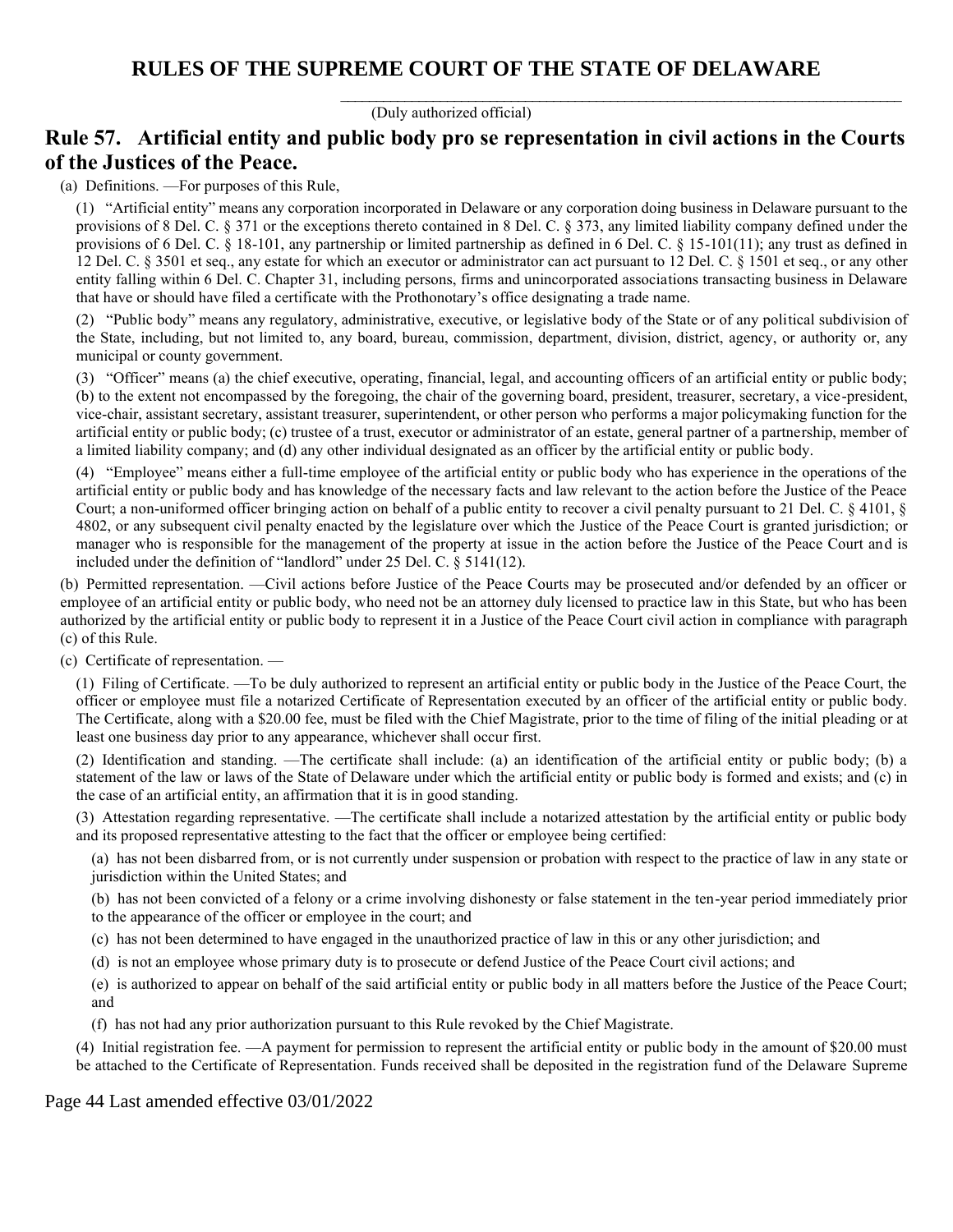Court for the purpose of the governance of the Bar and the administration of justice and shall be distributed pursuant to approval of a majority of the members of the Supreme Court.

(5) Term of certification. —A certification shall commence on the date the appropriate form is approved by the office of the Chief Magistrate and shall be effective until the following January 15, inclusive. To avoid a lapse in authorization under this Rule, said certifications shall be renewed by January 15 of the following year and by January 15 of each year thereafter by filing same, including the \$20.00 fee, with the Chief Magistrate. Certifications, along with the \$20.00 fee, accepted on or after December 15 of each year shall authorize representation for the remainder of the term of certification and also serve as a renewal of the certification for the oneyear period following January 15, unless otherwise terminated or revoked.

(6) Amendment of certification. —When the officer or employee experiences a change in circumstances affecting or pertaining to a material fact in the certificate, an amended notarized certification executed by an officer of the artificial entity or public body shall be filed within a reasonable period of time and at least one week prior to any appearance in a Justice of the Peace Court of such officer or employee on behalf of the artificial entity or public body. A copy thereof shall also be filed with the Chief Magistrate. The Chief Magistrate shall decide, based upon the amended certificate and this Rule, whether or not the officer or employee shall be permitted to represent the artificial entity or public body.

(7) Termination of certification. —In the event of a termination of the relationship of an officer or employee of the artificial entity or public body who has been certified to represent the artificial entity or public body in any Justice of the Peace Court civil action, the artificial entity or public body shall notify in writing forthwith the Chief Magistrate; and the Justice of the Peace Court in which an action is pending involving said artificial entity or public body. Effective upon the filing of such notice the former officer or employee shall no longer be permitted to represent said artificial entity or public body.

(8) Sanctions. —Any certification filed pursuant to this paragraph which contains false or fraudulent information shall be forwarded by the Chief Magistrate to the Department of Justice for prosecution or other appropriate action of the offending party, as well as the Board on the Unauthorized Practice of Law for any action which the Board may deem warranted. By filing a certification, the artificial entity or public body and its designated representative shall each subject themselves to the sanctions set forth in Justice of the Peace Civil Rule 11.

(9) Revocation of certification. —The ability to represent an artificial entity or public body shall be subject to revocation by the Chief Magistrate upon review of a certificate or upon the recommendation of any Justice of the Peace. The ability to represent an artificial entity or public body by a non-lawyer is a privilege, not a right, which may be revoked in the sole discretion of the Chief Magistrate.

(10) Form of certification. —The form of certification referred to in this paragraph shall be prepared by the Chief Magistrate.

(d) Report to this Court. —The Chief Magistrate shall, on or before February 15 of each year, file with the clerk of this Court a report regarding the operation of this Rule.

(e) Inapplicability of rule. —This Rule shall not be applicable with regard to:

(1) any case from which an appeal or extraordinary writ is lodged in the Court of Common Pleas, or the Superior Court from any civil action which originated in the Courts of the Justices of the Peace;

(2) a duly licensed Delaware attorney-at-law or a person admitted pursuant to Supreme Court Rule 55 or 56 or Justice of the Peace Court Civil Rule 90.1 representing an artificial entity or public body in any Justice of the Peace civil action.

(f) Administrative implementation. —The Chief Magistrate shall adopt such policies, procedures, practices and forms necessary to carry out the purposes of this Rule and promote uniform and consistent application thereof. Such forms and administrative implementation and the content thereof shall be at the discretion of the Chief Magistrate, unless contrary to the terms of this Rule.

## **Rule 57.1. Representation of Residential Tenant by Qualified Tenant Advocate in the Justice of the Peace Court.**

(a) Authorized representation as Qualified Tenant Advocate. —

(1) Notwithstanding the provisions of any other Rule of this Court or the Board of Bar Examiners to the contrary, a Qualified Tenant Advocate, as hereinafter defined, may represent a "tenant," as defined in 25 Del. C. § 5141, of a residential property in an action in the Justice of the Peace Court for summary possession under chapter 57 of Title 25 of the Delaware Code. If, after such representation has begun, the issue of possession becomes moot, or is withdrawn or resolved, but another issue or issues between the landlord and tenant remains, the representation may continue. Subject to the limitations set forth in this rule, the Qualified Tenant Advocate may engage in such activities as are necessary or appropriate to prosecute or defend the action, including but not limited to providing advice regarding defenses, engaging in settlement negotiations, filing pleadings or other documents with the Justice of the Peace Court, and appearing before the court.

(2) Written consent. —Before a Qualified Tenant Advocate shall begin such representation, the tenant shall consent thereto by executing Form 57.1-1 attached hereto, which shall be signed by the Supervising Attorney, as hereinafter defined, and filed in the

#### Page 45 Last amended effective 03/01/2022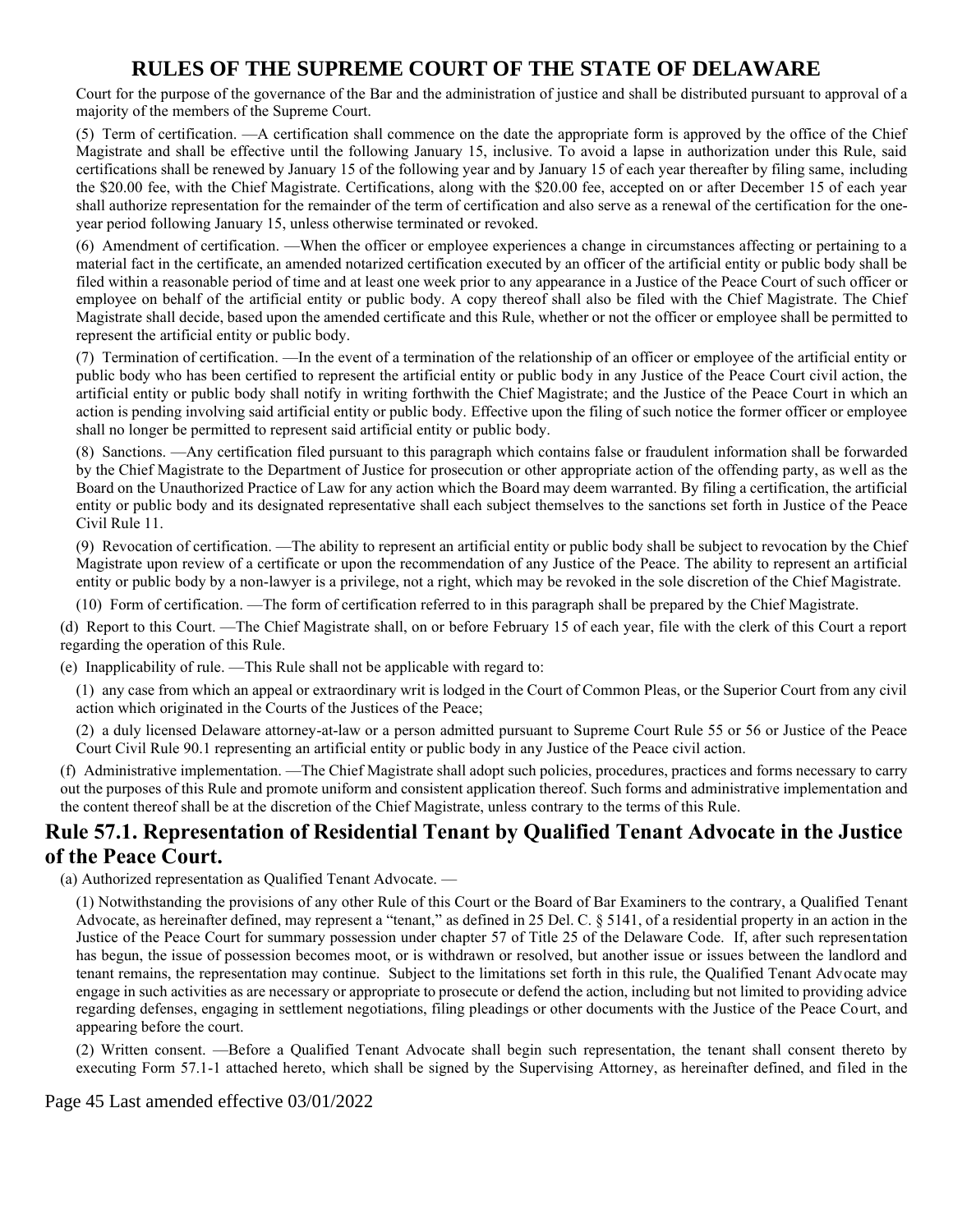record of the proceedings.

(3) Privilege. —Communications between the tenant and the Qualified Tenant Advocate shall be privileged under the same rules that govern the attorney-client privilege and work-product doctrine.

(b) Eligibility and supervision of Qualified Tenant Advocate. —

(1) Definition. —A "Qualified Tenant Advocate" under this rule is an employee or independent contractor of Community Legal Aid Society, Inc., Delaware Volunteer Legal Services, or Legal Services Corporation of Delaware, Inc. (each, a "Supervising Agency") who:

- (i) has successfully completed a course of training provided by a Supervising Agency regarding Part III of Title 25 of the Delaware Code, the Rules of Evidence, the Rules of the Justice of the Peace Court, and principles of professionalism for lawyers appearing before the Justice of the Peace Court, which principles shall apply to Qualified Tenant Advocates;
- (ii) is certified by an attorney at the Supervising Agency to possess competence and eligibility to participate in the Qualified Tenant Advocate program. The certification is to be made on Form 57.1-2 attached hereto and filed with the Clerk of the Supreme Court; and
- (iii) has filed with the Clerk of the Supreme Court the oath or affirmation attached hereto as Form 57.1-3.

(2) Supervision. —In any appearance under this rule, the Qualified Tenant Advocate shall be supervised by an attorney of the Supervising Agency, duly admitted to practice in this State (the "Supervising Attorney"). The Supervising Attorney is not required to be personally present when the Qualified Tenant Advocate appears before the court. The Supervising Attorney shall:

- (i) ensure that the certification required by section  $(b)(1)(ii)$  of this rule and the oath or affirmation required by section  $(b)(1)(iii)$ of this rule have been filed before the Qualified Tenant Advocate appears in any proceeding;
- $(ii)$  sign the consent to representation as required by paragraph  $(a)(2)$  of this rule, and ensure that the consent is filed in the record of any proceeding in which a Qualified Tenant Advocate will appear;
- (iii) ensure that the Qualified Tenant Advocate is in compliance with the procedures established by the Justice of the Peace Court for obtaining access to the court's e-filing system;
- (iv) in each matter in which a Qualified Tenant Advocate will appear in the Justice of the Peace Court, enter an appearance as counsel of record, which appearance shall state the names of the tenant or tenants to be represented, identify the Qualified Tenant Advocate and the Supervising Attorney, and state that the Qualified Tenant Advocate is authorized under this rule to appear in the proceeding;
- (v) assume personal professional responsibility for the Qualified Tenant Advocate's guidance in any work undertaken and for supervising the quality of the Qualified Tenant Advocate's work;
- (vi) assist the Qualified Tenant Advocate's preparation to the extent that the Supervising Attorney considers it necessary; and
- (vii) carry malpractice insurance that will sufficiently cover the Supervising Attorney's supervision of the Qualified Tenant Advocate and the work and actions of the Qualified Tenant Advocate.

(3) Notice of termination by Supervising Agency. —If the Qualified Tenant Advocate leaves the employment of the Supervising Agency or is otherwise no longer eligible to participate in the program, or upon the Supervising Agency's termination of the Qualified Tenant Advocate's participation in the program for any other reason, an attorney at the Supervising Agency shall notify the Clerk of the Supreme Court forthwith. Moreover, in each proceeding in which the Supervising Attorney has entered an appearance in accordance with section (b)(2)(iv) of this rule, the Supervising Attorney shall notify the Justice of the Peace Court promptly, and in no event later than one day before the next scheduled hearing, if the Qualified Tenant Advocate will no longer be representing a tenant or tenants in the proceeding.

(c) Compensation prohibited. —A Qualified Tenant Advocate may neither ask for nor receive any compensation or remuneration of any kind from or on behalf of the tenant. This shall not prevent the Qualified Tenant Advocate from receiving compensation from the Supervising Agency, nor shall this prevent any Supervising Agency from seeking compensation for its services that it may otherwise properly request or receive.

(d) Applicability of Rule 11, Sanctions. —By representing a tenant as a Qualified Tenant Advocate, the Qualified Tenant Advocate shall be subject to the requirements and sanctions applicable to attorneys that are set forth in Justice of the Peace Court Civil Rule 11.

(e) Revocation. —The ability of a non-lawyer to represent a tenant as a Qualified Tenant Advocate under this rule is a privilege, not a right. A Qualified Tenant Advocate's authorization to appear in any particular proceeding shall be subject to revocation by the Chief Magistrate, exercising his or her sole discretion. A Qualified Tenant Advocate's eligibility under this rule shall be subject to termination by this Court, in its sole discretion, upon review of a recommendation of the Chief Magistrate.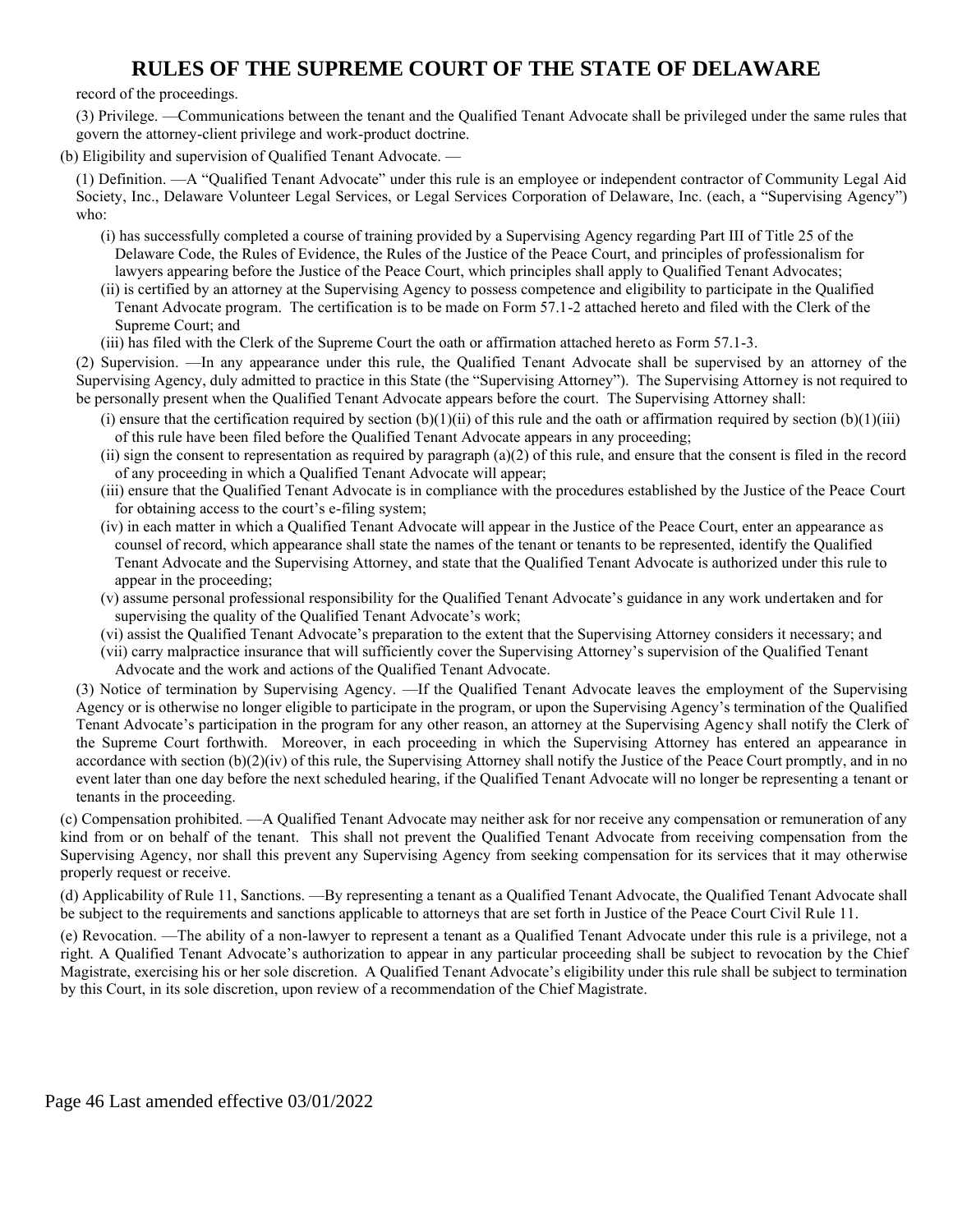### **Form 57.1-1 Consent to Representation**

#### (CASE CAPTION)

I, [name], am a [plaintiff/defendant] in the above-entitled summary-possession matter in the Justice of the Peace Court. [Name of Supervising Agency] has arranged for me to be represented in this matter by [name of Qualified Tenant Advocate], under the supervision of [name of Supervising Attorney], an attorney admitted to practice law in the State of Delaware. I have been given a copy of Rule 57.1 of the Supreme Court of the State of Delaware. I understand that [Name of Qualified Tenant Advocate] is not an attorney but is authorized to provide representation to tenants in summary-possession actions in the Justice of the Peace Court under the supervision of a Delaware attorney. I consent to representation by [Name of Qualified Tenant Advocate], and I voluntarily and knowingly waive any right I may have to representation by a member of the Delaware Bar. Dated: \_\_\_\_\_\_\_\_\_\_\_\_\_\_\_\_\_\_\_\_\_\_ \_\_\_\_\_\_\_\_\_\_\_\_\_\_\_\_\_\_\_\_\_\_\_\_\_

[Tenant] STATE OF DELAWARE COUNTY OF Sworn to (or affirmed) and subscribed before me this \_\_\_\_\_\_\_\_\_ day of \_\_\_\_\_\_\_\_\_\_\_\_ 20\_\_. \_\_\_\_\_\_\_\_\_\_\_\_\_\_\_\_\_\_\_\_\_\_\_ (Duly authorized official)

I agree to provide the representation described above in accordance with Rule 57.1.

\_\_\_\_\_\_\_\_\_\_\_\_\_\_\_\_\_\_\_\_\_\_\_\_\_ [Qualified Tenant Advocate]

I will supervise [Name of Qualified Tenant Advocate] in accordance with Rule 57.1, and I hereby assume personal professional responsibility for the Qualified Tenant Advocate's guidance in any work undertaken, and for supervising the quality of the Qualified Tenant Advocate's work.

[Supervising Attorney]

\_\_\_\_\_\_\_\_\_\_\_\_\_\_\_\_\_\_\_\_\_\_\_\_\_

## **Form 57.1-2 Certification of Qualified Tenant Advocate**

\_\_\_\_\_\_\_\_\_\_\_\_\_\_\_\_\_\_\_\_\_\_\_\_\_\_\_\_\_ \_\_\_\_\_\_\_\_\_\_\_\_\_\_\_\_\_\_\_

Name of Qualified Tenant Advocate Date

To: The Justices of the Supreme Court of the State of Delaware

Re: The Application of [Name of Qualified Tenant Advocate] for permission to participate as a Qualified Tenant Advocate under Rule 57.1 of the Rules of the Supreme Court of the State of Delaware.

I, [Attorney of Supervising Agency], an attorney duly admitted to practice in the State of Delaware, affirm and certify the following:

I am an attorney at [Name of Supervising Agency]. Upon the facts known to me, [Name of Qualified Tenant Advocate] (1) is competent and eligible to participate as a Qualified Tenant Advocate under Rule 57.1 of the Rules of the Supreme Court of Delaware; (2) has not been disbarred from, and is not currently under suspension or probation with respect to the practice of law in any state or jurisdiction within the United States; (3) has not been convicted of a crime involving dishonesty or false statement in the ten-year period immediately preceding the date of this certification; (4) has not been determined to have engaged in the unauthorized practice of law in this or any other jurisdiction; and (5) has not had any prior authorization under this Rule revoked by the Chief Magistrate or the Supreme Court of Delaware.

> \_\_\_\_\_\_\_\_\_\_\_\_\_\_\_\_\_\_\_\_\_\_\_\_\_ [Attorney of Supervising Agency]

## **Form 57.1-3 Oath or affirmation.**

I, [Name of Qualified Tenant Advocate], do solemnly swear (or affirm) that I will support the Constitution of the United States and the Constitution of the State of Delaware; I will conduct myself before the Justice of the Peace Court strictly in accordance with Supreme Court Rule 57.1 and any implementing Rule of the Justice of the Peace Court; I will behave myself according to the best of my learning and ability and with all good fidelity to the Court as well as to the client; I will use no falsehood nor delay any person's cause through lucre or malice; and I will abide by the Delaware Lawyers' Rules of Professional Conduct to the best of my ability.

> \_\_\_\_\_\_\_\_\_\_\_\_\_\_\_\_\_\_\_\_\_\_\_\_ [Qualified Tenant Advocate]

Witnessed:

Page 47 Last amended effective 03/01/2022

\_\_\_\_\_\_\_\_\_\_\_\_\_\_\_\_\_\_\_\_\_\_\_\_\_\_\_\_\_\_\_\_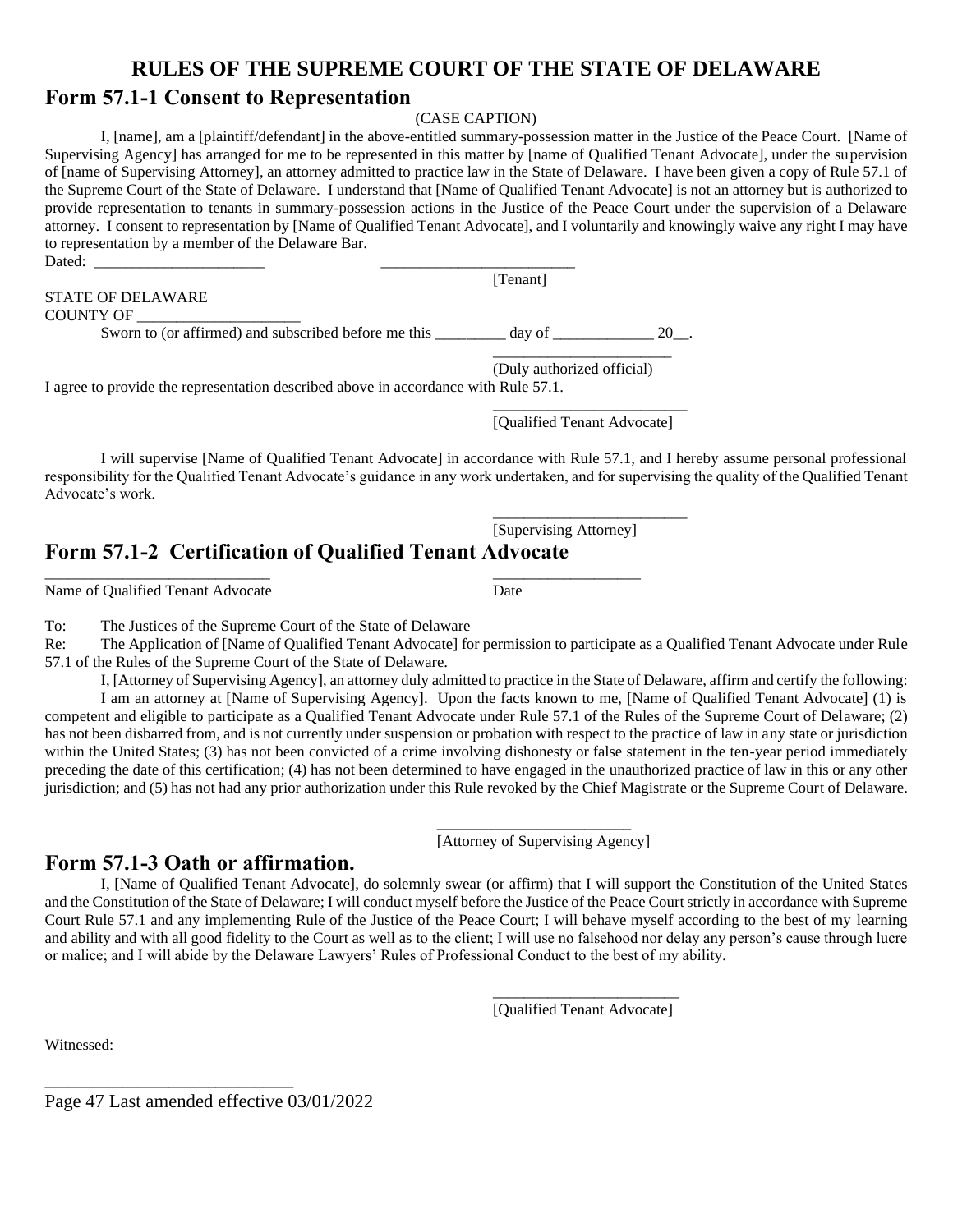[Attorney of Supervising Agency] Dated: STATE OF DELAWARE COUNTY OF \_\_\_\_\_\_\_\_\_\_\_\_\_\_\_\_\_\_\_\_\_

Sworn to (or affirmed) and subscribed before me this day of  $20 \text{ }$ .

\_\_\_\_\_\_\_\_\_\_\_\_\_\_\_\_\_\_\_\_\_\_\_ (Duly authorized official)

### **Rule 58. Provision of legal services following determination of major disaster.**

(a) Determination of existence of major disaster. —Solely for purposes of this Rule, the Delaware Supreme Court shall determine when an emergency affecting the justice system, as a result of a natural or other major disaster, has occurred in:

(1) This jurisdiction and whether the emergency caused by the major disaster affects the entirety or only a part of this jurisdiction, or

(2) Another jurisdiction but only after such a determination and its geographical scope have been made by the highest court of that jurisdiction. The authority to engage in the temporary practice of law in this jurisdiction pursuant to paragraph (c) shall extend only to lawyers who principally practice in the area of such other jurisdiction determined to have suffered a major disaster causing an emergency affecting the justice system and the provision of legal services.

(b) Temporary practice in this jurisdiction following major disaster. —Following the determination of an emergency affecting the justice system in this jurisdiction pursuant to paragraph (a) of this Rule, or a determination that persons displaced by a major disaster in another jurisdiction and residing in this jurisdiction are in need of pro bono services and the assistance of lawyers from outside of this jurisdiction is required to help provide such assistance, a lawyer authorized to practice law in another United States jurisdiction, and not disbarred, suspended from practice or otherwise restricted from practice in any jurisdiction, may provide legal services in this jurisdiction on a temporary basis. Such legal services must be provided on a pro bono basis without compensation, expectation of compensation or other direct or indirect pecuniary gain to the lawyer. Such legal services shall be assigned and supervised through an established not-for-profit bar association, pro bono program or legal services program or through such organization(s) specifically designated by this Court.

(c) Temporary practice in this jurisdiction following major disaster in another jurisdiction. —Following the determination of a major disaster in another United States jurisdiction, a lawyer who is authorized to practice law and who principally practices in that affected jurisdiction, and who is not disbarred, suspended from practice or otherwise restricted from practice in any jurisdiction, may provide legal services in this jurisdiction on a temporary basis. Those legal services must arise out of and be reasonably related to that lawyer's practice of law in the jurisdiction, or area of such other jurisdiction, where the major disaster occurred.

(d) Duration of authority for temporary practice. —The authority to practice law in this jurisdiction granted by paragraph (b) of this Rule shall end when this Court determines that the conditions caused by the major disaster in this jurisdiction have ended except that a lawyer then representing clients in this jurisdiction pursuant to paragraph (b) is authorized to continue the provision of legal services for such time as is reasonably necessary to complete the representation, but the lawyer shall not thereafter accept new clients. The authority to practice law in this jurisdiction granted by paragraph (c) of this Rule shall end 60 days after this Court declares that the conditions caused by the major disaster in the affected jurisdiction have ended.

(e) Court appearances. —The authority granted by this Rule does not include appearances in court except:

(1) Pursuant to that court's pro hac vice admission rule and, if such authority is granted, any fees for such admission shall be waived; or

(2) If this Court, in any determination made under paragraph (a), grants blanket permission to appear in all or designated courts of this jurisdiction to lawyers providing legal services pursuant to paragraph (b). If such an authorization is included, any pro hac vice admission fees shall be waived.

(f) Disciplinary authority and registration requirement. —Lawyers providing legal services in this jurisdiction pursuant to paragraphs (b) or (c) are subject to this Court's disciplinary authority and the Rules of Professional Conduct of this jurisdiction as provided in Rule 8.5 of the Rules of Professional Conduct. Lawyers providing legal services in this jurisdiction under paragraphs (b) or (c) shall, within 30 days from the commencement of the provision of legal services, file a registration statement with the Clerk of this Court. The registration statement shall be in a form prescribed by this Court. Any lawyer who provides legal services pursuant to this Rule, and not exceeding the scope of practice set forth therein, shall not be considered to be engaged in the unauthorized practice of law in this jurisdiction.

(g) Notification to clients. —Lawyers authorized to practice law in another United States jurisdiction who provide legal services pursuant to this Rule shall inform clients in this jurisdiction of the jurisdiction in which they are authorized to practice law, any limits of that authorization, and that they are not authorized to practice law in this jurisdiction except as permitted by this Rule. They shall not state or imply to any person that they are otherwise authorized to practice law in this jurisdiction.

## SUBPART B. BOARD ON PROFESSIONAL RESPONSIBILITY AND OFFICE OF DISCIPLINARY COUNSEL.

Page 48 Last amended effective 03/01/2022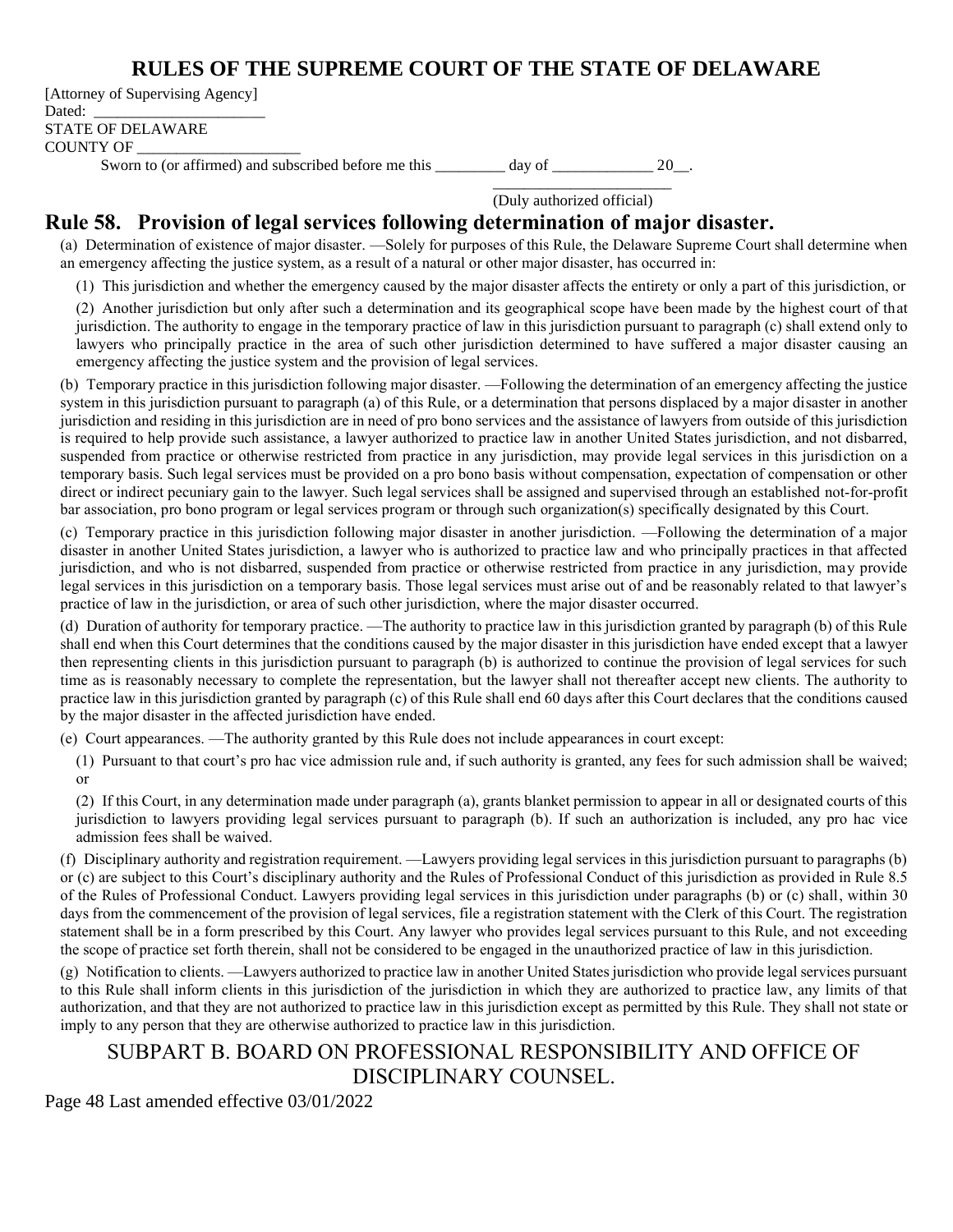### **Rule 61. Professional ethics.**

The Delaware Lawyers' Rules of Professional Conduct, promulgated by order of this Court dated September 12, 1985, and effective October 1, 1985, and, to the extent applicable, the accompanying INTERPRETIVE GUIDELINES, COMMENTS, CODE COMPARISONS, and COMMITTEE COMMENTS, shall govern the conduct of members of the Bar of this State and of attorneys admitted pro hac vice.

### **Rule 62. Board on Professional Responsibility.**

(a) *Appointment and term of office*. —There shall be a Board on Professional Responsibility consisting of such persons as the Court shall from time to time designate by order of appointment, provided however, that at least one-third of the members of the Board shall be public members who live in Delaware and have not attended law school and the remainder shall be members of the Delaware Bar in good standing. Of the members who are members of the Delaware Bar, each of the counties shall be represented on the Board. The members of the Board as heretofore constituted upon the effective date of these Rules shall constitute the Board on Professional Responsibility hereby provided for and shall severally hold office until the expiration of their respective terms and until their successors shall be appointed and, with the approval of the Court, until the conclusion of any matter commenced before the member prior to the expiration of such term. The Court shall from time to time select a Chair, a Vice Chair and other such officers as it deems necessary and appropriate. Each member of the Board shall be appointed for a term of 3 years except that the Court may appoint for shorter terms so as to stagger the terminations. No member shall be appointed for more than 2 consecutive terms. The Rules of the Board are set forth in the Delaware Lawyers' Rules of Disciplinary Procedure.

(b) *The Unauthorized Practice of Law Subcommittee of the Board on Professional Responsibility.* There shall be an Unauthorized Practice of Law Subcommittee of the Board on Professional Responsibility consisting of members of the Board on Professional Responsibility. The Court shall from time to time select a Subcommittee Chair and Vice Chair as it deems necessary and appropriate. The Subcommittee shall sit in panels of 3, consisting of 2 members of the Bar and 1 public member who lives in Delaware and has not attended law school. The Rules of the Subcommittee are set forth in the Rules of the Unauthorized Practice of Law Subcommittee of the Board on Professional Responsibility.

(c) Preliminary Review Committee. —There shall be a Preliminary Review Committee consisting of such persons as the Court shall from time to time designate by order of appointment, provided however, that at least one-third of the members of the Committee shall be public members who live in Delaware and have not attended law school and the remainder shall be members of the Delaware Bar in good standing. Of the members who are members of the Delaware Bar, each of the counties shall be represented on the Preliminary Review Committee. Preliminary Review Committee members shall be appointed by the Court for terms of 3 years, and each shall be subject to all obligations of the members of the Board concerning the confidentiality of the Board's records and proceedings. They shall sit in panels of 3, consisting of 2 members of the Bar and 1 public member who lives in Delaware and has not attended law school. No Preliminary Review Committee member shall serve for more than 6 years. Vacancies on the Preliminary Review Committee shall be filled by the Court.

(d) Rules and hearings. —The Court shall adopt rules for the conduct of hearings and of the Board's other business. Subject to the approval of the Court, the Board shall have power to employ stenographic and other assistance as may from time to time be necessary and proper. Rules of the Board shall have the same force and effect as rules of this Court.

(e) Assessments to fund operating expenses. —Deleted.

### **Rule 63. No final mandate.**

Decisions of the Court in matters heard by the Board on Professional Responsibility and reviewed by the Court shall be final on issuance, and no mandate shall issue to the Board following the Court's review. However, any party to a lawyer discipline or disability proceeding before the Court may move for a stay, rehearing, reargument, or other relief as would normally be available to the parties in any appellate proceeding before the Court. The provisions of Rule 18 shall govern any such motion.

### **Rule 64. Office of Disciplinary Counsel.**

(a) Appointment. —There shall be an Office of Disciplinary Counsel, consisting of a chief disciplinary counsel, one or more deputy disciplinary counsel, and as necessary or appropriate, one or more special disciplinary counsel. Each such disciplinary counsel shall be an attorney admitted to practice in this State and shall be appointed by the Court. Each such disciplinary counsel shall serve at the pleasure of the Court.

(b) Chief disciplinary counsel. —The attorney appointed by the Court as chief disciplinary counsel shall be the full-time director of the Office of Disciplinary Counsel, and in such capacity shall be responsible for the management and administration of the Office. The chief disciplinary counsel shall prepare budgets, reports, and other proposals as necessary or appropriate for the operation of the Office. The chief disciplinary counsel shall be responsible for liaisons with the Court, the Board on Professional Responsibility, the Unauthorized Practice of Law Subcommittee of the Board on Professional Responsibility, the Lawyers' Fund for Client Protection, the Delaware State Bar Association, the National Organization of Bar Counsel, and other related agencies. The chief disciplinary counsel shall be responsible

#### Page 49 Last amended effective 03/01/2022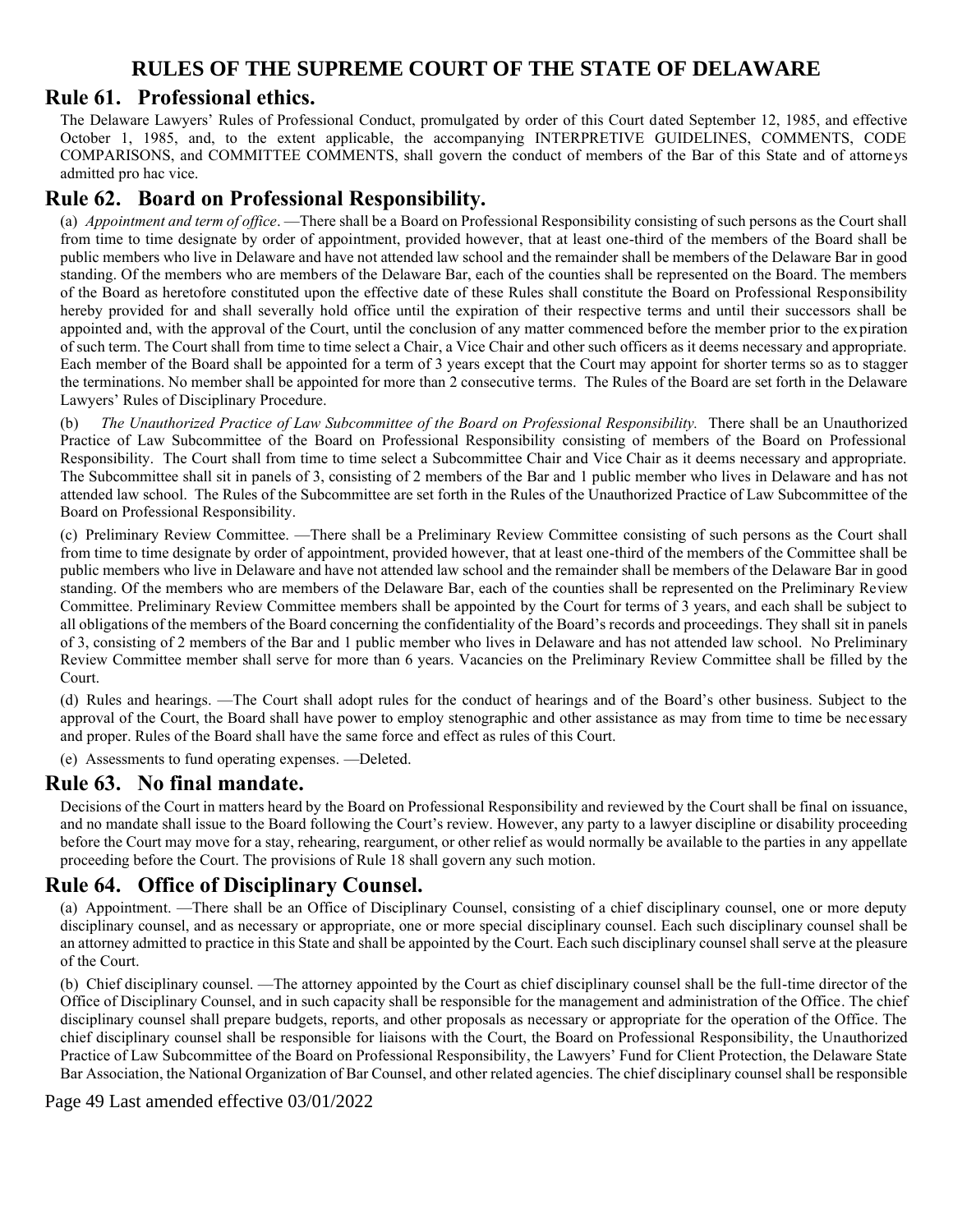for the supervision of all other persons serving the Office. The chief disciplinary counsel shall also have such powers and duties as described in subsection (e) below.

(c) Deputy disciplinary counsel. —The attorney or attorneys appointed by the Court as deputy disciplinary counsel shall constitute, with the chief disciplinary counsel, the full-time legal staff of the Office, with such powers and duties as described in subsection (e) below. Deputy disciplinary counsel shall also assist the chief disciplinary counsel with management or administrative tasks, as necessary or appropriate, under the supervision of the chief disciplinary counsel.

(d) Special disciplinary counsel. —The Court may, as necessary or appropriate, appoint on a part-time basis one or more special disciplinary counsel for specific matters which cannot, for whatever reason, be handled by the chief disciplinary counsel or deputy disciplinary counsel. An attorney acting as special disciplinary counsel shall have the powers and duties as described in subsection (e) below and shall be subject to the supervision of the Court.

(e) Powers and duties of disciplinary counsel. —Each disciplinary counsel, as described in this rule, shall have the following general powers and duties, to the extent necessary or appropriate to carry out disciplinary counsel's designated role:

(1) Screen and evaluate all information coming to the attention of the Office relating to conduct by a lawyer and/or the practice of law in the State of Delaware;

(2) Investigate when necessary or appropriate all information coming to the attention of the Office which might be grounds for discipline or other action regarding the practice of law in the State of Delaware;

(3) Make such recommendations as to discipline or other action regarding the practice of law in the State of Delaware to the Court, the Board on Professional Responsibility, the Preliminary Review Committee, the Unauthorized Practice of Law Subcommittee of the Board on Professional Responsibility, the Lawyers' Fund for Client Protection, and any other related agency;

(4) Prosecute cases for disciplinary or other action before the Court, the Board on Professional Responsibility, and the Board on the Unauthorized Practice of Law;

(5) Employ, subject to the budgetary limitations set by the Court, and supervise non-legal staff as necessary or appropriate for the operation of the Office;

(6) Promptly notify the complainant and the respondent of the disposition of each matter;

(7) Notify each jurisdiction in which a lawyer is admitted of any public discipline, reinstatement, transfer to or from disability inactive status, or other official action, as appropriate;

(8) When a lawyer is convicted of a serious crime (as defined in the Rules of the Board on Professional Responsibility) in this State, forward a certified copy of the judgment of conviction to the disciplinary agency in each jurisdiction in which the lawyer is admitted;

(9) Maintain permanent records of discipline, disability, and unauthorized practice matters, and compile statistics to aid in the administration of the system; and

(10) Pursuant to directions from the Court, or as necessary or appropriate to the purposes of the regulation of the practice of law in this State, undertake any other tasks or investigations as so required.

(f) Expenses. —The expenses of counsel and staff, administrative costs, and all other expenses relating to disciplinary matters shall be paid in accordance with subsection (g) of this rule. An audit of all funds entrusted to the Board and the Office of Disciplinary Counsel shall be filed with the Court on a yearly basis.

(g) Funding. —The annual expenses of the Office of Disciplinary Counsel shall be paid out of assessments made annually against the active members of the Bar of this Court, and from other such sources as are determined by the Court. As a condition of continuing membership in the Bar of this Court, every active member, except judges disqualified from practicing law, shall pay to the Court an annual assessment as determined by the Court in the Annual Registration Statement pursuant to Supreme Court Rule 69. The assessment is due and payable on March 1 of each year and delinquent if not paid by March 1 of that year.

## **Rule 65. Interest on Lawyer Trust Accounts.**

(a) Committee. —There shall be a Supreme Court Advisory Committee on the Interest on Lawyer Trust Accounts Program (IOLTA). The Committee shall consist of six members appointed by the court for three year, staggered terms, or until such time as their successors shall be appointed, or such other terms as may from time to time be fixed by the Court. The Court shall appoint the Chair and any other officers of the committee. The Court may appoint additional ex officio members of the Committee as it may deem appropriate who shall serve at the pleasure of the court. A justice of the Court may be designated as an ex officio member of the committee.

(b) Function. —It shall be the function and responsibility of the Committee:

(i) To oversee and monitor the operation of the Delaware Interest on Lawyers Trust Accounts Program, as established pursuant to Rule 1.15 of the Delaware Lawyers' Rules of Professional Conduct;

(ii) To offer, solicit, receive and consider comments thereon from members of the Bar, the Bench, the Delaware Bar Foundation and

Page 50 Last amended effective 03/01/2022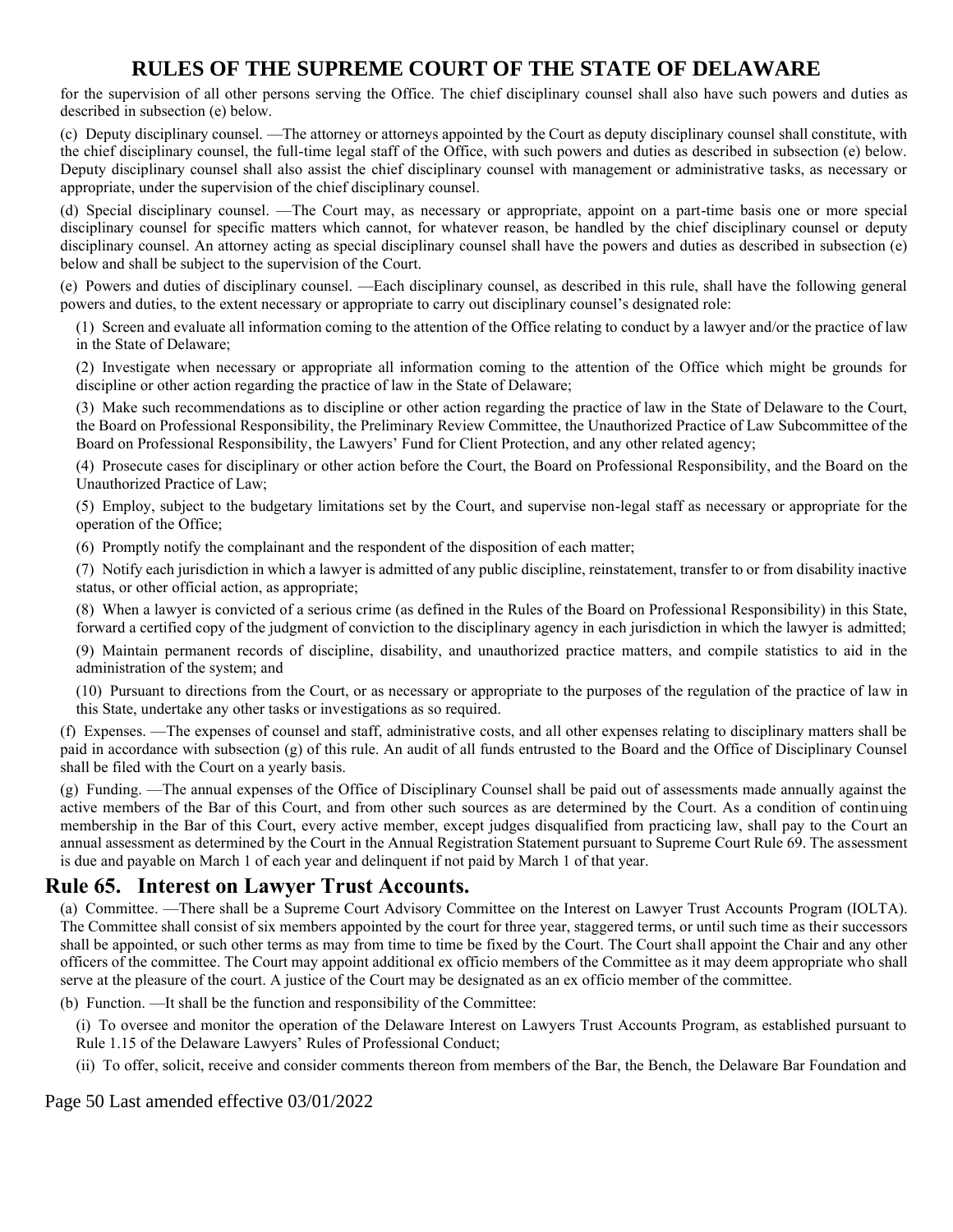others and, where appropriate, to recommend to the Court changes in the Delaware IOLTA program;

(iii) To consult with and advise the Court from time to time with respect to the IOLTA program;

(iv) To prepare and submit a report to the Court on an annual basis concerning the status of the program and the work of the Committee; and

(v) To undertake such additional assignments and responsibilities in this regard as the Court may direct. Provided, however, that it shall remain the exclusive responsibility of the Delaware Bar Foundation, subject to the supervision and approval of the Court, to hold and to disburse all funds generated by the IOLTA program and periodically to render to the Court an audit of those funds.

(c) Distribution. —All interest transmitted to the Delaware Bar Foundation shall be distributed by that entity for the following purposes:

(i) To improve the administration of justice;

(ii) To provide legal services to the poor; and

(iii) For such other programs for the benefit of the public as are specifically approved by the Supreme Court of the state of Delaware form [from] time to time.

## SUBPART C. OTHER PROVISIONS.

### **Rule 66. Lawyers' Fund for Client Protection.**

(a) Operation and purpose of trust fund. —

(i) Operation. —The trust fund, known as the "Lawyers' Fund for Client Protection" (hereinafter referred to as "the trust fund"), shall be operated and administered in accordance with this rule by 9 trustees, appointed as hereinafter provided. The trustees shall be known as the "Trustees of the Lawyers' Fund for Client Protection."

(ii) Purpose. —The purpose of the trust fund shall be to establish, as far as practicable, the collective responsibility of the profession in respect to losses caused to the public by defalcations of members of the Bar, acting either as attorneys or as fiduciaries (except to the extent to which they are bonded, or to the extent such losses are otherwise covered).

(b) Appointment and compensation of trustees, officers and associate trustees. -

(i) Members. —The trustees shall be appointed by this Court and shall consist of 7 persons who shall be members of the Bar and 2 persons who shall be public members who are not members of the Delaware Bar.

(ii) Terms. —Each of the counties shall be represented on the trust fund. The term of appointment shall be 4 years, provided however that no trustee shall be appointed for more than 2 consecutive terms.

(iii) Officers. —The Court shall from time to time select a Chair, a Treasurer, and such other officers as it deems necessary or appropriate.

(iv) Removal. —A trustee may be removed by the Court at any time in its discretion.

(v) Vacancy. —Vacancies shall be filled by appointment by the Court for the unexpired term.

(vi) Expenses only. —The trustees and the associate trustees shall serve without compensation, but shall be entitled to reimbursement from the trust fund, if no other source of funds is available, for their expenses reasonably incurred in performance of their duties as trustees, including transportation costs.

(vii) Associate Trustees. —The Court shall appoint five Associate Trustees to assist the Trustees in performing their duties. The Associate Trustees shall be appointed for a term of four years, unless sooner removed by the Court. There shall be at least one Associate Trustee from each county. Associate Trustees may not vote on any determination or decision by the Trustees.

(c) Powers and duties of Trustees. —

(i) Additional powers. —In addition to the powers granted elsewhere in this rule, the trustees shall have the following powers and duties:

(1) Fund management. —To receive, hold, manage and distribute, pursuant to this rule, the funds raised hereunder, and any other moneys that may be received by the trust fund through voluntary contributions or otherwise.

(2) Pay claims. —To authorize payment of claims in accordance with this rule.

(3) Adopt procedures. —To adopt, with the approval of the Court, regulations for the administration of the trust fund and the procedures for the presentation, consideration, recognition, rejection and payment of claims, and to adopt bylaws for conducting business. A copy of such regulations shall be filed with the Clerk of this Court.

(4) Enforce restitution. —To enforce claims for restitution, arising by subrogation or assignment or otherwise; to advance and pay incidental litigation expenses in those cases deemed by the Trustees to either directly or indirectly affect the purposes of the trust fund and its efficient administration.

Page 51 Last amended effective 03/01/2022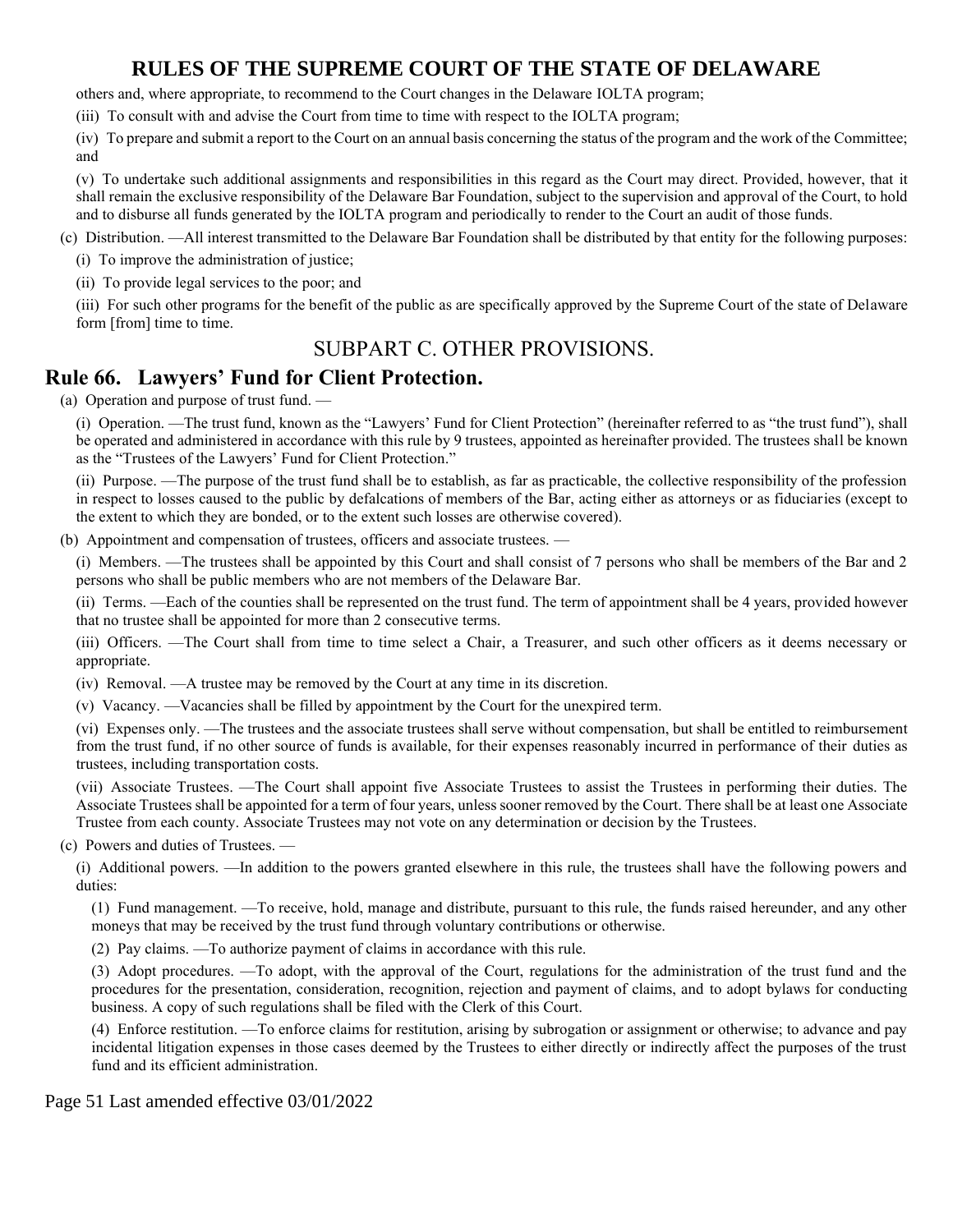(5) Investments. —To invest the trust fund, or any portion thereof, in such investments as they may deem appropriate, and to cause funds to be deposited in any bank, banking institution or federally insured savings and loan association in this State, provided however, that the trustees shall have no obligation to cause the trust fund or any portion thereof to be invested.

(6) Pay assistants. —To employ and compensate consultants, agents, legal counsel and employees.

(7) Delegate powers. —To delegate the power to perform routine acts which may be necessary or desirable for the operation of the trust fund, including the power to authorize disbursements for routine operating expenses of the trust fund, but authorization for payments to be made to reimburse losses caused by defalcations of members of the Bar shall be made only as provided in Rule 66(g).

(8) Suits in trust name. —To sue or be sued in the name of the trust without joining any or all individual trustees.

(9) Other acts. —To perform all other acts necessary or proper for fulfillment of the purposes of the trust fund and its efficient administration.

(10) Compliance powers. —In order to determine compliance with Rule 1.15 of the Delaware Lawyers' Rules of Professional Conduct and its guidelines: (a) To require each member of the Bar of this Court to submit to the trustees such financial and accounting data or similar information as may be prescribed from time to time by the Court; (b) to conduct selected examinations of books and records required by the Court to be kept by members of the Bar, such examinations to be conducted in accordance with the rules and regulations approved by the Court; and (c) to report to the Office of Disciplinary Counsel any member of the Bar found to be in noncompliance with Rule 1.15 of the Delaware Lawyers' Rules of Professional Conduct or any failure by any member of the Bar to furnish required data or information.

(11) Delegate powers to associate trustees. —To delegate to associate trustees such duties and functions as the trustees may prescribe.

(ii) Report to Court. —At least once each year, and at such additional times as the Court may order, the trustees shall file with this Court a written report.

(d) Meetings and quorum. —

(i) Meetings. —Meetings of the trustees shall be held at the call of the Chair or a majority of the trustees, and shall be held at least once each year, upon reasonable notice.

(ii) Quorum. —Five trustees shall constitute a quorum. A majority of the trustees present at a duly constituted meeting may exercise any powers held by the trustees, except to the extent that this rule provides otherwise.

(e) Bar assessments. —The trust fund shall be funded from assessments made annually against active members of the Bar of this Court. As a condition of continuing active membership in the Bar of this Court, every active member, except judges disqualified from practicing law, shall pay to the Court an annual assessment as determined by the Court in the Annual Registration Statement pursuant to Supreme Court Rule 69. The assessment is due and payable on February 1 of each year and delinquent if not paid by March 1 of that year.

(f) Treasurer's duties. —

(i) Maintain fund. —The trust fund shall be maintained by the Treasurer in a separate account.

(ii) Disbursements. —The Treasurer shall disburse moneys from the trust fund only upon the action of the trustees pursuant to this rule.

(iii) Surety. —The Treasurer shall file a bond annually with the trustees for the proper execution of the duties of the office of Treasurer of the trust fund, with such surety as may be approved by the trustees and in such amount from time to time as may be fixed by the trustees.

(g) Claims. —

(i) Determination of merits. —The trustees are invested with the power, which they shall exercise at their sole discretion, to determine whether a claim merits reimbursement from the trust fund, and, if so, the amount of such reimbursement, the time, place and manner of its payment, the conditions upon which payment shall be made, and the order in which payments shall be made. The trustees' powers under this rule may be exercised only by the affirmative vote of at least 5 trustees.

(ii) Rights in fund. —No claimant or other person, or organization, has any right in the trust fund as beneficiary or otherwise.

(iii) Exercise of discretion. —In exercising their discretion, the trustees may consider, together with such other factors as they deem appropriate, the following:

- (1) Funds available. —The amounts available and likely to become available to the trust fund for payment of claims.
- (2) Contingent claims. —The size and number of claims which are likely to be presented in the future.
- (3) Total losses. —The total amount of losses caused by defalcations of any one attorney or associated groups of attorneys.

Page 52 Last amended effective 03/01/2022 (4) Unreimbursed amounts. —The unreimbursed amounts of claims recognized by the trustees in the past as meriting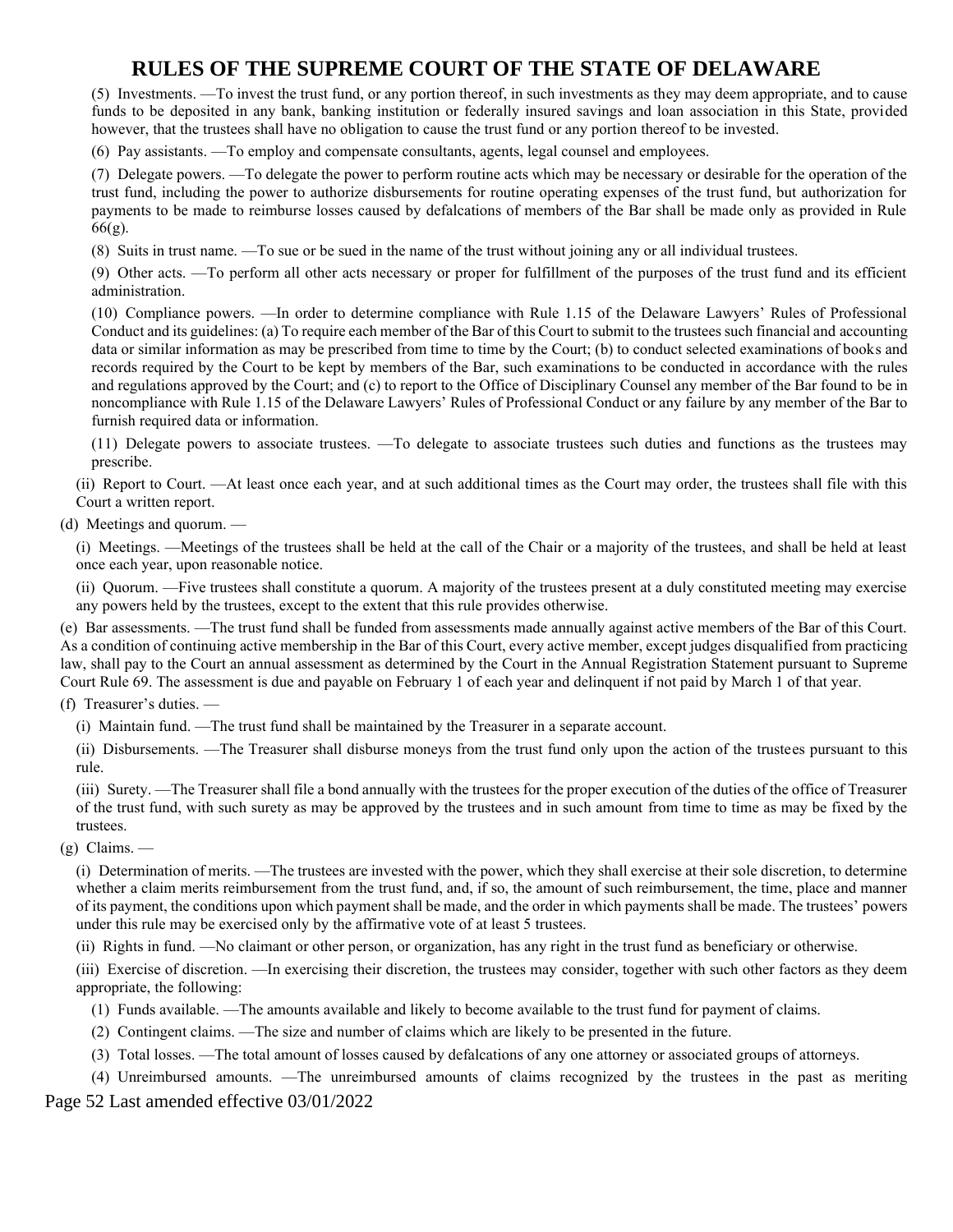reimbursement, but for which reimbursement has not been made in the total amount of the loss sustained.

(5) Relative loss. —The amount of the claimant's loss as compared with the amount of the losses sustained by others who may merit reimbursement from the trust fund.

- (6) Hardship. —The degree of hardship the claimant has suffered by the loss.
- (7) Contributory negligence. —Any negligence of the claimant which may have contributed to the loss.

(iv) Conditions of payment. —In addition to other conditions and requirements the trustees may require each claimant, as a condition of payment, to execute such instruments, to take such action and to enter such agreements as the trustees may desire, including assignments, subrogation agreements, trust agreements and promises to cooperate with the trustees in making and prosecuting claims or charges against any person.

(v) Claims barred. —No claim shall be recognized which is based upon a defalcation which occurred prior to January 1, 1967.

(vi) Investigative assistance. —The trustees may request individual lawyers, bar associations and other organizations of lawyers to assist the trustees in the investigation of claims.

(h) Powers of the Supreme Court; audits. —

(i) Complete control of trust. —This Court may amend, modify or repeal this rule at any time without prior notice, and may provide for the dissolution and winding up of the affairs of the trust.

(ii) Audit trust. —This Court may at any time arrange for an audit to be made of the accounts of the trust fund by state or private auditors or may at any time direct the trustees to cause such an audit to be made. The cost of any such audit shall be paid by the trust fund.

(iii) Advise trustees. —The trustees may apply to this Court for interpretation of this rule, and for advice as to their powers and as to the proper administration of the trust. Any final order issued by this Court in response to any such application shall finally bind and determine all rights with respect to the matters covered therein.

(iv) Distribution upon dissolution. —Upon the dissolution of the trust, the trust assets shall be distributed by this Court either to the Treasury of the State of Delaware or to any organization or organizations designated by this Court, contributions to which are deductible under § 170 of the Internal Revenue Code of 1954.

### **Rule 67. Professional Organizations.**

(a) Rights and restrictions of Professional Organizations. —Attorneys may form (i) professional service corporations for the practice of law under The Delaware Professional Service Corporation Act (8 Del. C., ch. 6), as amended from time to time and any successor statute thereto (the "Delaware Professional Service Corporation Act"), (ii) general partnerships, including limited liability partnerships, for the practice of law under the Delaware Revised Uniform Partnership Act (6 Del. C., ch. 15), as amended from time to time and any successor statute thereto (the "Delaware Uniform Partnership Law"), (iii) limited partnerships, including limited liability limited partnerships, for the practice of law under the Delaware Revised Uniform Limited Partnership Act (6 Del. C., ch. 17), as amended from time to time and any successor statute thereto (the "Delaware Revised Uniform Limited Partnership Act"), and (iv) limited liability companies for the practice of law under the Delaware Limited Liability Company Act (6 Del. C., ch. 18), as amended from time to time and any successor statute thereto (the "Delaware Limited Liability Company Act"). If any attorneys in such professional service corporations, general partnerships, limited liability partnerships, limited partnerships, limited liability limited partnerships and limited liability companies practice law in Delaware, then such professional service corporations, general partnerships, limited liability partnerships, limited partnerships, limited liability limited partnerships and limited liability companies ("Domestic Professional Organizations") shall be operated in accordance with the provisions of this Rule. Attorneys may practice law in Delaware in a similar professional organization formed pursuant to the laws of a jurisdiction other than Delaware ("Foreign Professional Organization" and, together with Domestic Professional Organization, "Professional Organization"), and the laws of such other jurisdiction shall govern its (i) organization, (ii) internal affairs and (iii) the liabilities of its shareholders, partners or members (defined collectively as "members"), provided that such Foreign Professional Organization is operated in accordance with the applicable provisions of this Rule, including the financial responsibility requirements of subsection (h) of this Rule. Whether or not the provisions of this Rule are set forth in the organizational documents of a Foreign Professional Organization, they are applicable and binding by operation of this Rule. If no attorneys in a professional service corporation, general partnership, limited liability partnership, limited partnership, limited liability limited partnership or limited liability company practice law in Delaware, then this Rule is not applicable to such attorneys or to such professional service corporation, general partnership, limited liability partnership, limited partnership, limited liability limited parnership or limited liability company.

(b) Name of Professional Organization. —The name of a Professional Organization operating in accordance with this Rule shall always meet the ethical standards for the names of law firms established by The Delaware Lawyers' Rules of Professional Conduct.

(c) Powers and governance of Professional Organizations. —A Domestic Professional Organization may exercise the powers and privileges conferred upon it by the laws of Delaware only in furtherance of and subject to its purposes which shall be limited to conducting

Page 53 Last amended effective 03/01/2022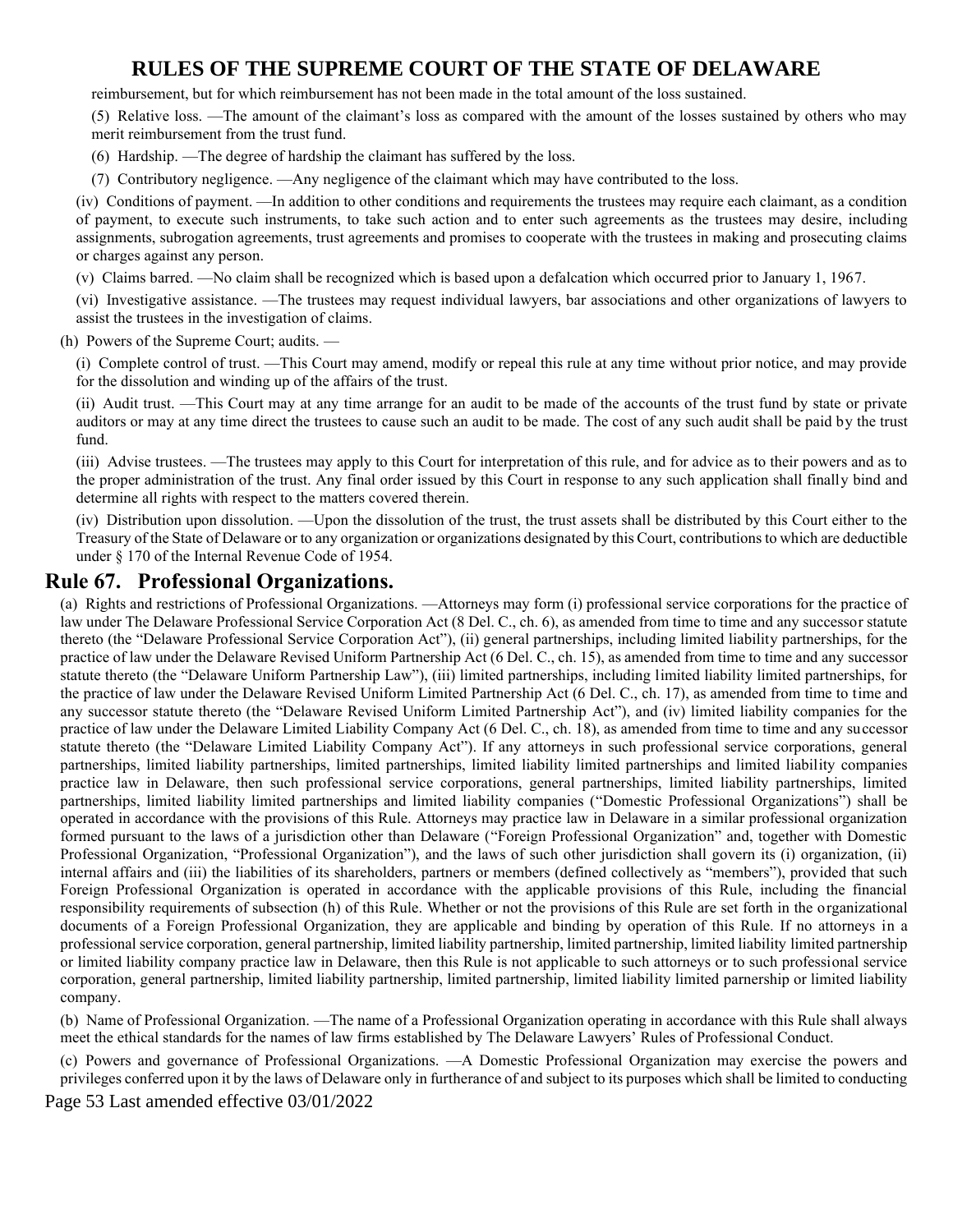the practice of law as permitted by The Delaware Lawyers' Rules of Professional Conduct and these rules. Except as expressly provided herein, Domestic Professional Organizations, including the liability of shareholders, partners and members for the debts and obligations of Domestic Professional Organizations, shall be subject to and governed by The Delaware Professional Service Corporation Act, the Delaware Uniform Partnership Law, the Delaware Revised Uniform Limited Partnership Act or the Delaware Limited Liability Company Act, as the case may be; provided, however, persons who do not meet the qualifications of Bar membership set forth in subsection (d) of this rule shall not exercise any authority whatsoever over professional matters.

(d) Bar membership. —All shareholders, partners and members of, and all attorneys employed by, a Professional Organization who practice law in Delaware shall be members of the Bar of this Court. All attorneys employed by a Foreign Professional Organization for the practice of law outside of Delaware, and all shareholders, partners or members of such a Foreign Professional Organization who are not members of the Bar of this Court, shall be admitted to practice in the highest court of a state other than Delaware or territory of the United States or the District of Columbia or licensed to practice law under the laws of another jurisdiction other than a state or territory of the United States or the District of Columbia.

(e) Successor ownership. —Upon the death, ineligibility, removal, withdrawal or resignation of a shareholder, partner or member of a Domestic Professional Organization, such person or the estate of such person shall dispose of all of his or her shares or interests in the Domestic Professional Organization forthwith, either to the Domestic Professional Organization or to any person having the qualifications described in subsection (d).

(f) Filing requirements. —If not already filed, a Professional Organization shall file with the Clerk of the Court within 30 days of the date this Rule becomes applicable to such Professional Organization a certified copy of the original certificate of incorporation, statement of qualification as a limited liability partnership or limited liability limited partnership, certificate of formation or similar document, as the case may be, and all amendments thereto and restatements or renewals thereof. After the initial filing of such organizational documents with the Clerk of the Court, the Professional Organization shall also file with the Clerk of the Court within 30 days of the date of their filing with the Secretary of State of the State of Delaware all amendments, restatements or renewals of such organizational documents. At the time of the initial filing of such organizational documents with the Clerk of the Court, the Professional Organization shall file with the Clerk of the Court a list of all shareholders, partners or members of and attorneys employed by the Professional Organization. At the time of the annual registration of members of the Bar pursuant to Rule 69, the Professional Organization shall file an updated list of shareholders, partners or members of and attorneys employed by the Professional Organization. A Professional Organization shall not be required to file an updated list of shareholders, partners or members of and attorneys employed by the Professional Organization at any time other than at the times specified in the immediately preceding two sentences. If a professional service corporation operating in accordance with this Rule files a certificate of dissolution with the Secretary of State of the State of Delaware, a certified copy of such certificate of dissolution shall be filed with the Clerk of the Court within 30 days of its effective date. If a limited liability partnership or limited liability limited partnership operating in accordance with this Rule files a statement of cancellation of statement of qualification with the Secretary of State of the State of Delaware, a certified copy of such statement of cancellation of statement of qualification shall be filed with the Clerk of the Court within 30 days of its effective date. If a limited partnership or limited liability company operating in accordance with this Rule files a certificate of cancellation with the Secretary of State of the State of Delaware, a certified copy of such certificate of cancellation shall be filed with the Clerk of the Court within 30 days of its effective date. If a Foreign Professional Organization files a similar document in the jurisdiction of its formation or organization, as the case may be, a certified copy thereof shall be filed with the Clerk of the Court within 30 days of its effective date.

(g) Standards of professional conduct for Professional Organizations, individual shareholders, partners and members and other attorneys. —A Professional Organization shall do nothing which, if done by an attorney employed by it, would violate the standards of professional conduct established for the attorney by the Court. A Professional Organization and its shareholders, partners or members and other attorneys employed by a Professional Organization who practice law in Delaware shall at all times comply with the standards of professional conduct established by The Delaware Lawyers' Rules of Professional Conduct and the provisions of these rules. Any attorney who practices law in Delaware and who, by act or omission undertaken on behalf of a Professional Organization, causes the Professional Organization to act or fail to act in any way that violates the standards or rules of this Court shall subject to disciplinary action.

(h) Financial responsibility. —

(i) Individual liability. —Each shareholder, partner or member of a Professional Organization shall be liable to the extent provided by law for his or her own negligence, wrongful acts or misconduct in rendering legal services ("Acts").

(ii) Joint and several liability. —Each shareholder, partner or member of a Professional Organization shall be jointly and severally liable for any liability of the Professional Organization based upon a claim arising from Acts by shareholders, partners or members of and other persons employed or otherwise retained by the Professional Organization in the rendering of legal services while such person was a shareholder, partner or member of the Professional Organization, in an amount not to exceed the aggregate of both of the following:

(1) The per claim amount of adequate professional liability insurance applicable to the Professional Organization under clause (iv) of this subsection (h), but only to the extent that (1) the Professional Organization fails to have the professional liability insurance

Page 54 Last amended effective 03/01/2022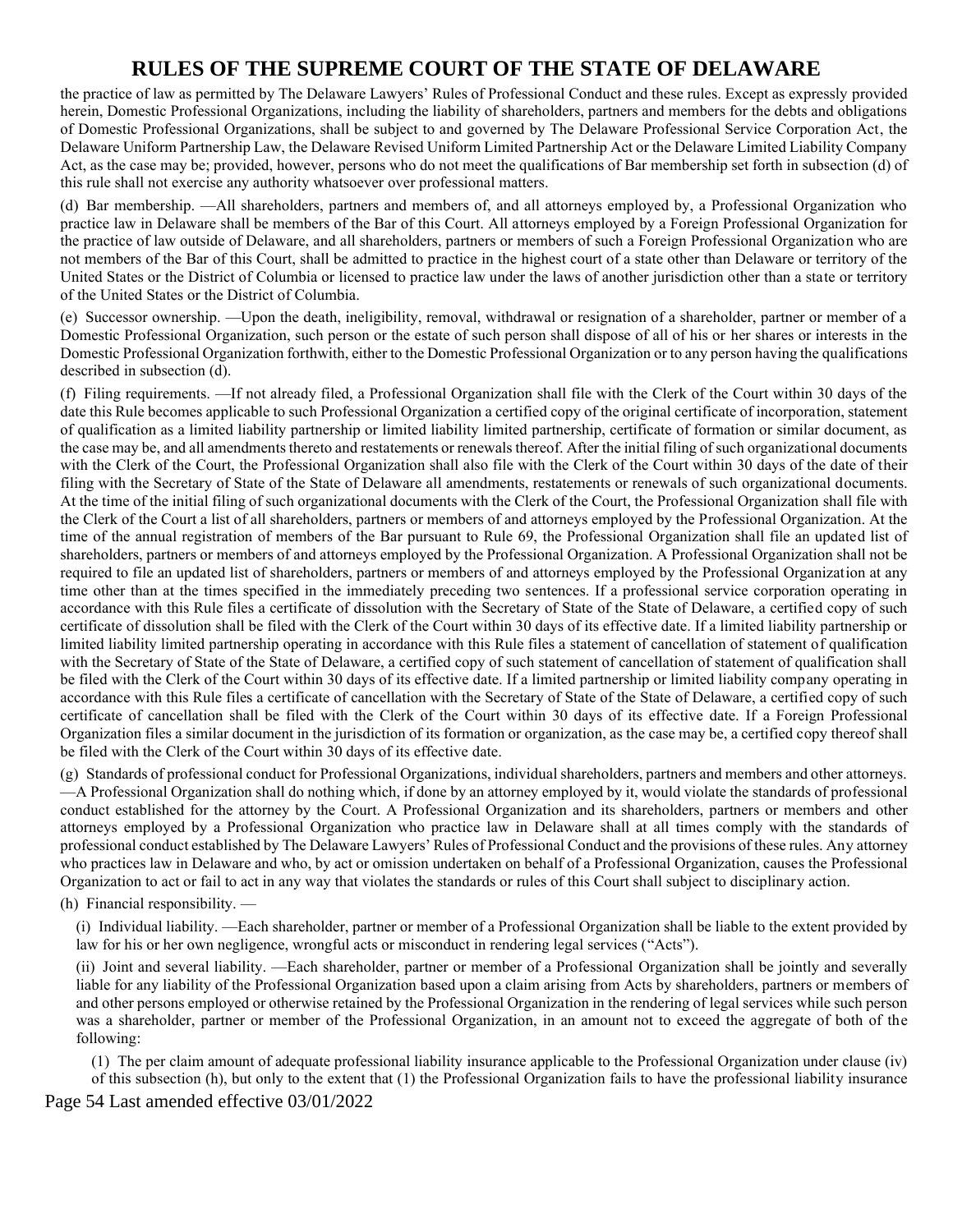or other form of adequate financial responsibility required by this Rule or (2) such claim was of a kind not covered by the professional liability insurance or other form of adequate financial responsibility; and

(2) The deductible or retention amount of the professional liability insurance applicable to the claim;

provided, however, that such liability in any one year shall be limited to the amount of insurance contemplated by clause  $(iv)(B)$  of this subsection (h). The joint and several liability of the shareholder, partner or member of the Professional Organization shall be reduced to the extent that the liability has been satisfied by the assets of the Professional Organization.

(iii) Limitation. —Notwithstanding the foregoing, if a Professional Organization maintains adequate professional liability insurance or other form of adequate financial responsibility for any liability arising from Acts by shareholders, partners or members of and attorneys and other persons employed or otherwise retained by the Professional Organization, the shareholders, partners or members of the Professional Organization shall not be responsible for any such liability, except as may be otherwise required by the laws establishing such Professional Organization, as provided in clause (i) of this subsection (h) and as provided in clause (ii)(A)(2) of this subsection (h) (subject to the proviso contained clause (ii) of this subsection (h)).

(iv) Professional liability insurance. —"Adequate professional liability insurance" means one or more policies of attorneys' professional liability insurance that insure the Professional Organization and that cover the Acts giving rise to such liability in the following amounts:

(1) subject to (B) below, coverage in an amount for each claim, in excess of any deductible or retention amount, of at least the greater of  $(x)$  \$1,000,000 or  $(y)$  the product obtained by multiplying \$100,000 by the number of attorneys practicing law in Delaware with the Professional Organization, but, in any event,

(2) the maximum coverage in an amount for all claims during the policy year, in excess of any deductible or retention amount, need not exceed the greater of (x) \$2,000,000 or (y) the product obtained by multiplying \$200,000 by the number of attorneys practicing law in Delaware with the Professional Organization.

(v) Security other than insurance. —"Other form of adequate financial responsibility" means funds, in an amount not less than the amount of professional liability insurance applicable to a Professional Organization under clause (iv) of this subsection (h) for all claims during the calendar year, available to satisfy any liability of the Professional Organization arising from Acts by shareholders, partners or members of or attorneys employed or other persons employed or otherwise retained by the Professional Organization. The funds shall be available in the form of a deposit in trust in a Delaware trust company of cash, bank certificate of deposit or United States Treasury obligation, a bank letter of credit or a surety or insurance company bond.

(vi) Insurance or financial responsibility. —

(1) If, in any proceeding, compliance by a Professional Organization with the requirements of clauses (iv) or (v) of this subsection (h) is disputed, (1) that issue shall be determined by the court, and (2) the burden of proof of compliance shall be on the person who claims the limitation of liability of this Rule.

(2) If a Professional Organization is in compliance with the requirements of clauses (iv) or (v) of this subsection (h), the requirements of clauses (iv) or (v) of this subsection (h) shall not be admissible or in any way be made known to a jury in determining an issue of liability for an extent of the debt or obligation or damages in question.

(3) Notwithstanding the pendency of other claims against a Professional Organization, the Professional Organization is in compliance with subsection (h) if:

(I) At the time a claim arising out of the kind of negligence, wrongful acts or misconduct for which liability is limited by this subsection (h) is asserted through service of a complaint or comparable pleading in a judicial or administrative proceeding, the Professional Organization has in effect insurance, in the amount set forth in clause (iv) of this subsection (h) that is applicable to (A) claims made as of the date such claim is asserted or (B) events occurring on the date of the conduct giving rise to such claim; or

(II) Within 30 days after the day such a claim is asserted as described in (1) above, the Professional Organization has designated and segregated funds in the amount set forth in clause (v) of this subsection (h).

(4) Notwithstanding any other provision of this Rule, if a Professional Organization is otherwise in compliance with the terms of this subsection (h) at the time that a bankruptcy or other insolvency proceeding is commenced with respect to the Professional Organization, it shall be deemed to be in compliance with subsection (h) during the pendency of the proceeding. A Professional Organization which has been the subject of such a proceeding and which conducts business after the proceeding has ended must thereafter comply with clauses (iv) or (v) of this subsection (h) in order to thereafter obtain the limitations on liability afforded by this Rule.

(i) No effects on rights, duties and privileges. —Except as expressly provided herein, nothing in this rule shall be deemed to modify or in any manner change the law relative to rights, privileges and duties of attorneys or clients or the law applicable to the professional relationship.

Page 55 Last amended effective 03/01/2022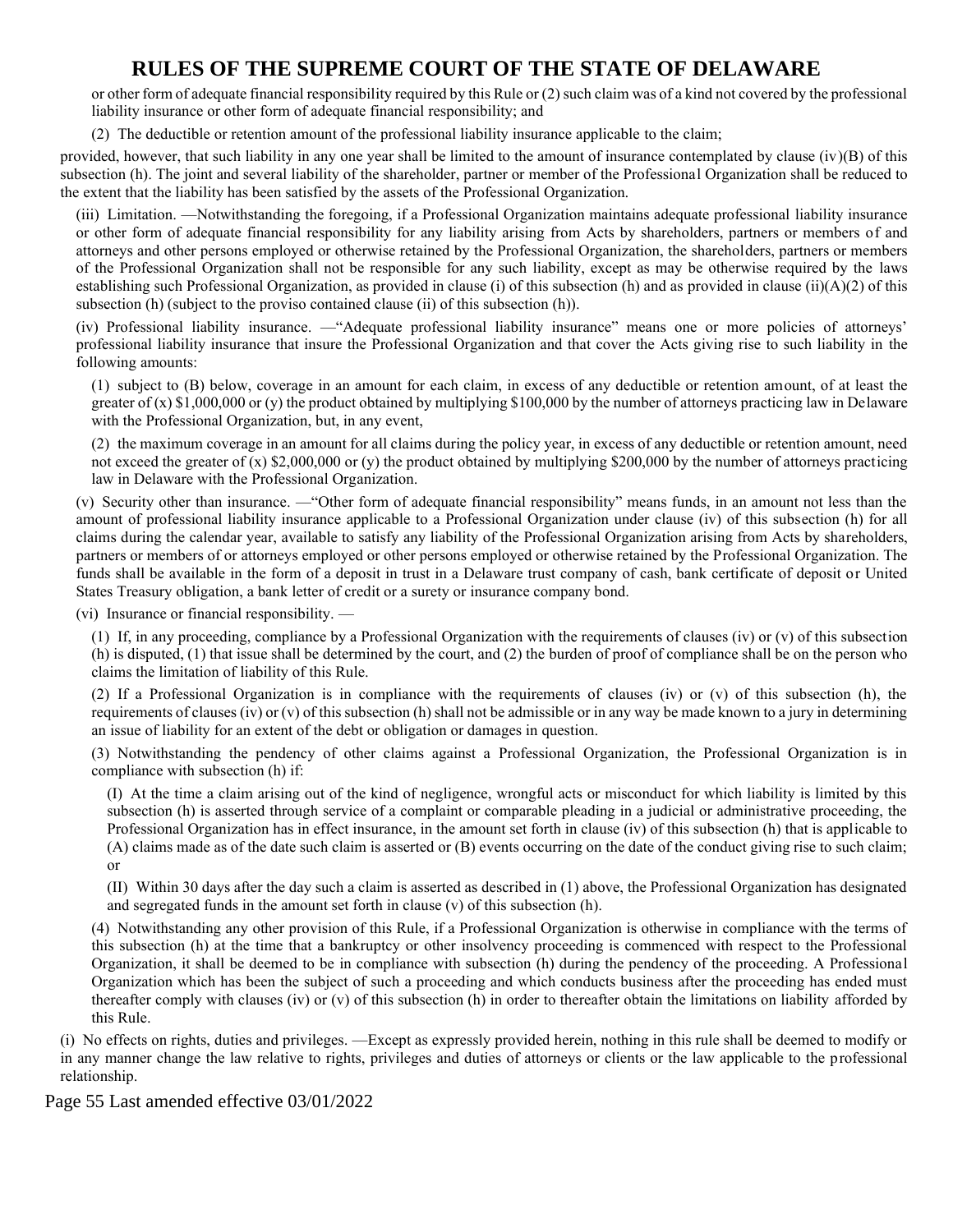### **Rule 68. Appointment of counsel for State officers and employees.**

(a) Petitions for appointment. —A public officer or employee of the State named as a defendant in a civil or criminal action brought in a court of the State of Delaware or in the United States District Court for the District of Delaware for acts arising out of the public officer's or employee's employment by the State may petition for appointment of counsel; provided, however, that a complaint filed in the Court on the Judiciary shall not be deemed a "civil or criminal action brought in a court of the State of Delaware" unless and until the Chief Justice shall have referred the complaint to a Panel for review and investigation.

(b) Filing of petitions. —

(1) State proceeding. —Except as provided in subparagraph (2), a petition for appointment of counsel shall be made to the court in which the action against a public officer or employee is originally brought.

(2) Federal proceeding. —Where a public officer or employee is defendant in an action brought in the United States District Court for the District of Delaware, the petitioner may petition that Court for appointment of counsel. That Court may refer said petition to the President Judge of the Superior Court for appropriate action in accordance with applicable state law.

(3) Service. —A copy of the petition for appointment of counsel shall be served by the petitioner upon the Department of Justice.  $(c)$  Time. —

(1) Filing of petition. —Petitions shall be filed within 10 days after service of the complaint and summons, cross-claim or counterclaim in a civil action, or arrest or service of summons in a criminal action, unless otherwise enlarged by the court for good cause shown.

(2) Actions in State courts. —A court receiving a petition for representation in an action in a court of the State shall promptly rule on it. The time required for a court to rule on a petition for representation shall be excluded from the time for filing of responsive pleadings, motions, or arraignment.

(3) Actions in federal court. —A court receiving a petition for representation in an action in a court of the United States pursuant to (b)(2) above shall rule on the petition as promptly as possible.

(d) Hearings. —A court in which a petition has been filed, on motion of the petitioner, the Department of Justice or the public defender, or at the court's own initiative, may order the record supplemented at a hearing or otherwise.

(e) Costs and attorneys' fees. —

(1) Fees. —Private counsel appointed under this rule shall be compensated for their services at a rate which is ordinary and usual in comparable cases in this jurisdiction and which is in accord with the applicable principles of Rule 1.5 of the Delaware Lawyers' Rules of Professional Conduct. Whenever appointed counsel prosecutes compulsory or permissive counterclaims or cross-claims, counsel shall obtain the express consent of counsel's client to do so and said counsel shall apportion counsel's fees for such counterclaims or cross-claims. The public officer or employee whom said counsel represents shall be responsible for such apportioned fees and expenses unless the appointing court, for good cause shown, shall otherwise order.

(2) Costs. —Private counsel appointed under this rule shall be reimbursed for costs incurred in representing a state officer or employee at a rate which is ordinary and usual in comparable cases in the jurisdiction. Such counsel, however, shall petition the appointing court in advance for authorization to incur costs or charges for transcripts, interpreters, investigators, expert witnesses and for other costs of extraordinary amount or for unusual services connected with the litigation.

(3) Payment. —Private counsel entitled to compensation or reimbursement under this rule shall apply to the appointing court for payment at the conclusion of the litigation except, upon a showing of sufficient need, the application may be made at any time during the pendency of the litigation. The Superior Court may consult with the presiding judge in cases encompassed by (b)(2) above.

(f) Conflict of interest. —Whenever the Department of Justice certifies to the appointing court that a conflict of interest exists, or may exist because of the appointment of a Department of Justice attorney, as a result of any statute or disciplinary rule under the Delaware Lawyers' Rules of Professional Conduct, the court may appoint an attorney from the private bar, if the court is satisfied that such conflict exists or may exist.

## **Rule 69. Categories of Bar membership and annual registration.**

(a) Categories of membership. —There shall be five categories of members of the Bar of this Court: (i) active, (ii) inactive, (iii) judicial, (iv) retired, and (v) emeritus.

(b) Registration and assessments. —

(i) On or before March 1, all active, inactive and emeritus members, including newly admitted members who were admitted before February 1 of each year, are required to file a registration statement and pay a fee as set by the Delaware Supreme Court. A reminder notice will be sent by email before the registration period. Every attorney must update their attorney profile with all current contact information including email address. If an attorney has not received the reminder notice by the first week in January, please contact the Clerk's office immediately. Late fees will apply to late payments regardless of lack of notice from the Clerk's office.

Page 56 Last amended effective 03/01/2022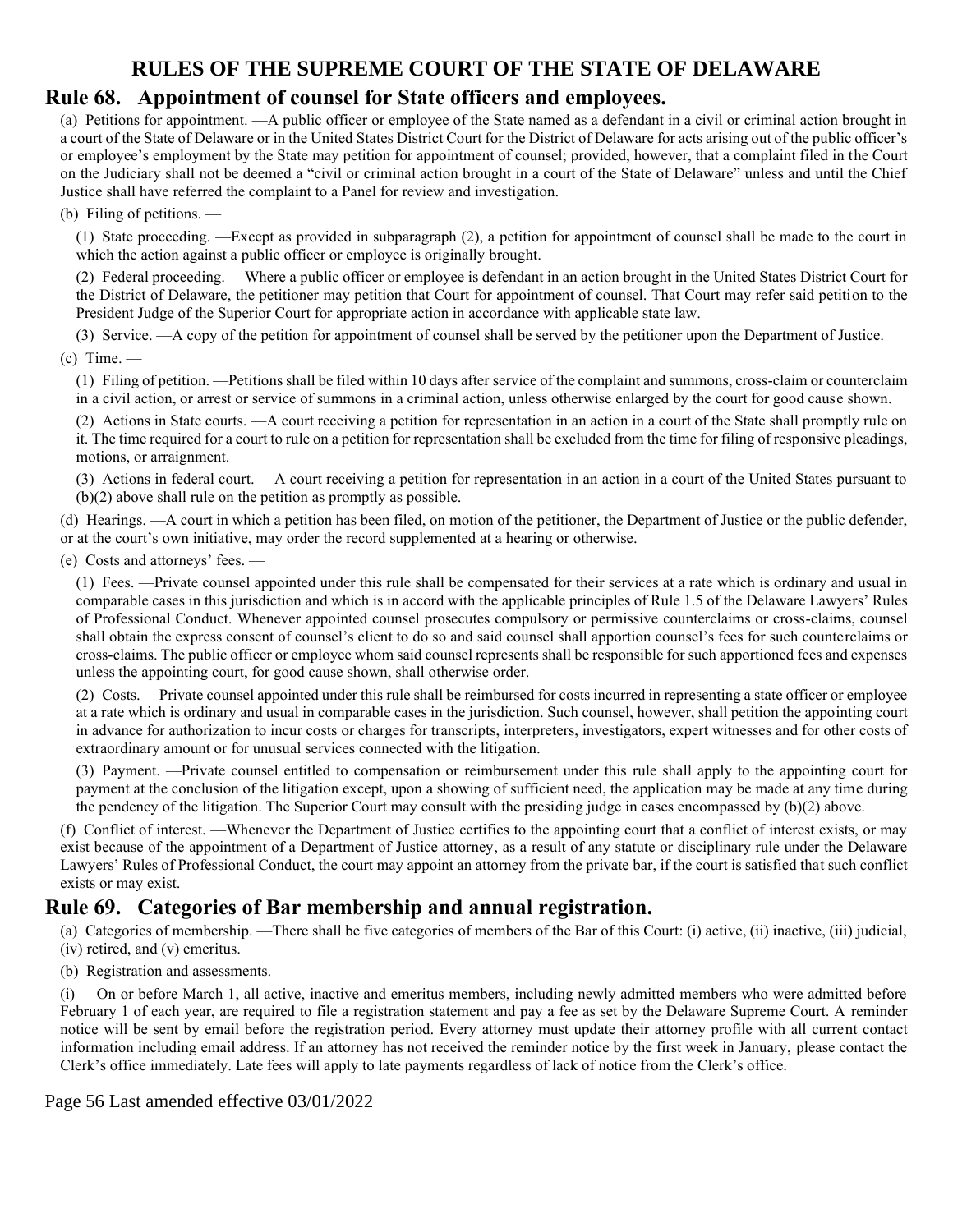(ii) Active assessment. — Active members shall pay a registration assessment as determined by the Delaware Supreme Court and shall pay such assessments as shall be made under Supreme Court Rule 66(e), Supreme Court Rule 64(g), Delaware Rules for Mandatory Continuing Legal Education Rule 3(E)(6) and Supreme Court Rule 74.

(iii) Inactive assessment. — Inactive members shall pay an annual registration assessment and an annual application assessment as determined by the Delaware Supreme Court but shall pay no other assessments.

(c) Active members. —All members of the Bar who are not inactive, judicial, retired or emeritus members are active members.

#### (d) Inactive members. —

(i) *Application*. —A member of the Bar who is not engaged in the practice of law in Delaware or who limits that member's practice of law in Delaware to uncompensated services to clients of one or more of Delaware Volunteer Legal Services, Inc., Community Legal Aid Society, Inc., the Non-profit Pro Bono Committee of the Delaware State Bar Association, the United States District Court for the District of Delaware's Federal Civil Panel, Delaware Council on Crime and Justice, Inc., the Office of Child Advocate, the Office of the Public Defender, the Department of Justice, and the United States Attorney's Office may, upon application to the Clerk of the Court, become an inactive member. Upon compliance with paragraph (b)(ii) of this Rule and Rule 4(F) of the Delaware Rules for Mandatory Continuing Legal Education, an inactive member may become an active member.

(ii) *Assessment exemption*. —Whenever a member is classified as inactive, the Clerk of the Court shall notify the Lawyers' Fund for Client Protection, the Office of Disciplinary Counsel, and the Commission on Mandatory Continuing Legal Education and that member shall be exempt automatically from the assessments described in Rule 64(g), Rule 66(e), Delaware Rules for Mandatory Continuing Legal Education Rule 3(E)(6)) and Supreme Court Rule 74.

(e) Judicial members. —Judicial members are those judges, commissioners, and masters who are disqualified from the practice of law and those retired judges who do not practice law.

(f) Retired members. —

(i) Limitations and duties. —A member of the Bar who is not engaged in the practice of law in Delaware may, upon application to the Clerk of the Court, be granted a certificate of retirement and, so long as the member does not practice law in Delaware other than as provided herein, shall not thereafter be required to comply with this Rule. A retired member may not become an active or inactive member without (1) demonstrating, to the Court's satisfaction, the moral qualifications, competency and learning in the law required for admission to practice and (2) compliance with subsection (b) of this Rule. The Court may refer any retired member seeking to resume active status to the Board of Bar Examiners for determination of suitability to resume active status. Retired members may engage in uncompensated services to clients of one or more of Delaware Volunteer Legal Services, Inc., Community Legal Aid Society, Inc., the Non-profit Pro Bono Committee of the Delaware State Bar Association, the United States District Court for the District of Delaware's Federal Civil Panel, Delaware Council on Crime and Justice, Inc., the Office of the Child Advocate, the Office of the Public Defender, the Department of Justice and the United States Attorney's Office.

(ii) Exemption from assessment. —Whenever a certificate of retirement is issued, the Clerk of the Court shall notify the Lawyers' Fund for Client Protection, the Office of Disciplinary Counsel, and the Commission on Mandatory Continuing Legal Education. A retired member shall be exempt from the assessments set forth in Rule  $64(g)$ , Rule  $66(e)$  and Delaware Rules for Mandatory Continuing Legal Education Rule 3(E)(6).

(g) Emeritus members. —

(i) An emeritus member shall be at least sixty-five (65) years of age, unless waiver thereof is granted by the Supreme Court.

(ii) A Delaware attorney applying to the Court for emeritus member status must be in good standing at the time of the application for emeritus member status.

(iii) An active attorney must apply to the Court in writing for emeritus member status.

(iv) Except for special assignments pursuant to Court order, emeritus members may represent only non-profit entities, including, inter alia, Internal Revenue Code § 501(c)(3) entities, religious organizations, educational and governmental institutions as well as clients that inactive members of the Bar may represent pursuant to the existing Rules of the Supreme Court. Emeritus members may not represent individuals, whether for compensation or not, except as permitted by this subsection.

(v) Except for compensation as ordered by the Court, emeritus members may not seek or receive compensation or reimbursement of any kind of legal services, although they may be reimbursed for documented out-of-pocket expenses in connection with permitted legal services.

(vi) Emeritus members are exempt from fees and assessments, except for the Supreme Court's registration fee.

(vii) Emeritus members are under no obligation to fulfill any CLE requirements, but will be required to comply with Rule 4(F) of the Delaware Rules for Mandatory Continuing Legal Education, should such emeritus member apply again to become an active member. (viii) Emeritus members shall use their best efforts to cause Martindale Hubbell and other legal lists to state that such attorney is an

Page 57 Last amended effective 03/01/2022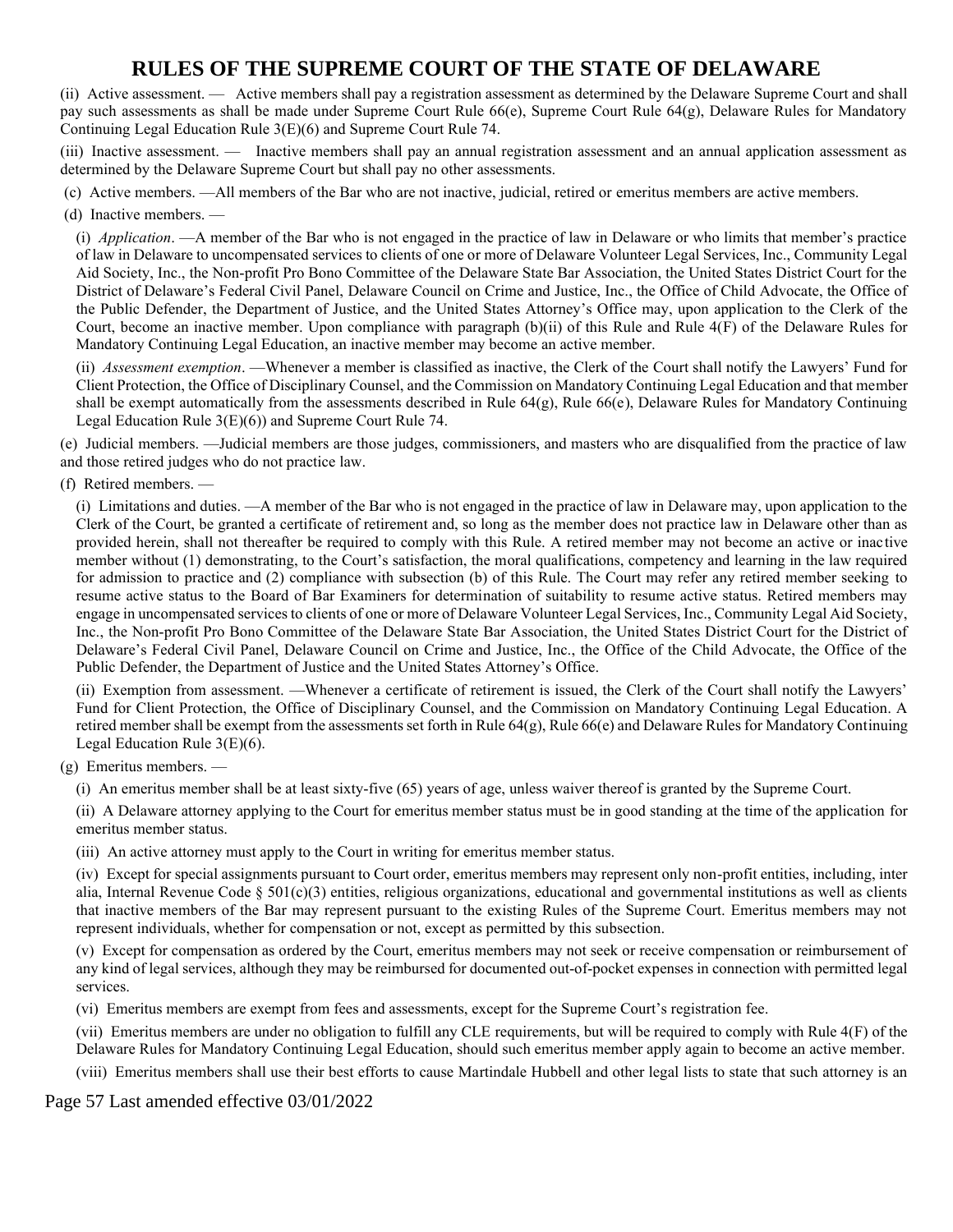emeritus member of the Delaware Bar with the term "emeritus member" being expressly defined on all legal lists and legal stationery as a licensed Delaware attorney whose practice is limited to representing charitable and non-profit organizations without compensation, except where compensation is ordered by the Court.

(ix) The Delaware Supreme Court may, at any time, upon notice to an emeritus member and an opportunity to be heard, cause the status of the emeritus member to be changed, by Order, to inactive member.

(h) Continuing obligation to notify the Clerk of the Court of changes. —Each active and inactive member of the Bar is required to notify the Clerk of the Court in writing within 30 days of any change in the information provided in the member's most recent registration statement.

(i) Certain duties of the Clerk of the Court. —The Clerk of the Court shall: (i) deposit forthwith all assessments received in a special account maintained, regulated and audited by the State for that purpose; (ii) mail to each member of the Bar who files a registration statement and pays the assessments, a registration card, in a form approved by the Court, certifying that such member is in good standing either as an active or inactive member of the Bar; and (iii) distribute funds from such special account: (1) to pay the necessary expenses incurred by the Court in administering this Rule and (2) for such other purposes related to the regulation of the practice of law as the Court shall direct.

(j) Late Fees; Administrative Suspension of Membership. Failure to file the registration statement and pay the registration fee by March 1 will result in a \$150.00 non-waivable late fee. Failure to file the registration statement and pay all fees, including late fees, by April 1 will result in an additional \$200.00 non-waivable late fee. If by April 15 the registration statement has not been filed with the Court and the registration fee and all late fees have not been paid, the attorney is deemed administratively suspended from the practice of law. The Clerk of the Court shall issue a notice of administrative suspension by certified mail at the last known address of record to each member of the Bar who has failed to comply with this Rule. A lawyer who has been administratively suspended for failure to file a registration statement or nonpayment of fees can be retroactively reinstated as a member of the Bar by filing a registration statement and paying the registration fee plus all accumulated late fees on or before July 1. Any lawyer who fails to seek reinstatement by July 1 shall be required to petition for reinstatement under Rule 22 of the Delaware Lawyers' Rules of Disciplinary Procedure.

(k) Resignation. —Upon acceptance of the resignation by the Court, a member who resigns shall no longer be a member of the Bar.

### **Rule 70. Mandatory continuing legal education.**

The Rules for Mandatory Continuing Legal Education promulgated by Order of this Court dated December 30, 1986, and effective January 1, 1987, shall govern the conduct of the members of the Bar of this State and members of the Judiciary.

### **Rule 71. Admission pro hac vice.**

(a) Application. —Attorneys who are not members of the Delaware Bar or inactive members of the Delaware Bar may be admitted pro hac vice in the discretion of the Court and such admission shall be made only upon written motion substantially in compliance with Official Form O by a [an] active member of the Delaware Bar ("Delaware Counsel"). Application for admission pro hac vice must be made separately before each Court in which admission is sought. The admission of an attorney pro hac vice shall not relieve the moving attorney from responsibility to comply with any Rule or order of the Court.

(b) Certification. —Any attorney seeking admission pro hac vice shall certify the following in a statement attached to the motion:

(i) Good standing. —That the attorney is a member in good standing of the Bar of another state;

(ii) Professional conduct and principles. —That the attorney shall be bound by the Delaware Lawyers' Rules of Professional Conduct and has reviewed the Principles of Professionalism for Delaware Lawyers:

#### PRINCIPLES OF PROFESSIONALISM FOR DELAWARE LAWYERS

The Delaware State Bar Association and the Delaware Supreme Court have jointly adopted the Principles of Professionalism for Delaware Lawyers for the guidance of Delaware lawyers, effective November 1, 2003. These Principles replace and supersede the Statement of Principles of Lawyer Conduct adopted by the Delaware State Bar Association on November 15, 1991. They are not intended, nor should they be construed, as establishing any minimum standards of professional care or competence, or as altering a lawyer's responsibilities under the Delaware Lawyers' Rules of Professional Conduct. These Principles shall not be used as a basis for litigation, lawyer discipline or sanctions. The purpose of adopting the Principles is to promote and foster the ideals of professional courtesy, civility, conduct and cooperation. These Principles are fundamental to the functioning of our system of justice and public confidence in that system.

#### PRINCIPLES

Page 58 Last amended effective 03/01/2022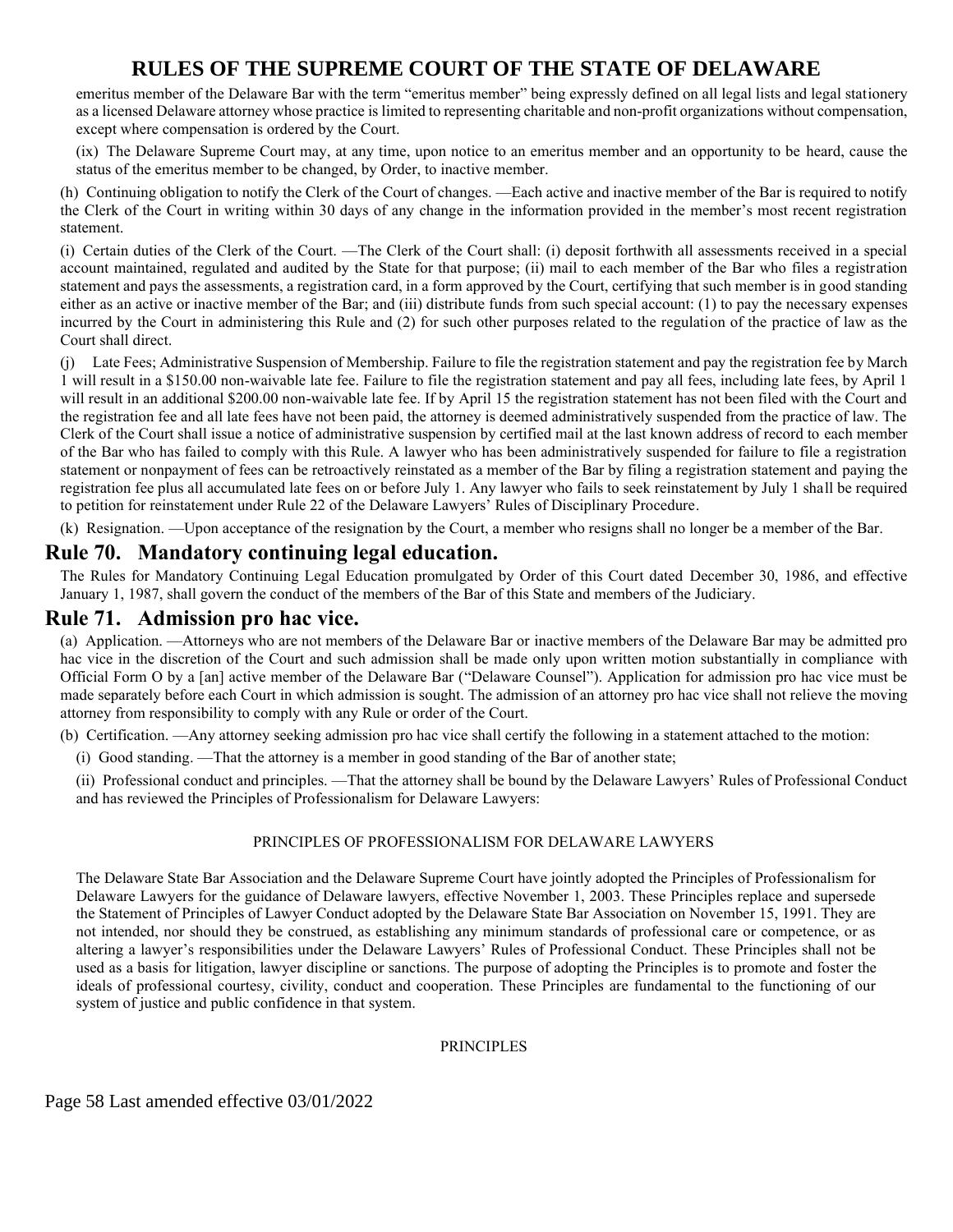A. In general. A lawyer should develop and maintain the qualities of integrity, compassion, learning, civility, diligence and public service that mark the most admired members of our profession. A lawyer should provide an example to the community in these qualities and should not be satisfied with minimal compliance with the mandatory rules governing professional conduct. These qualities apply both to office practice and to litigation. A lawyer should be mindful of the need to protect the standing of the legal profession in the view of the public and should bring these Principles to the attention of other lawyers when appropriate.

1. Integrity. Personal integrity is the most important quality in a lawyer. A lawyer's integrity requires personal conduct that does not impair the rendering of professional service of the highest skill and ability; acting with candor; preserving confidences; treating others with respect; and acting with conviction and courage in advocating a lawful cause. Candor requires both the expression of the truth and the refusal to mislead others in speech and demeanor.

2. Compassion. Compassion requires respect for the personal dignity of all persons. In that connection, a lawyer should treat all persons, including adverse lawyers and parties, fairly and equitably and refrain from acting upon or manifesting racial, gender or other bias or prejudice toward any participant in the legal process.

3. Learning. A lawyer's commitment to learning involves academic study in the law followed by continual individual research and investigation in those fields in which the lawyer offers legal services to the public.

4. Civility. Professional civility is conduct that shows respect not only for the courts and colleagues, but also for all people encountered in practice. Respect requires promptness in meeting appointments, consideration of the schedules and commitments of others, adherence to commitments whether made orally or in writing, promptness in returning telephone calls and responding to communications, and avoidance of verbal intemperance and personal attacks. A lawyer should not communicate with a Court\*concerning pending or prospective litigation without reasonable notice whenever possible to all affected parties. Respect for the Court requires careful preparation of matters to be presented; clear, succinct, and candid oral and written communications; acceptance of rulings of the Court, subject to appropriate review; emotional self-control; the absence of scorn and superiority in words or demeanor; observance of local practice and custom as to the manner of addressing the Court; and appropriate dress in all Court proceedings. A lawyer should represent a client with vigor, dedication and commitment. Such representation, however, does not justify conduct that unnecessarily delays matters, or is abusive, rude or disrespectful. A lawyer should recognize that such conduct may be detrimental to a client's interests and contrary to the administration of justice.

\*As used in these Principles, "Court" includes not only state and federal courts, but also other tribunals performing an adjudicatory function including administrative hearing panels and boards as well as arbitration tribunals.

5. Diligence. A lawyer should expend the time, effort, and energy required to master the facts and law presented by each professional task.

6. Public service. A lawyer should assist and substantially participate in civic, educational and charitable organizations. A lawyer should render substantial professional services on a charitable, or pro bono publico, basis on behalf of those persons who cannot afford adequate legal assistance.

B. Conduct of Litigation. In dealing with opposing counsel, adverse parties, judges, court personnel and other participants in the legal process, a lawyer should strive to make our system of justice work fairly and efficiently. A lawyer should avoid conduct that undermines the judicial system or the public's confidence in it, as a truth-seeking process for resolving disputes in a rational, amicable and efficient way.

1. Responsible choice of forum. Before choosing a forum, a lawyer should review with the client all alternatives, including alternate methods of dispute resolution. A lawyer should not file or defend a suit or an administrative proceeding without as thorough a review of the facts and the law as is required to form a conviction that the complaint or response has merit.

2. Pre-trial proceedings. A lawyer should use pre-trial procedures, including discovery, solely to develop a case for settlement or trial and not to harass an opponent or delay a case. Whenever possible, stipulations and agreements should be made between counsel to reduce both the cost and the use of judicial time. Interrogatories and requests for documents should be carefully crafted to demand only relevant matter, and responses should be timely, candid and not evasive. Good faith efforts should be made to resolve by agreement objections to matters contained in pleadings, discovery requests and objections.

A lawyer should endeavor to schedule pre-trial procedures so as to accommodate the schedules of all parties and attorneys involved. Agreements for reasonable extensions of time should not be withheld arbitrarily.

Only those depositions necessary to develop or preserve the facts should be taken. Questions and objections at deposition should be restricted to conduct appropriate in the presence of a judge.

3. Communications with the Court or Tribunal. A lawyer should speak and write respectfully in all communications with the Court. All papers filed in a proceeding should be as succinct as the complexity of the matter will allow. A lawyer should avoid ex parte communications with the Court on pending matters, except when permitted by law. Unless specifically authorized by law, a lawyer should not submit papers to the Court without serving copies of all papers upon opposing counsel in such a manner that

Page 59 Last amended effective 03/01/2022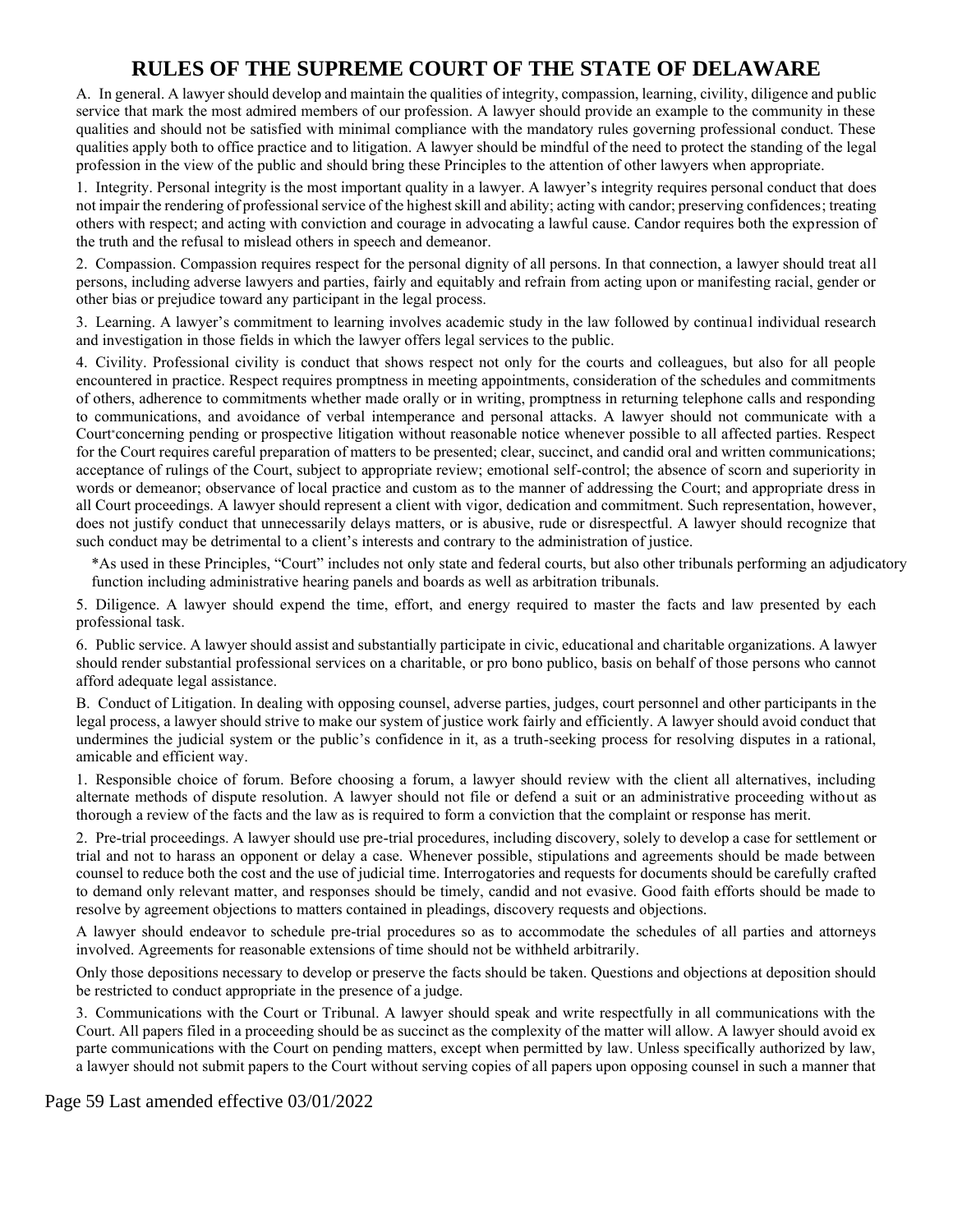opposing counsel will receive them before or contemporaneously with the submission to the Court.

4. Settlement. A lawyer should constantly evaluate the strength of a client's legal position and keep the client advised. A lawyer should seek to settle any matter at any time that such course of action is determined to be consistent with the client's best interest after considering the anticipated cost of continuing the proceeding and the lawyer's good faith evaluation of the likely result.

5. Appeal. A lawyer should take an appeal only if the lawyer believes in good faith that the Court has committed error, or an appeal is otherwise required.

C. Out of state associate counsel. Before moving the admission of a lawyer from another jurisdiction, a Delaware lawyer should make such inquiry as required to determine that the lawyer to be admitted is reputable and competent, should furnish the candidate for admission with a copy [of] these Principles and ensure that the candidate for admission agrees to abide by these Principles.

(iii) Compliance with Rules. —That the attorney and all attorneys of the attorney's firm who directly or indirectly provide services to the party or cause at issue shall be bound by all Rules of the Court;

(iv) Consent to service. —That the attorney has consented to the appointment of the Clerk of the Supreme Court as agent upon whom service of process may be made for all actions, including disciplinary actions, that may arise out of the practice of law under this Rule and any activities related thereto;

(v) Prior appearances. —The number of actions in any court of record of Delaware in which the attorney has appeared in the preceding 12 months;

(vi) Assessment. —That a payment for the pro hac vice admission assessment determined by the Delaware Supreme Court is attached to be deposited in the registration fund of the Delaware Supreme Court for the purpose of the governance of the Bar and the administration of justice and to be distributed pursuant to approval of a majority of the members of the Supreme Court. The pro hac vice admission assessment shall be \$375 in the calendar year 2015, \$400 in calendar year 2016, and thereafter increased annually by the rate of inflation as determined by the Delaware Supreme Court. If the case in which the pro hac vice admission continues into a subsequent year after the year of admission, such assessment shall be deemed an annual assessment to be renewed and be payable on February 1 of each subsequent year and be deemed delinquent if not paid by March 1 of each subsequent year. A notice that a pro hac vice admission may be subject to renewal shall be mailed to Delaware counsel by this Court. It shall be the duty of Delaware counsel to complete the notice stating whether the case in which the pro hac vice admission was granted remains open and to supervise the remittance of the renewal assessment if the case in which the who fails to file the pro hac vice renewal notice with or without assessment as appropriate by March 1 of each year shall pay a \$50.00 late filing assessment.

(vii) Disciplinary proceedings. —Whether the applying attorney has been disbarred or suspended or is the object of pending disciplinary proceedings in any jurisdiction where the applying attorney has been admitted generally, pro hac vice, or in any other way; and

(viii) Other jurisdictions. —The identification of all states or other jurisdictions in which the applying attorney has at any time been admitted generally.

(c) Delaware Counsel's duties. —Delaware Counsel for any party shall appear in the action in which the motion for admission pro hac vice is filed and shall sign or receive service of all notices, orders, pleadings or other papers filed in the action, and shall attend all proceedings before the Court, Clerk of the Court, or other officers of the Court, unless excused by the Court. Attendance of Delaware Counsel at depositions shall not be required unless ordered by the Court.

(d) Withdrawal. —Withdrawal of attorneys admitted pro hac vice shall be governed by the provisions of Rule 12(b). The Court may revoke a pro hac vice admission sua sponte, or upon the motion of a party, if it determines, after a hearing or other meaningful opportunity to respond, the continued admission pro hac vice to be inappropriate or inadvisable.

(e) Filing. —The motion and certificate described in subsections (a) and (b) of this Rule shall be filed as soon as reasonably possible, and they shall be filed no later than the date of the 1st appearance of the attorney who seeks admission pro hac vice before the Court or the Clerk of the Court in the matter for which admission is sought.

(f) Action by Court. —In exercising its discretion in ruling on a motion for admission pro hac vice, the Court shall also consider whether, in light of the nature and extent of the practice in the State of Delaware of the attorney seeking admission, that attorney is, in effect, practicing as a Delaware Counsel without complying with the Delaware requirements for admission to the Bar. In its consideration of this aspect of the motion, the Court may weigh the number of other admissions to practice sought and/or obtained by this attorney from Delaware courts, the question of whether or not the attorney in fact maintains an office in Delaware although the attorney is not admitted to practice in Delaware courts, and other relevant facts.

(g) Delaware Counsel's certification. —The Delaware Counsel filing a motion pro hac vice for the admission of an attorney not a member of the Delaware Bar shall certify that the Delaware attorney finds the applicant to be a reputable and competent attorney, and is in a position to recommend the applicant's admission.

(h) Copy of signed motion to be filed with Court. —The judge who signed the motion shall file with this Court a signed copy of the

Page 60 Last amended effective 03/01/2022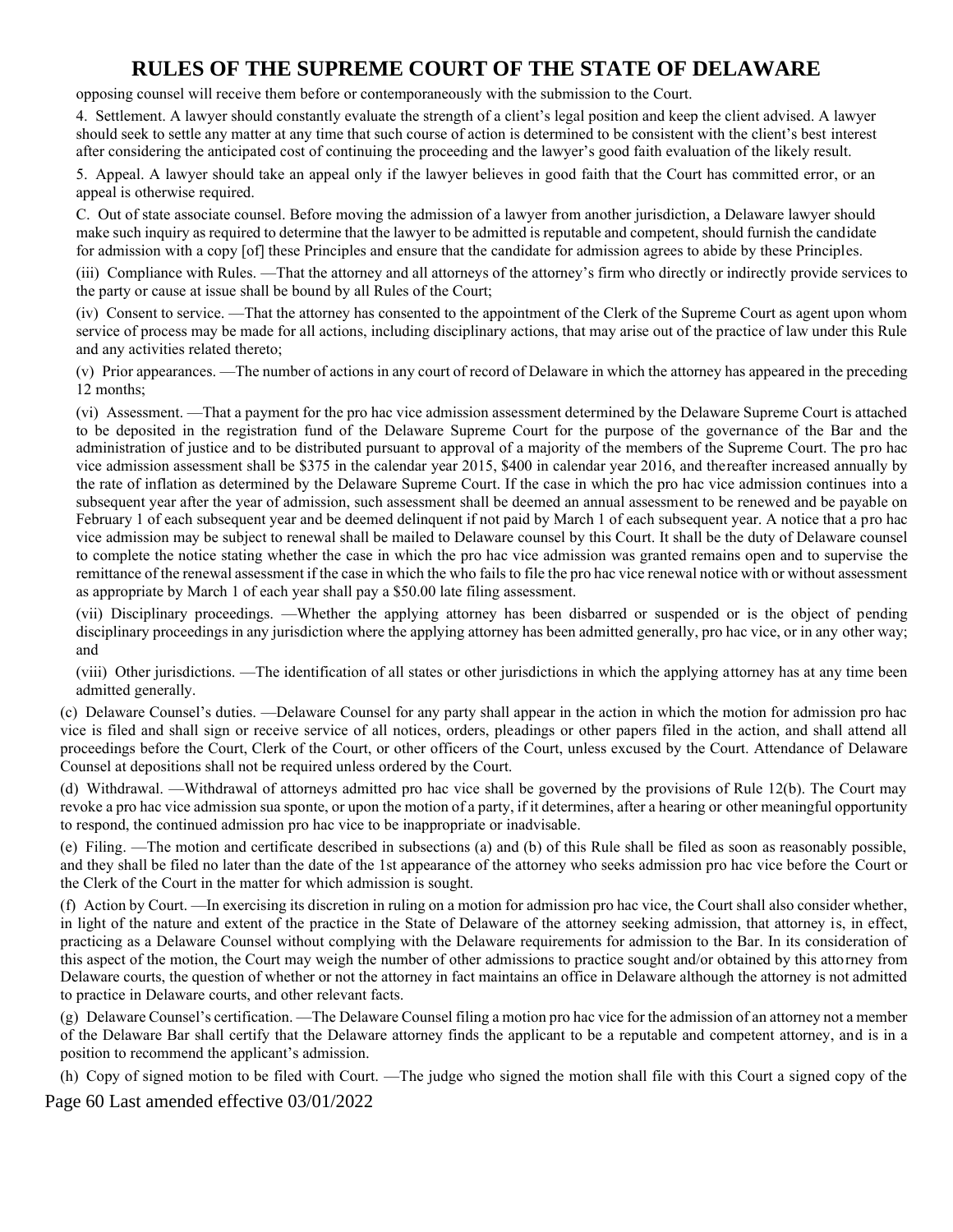entire Disciplinary Counsel. Disciplinary counsel shall be responsible for contacting Delaware counsel if the information contained in said copy is incomplete for the purposes of this rule.

(i) Admission of foreign lawyer. —

(1) A foreign lawyer is a person admitted in a non-United States jurisdiction and who is a member of a recognized legal profession in that jurisdiction, the members of which are admitted to practice as lawyers or counselors at law or the equivalent and are subject to effective regulation and discipline by a duly constituted professional body or a public authority, and who is not disbarred, suspended, or the equivalent thereof from practice in any jurisdiction.

(2) A court or agency of this State may, in its discretion, admit a foreign lawyer in a particular proceeding pending before such court or agency to appear pro hac vice in a defined role as a lawyer, advisor or consultant in that proceeding with an in-state lawyer, provided that the in-state lawyer is responsible to the client, responsible for the conduct of the proceeding, responsible for independently advising the client on the substantive law of a United States jurisdiction and procedural issues in the proceeding, and for advising the client whether the in-state lawyer's judgment differs from that of the foreign lawyer. See subsection (4).

(3) In addition to the factors listed in this Rule, a court or agency in ruling on an application to admit a foreign lawyer pro hac vice, as a lawyer, advisor, or consultant shall weigh factors, including:

- (a) the legal training and experience of the foreign lawyer including in matters similar to the matter before the court or agency;
- (b) the extent to which the matter will include the application of:
	- 1. the law of the jurisdiction in which the foreign lawyer is admitted; or
	- 2. international law or other law with which the foreign lawyer has a demonstrated expertise.
- (c) the foreign lawyer's familiarity with the law of a United States jurisdiction applicable to the matter before the court or agency;

(d) the extent to which the foreign lawyer's relationship and familiarity with the client or with the facts and circumstances of the matter will facilitate the fair and efficient resolution of the matter;

(e) the foreign lawyer's English language ability; and

(f) the extent to which it is possible to define the scope of the foreign lawyer's authority, so as to facilitate its fair and efficient resolution, including by a limitation on the foreign lawyer's authority to advise the client on the law of a United States jurisdiction except in consultation with the in-state lawyer.

(4) The court or agency shall limit the activities of the foreign lawyer or require further action by the in-state lawyer, as appropriate in its discretion in light of subsection  $(i)(3)$ . It may, for example, require the in-state lawyer to sign all pleadings and other documents submitted to the court or to other parties, to be present at all depositions and conferences among counsel, or to attend all proceedings before the court or agency.

(5) If any documents submitted to the court, or referenced in any submission to the court, and which is not in English, the applicant shall submit an English translation and satisfactory proof of the accuracy of the translation. If any disciplinary proceeding is referenced in the motion as described in subsection  $(b)(vii)$ , a certified copy of any finding or order shall be attached to the motion; and if not in English, the applicant shall submit an English translation and satisfactory proof of the accuracy of the translation.

## **Rule 72. Admission pro hac vice before administrative agencies of this State.**

(a) Application. —Attorneys who are not members of the Delaware Bar may be admitted pro hac vice before the administrative agencies of this State and its political subdivisions in the discretion of such agencies and such admission shall be made only upon written motion substantially in compliance with Official Form O by a [an] active member of the Delaware Bar ("Delaware Counsel"). Application for admission pro hac vice must be made separately before each agency in which admission is sought and separately for each matter before the agency. The admission of an attorney pro hac vice shall not relieve the moving attorney from responsibility to comply with any rule or order of the agency.

(b) Certification. —Any attorney seeking admission pro hac vice shall certify the following in a statement attached to the motions:

(i) Good standing. —That the attorney is a member in good standing of the Bar of another state;

(ii) Professional conduct and principles. —That the attorney shall be bound by the Delaware Lawyers' Rules of Professional Conduct and has reviewed the Statement of Principles of Lawyer Conduct as set forth in Supreme Court Rule 71(b)(ii);

(iii) Compliance with rules. —That the attorney and all attorneys of the attorney's firm who directly or indirectly provide services to the party or cause at issue shall be bound by all rules of the practice in this State and of the agency;

(iv) Consent to service. —That the attorney has consented to the appointment of the Clerk of the Supreme Court as agent upon whom services of process may be made for all actions, including disciplinary actions, that may arise out of the practice of law under this Rule and any activities related thereto;

(v) Prior appearances. —The number of actions in any court of record of Delaware and matters before administrative agencies of this

Page 61 Last amended effective 03/01/2022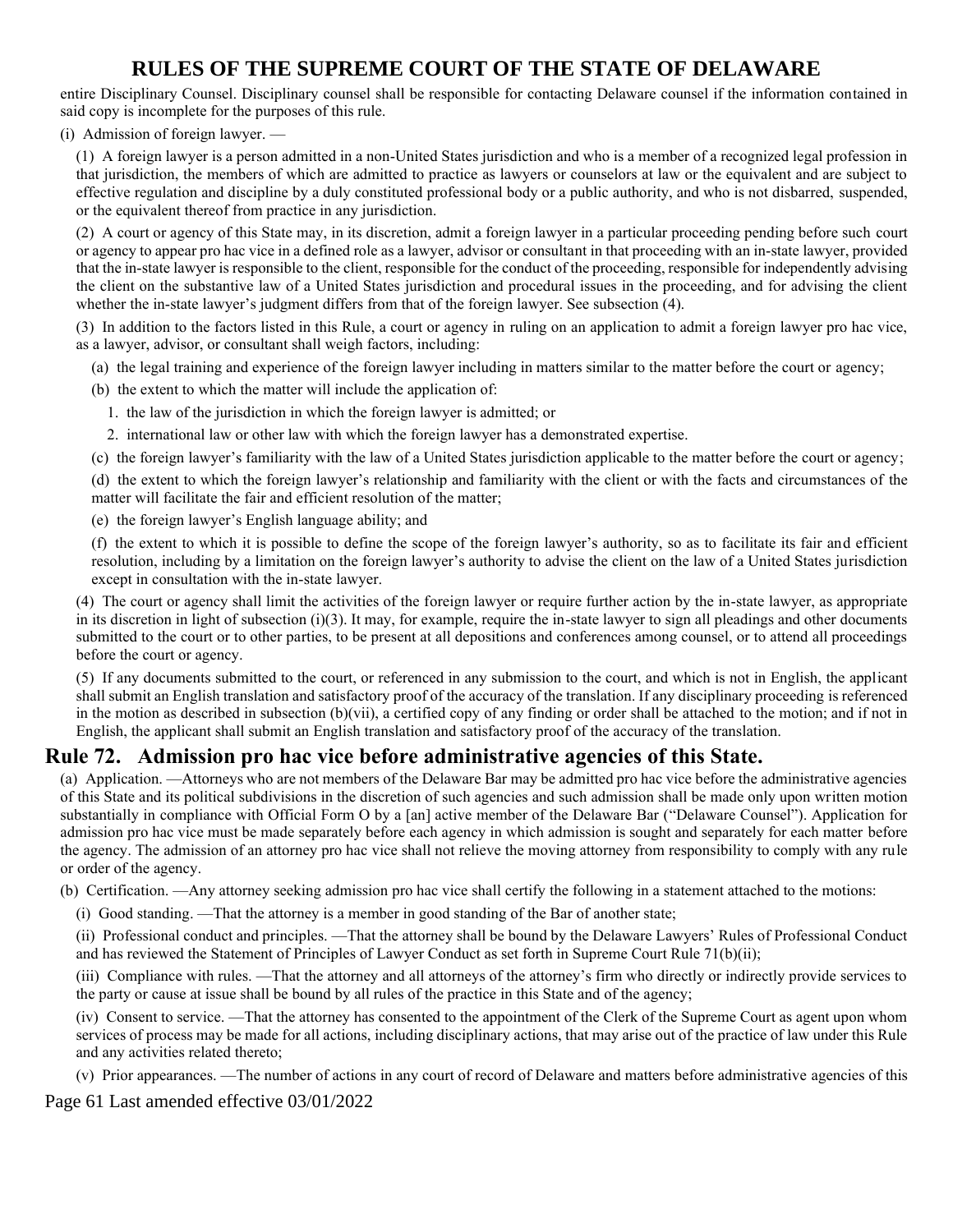State in which the attorney has appeared in the preceding 12 months;

(vi) Assessment. —That a payment for the pro hac vice admission assessment determined by the Delaware Supreme Court is attached to be deposited in the registration fund of the Delaware Supreme Court for the purpose of the governance of the Bar and the administration of justice and to be distributed pursuant to approval of a majority of the members of the Supreme Court, which payments shall promptly be forwarded by the agency to the Supreme Court. The pro hac vice admission assessment shall be \$375 in the calendar year 2015, \$400 in calendar year 2016, and thereafter increased annually by the rate of inflation as determined by the Delaware Supreme Court. If the case in which the pro hac vice admission continues into a subsequent year after the year of admission, such assessment shall be deemed an annual assessment to be renewed and be payable on February 1 of each subsequent year and be deemed delinquent if not paid by March 1 of each subsequent year. A notice that a pro hac vice admission may be subject to renewal shall be mailed to Delaware counsel by this Court. It shall be the duty of Delaware counsel to complete the notice stating whether the case in which the pro hac vice admission was granted remains open and to supervise the remittance of the renewal assessment if the case in which the who fails to file the pro hac vice renewal notice with or without assessment as appropriate by March 1 of each year shall pay a \$50.00 late filing assessment.

(vii) Disciplinary proceedings. —Whether the applying attorney has been disbarred or suspended or is the object of pending disciplinary proceedings in any jurisdiction where the applying attorney has been admitted generally, pro hac vice, or in any other way; and

(viii) Other jurisdictions. —The identification of all states or other jurisdictions in which the applying attorney has at any time been admitted generally.

(c) Delaware Counsel's duties. —Delaware Counsel for any party shall appear in the matter in which the motion for admission pro hac vice is filed and shall sign or receive service of all notices, orders, pleadings or other papers filed in the matter and shall attend all proceedings before the agency and representatives thereof, unless excused by the agency. Attendance of Delaware Counsel at depositions shall not be required unless ordered by the agency.

(d) Withdrawal. —Withdrawal of attorneys admitted pro hac vice shall be permitted only by written order of the agency. All appearing attorneys shall continue as such and continue to perform the duties of counsel imposed by law, by the Delaware Lawyers' Rules of Professional Conduct and by the agency. Withdrawal of an attorney ordinarily will not be considered as a permissible ground for delay of a matter before an agency. An agency may revoke a pro hac vice admission sua sponte, or upon the motion of a party, if it is determined, after a hearing or other meaningful opportunity to respond, the continued admission pro hac vice to be inappropriate or inadvisable.

(e) Filing. —The motion and certificate described in subsections (a) and (b) of this rule and the signed order granting admission shall be filed before the agency and a copy of each document shall be filed with the Delaware Supreme Court by the agency granting the pro hac vice admission as soon as reasonably possible, and they shall be filed no later than the date of the first appearance of the attorney who seeks admission pro hac vice before the agency in the matter for which admission is sought. The Court shall provide said copy to disciplinary counsel who shall be responsible for contacting Delaware counsel if the information contained in said copy is incomplete for the purposes of this rule.

(f) Action by agency. —In exercising its discretion in ruling on a motion for admission pro hac vice, an agency shall also consider whether, in light of the nature and extent of the practice in the State of Delaware of the attorney seeking admission, that attorney is, in effect, practicing as a Delaware Counsel without complying with the Delaware requirements for admission to the Bar. In its consideration of this aspect of the motion, the agency may weigh the number of other admissions to practice sought and/or obtained by this attorney from Delaware courts, the question of whether or not the attorney in fact maintains an office in Delaware although the attorney is not admitted to practice in Delaware courts, and other relevant facts.

(g) Delaware Counsel's certification. —The Delaware Counsel filing a motion pro hac vice for the admission of an attorney not a member of the Delaware Bar shall certify that the Delaware attorney finds the applicant to be a reputable and competent attorney, and is in a position to recommend the applicant's admission.

## **Rule 73. Abandoned or unclaimed trust funds held by attorneys.**

When, for a continuous period of 5 years, an attorney's trust or escrow account contains trust or escrow funds, including funds held in the form of balances owed and funds for which disbursement has been attempted by issuing a check, which are either unidentifiable, unclaimed, or which are held for missing or unknown owners, the funds shall be deemed abandoned in accordance with the provisions of the Delaware escheats statute for unclaimed property, 12 Del. C. Chapter 11. The attorney shall make reasonable efforts to identify and locate the beneficial owner of the abandoned funds. With regard to funds for which the attorney has issued a check that has remained outstanding for six months or more, the attorney shall comply with the procedures set forth in Rule  $1.15(d)(9)(E)$  of the Delaware Lawyers' Rules of Professional Conduct. The attorney shall then file an abandoned property report under 12 Del. C. § 1199. If, 90 days after the filing of the report, the attorney is still unable to identify and to locate the owner of the abandoned funds, the funds shall be paid to the State Escheator according to the provisions of the Escheats Statute.

Page 62 Last amended effective 03/01/2022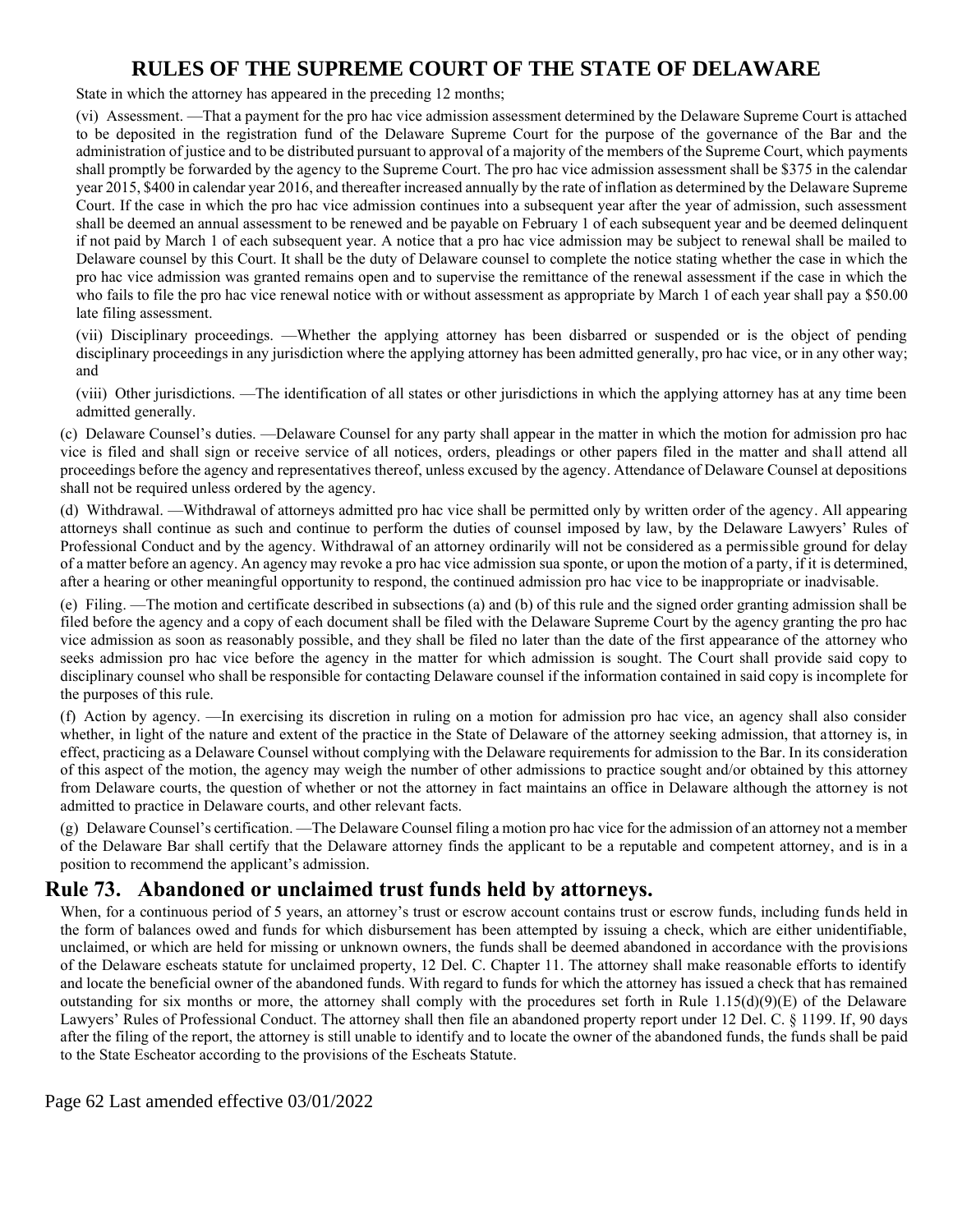### **Rule 74. Delaware Lawyer's Assistance Program.**

(a) Operation. —There shall be a Lawyers' Assistance Program to be overseen by the Delaware State Bar Association which shall monitor the financial operation and administration of the Program. The Delaware State Bar Association shall receive an annual grant from the Court to finance the Program and have the authority, subject to the review of the Court, to set forth terms and conditions for the distribution of the funds for the operation of the Program through the Delaware State Bar Association's Lawyers' Assistance Committee.

(b) Purpose. —The purpose of the Delaware Lawyers' Assistance Program is to provide assistance to Delaware attorneys and members of the State Judiciary with alcohol, drugs, gambling, emotional, behavioral, or other personal problems that effect well-being and professional performance.

(c) Annual Assessment. —All active Delaware lawyers shall pay an annual assessment to the Lawyers' Assistance Program in an amount to be determined by the Court pursuant to the annual registration process under Supreme Court Rule 69.

## **PART VI. JUDGES AND ADMINISTRATION**

### **Rule 81. The Judicial Conference.**

Repealed effective Aug. 19, 2015.

### **Rule 82. Assignment judges of trial courts.**

Repealed effective Aug. 19, 2015.

### **Rule 83. Attorneys and other court officers as bondsmen.**

A court of this State shall not accept any cash bail, special bail bond or surety bond in respect of which an attorney or court officer acts, directly or indirectly, as bail or surety. This prohibition shall also apply to any agent, employee, member of the immediate family of any such attorney or court officer, or any corporation in which such attorney or court officer owns a controlling interest. This prohibition shall not apply to any bond in which the attorney, court officer, agent, employee or family member, as above defined, may be the principal. The phrase "member of the immediate family" shall include the spouse, father, mother, father-in-law, mother-in-law, son, daughter, brother, sister, brother-in-law or sister-in-law or any such attorney or court officer.

### **Rule 84. Code of Judicial Conduct.**

The conduct of all judges of the courts of this State, both constitutional and statutory, shall be governed by The Delaware Judges' Code of Judicial Conduct promulgated by order of the Court dated December 16, 1993, and as thereafter amended.

### **Rule 85. Advisory Committee on Litigation Ethical Problems.**

Repealed effective May 8, 2001.

# **Rule 86. Unauthorized Practice of Law Subcommittee of the Board on Professional**

**Responsibility.**

The Unauthorized Practice of Law Subcommittee of the Board on Professional Responsibility is governed by Supreme Court Rule 62 and the Rules of the Unauthorized Practice of Law Subcommittee of the Board on Professional Responsibility.

### **Rule 87. Administrative Office of the Courts.**

Repealed effective Aug. 19, 2015.

## **PART VII. ADMINISTRATION OF THE COURT**

### **Rule 91. Court administration.**

(a) Clerk of the Supreme Court and office of the Clerk of the Supreme Court. —

(i) Clerk. —Pursuant to Article IV, § 27 of the Delaware Constitution of 1897, the Court shall appoint a Clerk of the Supreme Court who shall serve at the pleasure of the Court.

(ii) Office. —The Clerk's office shall be maintained in Dover.

(iii) Records. —The Clerk shall have custody of the records and papers of this Court. The Clerk shall not permit any original record or paper of this Court or any trial court to be taken from the Clerk's custody except at the direction of the Court.

(iv) Numbering of cases. —Upon the docketing of any case in this Court, the Clerk shall assign a case number to it. The first case docketed in any calendar year shall be identified by the year and designated "No. 1." Subsequent cases shall be numbered chronologically thereafter.

(v) Numbering of papers. —The Clerk shall file all papers in each case and shall give each paper a docket entry number which shall be maintained on a chronological basis.

Page 63 Last amended effective 03/01/2022 (vi) Docket. —The Clerk shall keep a docket in which the Clerk shall record, under the caption and case number of each case, the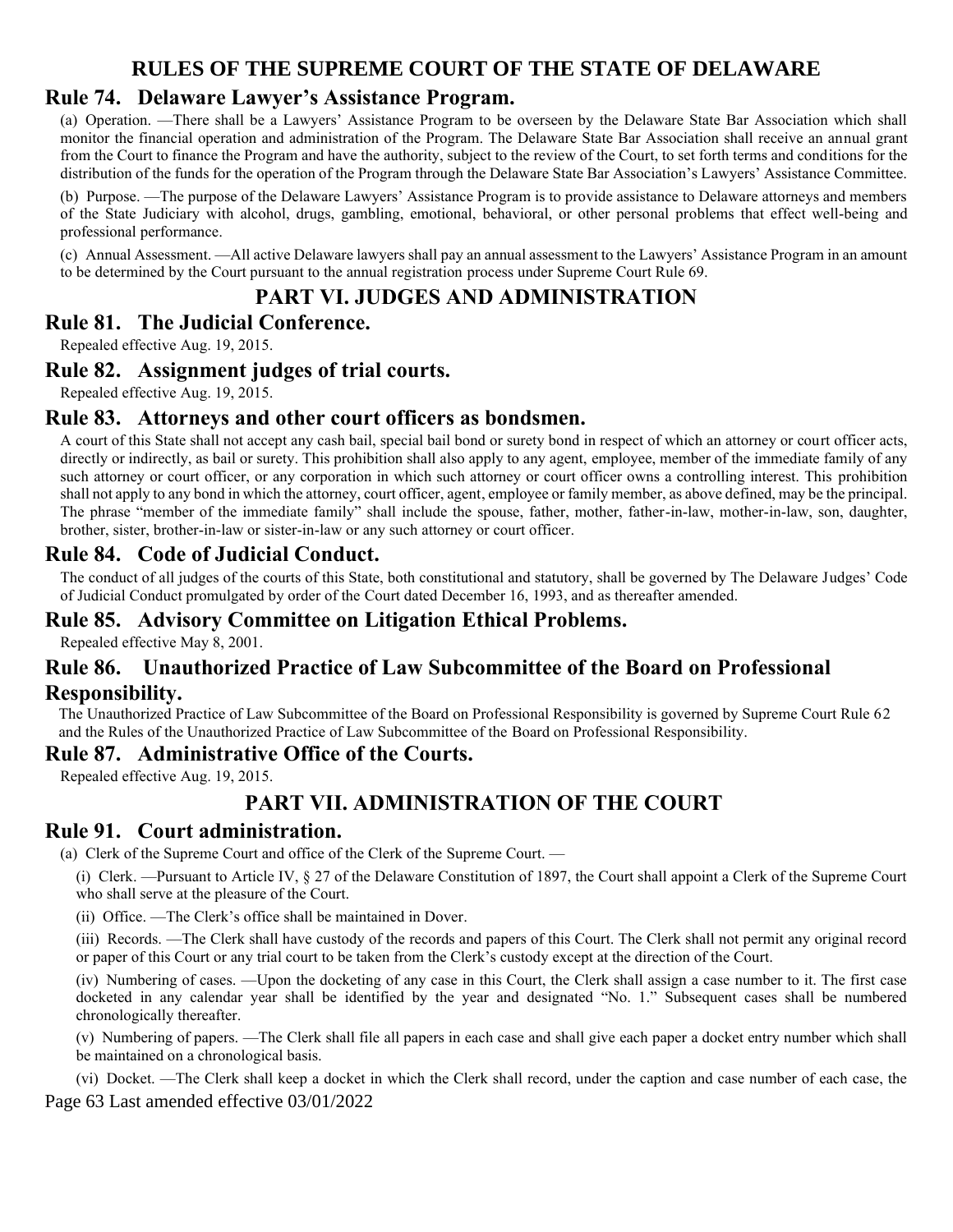filing of each paper, its docket entry number, and the date of such filing.

(vii) Notice to Justice. —Upon the docketing of each case, the Clerk shall send to each Justice an exact copy of the caption thereof.

(viii) Authority of the Assistant Clerk. —In the event of the Clerk's absence from the office, the Assistant Clerk shall have the authority to exercise all powers of the Clerk.

(ix) Authority of the senior court clerks, court clerks and court staff. —Senior court clerks, court clerks and court staff shall have the authority to receive papers as deputy clerks. Papers required to be filed with the Clerk of the Court may be filed with any senior court clerk, court clerk or court staff in any county.

(b) Staff Attorneys. —The Staff Attorneys assist the Court in discharging its constitutional responsibilities as the Court designates orally or in writing from time to time, including the following:

- (i) Preliminary review of the jurisdictional basis for all appeals.
- (ii) Review of all filings for compliance with Court rules.
- (iii) Coordinate requests for extensions of time by parties or court reporters.
- (iv) Review of all pro se filings and circulation of filings to the Justices with a written cover memorandum.
- (v) Assisting the Clerk of the Court in the scheduling of cases and the securing of supplemental filings.
- (vi) Undertake independent research as requested.
- (vii) Assist the Motion Justice each month as requested.

(viii) Perform such other legal duties as assigned.

### **Rule 92. Seal.**

The Court's seal shall contain the words "SUPREME COURT" on the upper arc of the circle and the words "STATE OF DELAWARE" on the lower arc. This language shall encircle arms similar to those appearing on the Great Seal of the State. The Clerk is directed to retain the seal in the Clerk's custody and is authorized to affix it to such documents as, under the practice heretofore prevailing, may be appropriate.

### **Rule 93. Permanent Advisory Committee on Supreme Court Rules and Rules of Evidence.**

(a) A permanent Advisory Committee on Supreme Court Rules and Rules of Evidence is hereby established. The Committee shall be known as the "Supreme Court Rules Committee."

(b) It shall consist of members of the Bar who shall be appointed by the Court for such terms as the Court shall determine. One of the members shall be designated as Chair.

(c) The Committee's duties shall include:

(i) Monitoring the Supreme Court Rules, considering changes where appropriate, considering and drafting changes suggested by the Committee and the Court, receiving and considering comments from members of the Bar, Bench, and public regarding possible improvements to the Rules;

(ii) Establishing a subcommittee to monitor the Delaware Uniform Rules of Evidence, to consider any changes to analogous federal rules of evidence and ensure timely consideration of whether Delaware's comparable rules should be amended to incorporate those changes, and to receive and consider comments from members of the Bar, Bench and public regarding these topics. This subcommittee shall be called the "Evidence Rules Subcommittee." The Chairs of the subcommittee shall be determined by the Chair of the Committee, in consultation with the Chief Justice.

(iii) Making recommendations and performing such other duties as the Court and Chief Justice find helpful in fulfilling their responsibilities under § 13 of Article 4 of the Delaware Constitution.

(iv) Making recommendations to the Court concerning the rules and practices of trial courts.

(d) The Chair of the Rules Committee may appoint ad hoc members of the Committee in consultation with the Court, for specific purposes when that will aid the accomplishment of the Committee's duties.

## **Rule 94. Permanent Advisory Committee on Supreme Court Rules.**

Repealed effective May 24, 2016.

### **Rule 95. Permanent Advisory Committee on the Delaware Uniform Rules of Evidence.** Repealed effective May 24, 2016.

### **Rule 96. Permanent Advisory Committee on the Delaware Lawyers' Rules of Professional Conduct.**

Page 64 Last amended effective 03/01/2022 A Permanent Advisory Committee on the Delaware Lawyers' Rules of Professional Conduct is hereby established. It shall consist of 11